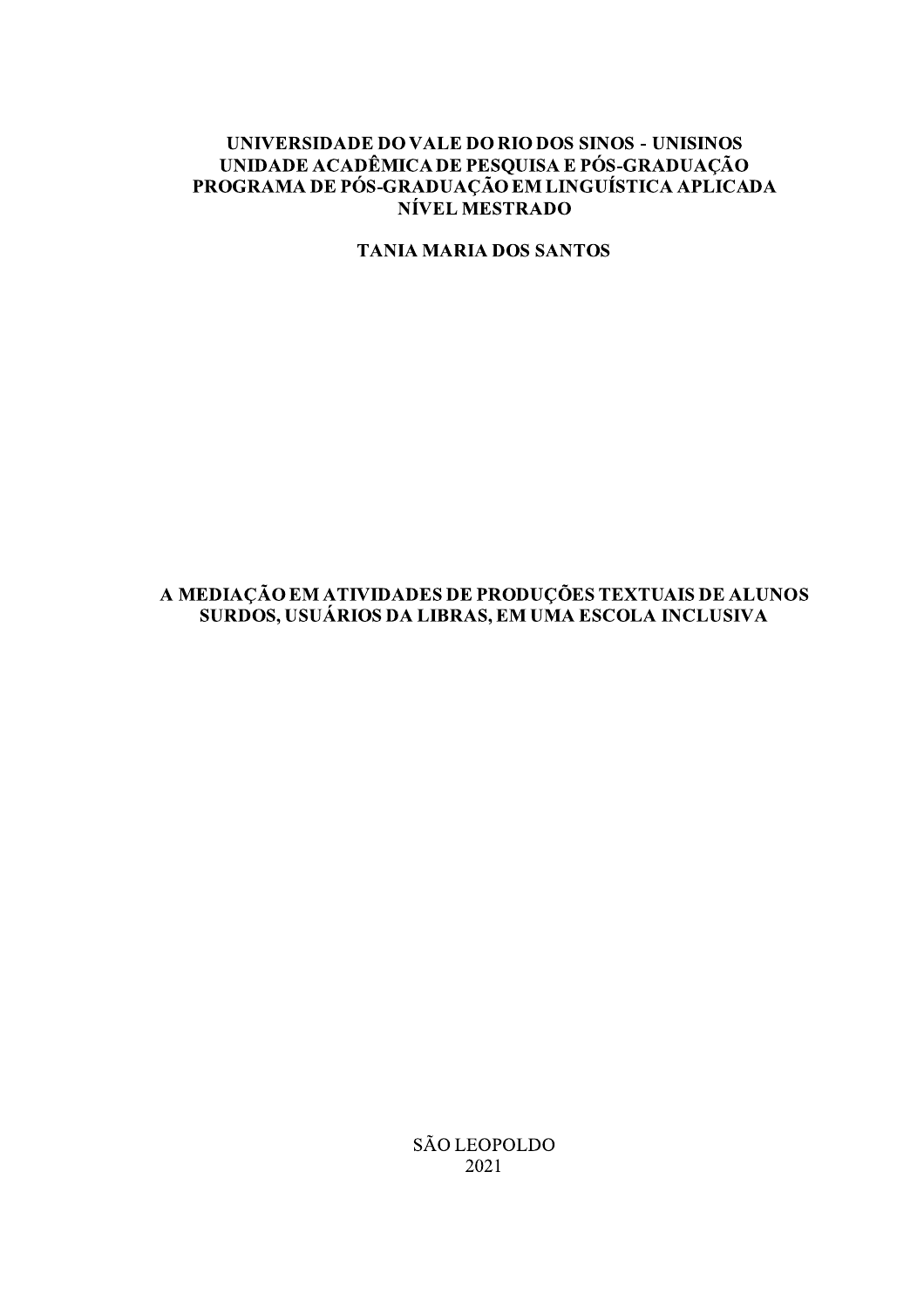### **TANIA MARIA DOS SANTOS**

## A MEDIAÇÃO EM ATIVIDADES DE PRODUÇÕES TEXTUAIS DE ALUNOS SURDOS, USUÁRIOS DA LIBRAS, EM UMA ESCOLA INCLUSIVA

Dissertação apresentada como requisito parcial para obtenção do título de Mestre em Linguística Aplicada, pelo Programa de Pós-Graduação em Linguística Aplicada da<br>Universidade do Vale do Rio dos Sinos -UNISINOS.

Orientadora: Profa. Dra. Cátia de Azevedo Fronza

SÃO LEOPOLDO 2021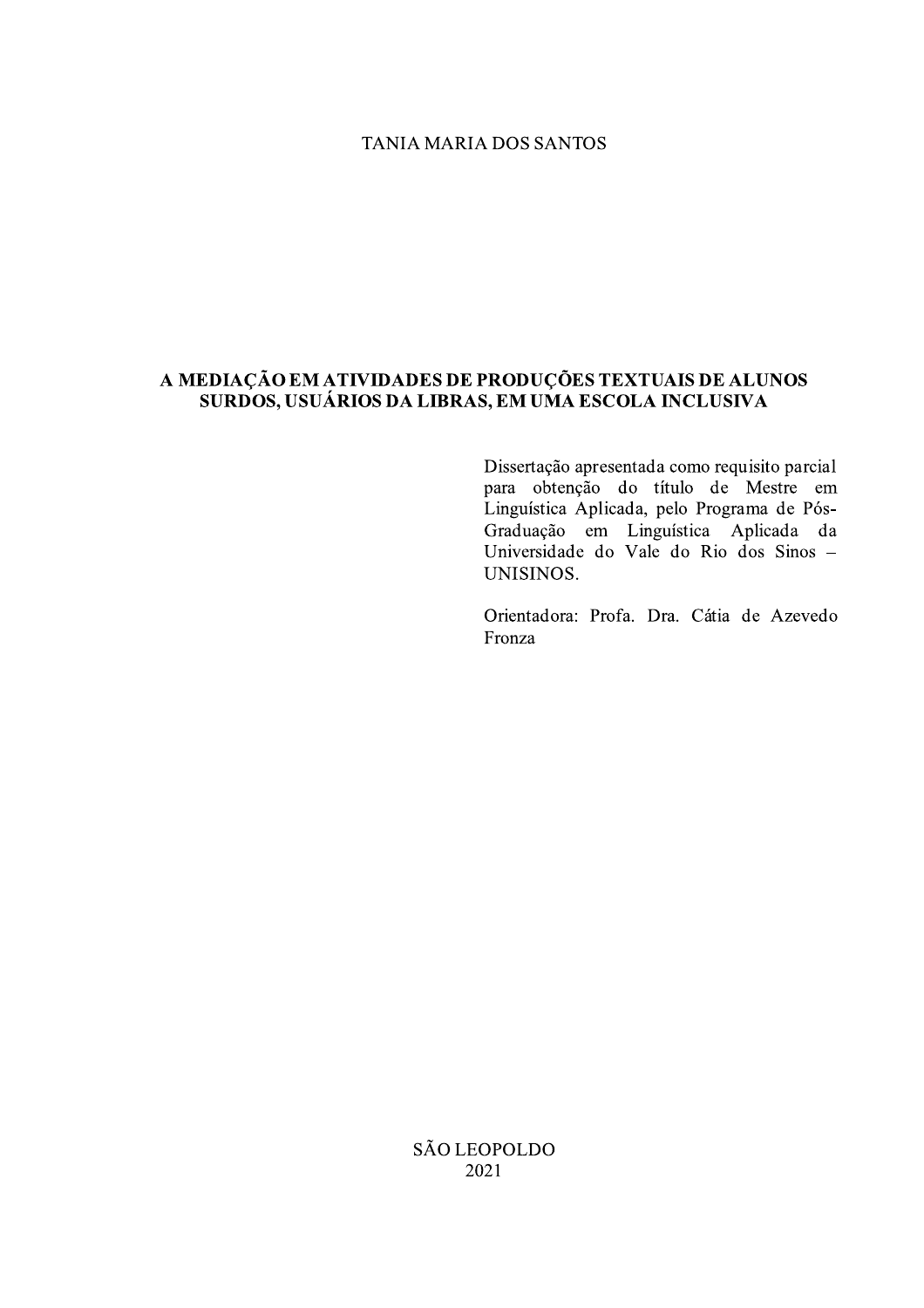$S237m$ Santos, Tania Maria dos. A mediação em atividades de produções textuais de alunos surdos, usuários da Libras, em uma escola inclusiva / por Tania Maria dos Santos. - 2021. 101 f. : il. ; 30 cm. Dissertação (mestrado) — Universidade do Vale do Rio dos Sinos, Programa de Pós-Graduação em Linguística Aplicada, São Leopoldo, RS, 2021. "Orientadora: Dra. Cátia de Azevedo Fronza". 1. Mediação. 2. Língua brasileira de sinais (Libras). 3. Língua portuguesa. 4. Produção textual. 5. Aprendizagem. I. Título. CDU: 800.954:376.353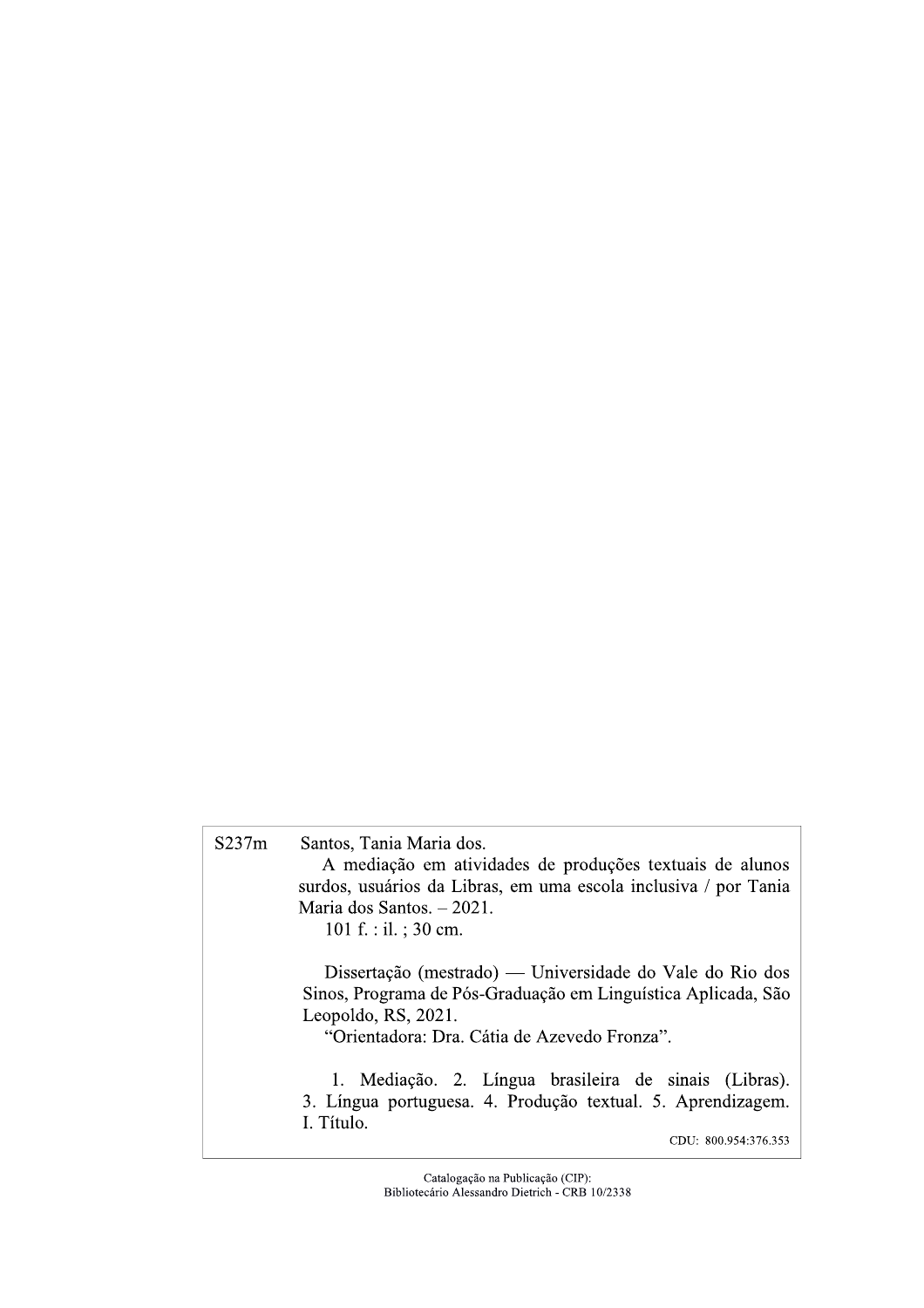## **TANIA MARIA DOS SANTOS**

# "A MEDIAÇÃO EM ATIVIDADES DE PRODUÇÕES TEXTUAIS DE ALUNOSSURDOS, USUÁRIOS DA LIBRAS, EM UMA ESCOLA **INCLUSIVA"**

Dissertação apresentada como requisito parcial para obtenção do título de Mestre, pelo Programa de Pós- Graduação em Linguística Aplicada da Universidade do Vale do Rio dos Sinos - UNISINOS.

APROVADA EM 22 DE JULHO DE 2021.

## **BANCA EXAMINADORA**

# **PROF. DR. VINÍCIUS MARTINS FLORES - UFRGS** (PARTICIPAÇÃO POR WEBCONFERÊNCIA)

# **PROFA. DRA. CHRISTINE SIQUEIRA NICOLAIDES - UNISINOS** (PARTICIPAÇÃO POR WEBCONFERÊNCIA)

**ORIENTADORA** 

atia

PROFA. DRA. CÁTIA DE AZEVEDO FRONZA - UNISINOS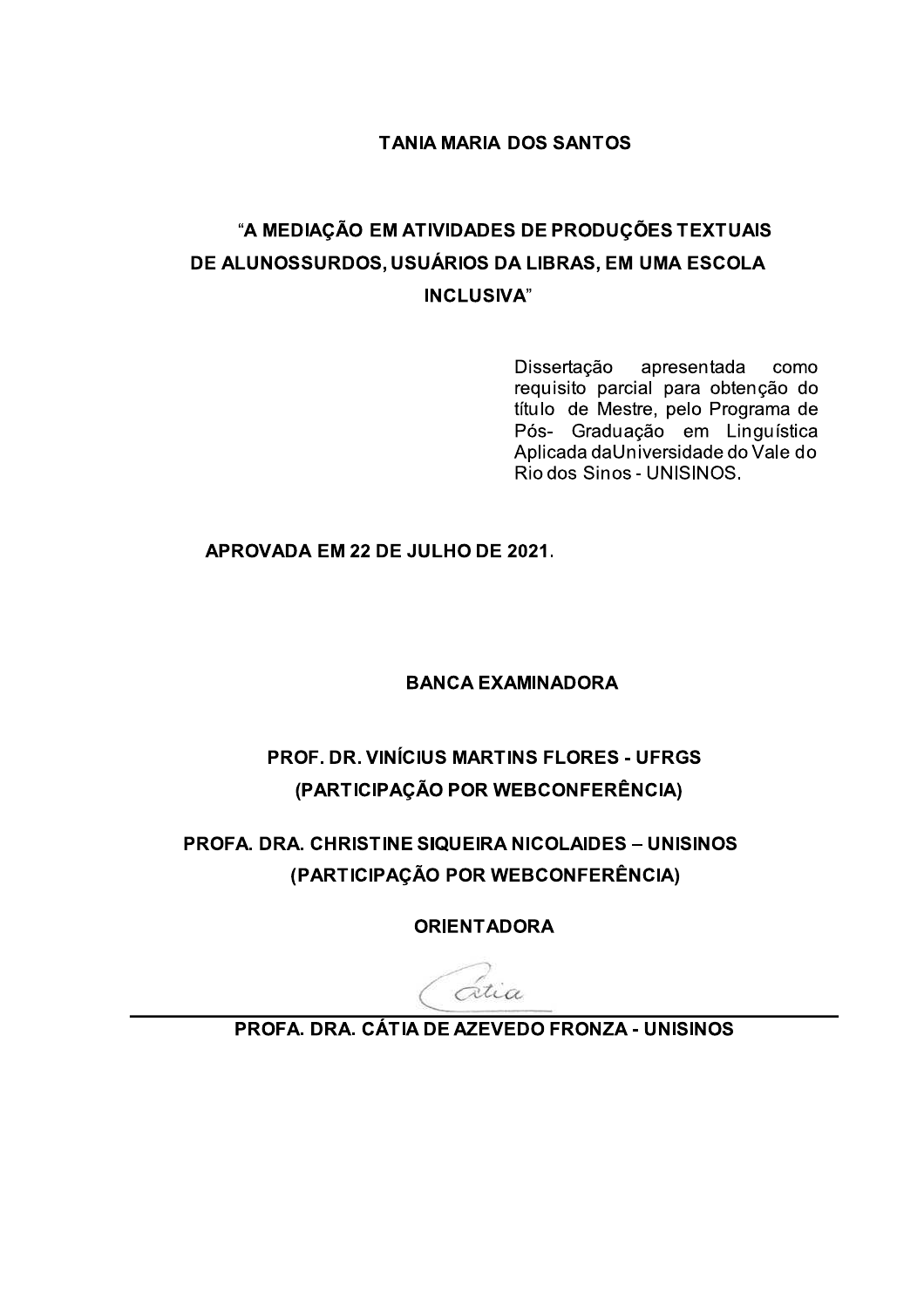A meu pai, pelos ricos momentos de mediações experienciados, e aos meus filhos, Gabriel, Vitória e Lucas, fontes de inspiração para as vitórias vivenciadas.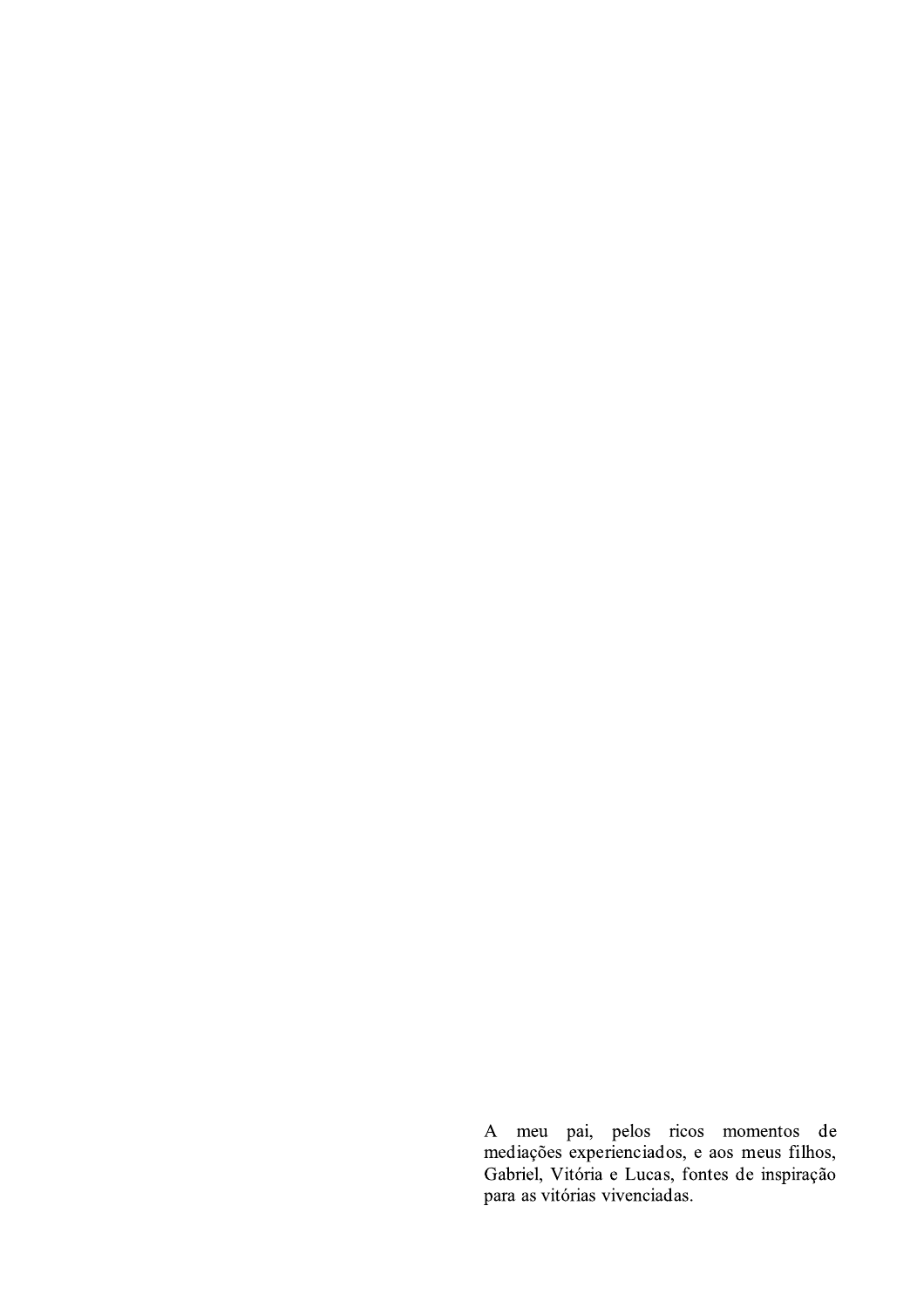#### **AGRADECIMENTOS**

A realização deste trabalho só aconteceu devido à ajuda de muitas pessoas, às quais agradeço. Em primeiro lugar, a Deus, pois, sem Ele, nem existiria e por estar presente em todos os momentos de minha vida, me dando forças para não desistir.

A meu marido Edinaldo, pelo apoio, compreensão e incentivo.

A meus irmãos, pela compreensão e estímulos, principalmente, minha irmã Ana, por estar sempre disposta a me ajudar.

A meus amigos da turma do Diocesano, especialmente, Joaquina, Fausta, Nayrla, Joselita e Cledinaldo, pelos momentos de descontração e conhecimentos vivenciados.

À UNISINOS, por seu corpo docente dedicado e pela oportunidade ofertada por meio da turma do Diocesano em Teresina.

À professora Dra. Cátia de Azevedo Fronza, pela orientação, confiança e paciência durante a elaboração deste trabalho.

À professora Dra. Maria Cristina Pires Pereira e à professora Dra. Christine Siqueira Nicolaides, pelas contribuições valiosas recebidas na Banca de Qualificação.

À professora Dra. Christine Siqueira Nicolaides e ao professor Dr. Vinicius Martins Flores, pelas contribuições para a versão final da dissertação.

Aos professores que fazem parte do Programa de Pós-Graduação em Linguística Aplicada, pela competência e incentivos.

Ao grupo Falescbras, pelos encontros animados e pelos conhecimentos compartilhados.

À colega Simone Luiz, pela leitura e dicas no projeto de qualificação e na dissertação.

À família da Salete, pela acolhida, risadas e conselhos, quando estava em São Leopoldo.

À escola campo e aos participantes dessa investigação, que muito contribuíram para a realização desta pesquisa.

A familiares, amigos, professores, que direta ou indiretamente ajudaram para que esse trabalho se concretizasse, principalmente à amiga e comadre Joana D'arc, à amiga Silvia Eleticia, pelo incentivo, e ao meu genro João de Deus, pelo auxílio técnico.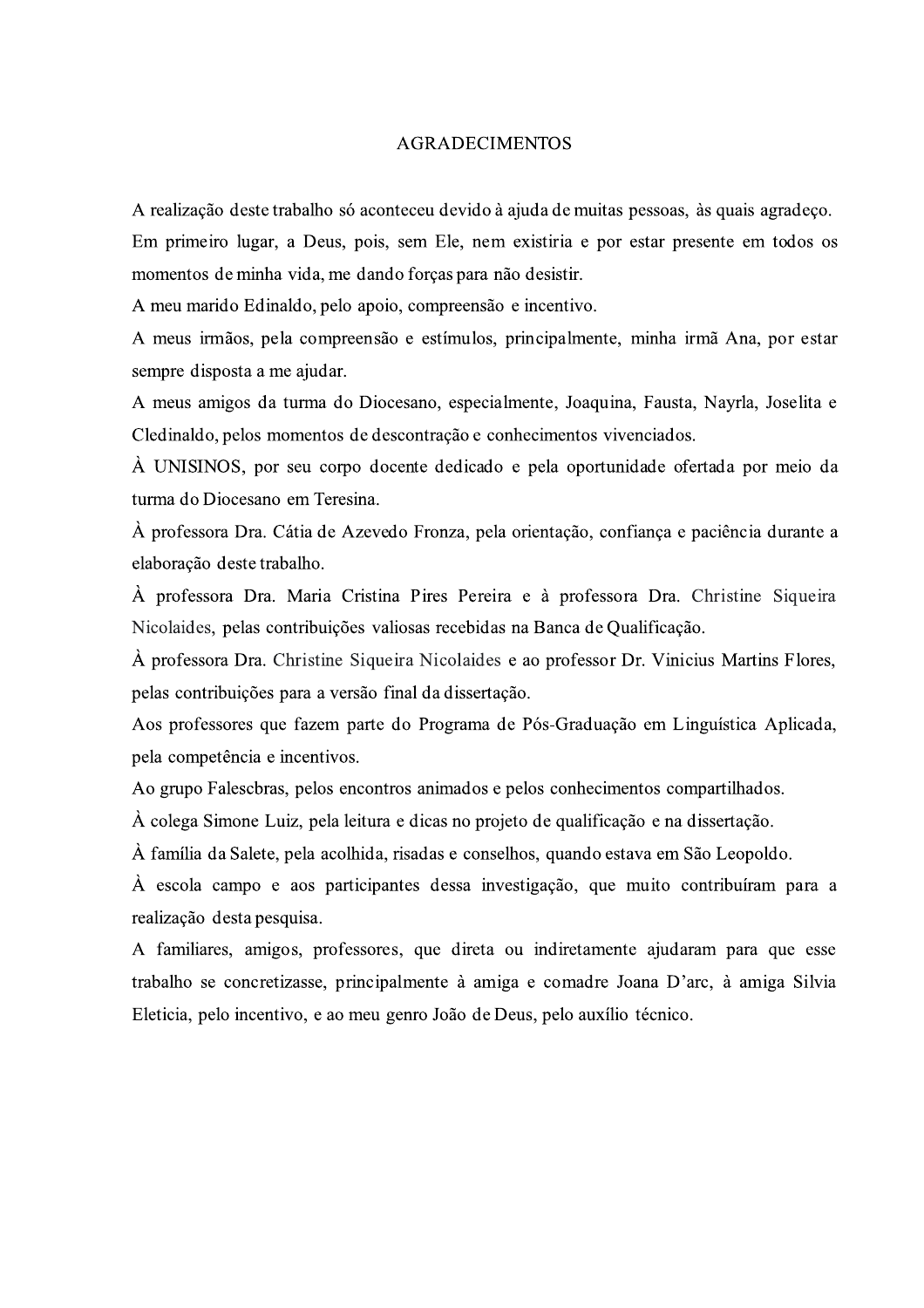# **LISTA DE QUADROS**

|  | Quadro 1 - Critérios a serem observados da Experiência de Atividade Mediada 33 |  |
|--|--------------------------------------------------------------------------------|--|
|  |                                                                                |  |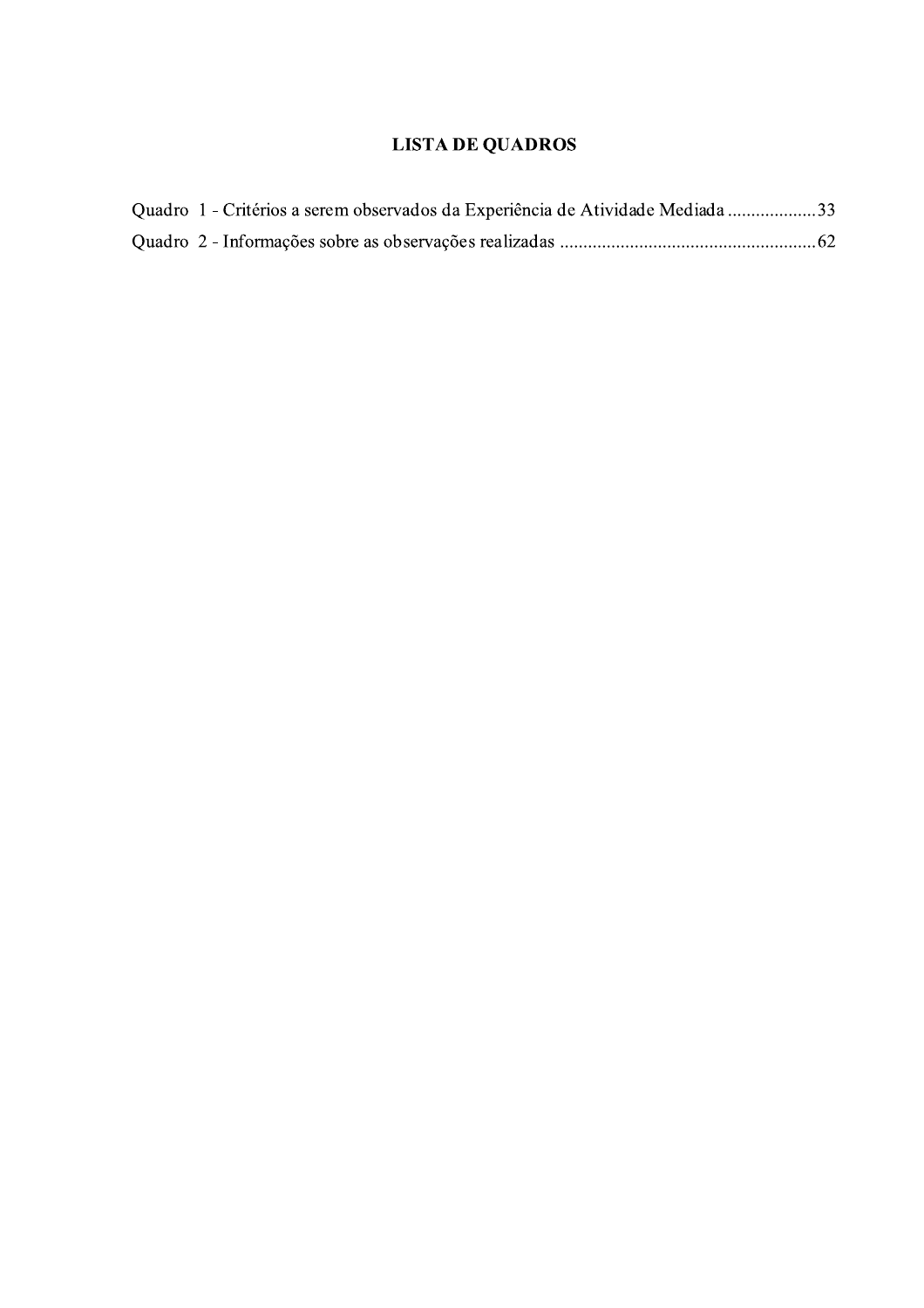# **LISTA DE SIGLAS**

| <b>AEE</b>   | Atendimento Educacional especializado                         |
|--------------|---------------------------------------------------------------|
| <b>ASL</b>   | Língua Americana de Sinais                                    |
| <b>BNCC</b>  | <b>Base Nacional Comum Curricular</b>                         |
| CAS          | Centro de Atendimento a Pessoas com Surdez                    |
| <b>CEE</b>   | Conselho Estadual de Educação                                 |
| <b>CEP</b>   | Comitê de Ética em Pesquisa                                   |
| EAM          | Experiência de Aprendizagem Mediada                           |
| <b>ICELP</b> | Instituto para o Desenvolvimento do Potencial da Aprendizagem |
| <b>NDP</b>   | Nível de Desenvolvimento Potencial                            |
| <b>NDR</b>   | Nível de Desenvolvimento Real                                 |
| <b>PPP</b>   | Projeto Político Pedagógico                                   |
| <b>TCLE</b>  | Termo de Consentimento Livre e Esclarecido                    |
| <b>TILS</b>  | Tradutor Intérprete de Língua de Sinais                       |
| ZDP          | Zona de Desenvolvimento Proximal                              |
| <b>TrPV</b>  | Tradução Oral à Prima Vista                                   |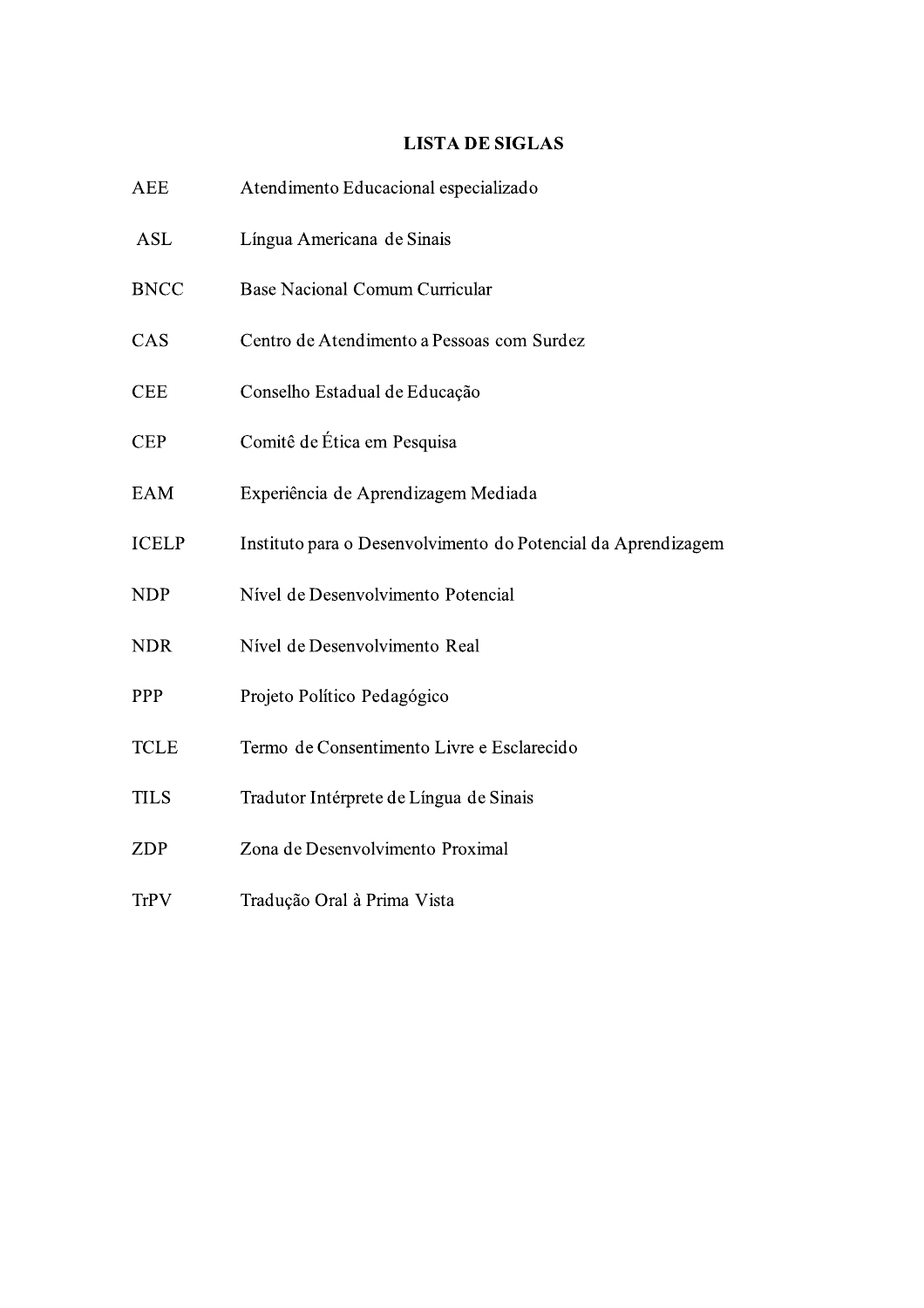# **SUMÁRIO**

| 2.1 INCLUSÃO E SURDEZ: CONCEITOS E PERSPECTIVAS EDUCACIONAIS 17                      |  |
|--------------------------------------------------------------------------------------|--|
| 2.1.1 A importância da escola no desenvolvimento da linguagem de alunos surdos  23   |  |
| 2.2 MEDIAÇÃO NA PERSPECTIVA SOCIOCULTURAL VYGOTSKYANA27                              |  |
| 2.2.1 Mediação sob a perspectiva de Feuerstein e Feuerstein (1991): a experiência de |  |
|                                                                                      |  |
| 2.2.2 Mediadores do processo de produção textual de alunos surdos 38                 |  |
| 2.3 DA SINALIZAÇÃO EM LIBRAS AO ESCRITO EM LÍNGUA PORTUGUESA:                        |  |
|                                                                                      |  |
| 2.3.1 Produção textual de alunos surdos sinalizantes: um processo de tradução 49     |  |
|                                                                                      |  |
|                                                                                      |  |
|                                                                                      |  |
| 3.3 OS PARTICIPANTES: PROFESSORA, INTÉRPRETE, ALUNOS SURDOS E                        |  |
|                                                                                      |  |
|                                                                                      |  |
|                                                                                      |  |
| 4.1 SITUAÇÕES DE IN(EX)CLUSÃO E OS TIPOS DE MEDIAÇÃO EM PRODUÇÕES                    |  |
| TEXTUAIS DE ALUNOS SURDOS NAS AULAS DE LÍNGUA PORTUGUESA 65                          |  |
| 4.2 ASPECTOS ESSENCIAIS PARA A MEDIAÇÃO EM AULAS DE PRODUÇÃO                         |  |
|                                                                                      |  |
| 4.3 PRODUÇÃO TEXTUAL DE ALUNOS SURDOS COMO PROCESSO DE                               |  |
|                                                                                      |  |
|                                                                                      |  |
|                                                                                      |  |
|                                                                                      |  |
| APÊNDICE A - QUESTIONÁRIO (PROFESSORA DE LÍNGUA PORTUGUESA)96                        |  |
|                                                                                      |  |
|                                                                                      |  |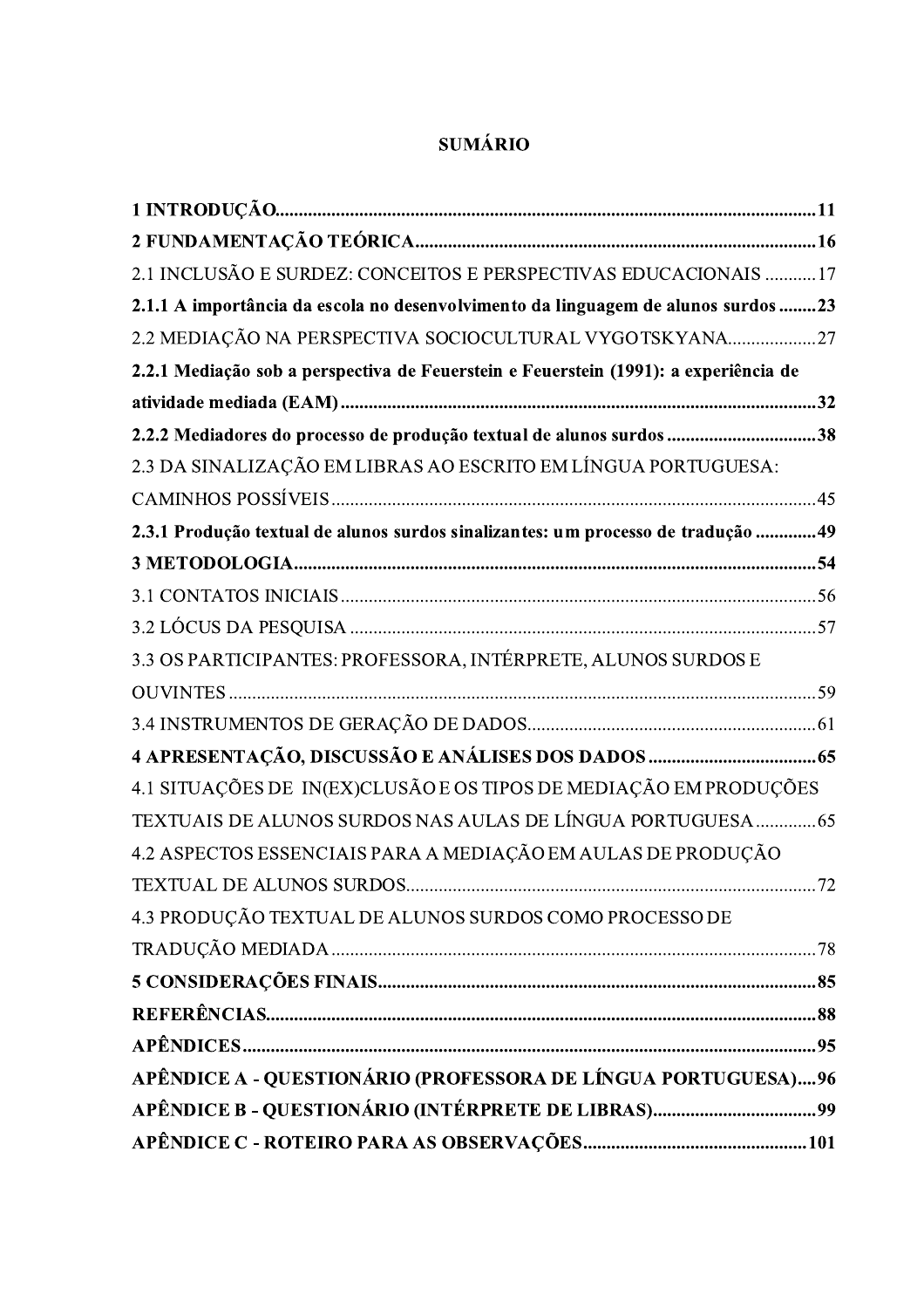#### **RESUMO**

A Libras é reconhecida como a língua que a comunidade surda brasileira dispõe para interagir, mas não substitui a modalidade escrita da língua portuguesa. Esta dissertação, inserida no campo da Linguística Aplicada, teve como objetivo investigar, no processo de produção textual escrita de alunos surdos, usuários da Libras como L1, a mediação realizada pela professora e pela intérprete de Libras, considerando o contexto de uma escola inclusiva. Esta pesquisa é de natureza qualitativa, do tipo estudo de caso e de cunho etnográfico, pois procurou interpretar as ações desenvolvidas nesse ambiente, considerando o uso de duas línguas com modalidades distintas. A geração de dados se deu por meio de observações de cinco dias de aulas registradas em um diário de campo e questionários respondidos pela professora e pela intérprete de Libras. Entre os aspectos discutidos na fundamentação teórica e considerados para as análises, estão inclusão e surdez, com destaque para os trabalhos de Mantoan (2011) e Lodi (2018); mediação na perspectiva sociocultural Vygotskyana, de acordo com Vygotsky (2011, 2017), Lantolf (2011) e Figueiredo (2019); aspectos da mediação a partir das experiências de atividades mediadas, baseados em Feuerstein e Feuerstein (1991) e Meier (2004); mediadores da produção textual dos alunos surdos e a concepção do processo envolvido na elaboração do texto, com base em Marques (2009), Pereira (2008) e Lacerda (2007), dentre outros. Entre as constatações a serem destacadas, aponta-se para o fato de que a mediação durante a produção textual escrita acontece entre os alunos surdos sinalizantes, entre a professora e os alunos, com o auxílio da intérprete de Libras, por meio da fala privada, mediação por pares (VYGOTSKY, 2011; PAIVA, 2019) e do andaime (PAIVA, 2019). Verificou-se também que as mediações foram viabilizadas por meio da língua de sinais, principalmente através da tradução (FERREIRA 2011, PEREIRA; VARGAS, 2020). Registra-se, ainda, que embora a docente intencione um enriquecimento de vocabulário da língua portuguesa por meio da reescrita e demonstre ciência quanto à importância da Libras, privilegia aspectos da língua portuguesa em detrimento da língua de sinais nas produções escritas.

Palavras-chave: mediação; libras; língua portuguesa; produção textual.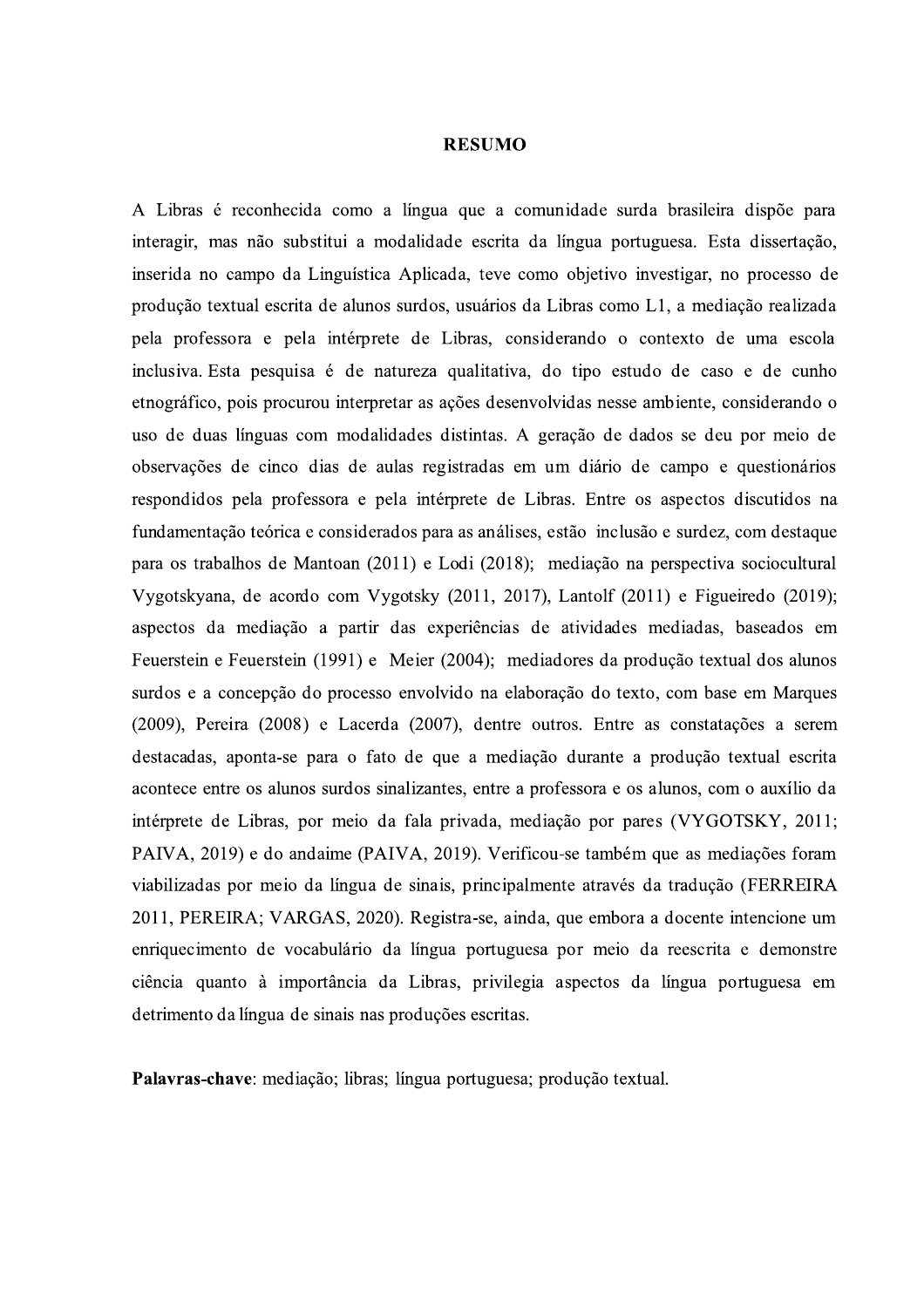#### **ABSTRACT**

Libras is recognized as the language that the Brazilian deaf community has to interact, but it does not replace the written modality of the Portuguese language. This dissertation, inserted in the field of Applied Linguistics, aimed to investigate, in the process of written text production of deaf students, users of Libras as L1, the mediation performed by the teacher and the interpreter of Libras, considering the context of an inclusive school. This research is qualitative, case study and ethnographic in nature, because it sought to interpret the actions developed in this environment, considering the use of two languages with different modalities. Data were generated through observations of five days of classes recorded in a field diary and questionnaires answered by the teacher and the Libras interpreter. Among the aspects discussed in the theoretical foundation and considered for the analyses are inclusion and deafness, with emphasis on the works of Mantoan (2011), Lodi (2018); mediation in the Vygotskyan sociocultural perspective, according to Vygotsky (2011, 2017), Lantolf (2011), Figueiredo (2019); aspects of mediation from the experiences of mediated activities, based on Feuerstein and Feuerstein (1991), Meier (2004); mediators of deaf students' textual production and the conception of the process involved in drafting the text based on Marques (2009), Pereira (2008), Lacerda (2007), and others. Among the findings to be highlighted, it is pointed out that the mediation during the written textual production happens among the deaf signer students, between the teacher and the students, with the help of the Libras interpreter, through private speech, peer mediation (VYGOTSKY, 2011; PAIVA, 2019) and scaffolding (PAIVA, 2019). It was verified that mediations were made possible through sign language, mainly through translation (FERREIRA 2011, PEREIRA; VARGAS, 2020). It is also noted that although the teacher intends to enrich the vocabulary of the Portuguese language through rewriting and demonstrates awareness of the importance of Libras, she privileges aspects of the Portuguese language over the sign language in written productions.

**Keywords:** mediation; libras; portuguese language; textual production.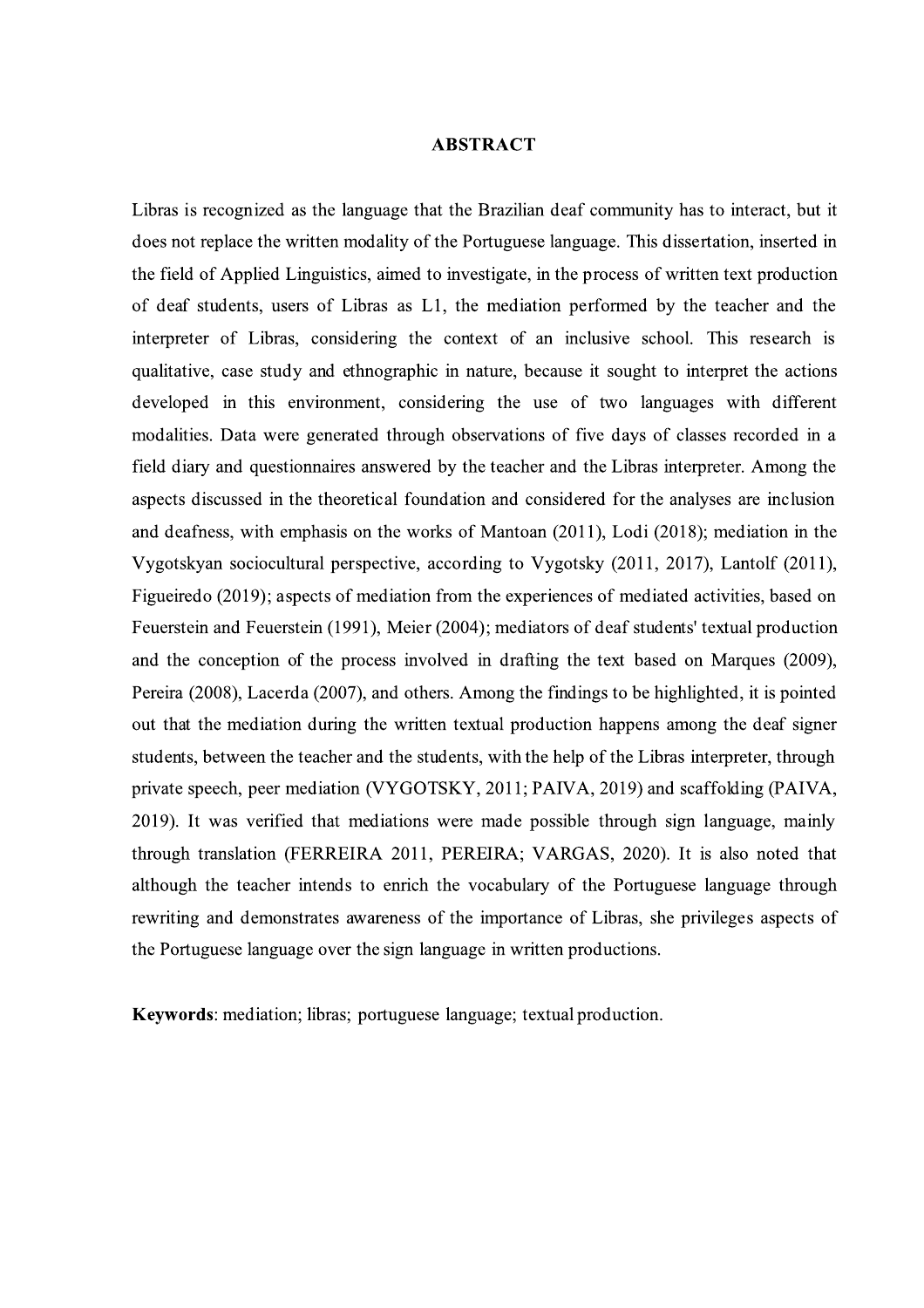### 1 INTRODUÇÃO

A Língua Brasileira de Sinais (Libras) foi reconhecida em 2002 pela Lei 10.436 e impulsionou estudos e pesquisas a respeito do ensino e aprendizagem de alunos surdos, especialmente ao que diz respeito à Língua Portuguesa. Apesar de a Lei reconhecer a Libras como a forma de comunicação de pessoas surdas, ela estabelece que esta não substitui o português em sua modalidade escrita.

Esta condição mobiliza pesquisadores de várias áreas do conhecimento, como, por exemplo, fono audiólogos, assistentes sociais, professores de vários componentes curriculares e pedagogos. Esses profissionais, atentos ao desenvolvimento social, cultural e linguístico desses alunos, buscam estratégias e metodologias que satisfaçam a condição do aluno surdo, que, em certa medida, precisa ser bilíngue, pois precisa ser proficiente em duas línguas: Libras e língua portuguesa. Ressaltando que o bilinguismo não precisa ser considerado a partir do domínio das línguas como se o falante fosse monolíngue em cada uma, mas que consiga manter uma comunicação e ter suas necessidades atendidas, o que não impede um desenvolvimento linguístico gradual em uma segunda língua.

Considero que estudos sobre a dificuldade apontada acima, ou seja, uso eficiente de duas línguas no ambiente educacional, estão no campo da Linguística Aplicada (LA), que, dentre outros fenômenos, pretende viabilizar pesquisas para favorecer o uso da linguagem de forma efetiva, satisfazendo as necessidades linguísticas do falante, independente da língua utilizada. A LA tem caráter interdisciplinar, mediador, além de centrar-se no uso da linguagem (MOITA LOPES, 1996). O caráter mediador é também considerado na teoria sociocultural (TSC), desenvolvida por Vygotsky e na teoria da Experiência da Atividade Mediada (EAM), desenvolvida por Feuerstein (FEUERSTEIN; FEUERSTEIN, 1991). Os conceitos desenvolvidos pela LA, TSC e EAM podem facilitar as relações desenvolvidas em sala de aula, possibilitando a inclusão de seus participantes por meio de interações/mediações e da própria linguagem.

As relações estabelecidas no contexto escolar contribuem para o desenvolvimento linguístico do aluno surdo, tornando-o proficiente nas línguas utilizadas no processo educacional, refletindo em suas ações cotidianas para além da escola. Apesar da possibilidade do uso eficiente da língua(gem) pelo aluno surdo, ainda se percebe um cenário preocupante, principalmente para o egresso no Ensino Médio. Nesse período da escolarização, são cobradas habilidades dos alunos avaliadas com certo rigor, principalmente a partir de frequentes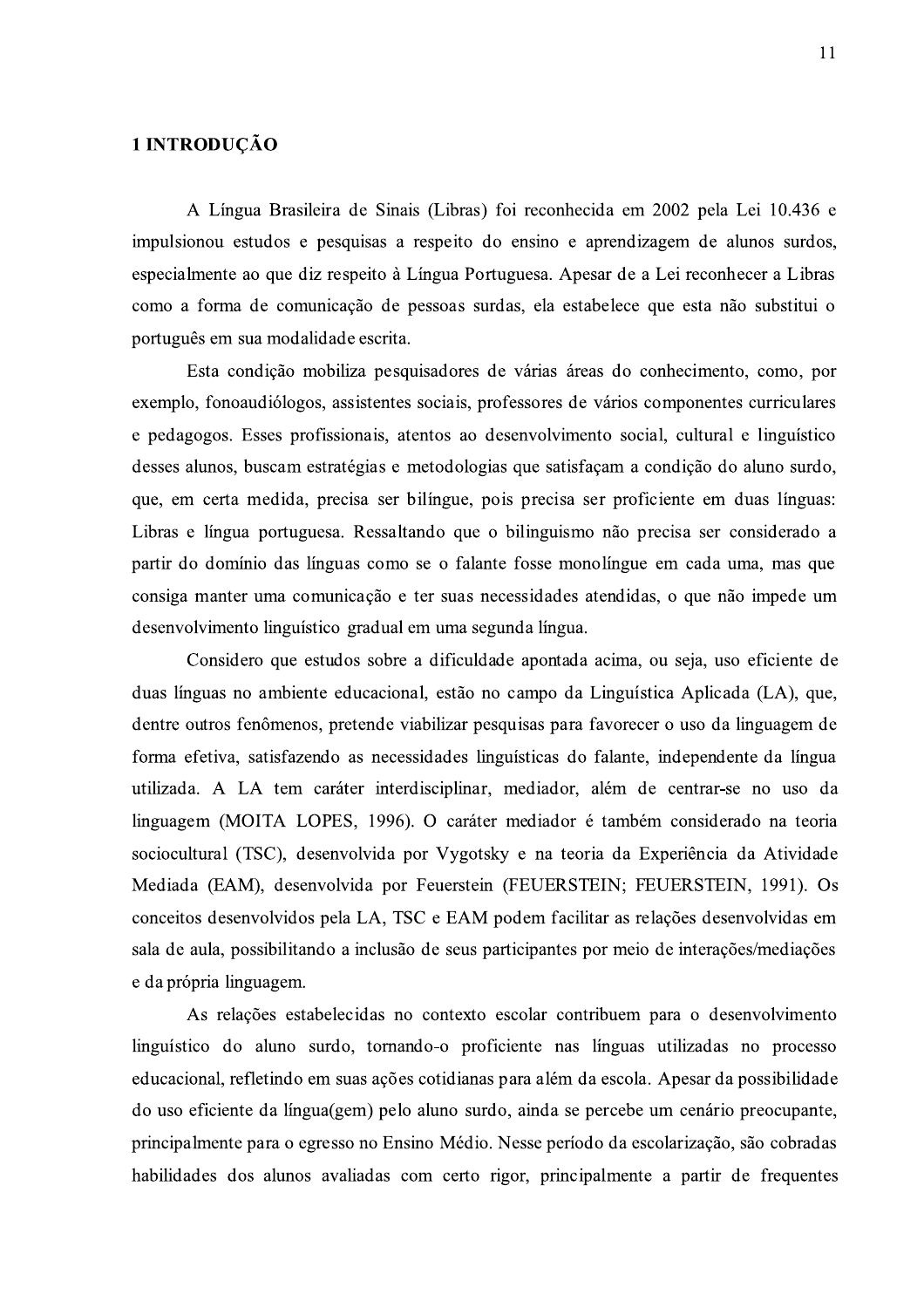produções textuais escritas. Diante desse cenário, o processo de produção textual de alunos surdos sinalizantes e inclusos em escolas regulares<sup>1</sup> inquieta-me há algum tempo.

Atuo há mais de 11 anos como tradutora e intérprete de alunos surdos, em escolas inclusivas, principalmente no Ensino médio. No entanto, comecei minha experiência profissional na educação especial, em salas inclusivas, no ano de 2007, quando, em um estágio obrigatório de minha primeira graduação, tive contato com alunos com dificuldades de aprendizagem e com outras deficiências. Minha primeira experiência profissional foi com alunos não surdos, ou seja, não envolvia a língua de sinais. Essa experiência foi marcante e me envolveu profissionalmente, porque vislumbrei a possibilidade de atuação em um campo onde, muitas vezes, pelo desconhecimento, seja pela escola, seja pela família, os alunos necessitam de um olhar diferenciado.

Em 2008, realizei meu primeiro curso de Libras, oferecido pela secretaria de educação para os professores efetivos das escolas municipais de Teresina/PI. Mesmo não sendo professora efetiva, na época ainda estagiava, fui selecionada para participar do curso, porque trabalhava com alunos especiais. Apesar de a escola não ter alunos surdos matriculados, a capacitação do curso visava preparar os profissionais para atuarem com alunos com surdez, quando fosse necessário.

Nesse curso, tive oportunidade de conhecer membros da comunidade surda da minha cidade que até aquele momento não conhecia. Percebi também outra forma de comunicação que não conhecia, apesar de ter uma prima surda, que estudava na Associação de Pais e Amigos dos Excepcionais (APAE). Mesmo sinalizando, nós da família não entendíamos a Libras como língua ou forma de comunicação eficiente. A partir desse curso e dos surdos com quem interagia, fui expandindo meus horizontes e me dediquei a aprender e comunicar por meio da Libras, quando encontrava alguma pessoa surda. Em 2009, fui aprovada em um concurso público para o cargo de tradutor/intérprete de Libras, do Estado do Maranhão. Assumi o cargo em 2010 e fui designada para atender uma demanda de escola que tinha uma aluna surda que cursava o 2º ano do Ensino Médio.

O encontro com pessoa surda em ambiente escolar foi uma descoberta para mim, pois conversar com um surdo fora do ambiente escolar é muito diferente. No contexto cotidiano, a Libras flui, e não há uma preocupação com o modo como a língua se apresenta. Em sala de aula de uma escola inclusiva, uma das principais preocupações do aluno surdo é dar devolutiva de uma atividade ao professor, sobretudo quando a atividade deve ser na

<sup>&</sup>lt;sup>1</sup> A expressão "escola regular" será utilizada como sinônimo para "escolar inclusiva", como contraponto à expressão "escola especial".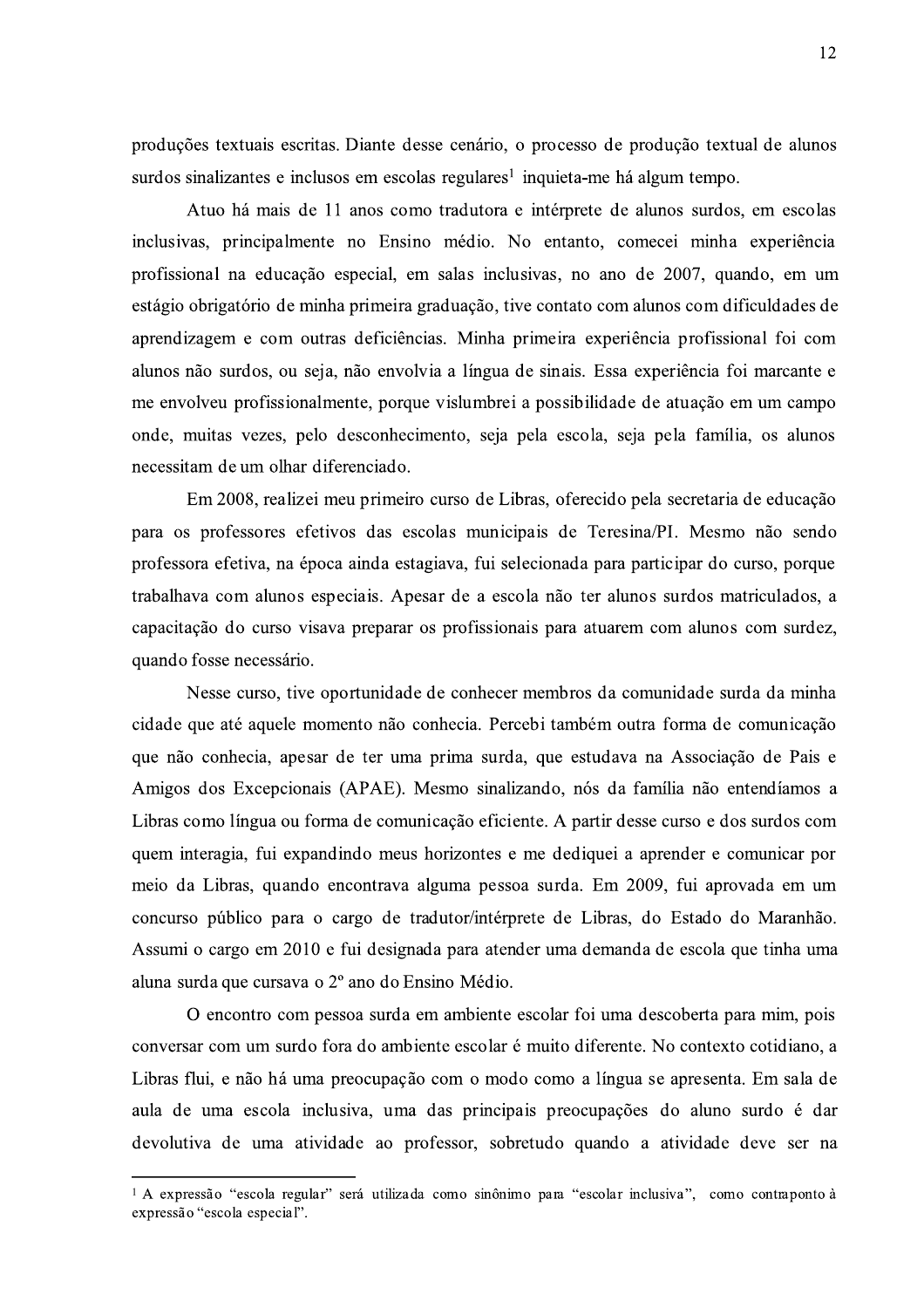modalidade escrita da língua portuguesa. A partir dessa primeira experiência com a discente surda, surgiram outras tantas experiências com alunos de níveis diferenciados de aprendizagem, em Libras ou língua portuguesa, diferenças também na quantidade de alunos surdos inclusos atendidos, variando entre 1, 2, 3, 4, e chegando até 8 alunos surdos em uma mesma sala de aula. Isso gerou, muitas vezes, situações angustiantes não só para mim, mas também para os professores das disciplinas curriculares.

Nesses 11 anos de atuação como tradutora e intérprete de Libras em contexto educacional, observei vários momentos de produção textual de alunos surdos e acredito que que a grande maioria dos professores, por desconhecimento, não consegue conceber a escrita do aluno surdo como aceitável, seja por sua estrutura, sistematização ou "falta" de sentido. Às vezes aceitam, depois de algumas adequações ao padrão que consideram ideal, forma nem sempre realizada com independência pelo discente surdo. É muito comum o profissional tradutor intérprete de língua de sinais (TILS) que acompanha o aluno realizar algumas intervenções no léxico e, posteriormente, se necessário, nos demais aspectos da língua portuguesa. O TILS<sup>2</sup> é então um mediador não só em relação à comunicação entre surdos e ouvintes, mas também entre o aluno surdo e suas produções textuais.

Considerando esse contexto e elaborando meu projeto de pesquisa para a conclusão do curso Licenciatura em Letras Espanhol que aconteceu em 2017, pensei no tema "O ensino de L3 para alunos surdos", uma vez que a Libras pode ser considerada sua L1, e o português escrito sua L2. Do projeto inicial até a conclusão do Trabalho de Conclusão do Curso (TCC), foram muitas leituras que aguçaram a vontade de saber mais sobre como ocorre a mediação do professor e/ou do intérprete de Libras na produção textual de alunos surdos, usuários da Libras. Pelo fato de estar dentro do processo, atuando como TILS, ou seja, intermediando interações comunicativas, me envolvo nas atividades pedagógicas, principalmente nas escritas, nas quais a maioria dos surdos apresentam maiores dificuldades pela modalidade exigida.

Além do contexto profissional e acadêmico, expostos anteriormente, ao entrar em contato com a Universidade Vale do Rio dos Sinos (UNISINOS), através de uma apresentação realizada no Colégio Diocesano em Teresina, identifiquei-me com a linha de pesquisa "Linguagem e práticas escolares", na qual atua a professora Dra. Cátia de Azevedo Fronza. Fazendo parte da equipe de pesquisa do projeto "Línguas de sinais e línguas orais:

<sup>&</sup>lt;sup>2</sup> A sigla TILS será utilizada, neste trabalho, como sinônimo para "Tradutor Intérprete de Língua de Sinais, "tradutor intérprete", "intérprete de Libras" ou simplesmente "intérprete". Em razão disso, para melhor progressão no texto, os respectivos termos estarão sendo utilizados como substituição vocabular, a fim de se minimizarem as repetições.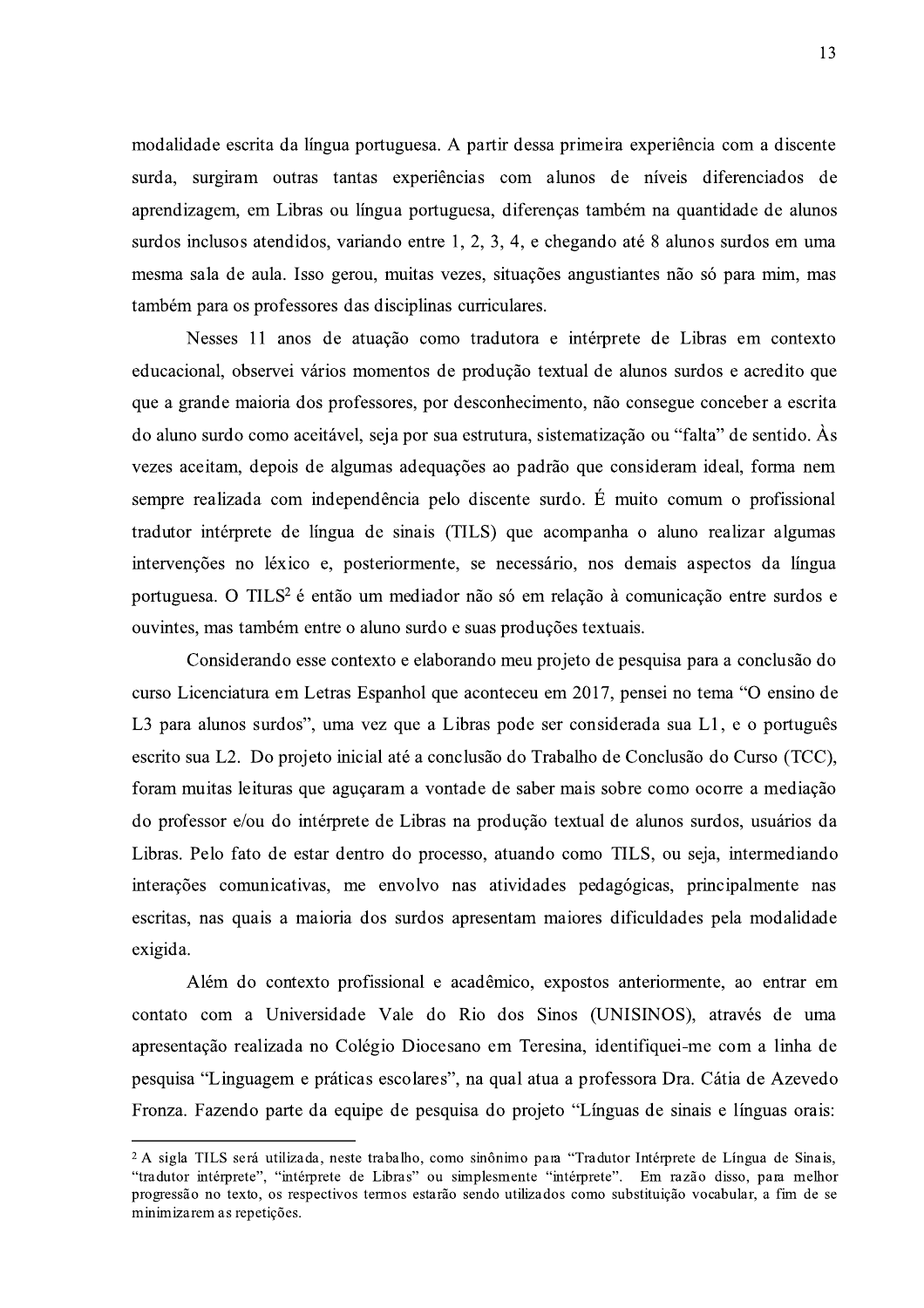possibilidades e potencialidades na escolarização de surdos" e do grupo de pesquisa "Desenvolvimento e aquisição da linguagem: relações entre fala e escrita", ou Falescbras, vi a oportunidade de realização da investigação no curso de Mestrado.

No âmbito do grupo de pesquisa, diversos trabalhos de Mestrado e Doutorado foram realizados com foco na educação de surdos. Com ênfase no ensino de línguas para surdos, considerando também falas e registros de docentes, citam-se os estudos de Muck (2008), Didó (2012), Couto (2015), Maquieira (2018), Ildebrand (2020), Steyer (2020) e Oliveira (2021). Há, ainda, as pesquisas de Pereira (2008, 2014) e Reichert (2015), que consideraram aspectos relacionados à interpretação e tradução da Libras. Esta dissertação, de modo semelhante, tem seu olhar sobre a educação de surdos em escola regular, cujo ensino é mediado por professora ouvinte e intérprete de Libras, observando os processos de mediação durante atividades de produção textual.

Durante esse processo de formação, percebi que muitos conceitos, como língua, linguagem, avaliação, ensino e aprendizagem estão envolvidos em uma prática pedagógica, mas nem sempre são compreendidos por aqueles que atuam junto ao aluno surdo. Há surdos que têm a Libras como único meio de comunicação e usam a língua portuguesa de forma mecânica ou fragmentada, no Ensino Fundamental e no Ensino Médio. Esse fato leva a casos de evasão e desistência.

Estudos como os de Guarinello (2005), Ferreira (2011), Lacerda, Santos e Caetano (2018) e Lodi (2018) voltam-se para o ensino de português para alunos surdos, na Educação Infantil e no Ensino Fundamental, com o propósito de uma inclusão ou mesmo de um desenvolvimento linguístico mais satisfatórios, visando a uma educação bilíngue.

Para o presente trabalho, o destaque será dado às escolas inclusivas, nas quais estudam alunos do Ensino Médio. Nessas instituições, a língua de instrução é a língua portuguesa. Ademais, ainda são poucos os professores regentes que conhecem as singularidades linguísticas do aluno surdo de modo a favorecer seu aprendizado. E, muitas vezes, sem perceber, esses docentes entregam a responsabilidade que é sua ao TILS, que nem sempre tem a formação adequada para corresponder a esta demanda e nem pode assumir um papel que é de outro profissional.

Em se tratando especificamente da produção textual, voltando-me um pouco mais para os recursos humanos que atuam lado a lado com o público surdo, usuários da Libras, tenho interesse em responder à seguinte problemática: como é realizada a mediação de uma professora de Língua Portuguesa e da intérprete de Libras em produções textuais escritas por alunos surdos do 1º ano do Ensino Médio de uma escola inclusiva?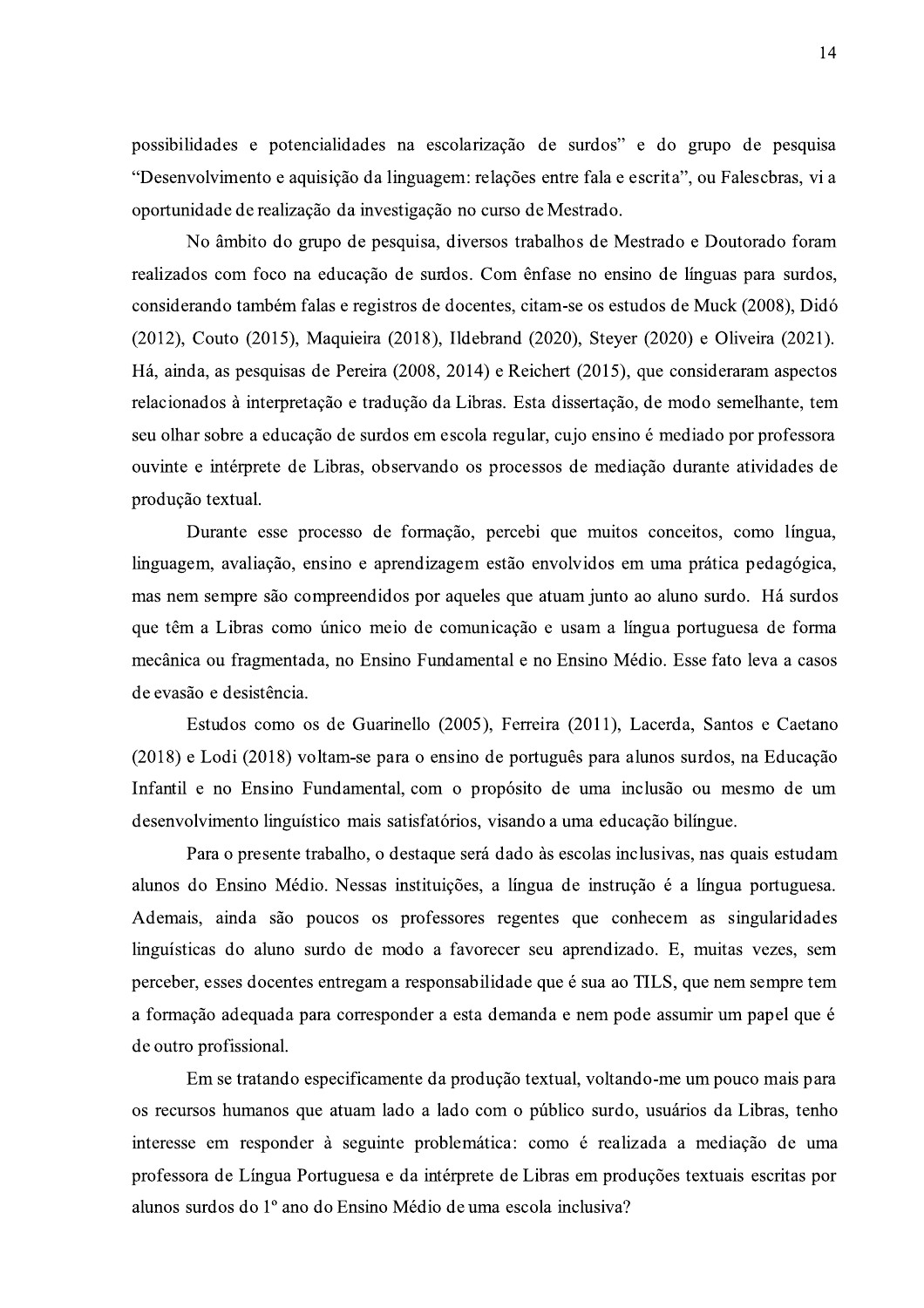Para responder a esta pergunta de pesquisa, tem-se como objetivo geral: investigar, no processo de produção textual escrita de alunos surdos, usuários da Libras como L1, a mediação realizada pela professora e pela TILS, considerando o contexto de uma escola inclusiva. Como objetivos específicos elencam-se: a) descrever, nas interações estabelecidas entre professora, TILS e alunos (surdos e ouvintes) durante o processo de produção textual, os tipos de mediações realizados e situações de in(ex)clusão; b) identificar os aspectos essenciais de mediação existentes nas orientações da professora e no desempenho da função da TILS; c) analisar as mediações ofertadas pela professora e pela TILS no momento das produções textuais dos alunos surdos, identificando o processo utilizado, tendo em vista o uso de duas línguas.

Para melhor atender às perspectivas dessa pesquisa, na primeira seção, a revisão bibliográfica apresenta aspectos dos trabalhos de Marchesi (2004), Lopes (2007), Mantoan (2011), Campos (2018), Lodi (2018), entre outros, que falam sobre inclusão e surdez. Em seguida, para dialogar sobre mediação e linguagem na teoria sociocultural e sobre os critérios de mediação, foram utilizados os trabalhos de Feuerstein e Feuerestein (1991), Meier (2004), Vygotsky (2011; 2017), Lantolf (2011) e Figueiredo (2019). Com a intenção de abordar temas como produção textual, processo envolvido na produção, assim como modalidades linguísticas, consideram-se pesquisas de Fernandes (2006), Marcuschi (2010), Sampaio (2017) e Koch (2018). Por fim, são levados em consideração estudos de Marques (2007), Lacerda (2009) e Turetta e Lacerda (2019) para falar sobre as possibilidades de produções mediadas e seus mediadores.

Na sequência, trago o percurso metodológico, descrevendo o ambiente da pesquisa, os participantes e os instrumentos de geração de dados: observações das aulas e registros em diários de campo e questionário. Por último, apresento as análises e reflexões sobre os dados gerados com base nos autores e abordagens teóricas selecionadas. Encerro a dissertação com as considerações finais pertinentes a este momento da pesquisa.

O presente estudo, com esta configuração, visa contribuir com reflexões e possíveis encaminhamentos para a realização de produções escritas em língua portuguesa de alunos surdos sinalizantes, com destague para a importância da mediação pedagógica, buscando o desenvolvimento linguístico desses alunos quanto à apropriação da escrita da língua portuguesa, valendo-se das contribuições da Linguística Aplicada, Teoria Sociocultural e Experiência de Atividade Mediada. Além disso, o estudo se faz relevante à formação de um sujeito crítico, ciente de seus direitos, empoderando a comunidade de que faz parte.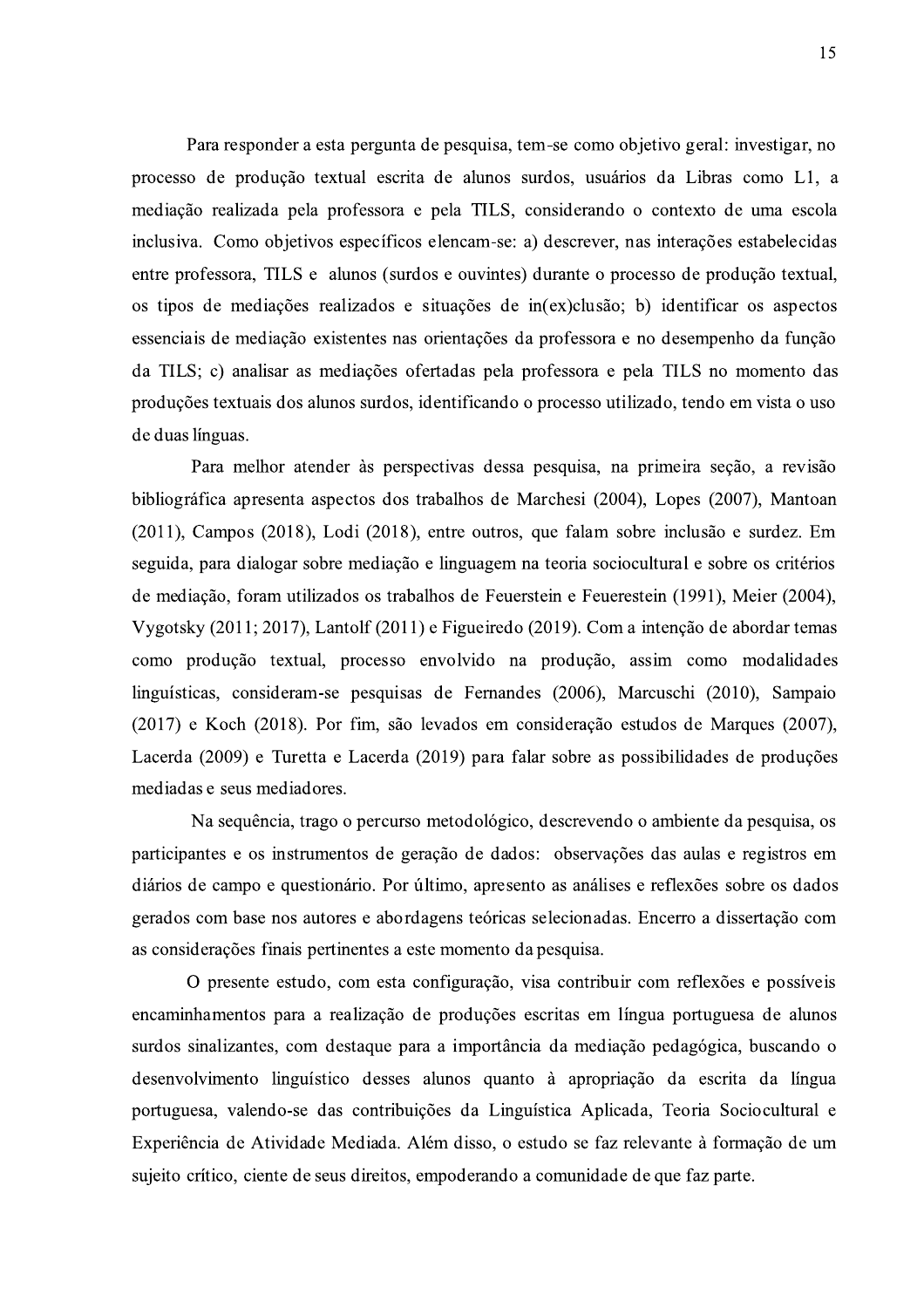### 2 FUNDAMENTAÇÃO TEÓRICA

A inclusão do aluno surdo<sup>3</sup> em ambientes acadêmicos é uma realidade que gera desafios e conflitos. Isso ocorre em razão do modo como o ensino deve ser ministrado, como a escola deve proceder, os papéis que os profissionais devem desempenhar, utilizando a mediação necessária, com base em concepções inerentes às práticas desenvolvidas pelos profissionais que atuam junto a esse público.

Concebendo o processo de produção textual do aluno surdo como forma de desenvolvimento linguístico bilíngue, acredito que a mediação e os critérios por ela requeridos, podem proporcionar um desenvolvimento linguístico satisfatório a alunos surdos inclusos em escolas regulares. Esse crescimento pode se concretizar por meio da linguagem verbal, em produções sinalizadas e/ou escritas, contribuindo de modo singular para que as práticas de linguagem que norteiam o fazer pedagógico dos profissionais que atuam com alunos surdos, sinalizantes, sejam efetivadas.

Considerando que a inclusão do aluno surdo se relaciona principalmente com o contexto das linguagens, no uso proficiente de duas línguas, Libras e língua portuguesa, o desafio enfrentado pela comunidade escolar, incluindo o próprio aluno surdo, situa-se no campo da Linguística Aplicada (LA). A LA "é entendida como uma área de investigação aplicada, mediadora, interdisciplinar, centrada na solução de problemas de uso da linguagem" (MOITA LOPES, 1996, p. 22). Dificuldades relacionadas à linguagem e à comunicação podem trazer prejuízos cognitivos, culturais, sociais e linguísticos para vários grupos de estudantes, incluindo os surdos. Nesse sentido, a escola, por meio de profissionais desafiados a conhecer e compreender as dificuldades e as potencialidades dos seus educandos, tem condições de buscar em experiências exitosas exemplos para encontrar caminhos que promovam a inclusão de seus alunos. Em relação aos alunos surdos, uma das condições relaciona-se a um contexto bilíngue, nem sempre presente na escola.

O desafio de uma educação inclusiva que satisfaça a condição bilíngue do aluno surdo também pode ser considerado a partir da teoria sociocultural (TSC) desenvolvida por Vygotsky (2011) e da teoria da Experiência da Atividade Mediada (EAM) de Reuven Feuerstein (1991). Nessas abordagens, a aprendizagem se constitui pelo caráter mediador das interações estabelecidas em ambiente escolar, visando a uma autonomia linguística, social,

<sup>&</sup>lt;sup>3</sup> O termo "aluno surdo" será usado na forma masculina, como generalização. A diferenciação de gênero será utilizada quando houver referência aos participantes da pesquisa.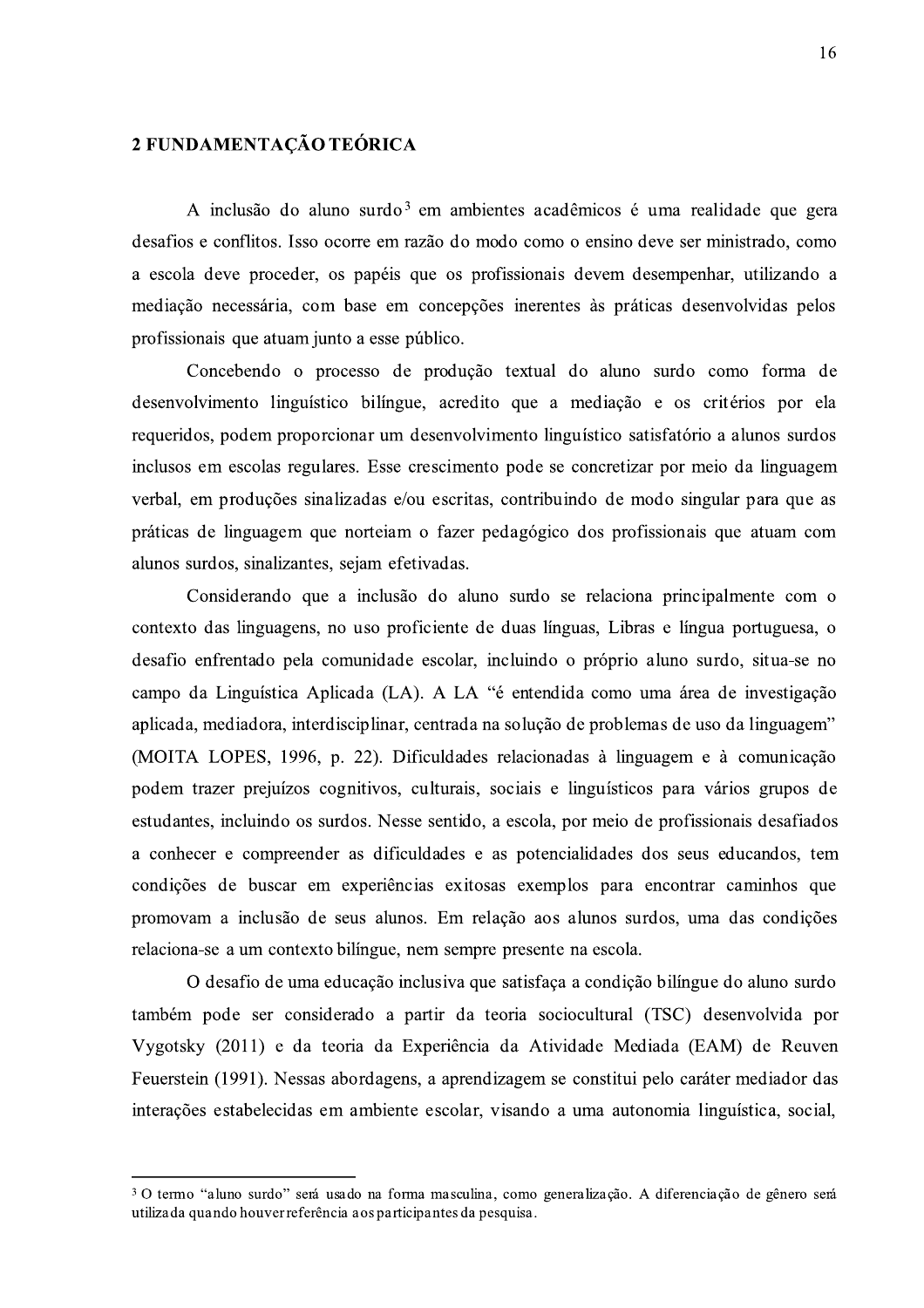cultural e cognitiva do aluno, condição que se estabelece com o uso de linguagem adequada para cada contexto vivenciado pelo aluno.

Neste cenário, nas próximas sessões, discorro sobre a relação entre inclusão e surdez, a teoria sociocultural e os tipos de mediação a ela associados e a EAM, destacando seus critérios de mediação. Além disso, apresento considerações sobre os caminhos possíveis para uma produção textual do aluno surdo e seus mediadores.

### 2.1 INCLUSÃO E SURDEZ: CONCEITOS E PERSPECTIVAS EDUCACIONAIS

A necessidade de atendimento de alunos considerados fora da média/curva (LOPES, 2007) que buscam(vam) uma escola para estudar gerou (gera) discussões, criação e implementação de leis, decretos, resoluções que amparam a entrada de alunos com ou sem deficiência nas escolas, sejam públicas ou privadas. No entanto, estudos como os de (MARCHESI, 2004; LOPES, 2007; MANTOAN, 2011) chamam atenção para o fato de que, apesar dos avanços relacionados principalmente ao aumento do número de alunos que adentram o espaço escolar, ainda faltam aspectos linguísticos, atitudinais e sociais a serem observados no que diz respeito à inclusão de alunos com deficiência ou com algum tipo de dificuldade de aprendizagem.

O tema inclusão tem gerado muitas discussões e direcionado vários estudos os quais procuram respostas em satisfazer as inquietações de muitos profissionais, principalmente em ambientes escolares. Nestes espaços, o tema inclusão é direcionado às deficiências dos alunos e as dificuldades que este aspecto pode causar.

Ao falar sobre este assunto, Marchesi (2004) faz uma retrospectiva em âmbito mundial sobre a concepção de deficiência e esclarece que esta tinha cunho biológico, significando transtorno, ou seja, um distúrbio de ordem genética. Essa concepção se sustentou até meados da primeira metade do século XX, impulsionando duas consequências significativas. A primeira diz respeito à necessidade de classificação do transtorno, para a seleção de um espaço adequado a um determinado distúrbio. A segunda consequência baseava-se na "aceitação generalizada", ou seja, todos os alunos eram classificados da mesma forma e teriam que ir para escolas especiais.

Segundo Marchesi (2004), o período entre 1940 e 1950 foi de questionamentos tanto sobre a origem quanto à possibilidade de cura das deficiências que os alunos apresentavam. Neste contexto, "abre-se espaço à concepção de que a deficiência pode ser motivada por falta de estímulo adequado ou por processos de aprendizagens incorretos" (MARCHESI, 2004, p.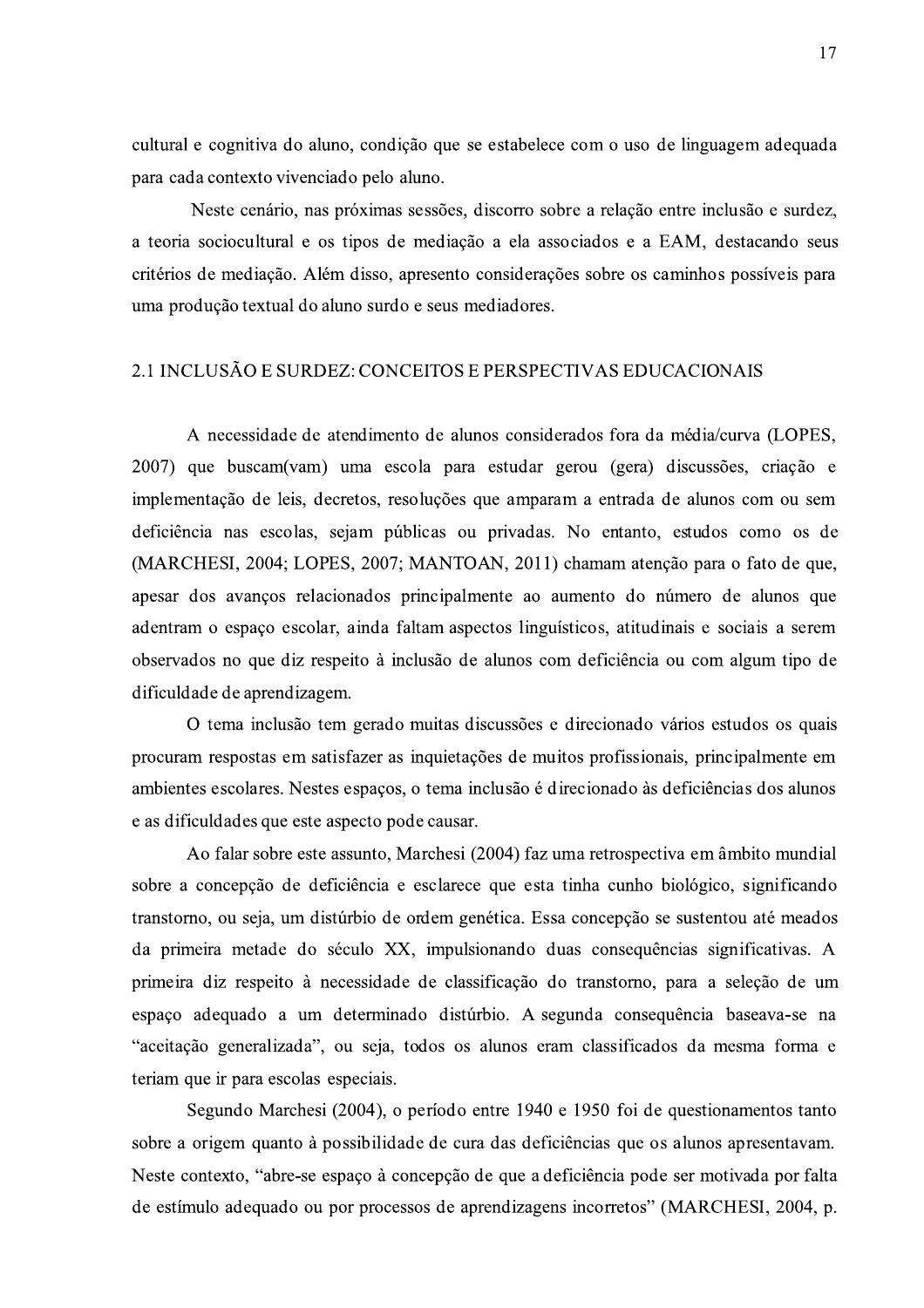17). No citado período, as discussões giravam em torno da associação da deficiência com o cognitivo do sujeito. Na década seguinte, em 1960, houve uma importante mudança de paradigmas ocasionada por uma nova concepção dos termos transtorno e deficiência, docentes mais qualificados, obrigatoriedade da educação, entre outros fatores (MARCHESI, 2004). Esses fatores, são atribuídos a um processo de transformação, culminando em uma aceitação da deficiência em uma "perspectiva educacional".

Dessa nova perspectiva surgem dois fenômenos: um conceitual e outro atitudinal voltado para as questões da prática educativa. O primeiro diz respeito às necessidades que os alunos apresentavam, e o segundo baseava-se em mudanças quanto à prática educativa, afetando desde o currículo até a prática pedagógica (MARCHESI, 2004). Esses dois fenômenos se complementam, uma vez que tanto o aspecto conceitual quanto o atitudinal favorecem a educação de todos os sujeitos.

As mudanças relativas à prática pedagógica culminaram no que hoje é conhecido como inclusão, ou seja, todos os alunos juntos em um mesmo ambiente, tendo as mesmas oportunidades, com suas diferenças respeitadas. Concordando com Marchesi (2004), Lopes (2007) lembra que o tema inclusão não é novo. Comenius, no século XVI, já abordava o ideal de escola para todos. Hoje em dia, a inclusão tem o peso da lei a seu lado que "obriga" o acesso de todos a todos os espaços que antes eram privilégio de alguns. Lopes (2007) afirma que a escola é um dos espaços "onde operam diferentes dispositivos e estratégias para que a inclusão, em suas distintas dimensões (social, escolar, laboral) aconteça" (LOPES, 2007, p. 18).

No entanto, na escola também são produzidos discursos sobre inclusão que tendem a reduzir as diferencas dos alunos em diversidade (LOPES, 2007). Neste contexto, "a escola, entendida como instituição normalizadora, olha para a diferença com o firme propósito de apagá-la, de torná-la algo indesejável devido ao seu caráter de anormalidade e de estranheza" (LOPES, 2007, p. 20). Completando este raciocínio, Vygotsky (2011, p. 867) afirma que "toda a nossa cultura é calculada para a pessoa dotada de certos órgãos - mão, olho, ouvido - e de certas funções cerebrais. Todos os nossos instrumentos, toda a técnica, todos os signos e símbolos são calculados para um tipo normal de pessoa". Nossa cultura é designada para pessoas fisicamente e psicologicamente "normais", assim como são os recursos a elas inerentes.

Discorrendo sobre esta realidade, Mantoan (2011) faz referência à natureza excludente que está presente nos ambientes escolares, causada principalmente por uma visão "assistencialista terapêutica da Educação Especial" (MANTOAN, 2011, p. 29). Tal visão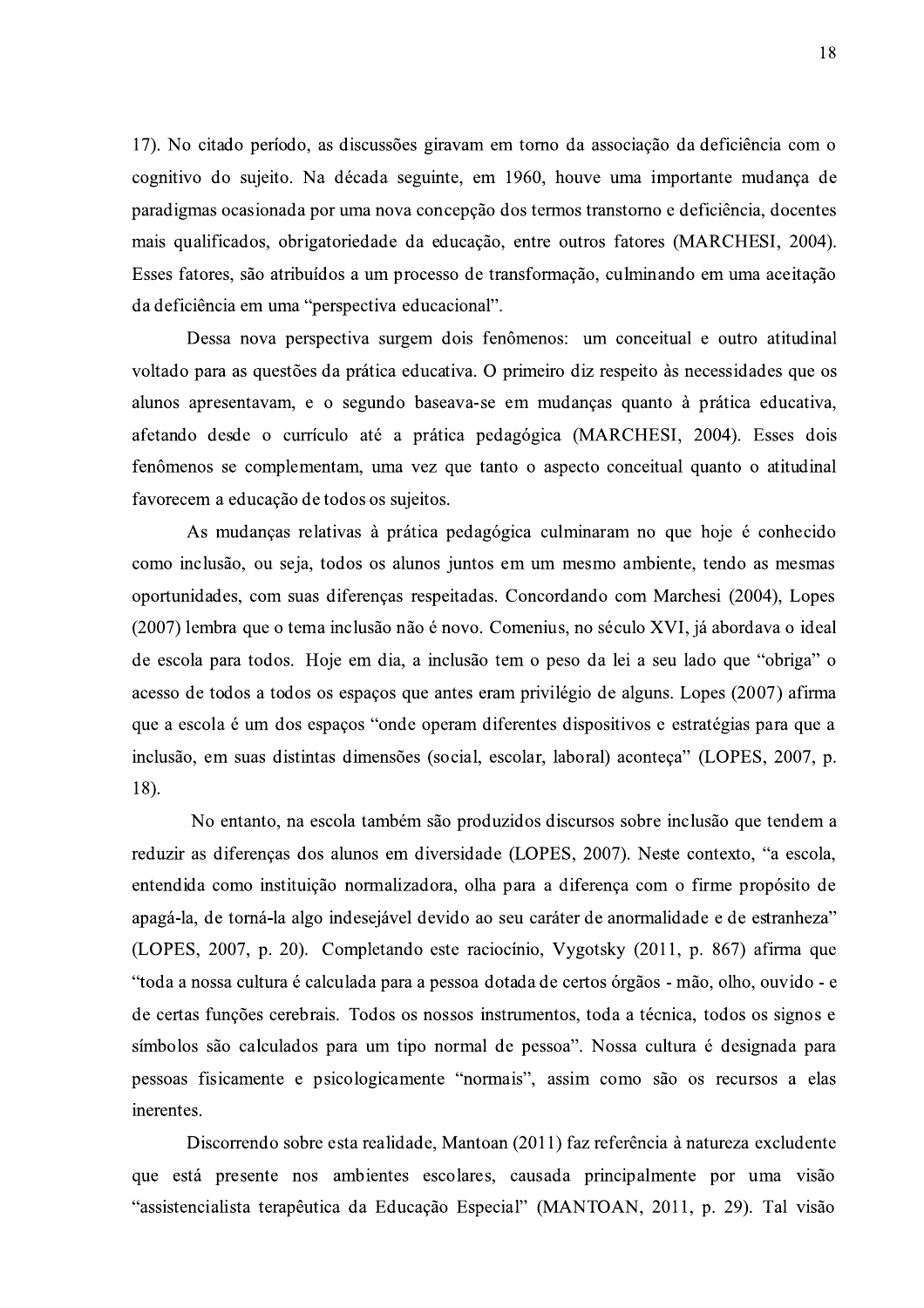desorienta o sentido apresentado pelas legislações quanto aos objetivos propostos para um Atendimento Educacional Especializado (AEE) que tem caráter complementar e não substituível, ou seja, o lugar de aprendizagem é a sala de aula (BRASIL, 2009).

Sob essa perspectiva, defende-se uma escola para todos, com o desafio de promover a interação de vários sujeitos no mesmo ambiente, mas com olhares diferentes, seja em relação às experiências educacionais ou o uso dos mesmos pressupostos estruturais do currículo escolar (FRONZA, 2012).

Outra questão abordada por Lopes (2007) é a relação que se estabelece entre diferença e identidade, pois, enquanto "a identidade nomeia e, de muitas formas, estabelece categorias, a diferença rompe com o que está nomeado, mostrando-se intraduzível" (LOPES, 2007, p. 23). Por isso, a autora compreende que o conceito de diferença não necessita de tradução, pois ele é sentido e se manifesta de várias formas a depender da cultura em que o sujeito está inserido. Rodrigues (2006, p. 5) acrescenta que "a diferença é antes de mais nada uma construção social historicamente e culturalmente situada". Nesse sentido, o respeito às diferenças pode ser construído, fortalecido ou mesmo ampliado.

Nesse contexto, todos que compõem a comunidade escolar precisarão não só absorver o discurso da inclusão, mas, sobretudo, assumir posturas que demonstrem o respeito ao nível, ao desenvolvimento e às capacidades que cada um apresenta, conforme suas especificidades. Assim, o "ensino deve contemplar os alunos em suas distintas capacidades, individualizando alvos, didática e a avaliação" (BEYER, 2005 apud FRONZA, 2012, p. 80). Dessa maneira, o ensino atenderia às potencialidades e especificidades dos educandos. Lopes (2007) esclarece que, no espaço escolar, a diferença é abordada a partir do discurso que prega uma normalidade por meio da noção de média. Assim,

> [...] tendo a média como referência e a concepção de diferença como algo exótico ou de falta, que exige paciência, dedicação profissional, formação e tolerância, todos aqueles que são enquadrados aquém ou além da média constituem um grupo que ameaça o rendimento das aulas, a aprendizagem dos 'normais', a segurança da turma - que acolhe diferente, a tranquilidade das aulas e o conceito de competência do professor (LOPES, 2007, p. 25).

Para Lopes (2007), o anormal, o fora da média é aquele que demanda algo a mais dos profissionais da educação, que mexe com a calma do ambiente, tendo por base a concepção de diferenca como um desvio. Com efeito, existem situações que merecem destaque na escola inclusiva. Por exemplo, Carvalho (2009), salienta que, para que haja inclusão, alguns aspectos têm que ser considerados, como, por exemplo, conceitos de integração e inclusão. Fala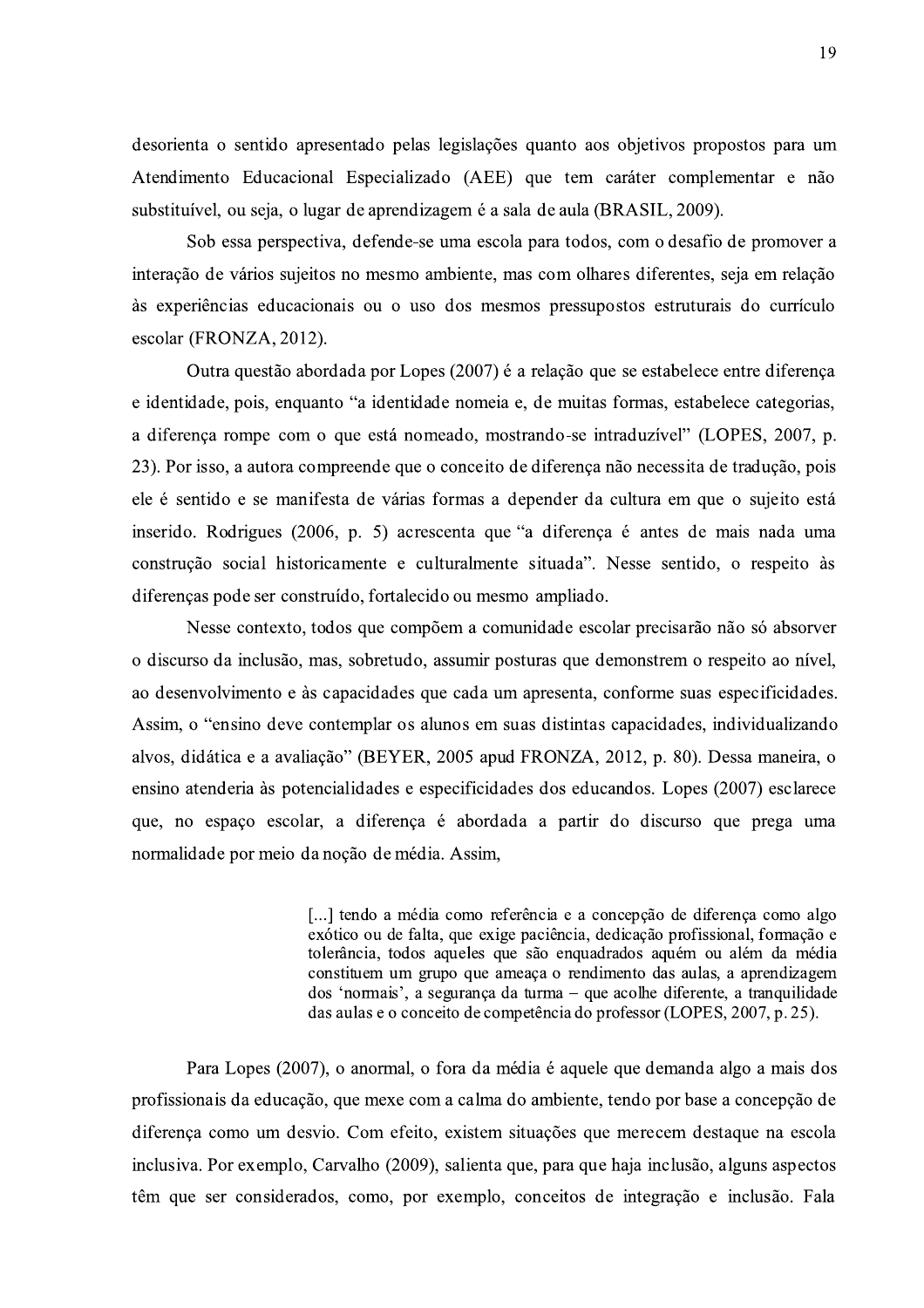também da importância das legislações e das políticas públicas por elas implementadas para a remoção de barreiras para a aprendizagem.

Quanto aos conceitos de integração e inclusão, Carvalho (2009) e Rodrigues (2006) afirmam que, normalmente, a primeira diz respeito a uma adaptação do aluno, enquanto a segunda refere-se a uma adaptação da escola. No entanto, Carvalho (2009, p. 68) também destaca que o termo integração utilizado dessa forma contribui para criação de um sentido negativo, distorcendo um "processo de natureza psicossocial, implicando a reciprocidade das interações humanas". Rodrigues (2006, p. 4), por sua vez, afirma que a inclusão é "uma evolução da Integração". Para esses autores, os dois processos são importantes. A inclusão primeiro passaria pela integração, consolidando-se como a melhor forma de permanência do alunado na escola.

Para que haja inclusão, Carvalho (2009, p. 73) menciona a necessidade de remover as barreiras que atrapalham esse processo, explicando que a remoção de "barreiras implica um trabalho coletivo de facilitação do aprender a aprender, aprender a fazer, aprender a ser e aprender a viver junto". Esses quatro pilares contribuem para o desenvolvimento educacional do aprendente, independentemente de sua condição e colaboram para a remoção de barreiras, entendendo barreira como

> [...] qualquer entrave, obstáculo, atitude ou comportamento que limite ou impeca a participação social da pessoa, bem como o gozo, a fruição e o exercício de seus direitos à acessibilidade, à liberdade de movimento e de expressão, à comunicação, ao acesso à informação, à compreensão, à circulação com segurança, entre outros (BRASIL, 2015, ART. 3°, INCISO IV).

De acordo com essa legislação, "barreira" é tudo que atrapalha o exercício pleno da cidadania de uma pessoa. A remoção dos obstáculos é uma fase muito importante na aceitação da escola inclusiva e, consequentemente, na aceitação dos alunos (com ou sem deficiência) com suas diferenças.

Na escola regular, a falta de uma formação adequada, barreiras arquitetônicas, barreiras linguísticas, entre outros obstáculos, dificultam a realização de um trabalho a ser concretizado de forma satisfatória. No caso dos educandos surdos de escolas regulares, as barreiras linguísticas são as de mais difícil superação, uma vez que a maioria da comunidade escolar não conhece a forma de comunicação desses alunos.

Segundo Campos (2018), as dificuldades que os surdos enfrentam são fruto de uma escolha educacional que nem sempre satisfaz as condições linguísticas, culturais e sociais de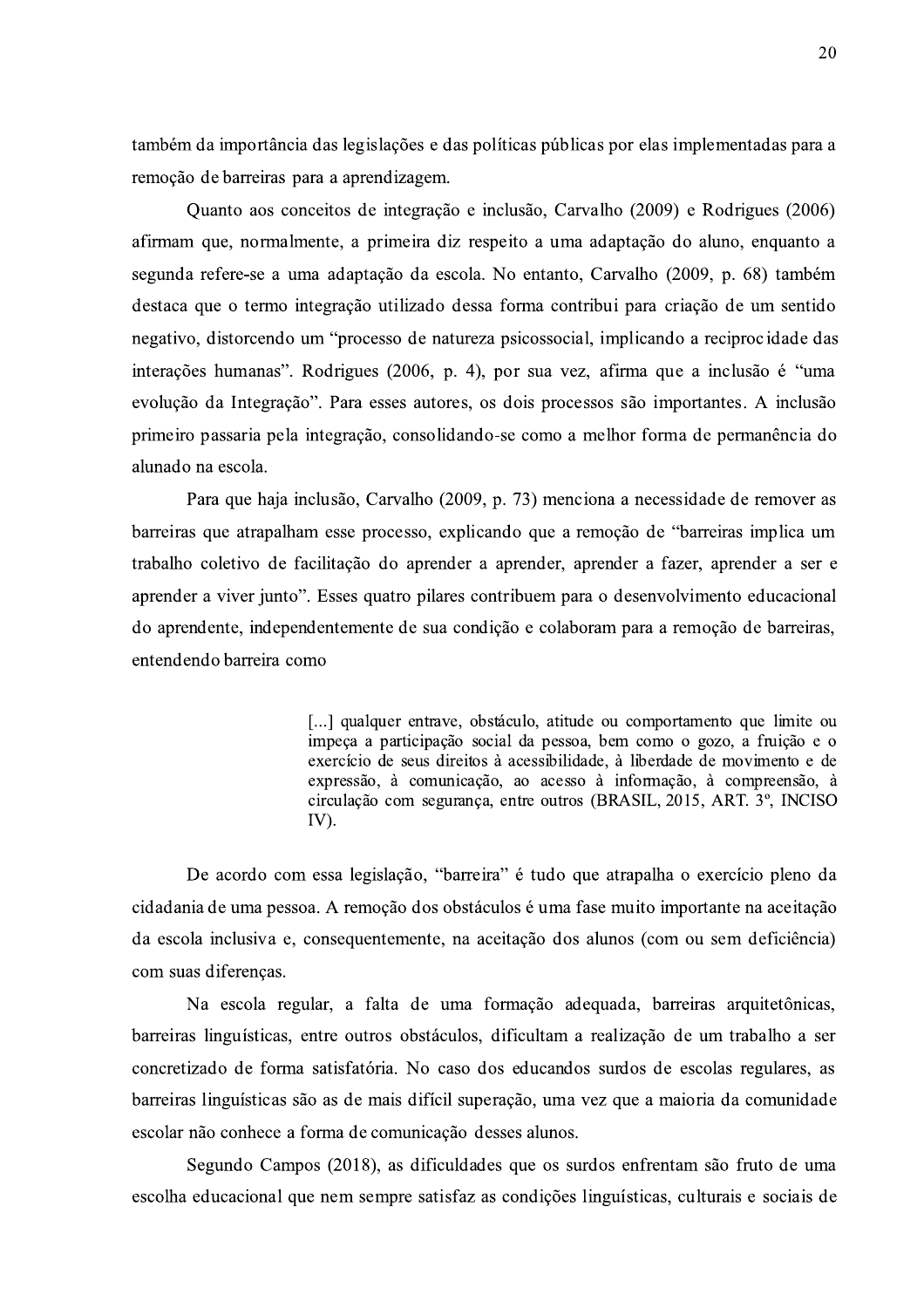que eles necessitam. Uma das principais dificuldades levantadas por Campos (2018) é a de abordar o tema inclusão de alunos surdos, pela complexidade e pela polemização, devido à falta de consenso entre dois grupos de pesquisadores sobre onde deve ocorrer educação de surdos: por um lado, alguns pesquisadores apostam que a

> [...] educação de surdo deve ser na escola regular com os ouvintes. Outro grupo de pesquisadores [...] acredita que a educação de surdos deve estar de acordo com a cultura, língua, história cultural, metodologia, currículo e prática direcionados aos surdos (CAMPOS, 2018, p. 37).

A falta de consenso contribui para que políticas públicas adequadas figuem mais distantes da realidade educacional de muitos surdos. No entanto, a melhor opção de educação para esse público, em relação a seu desenvolvimento linguístico é aquela em que o aluno surdo tenha sua língua respeitada e por meio desta consiga assimilar, aprender e se desenvolver em todos os componentes curriculares.

Considerando o modelo de inclusão adotado pelas escolas, esses alunos têm, ou não, a oportunidade de desenvolvimento linguístico. Lodi (2018) fala de pelo menos dois modelos de inclusão: no primeiro modelo, os surdos são inclusos em salas regulares junto com alunos ouvintes e contam com a presença de um intérprete de Libras. Segundo a autora, apesar de haver uma preocupação com a inclusão desses sujeitos, acontece também uma desconsideração em relação à Libras, além do fato de, em muitos casos, a responsabilidade no processo de ensino e aprendizagem ser transferida para o intérprete.

No segundo modelo, conforme indica Lodi (2018), a diferença está no foco que é dado à socialização apenas. O processo de ensino e aprendizagem é deslocado para outros ambientes escolares, sala de recursos ou salas de atendimento especializado, eximindo a sala de aula de um espaço de aprendizagem. Isso corrobora mais uma vez a complexidade do processo educacional de alunos surdos. Dessa forma, ora a Libras é desconsiderada como via de aprendizagem do alunado, ora a responsabilidade pela aprendizagem é destinada ao TILS, ora o destaque na inclusão é dado a socialização.

Parte da complexidade e polêmica sobre este tema relaciona-se à concepção que foi criada sobre o sujeito surdo. Campos (2018) esclarece que, antigamente, o surdo era visto como um ser incapaz de se comunicar por meio de sinais e a eles foi instituída a filosofia do oralismo, que proibia a língua de sinais e obrigava o uso da língua oral, a oralização. De acordo com Campos (2018, p. 39), "a oralização, um método difundido por Alexander Bell, veio encapsular os surdos no modelo do ouvintismo, ou seja, de acordo com as regras da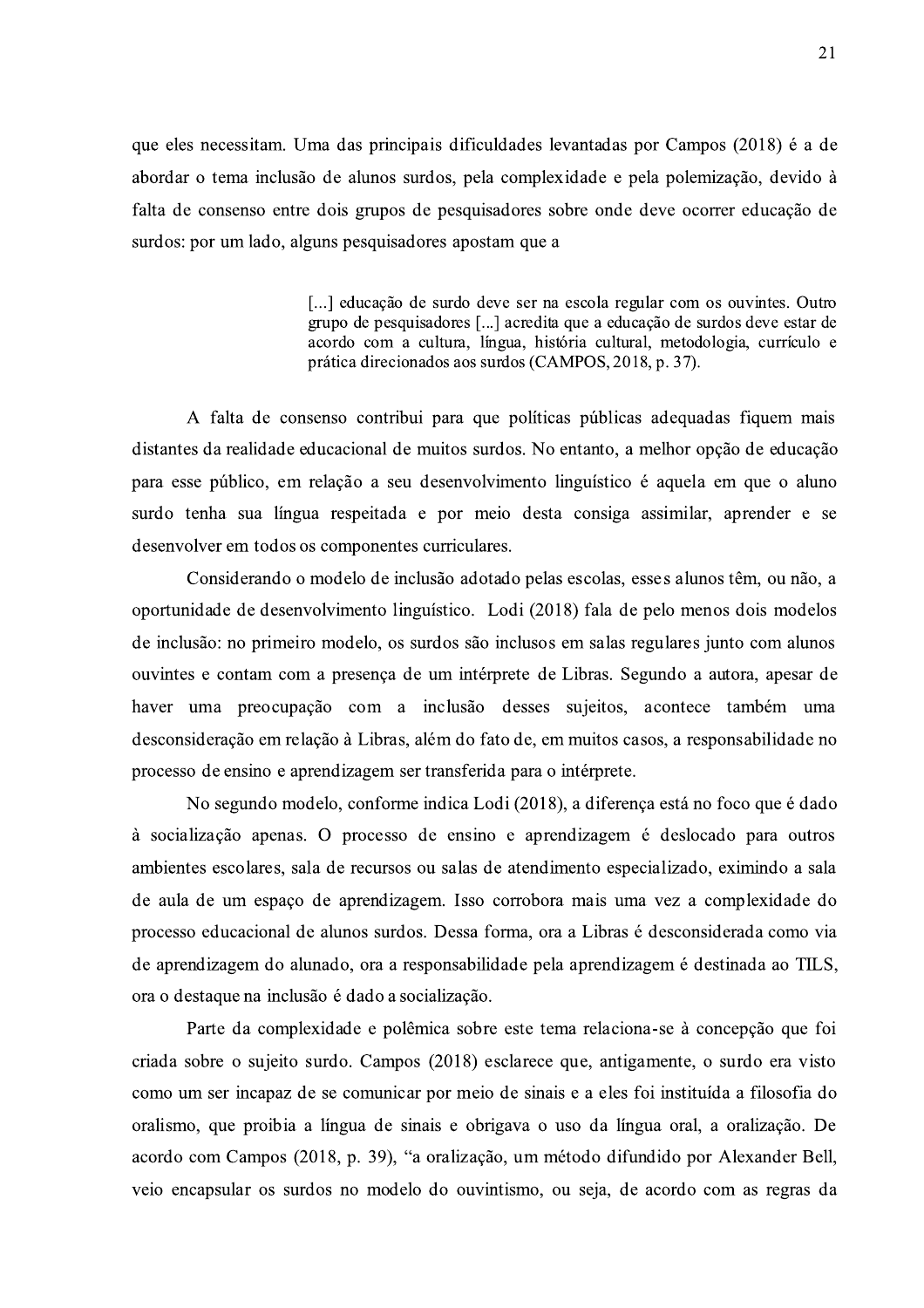'normalidade'". Apesar de outras abordagens terem surgido, como a Comunicação Total e o Bilinguismo, ainda vigora o encapsulamento dos surdos e a obrigação de saber a língua oral como se fossem ouvintes.

Na educação de surdos, o sistema educacional brasileiro segue três perspectivas que, dependendo de suas práticas, podem anular ou estimular barreiras aos educandos surdos. Como primeira perspectiva, Campos (2018) aponta a Educação Tradicional/Moderna, que vê o surdo como um deficiente e anormal, fruto da unificação de uma sociedade globalizada, defendida pela modernidade. Esta, com o discurso da homogeneidade, abafa o ser surdo e sua cultura e, muitas vezes, com o apoio de professores, familiares e dos próprios surdos ou pelo menos daqueles que escutam e falam, ou seja, surdos oralizados.

A segunda perspectiva apontada por Campos (2018) é a Educação para a Diversidade, que vê o surdo como subalterno e inferior. "Esta educação, uma teoria crítica, tem por objetivo impor aos surdos a experiência ouvinte, colocando-os de volta ao colonialismo e impedindo-os de mostrar a diferença de ser" (CAMPOS, 2018, p. 44). A Educação Inclusiva, na teoria crítica, de certo modo possibilita um entendimento das necessidades dos educandos surdos. Contudo.

> [...] ela veio exigir dos surdos a participação na experiência ouvinte [...] o tipo vigente de inclusão é a mista, em que o surdo está inserido em sala regular com colegas surdos e ouvintes, mas tem-se o intérprete de língua de sinais (ILS) como mediador da comunicação entre surdos e ouvintes, interpretador dos conteúdos das aulas (CAMPOS, 2018, p. 46-47).

Para Campos (2018), a teoria crítica mascara a necessidade do aluno surdo: uma vez que este não tem autonomia para se reconhecer como membro da comunidade escolar, será dependente de um porta-voz. Neste caso, a aprendizagem só acontece mediante a ação do intérprete.

A terceira perspectiva apontada por Campos (2018) é a Educação Cultural, na qual o sujeito surdo é também um ser cultural, que luta por seus direitos. Sua cultura é representada pela Libras, pelas variadas identidades surdas, além de ter recursos humanos e tecnológicos que o auxiliam na busca de implementação de uma pedagogia da diferença que se concretiza em escola de surdo com todos seus direitos garantidos. A partir das três perspectivas apresentadas por Campos (2018), a que melhor atende às necessidades dos alunos surdos é a última, pois é pensada a partir da língua de sinais como primeira língua, facilitando assimo processo de ensino e aprendizagem desses sujeitos. Contudo, considerando as dificuldades de implementação de políticas que atendam essa demanda de forma plena, tem-se a opção das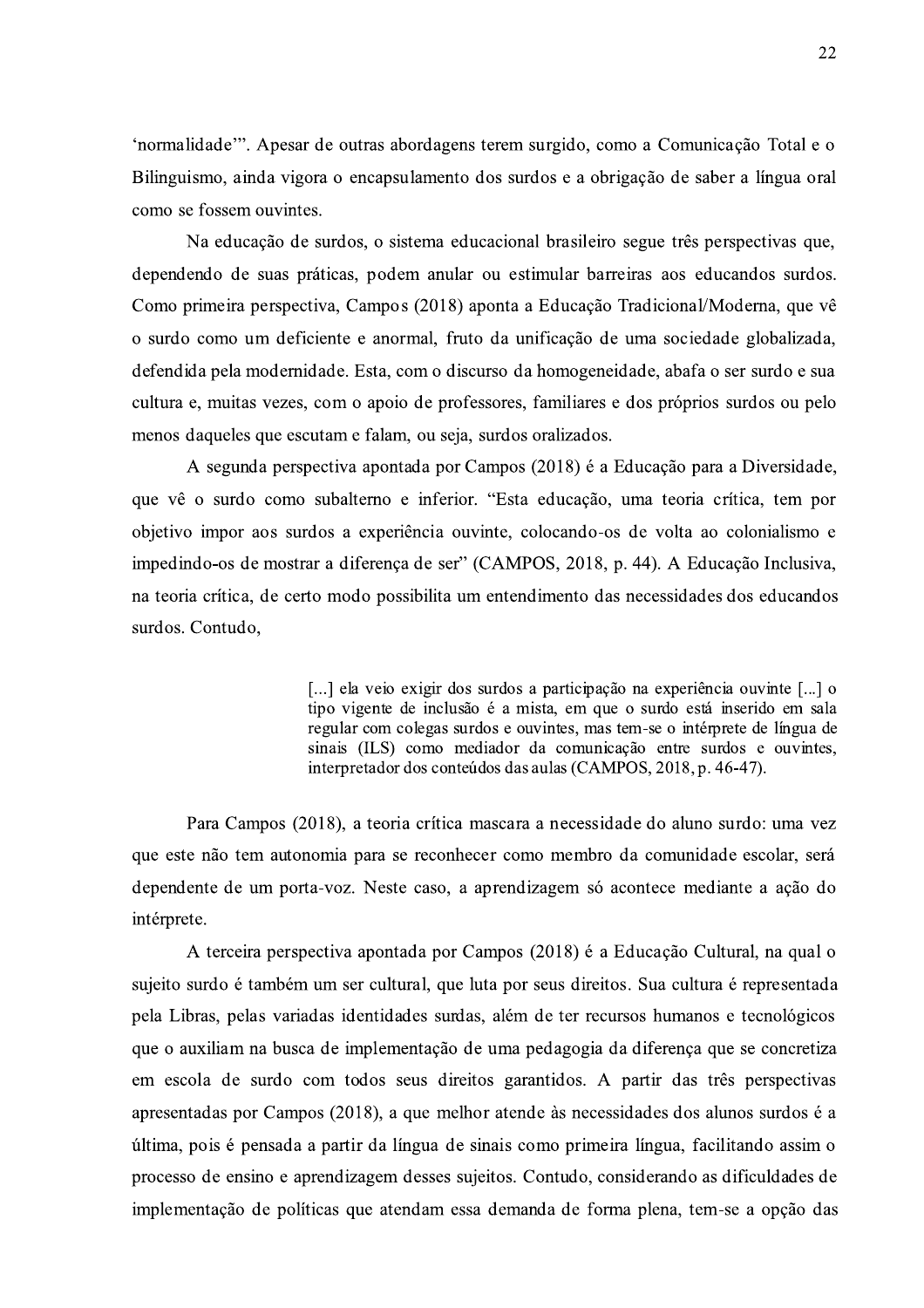escolas inclusivas. Vale lembrar que somente o acesso do educando surdo nas escolas não contribui com seu desenvolvimento, porque o

> [...] processo de inclusão de um aluno não termina quando este é colocado em uma classe regular, ao contrário, inicia-se. A operacionalização da inclusão requer capacitação dos professores, recursos de dados especializados para os surdos e produção de conhecimento teórico associada a experiências positivas desenvolvidas pelo país (KELMAN, 2011, p. 193).

Como já vem sendo indicado, reitera-se aqui que os professores de salas com surdos precisam conhecer ou desenvolver estratégias que oportunizem a aprendizagem de habilidades referentes ao currículo escolar, aqui priorizando o relativo à língua portuguesa, mas também devem observar sua condição linguística, com o intuito de aproximar a escrita do aluno surdo da língua portuguesa e poder viabilizar um desenvolvimento linguístico bilíngue. Esse tipo de desenvolvimento pode ser possibilitado também em escolas regulares com alunos surdos inclusos, pois as interações podem ser valorizadas, oportunizando aprendizagens tanto para surdos quanto para ouvintes, como mediação de mão dupla, por exemplo.

Merece atenção também o fato de que a língua portuguesa presente no ambiente escolar, ofertada como primeira língua ou L1 para os alunos ouvintes, será a segunda língua (L2) para alunos surdos. Desse modo, as práticas ou eventos desenvolvidos na escola devem considerar a mediação, visando o desenvolvimento e aprendizagem de todos.

### 2.1.1 A importância da escola no desenvolvimento da linguagem de alunos surdos

O ser humano dispõe de um mecanismo que o insere na sociedade e na comunidade que vive e interage, a linguagem. Diferentemente de outros animais, as pessoas usam esse mecanismo de forma a satisfazer suas necessidades de forma criativa. Vygotsky (1991, p, 23) enfatiza que

> A capacitação especificamente humana para a linguagem habilita as crianças a providenciarem instrumentos auxiliares na solução de tarefas difíceis, a superar a ação impulsiva, a planejar uma solução para um problema antes de sua execução e a controlar seu próprio comportamento. Signos e palavras constituem para as crianças, primeiro e acima de tudo, um meio de contato social com outras pessoas.

Para Vygotsky (1991), a linguagem fornece às crianças condições de se adaptarem a situações que exijam ações complexas, desenvolvidas a partir da interação social com outras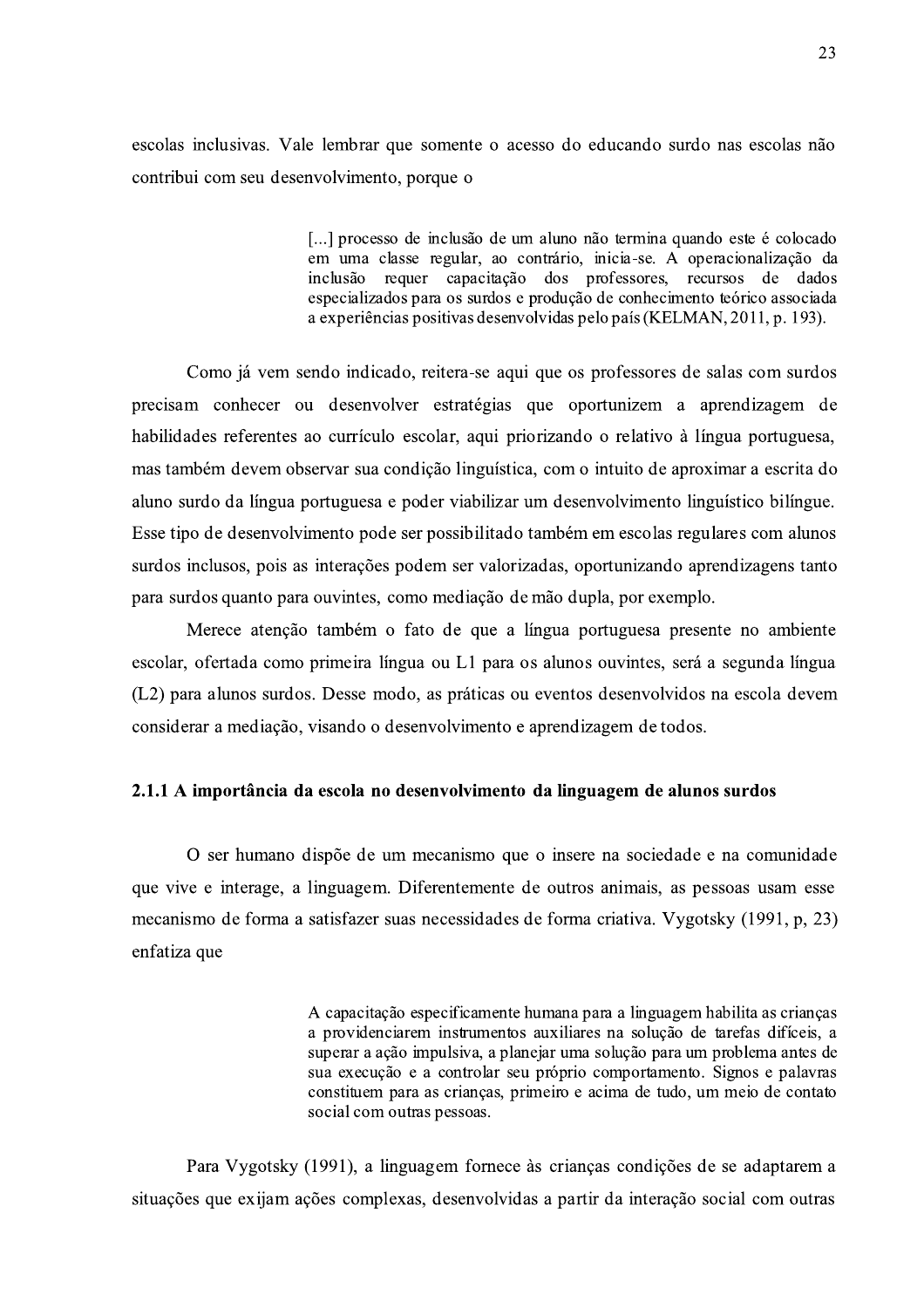pessoas. Essa visão é abordada na teoria sociointeracionista ou sociocultural. Segundo Baralo (1999), nesta teoria, a aprendizagem não depende apenas da herança genética hereditária da espécie, mas também da "interação social da criança e de uma série de fatores externos, sociais e ambientais" (BARALO, 1999, p. 20). Sob esse enfoque, a língua é considerada como uma atividade social (CASTILHO, 2004)

De acordo com Quadros (2008), a teoria interacionista divide-se em dois enfoques. Um destes é o que traz Piaget, chamado de cognitivista, que se aproxima da teoria inatista, defendida por Chomsky, pois considera a linguagem como sistema simbólico que tem regras, por exemplo. No entanto, diferem na medida em que o enfoque cognitivista percebe o desenvolvimento da linguagem como de um desenvolvimento cognitivo não linguístico.

O outro enfoque foi desenvolvido por Vygotsky, chamado de social, e se apoia nas premissas de que o ambiente tem papel fundamental na produção da estrutura da linguagem da criança, coloca que as regras gramaticais precisam de contexto social para serem memorizadas e associadas (QUADROS, 2008). A respeito deste último enfoque, Paiva (2014, p. 128) afirma que, para Vygotsky, "não se pode separar o desenvolvimento da linguagem do contexto histórico e social. [...] a linguagem tem papel importante no desenvolvimento mental, sendo ela a principal ferramenta de mediação".

Para o sucesso ou não da aprendizagem de uma língua, seja primeira, seja segunda língua, Baralo (1999) e Quadros (1999), apontam determinados fatores, como, por exemplo, idade e contexto em que o indivíduo esteja inserido, formal ou informal. Quanto mais cedo a criança for exposta a situações favoráveis, mais rápido será seu desenvolvimento linguístico.

Entretanto, a maioria dos alunos surdos nasce em famílias de ouvintes, não sinalizantes; muitos não têm acesso a uma língua socialmente compartilhada, e isso gera dificuldades na efetivação de processos de significação e produção de sentidos, primeiro em casa e depois na escola (KARNOPP; PEREIRA, 2015). Por isso, para esses casos, "a escola é o único lugar em que a criança tem a oportunidade de estar inserida nesse ambiente linguístico favorável à construção de uma língua acessível que favoreca sua subjetividade" (TURETTA; LACERDA, 2019, p. 31).

É também na escola, por direito, que o aluno surdo tem a oportunidade de ser bilíngue, de também usar a língua de sinais como forma de apender a língua portuguesa. Nesse sentido, Vygotsky (2017, p. 110) chama a atenção para o fato de que a importância da escola está em ser "não apenas uma questão de sistematização; a aprendizagem escolar dá algo de completamente novo ao curso do desenvolvimento da criança". O autor provoca uma reflexão para a importância de o aprendizado escolar não ser apenas em decorrência da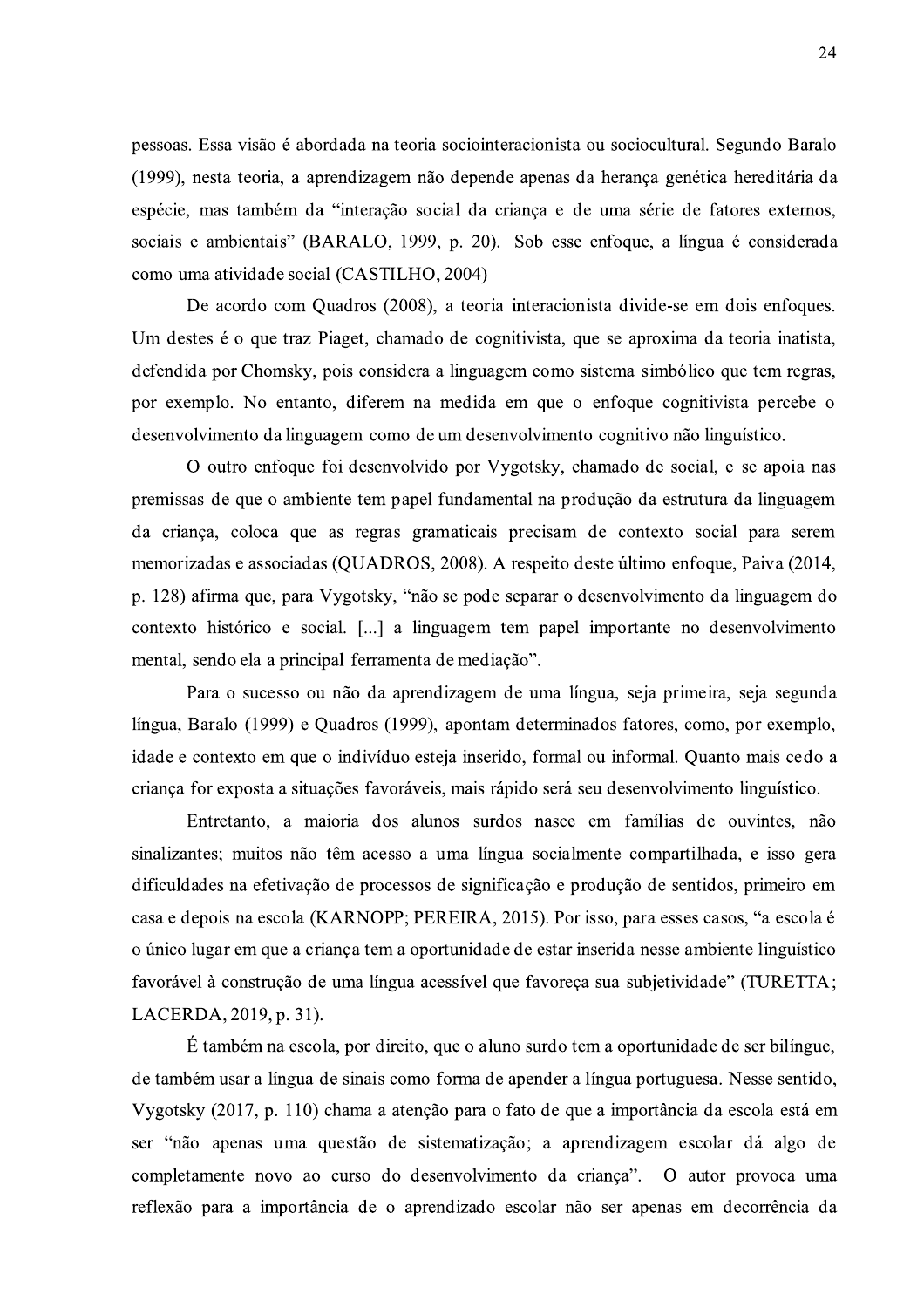sistematização, de roteiros estabelecidos, motivados por objetivos ou conteúdos a serem alcançados ou trabalhados. São necessárias outras questões que envolvem a aprendizagem, principalmente o contato social, interações e as mediações que oportunizam o desenvolvimento social, cultural, linguístico e cognitivo dos educandos.

Em se tratando de alunos surdos, a escola é fundamental para o desenvolvimento das competências linguísticas em duas línguas diferentes, a língua de sinais e a língua oral. Por outro lado, sabe-se que muitos obstáculos interferem na aquisição da língua de sinais ou da língua oral pela pessoa surda, inclusive em ambiente escolar, já que "a aquisição dessa língua de sinais, assim como de todas as outras línguas, passa necessariamente pelo contato e pela interação com interlocutores competentes nessa língua" (TURETTA; LACERDA, 2019, p. 32). A falta de comunicação, a não aceitação da Libras (apesar do reconhecimento legal) como língua de produção e recepção e/ou a preferência pela língua oral em detrimento da língua de sinais são alguns fatores para os obstáculos enfrentados pelas pessoas surdas no seu cotidiano. Isso não é diferente na escola, pois,

> Por muito tempo predominou (e ainda persiste) uma interpretação dos sinais como recursos comunicativos icônicos, naturais e universais. Mas, ainda que possam ter um caráter icônico, é um equívoco tomá-los como transparentes, pois se constituem com base em critérios de convenção. [...] Assim, não consistem em gestualidade "natural", pelo contrário, realizam-se enquanto diferentes línguas. Sua aprendizagem depende, à semelhança do que ocorre com qualquer língua, da inserção na comunidade de usuários e da dinâmica de relações sociais que aí se estabelece ( $G$ ÓES, 2002, p. 14).

De acordo com Góes (2002), apesar da existência da iconicidade e gestualidade nas línguas de sinais, esta não se resume a essas características, e a aquisição dessa língua depende da interação social estabelecida pela comunidade usuária da língua. Neste caso, a escola, como instituição formadora de cidadãos críticos, precisa rever conceitos e práticas no que diz respeito à inclusão das diferenças, e, no que diz respeito a aceitar a libras como uma manifestação linguística de um público, admitindo-a como uma língua. Nesse contexto, "à educação cumpre sempre enfrentar uma subida onde antes se via um caminho plano; ela deve dar um salto onde até então parecia ser possível limitar-se a um passo" (VYGOTSKY, 2011, p. 867). Em outras palayras, são os caminhos indiretos trilhados por aqueles que não conseguem pelos caminhos normais (VYGOTSKY, 2011).

Para Quadros e Karnopp (2004, p. 28), "a língua é um sistema padronizado de sinais/sons arbitrários, caracterizados pela estrutura dependente, criatividade, deslocamento, dualidade e transmissão cultural". Neste sentido, as línguas naturais possuem aspectos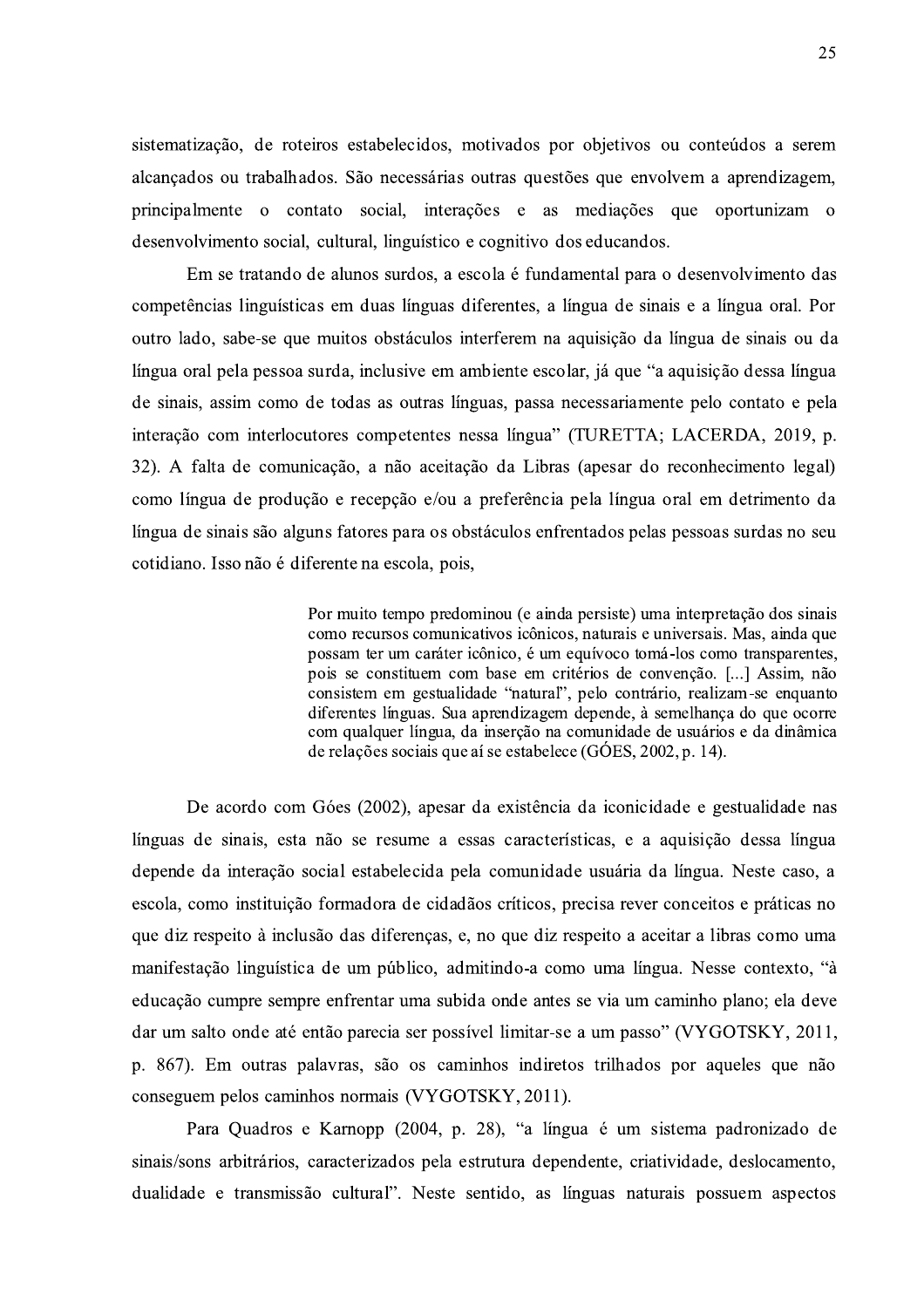comuns, inclusive no que diz respeito à sua aprendizagem. Isso está relacionado também à forma utilizada, ou seja, a modalidade exigida pelas especificidades de cada língua.

A modalidade oral-auditiva "tem como via de produção o aparelho fonador (por ordem de produção: pulmões, traqueia, língua, lábios) e, como via de recepção, a audição (ouvido externo, médio, interno)" (NASCIMENTO; DAROQUE, 2019, p. 46). O contato visual, nessa modalidade, não se configura como uma necessidade. Se o espaço tiver uma dimensão mais ampla, basta aumentar a voz, ou mesmo escutar conversas de outras pessoas. Esta modalidade se configura como o principal meio de produção e recepção de sentidos usado pela comunidade ouvinte de um país. Para Marcuschi (2010, p. 25), nessa modalidade,

> A fala seria uma forma de produção textual-discursiva para fins comunicativos na modalidade oral (situa-se no plano da oralidade, portanto), sem a necessidade de uma tecnologia além do aparato disponível pelo próprio ser humano.

A modalidade visuo-espacial, por sua vez, apresenta as mãos como primordiais na produção, que, "articuladas a partes do corpo, produzem a discursividade nos espaços em frente ao corpo, dos lados, acima/abaixo do tronco corporal ou no próprio corpo do falante. Como via de recepção, é utilizada a visão" (NASCIMENTO; DAROQUE, 2019, p. 47). Diferentemente da modalidade oral-auditiva, para essa categoria os falantes precisam do contato visual. Essa modalidade é utilizada pela comunidade surda, usuária da língua de sinais de seu país, é seu modo de comunicação mais usual e aquele com o qual o surdo interage com outros surdos e ouvintes participantes da comunidade.

As línguas de sinais adquiriram status de uma língua natural a partir de estudos de um linguista americano, William Stokoe, na década de 1960. Essas línguas se constituem equivalentes às línguas orais, possuindo os mesmos níveis linguísticos: fonológico, morfológico, sintático, semântico e pragmático. As articulações primárias das línguas de sinais são realizadas pelas mãos, podendo ser com uma ou as duas mãos simultaneamente (QUADROS; KARNOPP, 2004).

Percebe-se, então, que a Libras tem todos os elementos linguísticos que a língua portuguesa possui. Em outras palavras, as línguas de sinais têm componentes linguísticos como qualquer língua oral. As vezes, falta conhecimento necessário para tornar a língua de sinais tão presente quanto a língua oral nos bancos escolares, já que é neste ambiente que as informações são transformadas em conhecimento. É necessário assumir a Libras como uma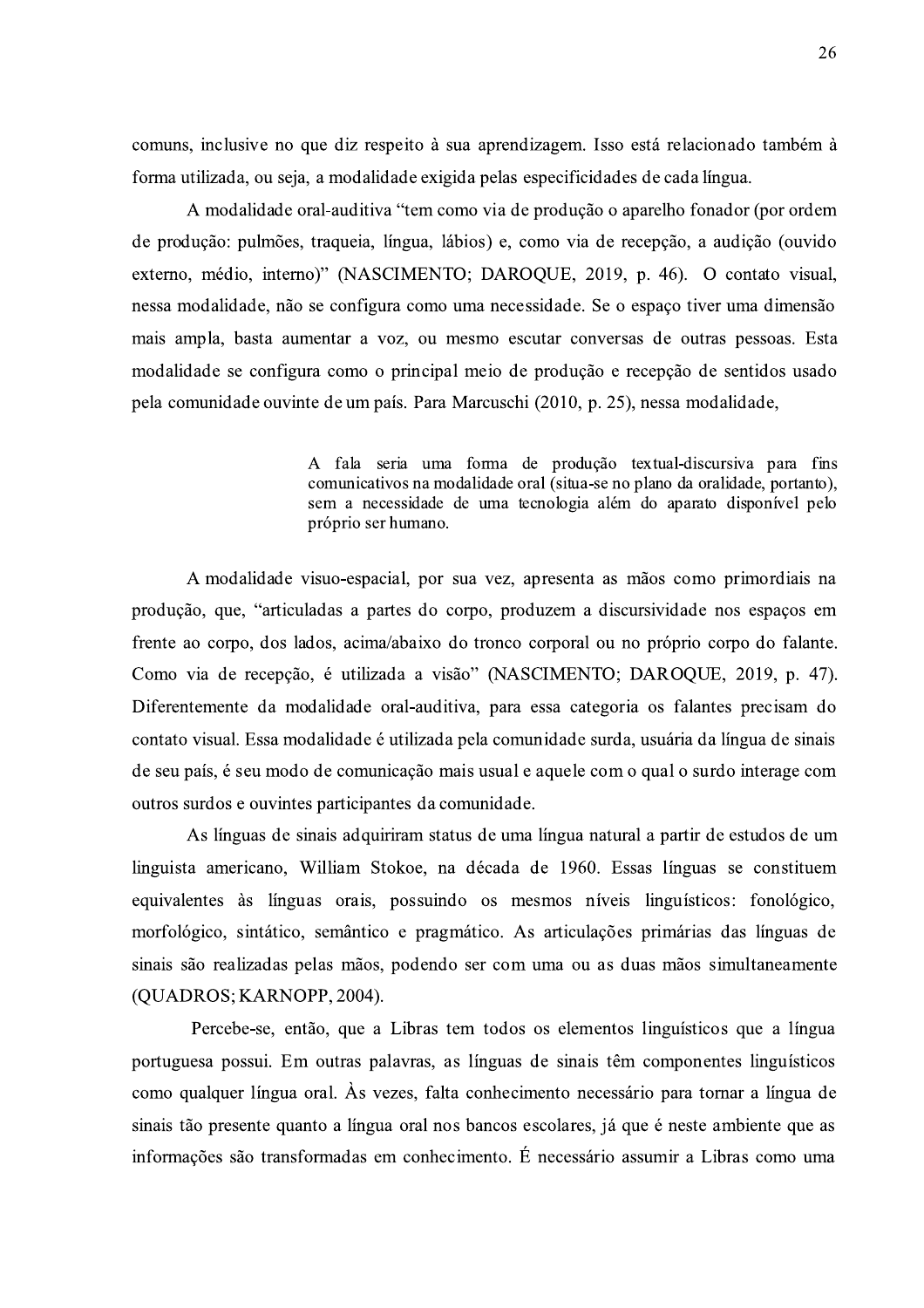língua que precisa ser adquirida e aprendida também pelos surdos desde a infância, para não servir apenas para satisfazer suas necessidades básicas.

Nesse contexto, é importante ressaltar que, "a aprendizagem escolar orienta e estimula processos internos de desenvolvimento" (VYGOTSKY, 2017, p. 116). Portanto, considerando a realidade linguística da maioria dos surdos, é na escola que a Libras pode auxiliar seu desenvolvimento, a partir de conteúdos curriculares a que, no seu cotidiano, não tem acesso, bem como de estímulos que atendam às especificidades desse aluno, por meio de interações efetivas.

Como as especificidades dos alunos surdos estão na língua e na linguagem utilizada por eles, é necessário dizer ainda que a inclusão dos surdos em escolas regulares perpassa pela mediação de pares mais experientes na Libras, assim como em língua portuguesa. Sob esse ponto de vista, os mediadores precisam de conhecimentos sobre os tipos de mediações disponíveis para o aluno, visando a estímulos adequados a esse respeito.

Na continuidade da reflexão, trago aspectos sobre a mediação na perspectiva sociocultural, no que corresponde à produção textual, enfatizando as formas mais frequentes desse tipo de interação, que tem como objetivo colaborar com o aprendizado e o desenvolvimento do aluno.

### 2.2 MEDIACÃO NA PERSPECTIVA SOCIOCULTURAL VYGOTSKYANA

A produção textual escrita exige do aluno surdo, especialmente do que se utiliza da língua de sinais, esforços que muitas vezes sozinho, ele não consegue. Logo, na maioria dos casos, o aluno surdo vai requerer a mediação de um par mais experiente, seja um colega, o(a) professor, o TILS ou mesmo de um material de apoio, um dicionário, por exemplo, que seja capaz de lhe dar suporte. Mediação, como um provimento de recursos, instrumentos por alguém mais experiente é um conceito desenvolvido pela teoria sociocultural (TSC) e pode apresentar-se por meio da zona de desenvolvimento proximal (ZDP), fala privada, colaboração do par mais experiente, dentre outros elementos.

A teoria sociocultural (LANTOLF, 2011; PAIVA, 2014; FIGUEIREDO, 2019), também denominada sociointeracionista (MORATO, 2004), foi desenvolvida por Vygotsky, teórico, pesquisador bielorrusso que lançou seus pressupostos que, posteriormente, foram aprofundados por seus colaboradores Luria, Leontiev, dentre outros.

Lev Vygotsky e seus colaboradores conduziram estudos que levaram à formulação da TSC, embora não tenham se utilizado deste termo e nem associado a aspectos relacionados à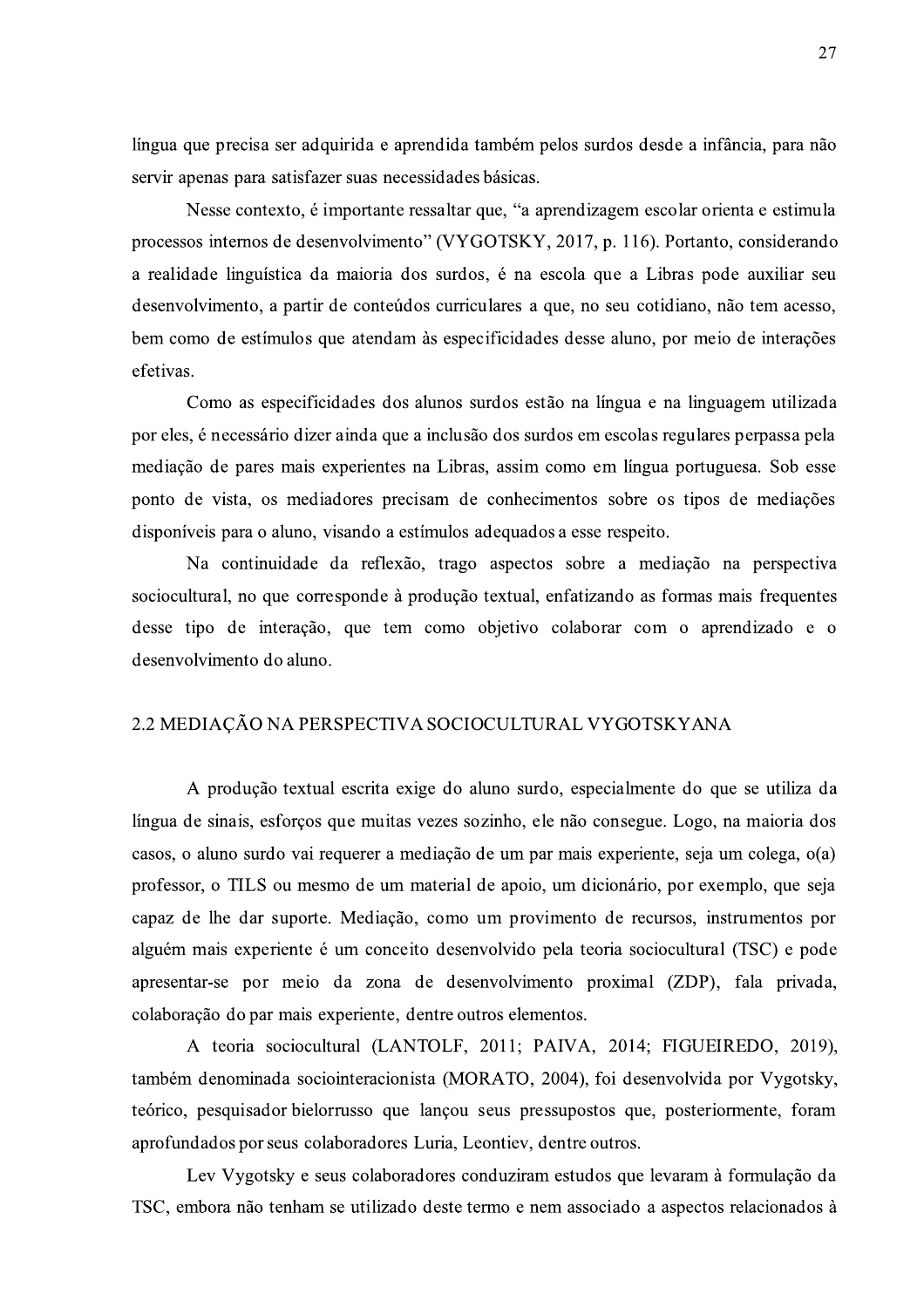segunda língua (L2). É necessário dizer, contudo, que os princípios por eles desenvolvidos influenciaram e continuam influenciando vários trabalhos sobre segunda língua (PAIVA, 2014). Esta teoria é bastante utilizada em várias pesquisas e trabalhos, principalmente no que concerne ao processo de ensino e aprendizagem, pois apresenta aspectos que valorizam o contato social. Em outras palavras, a interação que os pares estabelecem entre si contribui para o desenvolvimento integral do indivíduo, possibilitando convívio rico em oportunidades, já que a teoria sociocultural

> [...] vê o aprendiz como um participante ativo na construção do conhecimento e considera a aprendizagem de L2/LE como uma prática social em que a interação tem tanto potencial de fazer com que os aprendizes aprendam a língua quanto a usem de forma a aprender mais (FIGUEIREDO,  $2019, p. 61$ ).

A participação ativa do educando no processo ensino e aprendizagem de uma segunda língua (L2) e/ou língua estrangeira (LE), ou seja, uma língua diferente da primeira língua (L1) do falante, na TSC considera a colaboração de pares mais experientes, utilizando ferramentas que mutuamente ajudam no desenvolvimento comunicacional que se concretiza por meio da interação. Vygotsky (2017, p. 113) afirma que, por meio de interações com o coletivo, "o que a criança pode fazer hoje com o auxílio dos adultos poderá fazê-lo amanhã por si só". O meio social, oferece à criança, situações de aprendizagens que vivendo isolada não teria.

A interação é fundamental para que o educando consiga autonomia em suas construções linguísticas, compartilhe experiências, conhecimentos, valores, cultura, o que acontece por meio da aprendizagem (VYGOTSKY, 2017) que é mediada. Assim, mediação, é "a criação e o uso de meios auxiliares artificiais para agir - física, social e mentalmente" (LANTOLF, 2011, p. 25). Logo, a aprendizagem de uma língua requer ferramentas (LANTOLF, 2011) que auxiliem o aprendiz a se desenvolver de modo que possa interagir com os falantes com que tem contato.

Paiva (2019) apresenta três tipos de mediação: a mediação por pares, a mediação por especialistas e a automediação. O primeiro tipo de mediação está atrelado ao conceito de Zona de Desenvolvimento proximal (ZDP) (VYGOTSKY, 2017) e o segundo tipo, ao conceito de andaime (FIGUEIREDO, 2019). Esses dois conceitos envolvem a participação de um especialista ou adulto, no caso do ambiente escolar, o professor ou intérprete. Há, também, a participação de um par mais experiente, que, na sala de aula, pode ser o colega. Embora o conceito de mediação e andaime se relacionem com a colaboração de um par mais experiente, Xi e Lantolf (2021) alertam para o fato de que são processos diferentes.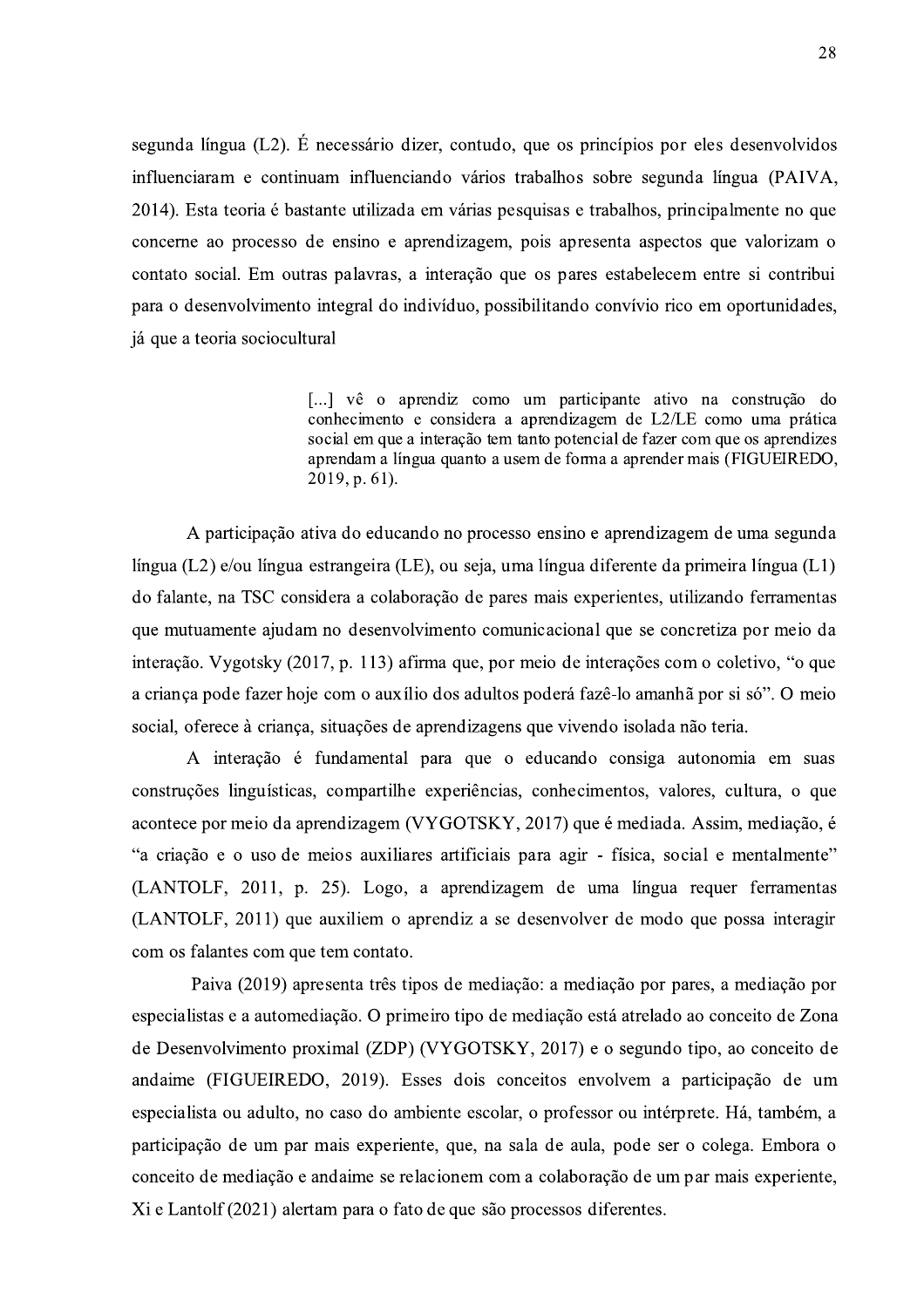A ZDP é entendida como "a diferença entre o nível das tarefas realizáveis com o auxílio dos adultos e o nível das tarefas que podem desenvolver-se com uma atividade independente" (VIGOTSKY, 2017, p. 112). Ou seja, está relacionada a um intervalo de tempo que o indivíduo necessita para se tornar independente em determinadas atividades, após a mediação de um par mais experiente. Nesse caso, na escola interessa saber o que o aluno ainda não conhece ou não domina, o que está em fase de amadurecimento (XI; LANTOLF, 2021), para o professor oferecer ou oportunizar estímulos adequados por meio de mediadores mais experientes. Por isso, a convivência e a interação no mesmo ambiente facilitam a identificação das capacidades que ainda não foram alcançadas, contribuindo para a concretização do aprendizado, configurando uma mediação por pares.

Ainda a respeito da ZDP, existem dois níveis a serem observados. O primeiro está relacionado ao que o aluno já sabe, ou seja, o Nível de Desenvolvimento Real (NDR), que representa os "conhecimentos da criança que já estão consolidados, as funções que já domina e realiza sem a assistência de um par mais experiente" (OLIVEIRA, 2021, p. 58), e o Nível de Desenvolvimento Potencial (NDP), em que a ajuda de outras pessoas é fundamental para a realização da tarefa (OLIVEIRA, 2021). Nesse sentido, a ZDP norteia o trabalho docente, oportunizando situações que favoreçam o desenvolvimento do educando. Vale dizer que, no caso da sala de aula, não é papel do par mais experiente apenas mostrar como se faz uma determinada atividade para o aluno ou colega, mas "[...] levá-lo a refletir sobre suas ações ao utilizar determinada tarefa" (FIGUEIREDO, 2019, p. 45). A interação que os indivíduos estabelecem entre si em uma situação de aprendizagem contribui para que a construção do conhecimento seja realizada de forma mais sólida.

O segundo tipo de mediação, segundo Paiva (2019), está associado à ideia da colaboração de um especialista, ou seja, alguém com conhecimentos capazes de contribuir com a aprendizagem do aluno. Esse tipo de mediação acontece por intermédio do andaime. O vocábulo "andaime" é uma tradução para o termo scaffolding, apresentado por Wood, Bruner e Ross (1976), colaboradores de Vygotsky. Esses autores, conforme aponta Figueiredo (2019), desenvolveram um estudo sobre tutoria em que algumas mães ajudavam seus filhos a construir uma pirâmide com blocos de madeira.

Nesse contexto, o andaime fornece ao aprendiz uma base ou apoio capaz de "sustentálo" até certo ponto, para que possa administrar os conhecimentos que resultem dessa ajuda (FIGUEIREDO, 2019). Ainda segundo o mesmo autor, esse apoio em sala de aula se estabelece por meio de alguns recursos que a pessoa mais experiente pode oferecer para o aprendiz, como, por exemplo: livro didático, mídias digitais, mapas, dentre outros.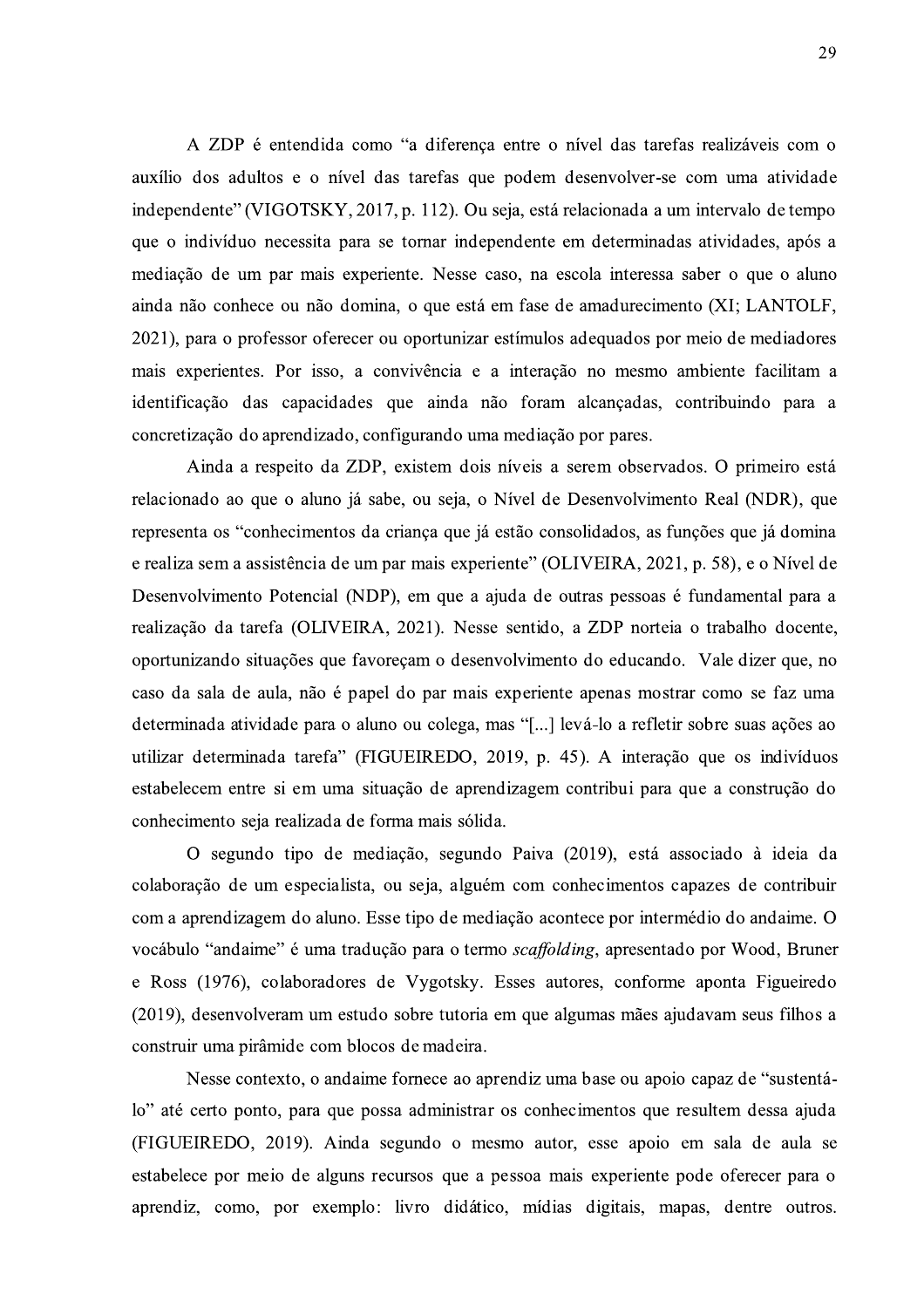Considerando essas ações, o andaime é um apoio que pode e deve ser usado em salas de aula, seja em contexto de aquisição de primeira ou aprendizagem de segunda língua.

O andaime é de caráter transitório (FIGUEIREDO, 2019). Por essa característica, "o andaime é limitado à interação que ocorre entre novatos e especialistas, sejam eles pais, professores ou colegas" (XI; LANTOLF, 2021, p. 44). Conforme indicam esses autores, esse tipo de interação não se prolonga. É restrito à necessidade do educando em determinadas atividades, em que o mediador auxilia desde a redução da complexidade até servir de modelo, como destaca Paiva (2019).

Xi e Lantolf (2021) acrescentam que o andaime apresenta deficiências em relação à ZDP devido à limitação de uso e relevância e, considerado como um apoio temporário, é usado em determinadas situações em que aprendentes e especialistas interagem. No caso da mediação na ZDP, as interações são estabelecidas não apenas por especialistas, mas também por artefatos simbólicos que regulam o processo de aprendizagem e o desenvolvimento do aluno.

No caso de aprendizes surdos, usuários da Libras, como L1, a teoria sociocultural, por intermédio da mediação da ZDP e de situações de andaime, pode contribuir para a independência tão exigida desses falantes que, de certo modo, estão em um contexto bilíngue, pois há duas línguas em contato, embora muitos surdos não consigam se comunicar em português e a maioria dos ouvintes não compreendam a Libras, o que resulta em obstáculos e barreiras linguísticas que são constantes no cotidiano escolar. A contribuição acontece a partir do momento em há trocas linguísticas, uns ajudando os outros.

O terceiro tipo de mediação, chamada de automediação (PAIVA, 2014) ou autorregulação (FIGUEIREDO, 2019), se manifesta, de acordo com Lantolf (2002, apud PAIVA, 2014), por meio da fala privada (VYGOTSKY, 2011) utilizada no "planejamento e controle das tarefas, na repetição silenciosa de enunciados e vocábulos e pode ser acompanhada por gestos" (PAIVA, 2014, p. 135). A fala privada é, portanto, uma maneira de o falante dispor de regulação, quando em contato com outras línguas ou mesmo para se certificar que está no caminho certo (FIGUEIREDO, 2019).

Desse modo, a fala privada colabora para que o aprendente reflita sobre a língua com que está em contato e, com isso, possa aperfeiçoar seu uso. Assim, o fenômeno da fala privada é muito importante também no aprendizado de uma segunda língua, já que é uma maneira de que o falante dispõe para avaliar seu desempenho. Com o domínio da fala privada, esta se transforma ou evolui para a fala interior, quando o falante tem segurança e não precisa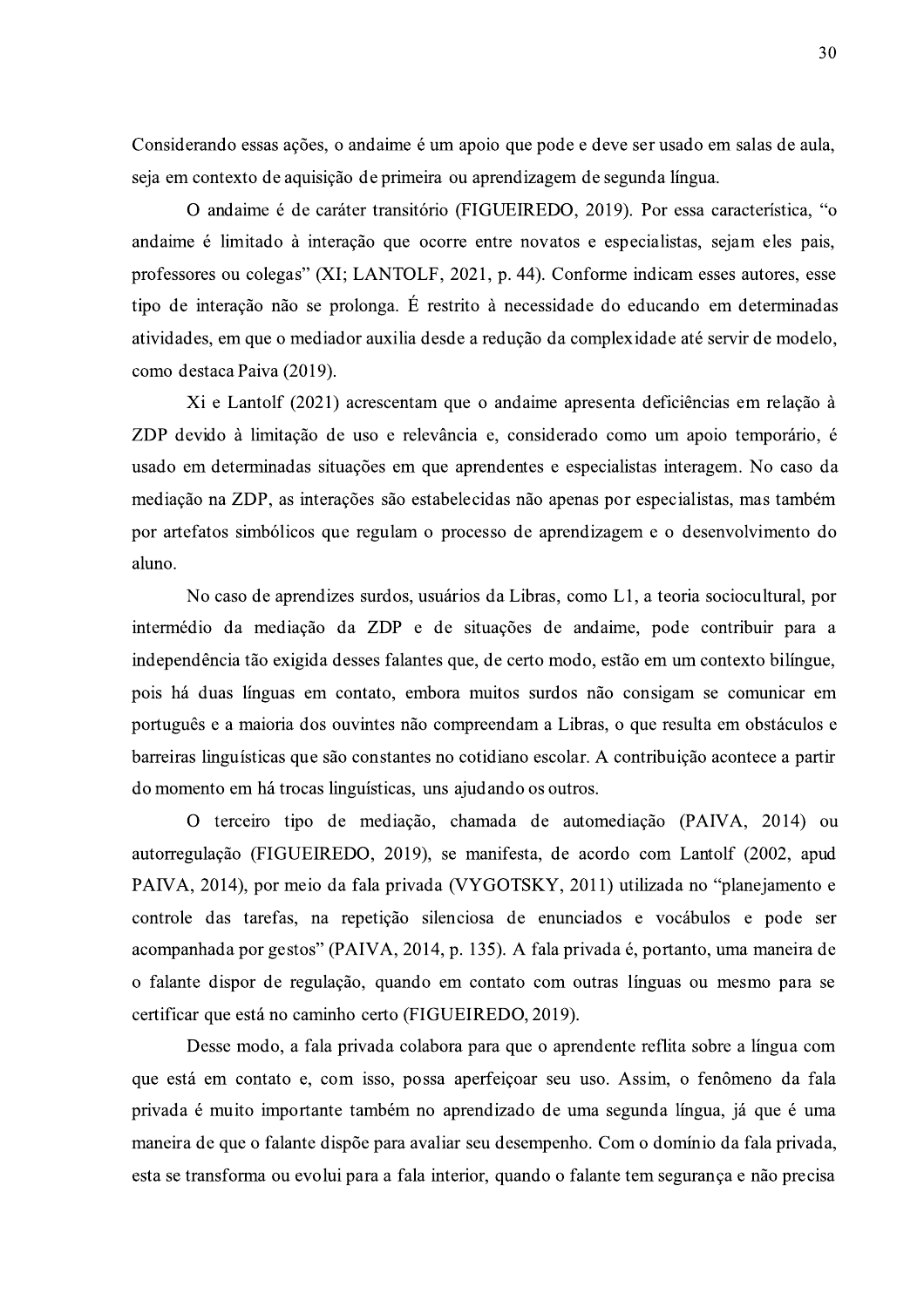mais repetir em voz alta ou sinalizar para ter certeza daquilo que escreve ou lê. Segundo Vygotsky (1962, p. 149 *apud* PAIVA, 2014, p. 135), a fala interior

> Não é o aspecto interior da fala exterior – é uma função em si mesma. Ainda continua sendo uma fala, isto é, pensamento conectado por palavras. Mas, enquanto na fala exterior o pensamento é incorporado em palavras, na fala interior, as palavras morrem para dar origem ao pensamento. A fala interior é, em grande parte, pensamento na forma de significado puro.

A fala interior, portanto, é a confiança em si mesmo e a autonomia que o sujeito consegue após a necessidade de auxílios de outros e de objetos, além da autorregulação que, para Figueiredo (2019), ocorre nas interações sociais. Figueiredo (2019, p. 30) afirma que "a fala privada é observada também no discurso de pessoas surdas por meio da repetição de sinais". O autor ressalta também que, nesse contexto, a fala privada é um fenômeno que acompanha a vida acadêmica de alunos surdos em situações diferentes: em relação à Libras e à língua portuguesa.

Vale lembrar que a modalidade a ser aprendida e usada por falantes surdos que são usuários da Libras é o português escrito. Por isso, a mediação é um fator primordial no processo de ensino da língua portuguesa na modalidade escrita para alunos surdos que irão manifestar essa aprendizagem em produções textuais. Nesse contexto, é visível a relação existente entre mediação e linguagem, pois as línguas são diferentes, e as modalidades expressas também.

Segundo Morato (2004, p. 323), Vygotsky defende que a "linguagem é o motor de aquisição cognitiva geral, via noção de mediação (interação social)". A interação social, oferece à criança meios para seu desenvolvimento. Portanto, quando o falante consegue estabelecer relação com o objeto em estudo e interage com ele, passa a construir conhecimento, realizando ações de forma autônoma. Porém, esse processo só se estabelece pela presença do outro, seja professor, colega ou TILS.

Neste contexto, a linguagem favorece a mediação e a mediação contribui para o desenvolvimento da linguagem. Além disso, o modo como a linguagem é concebida pelos pares mais experientes, em ambientes acadêmicos, por exemplo, influenciará o modo como o discente aprenderá ou adquirirá uma L2, especialmente quando duas línguas convivem no mesmo ambiente, Libras e língua portuguesa, no caso de alunos surdos, em que as duas línguas, geralmente, são percebidas na escola.

Sob esse aspecto, as experiências de aprendizagens devem ser pensadas, estimuladas, levando o aluno ao interesse para que interaja qualitativamente em relação às atividades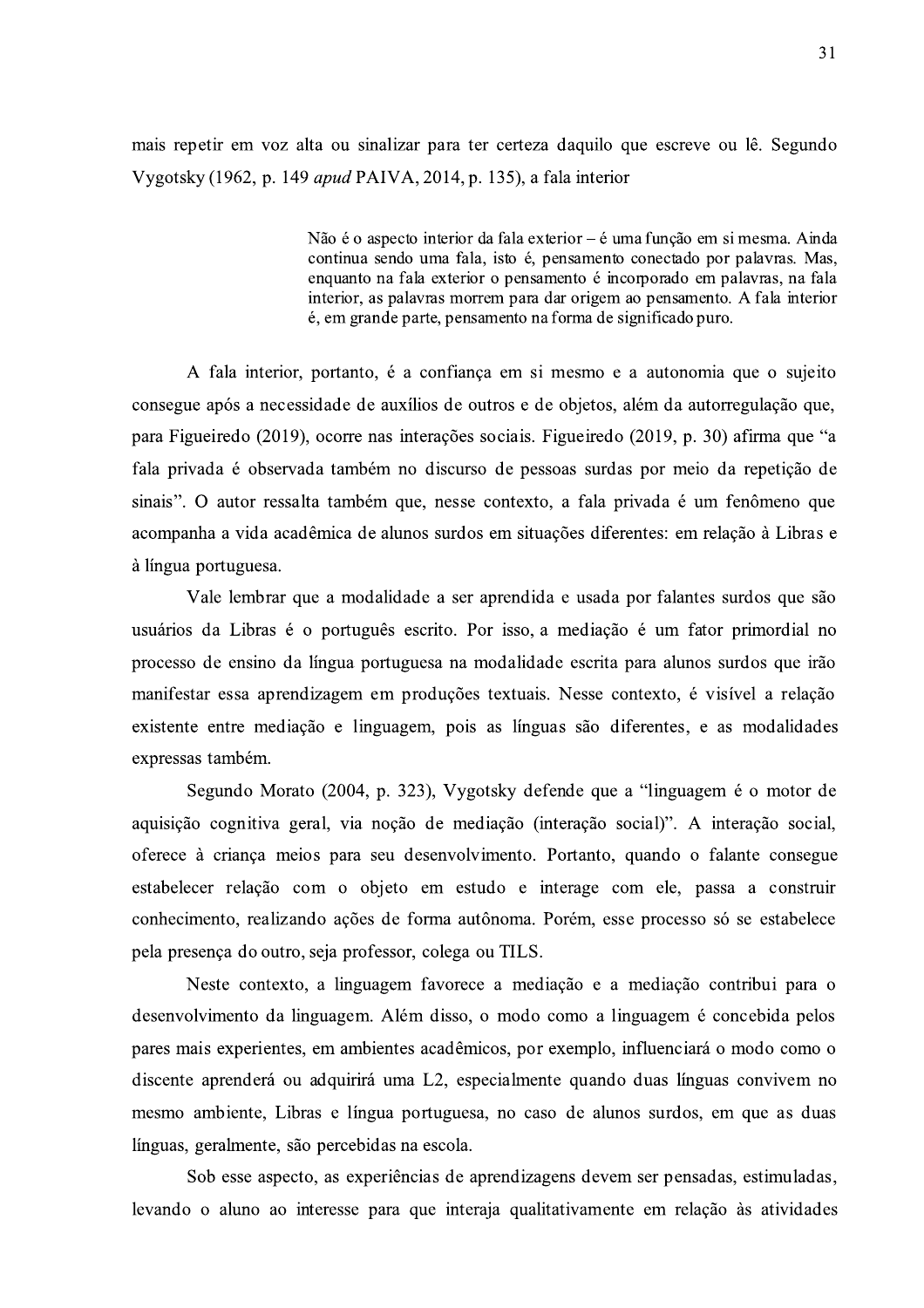propostas. Para que seja possível compreender melhor o que se assume nesta pesquisa como interação de qualidade, na próxima seção reflito sobre aspectos abordados no trabalho de Feuerstein e Feuerstein (1991), quando apresentam critérios de mediação, a partir da teoria da Experiência de Atividade Mediada (EAM).

# 2.2.1 Mediação sob a perspectiva de Feuerstein e Feuerstein (1991): a experiência de atividade mediada (EAM)

Na sala de aula, as mediações acontecem entre professor e aluno, mas também entre os alunos, com ou sem auxílio de outras ferramentas, além da linguagem. Neste cenário, o fenômeno da mediação foi também estudado por Reaven Feuerstein<sup>4</sup>, que chama atenção para critérios de mediação a serem considerados nas atividades desenvolvidas em sala de aula, os quais precisam ser de conhecimento dos mediadores.

Entre os estudos do Reaven Feuerstein, volto-me para o trabalho de Feuerstein e Feuerstein (1991), segundo o qual o meio cultural fornece ao aprendente possibilidades de interação que podem favorecer seu aprendizado e desenvolvimento. Nessa situação, as experiências de atividades mediadas (EAM) têm papel fundamental no processo de aprendizagem de um indivíduo, seja este com dificuldades de aprendizagens, deficiências ou não. Desse modo, a EAM é

> [...] definida como uma interação qualitativa entre o organismo e seu meio ambiente. Esta qualidade é assegurada pela interposição intencional de um ser humano que medeia os estímulos capazes de afetar o organismo. Este modo de interação é paralelo e qualitativamente diferente das modalidades de interação generalizadas e difusas entre o mundo e o organismo, conhecido como contato direto com o estímulo (FEUERSTEIN; FEUERSTEIN, 1991, p. 7, tradução nossa)<sup>5</sup>.

Por interação qualitativa, entende-se aquela que possibilita um aprendizado de forma efetiva, ou seja, em que o aprendente torna-se independente em relação ao conteúdo ministrado, isso quando relacionado à sala de aula. Nesse caso, a mediação é um tipo de interação que tem uma intenção e acontece porque uma outra pessoa se interpõe entre o aprendente e o objeto a

<sup>&</sup>lt;sup>4</sup> Para saber mais sobre o autor, sugiro consultar Da Ros (2002) e Meier (2004).

 $5$ [...] is defined as a quality of interaction between the organism interposition and its environment. This quality is ensured by the interposition of an initiated, intentional human being who mediates the stimuli impinging on the organism. This mode of interacting is parallel to and qualitatively different from the more generalized and more pervasive modality of interaction between world and organism referred to as "direct exposure to stimuli".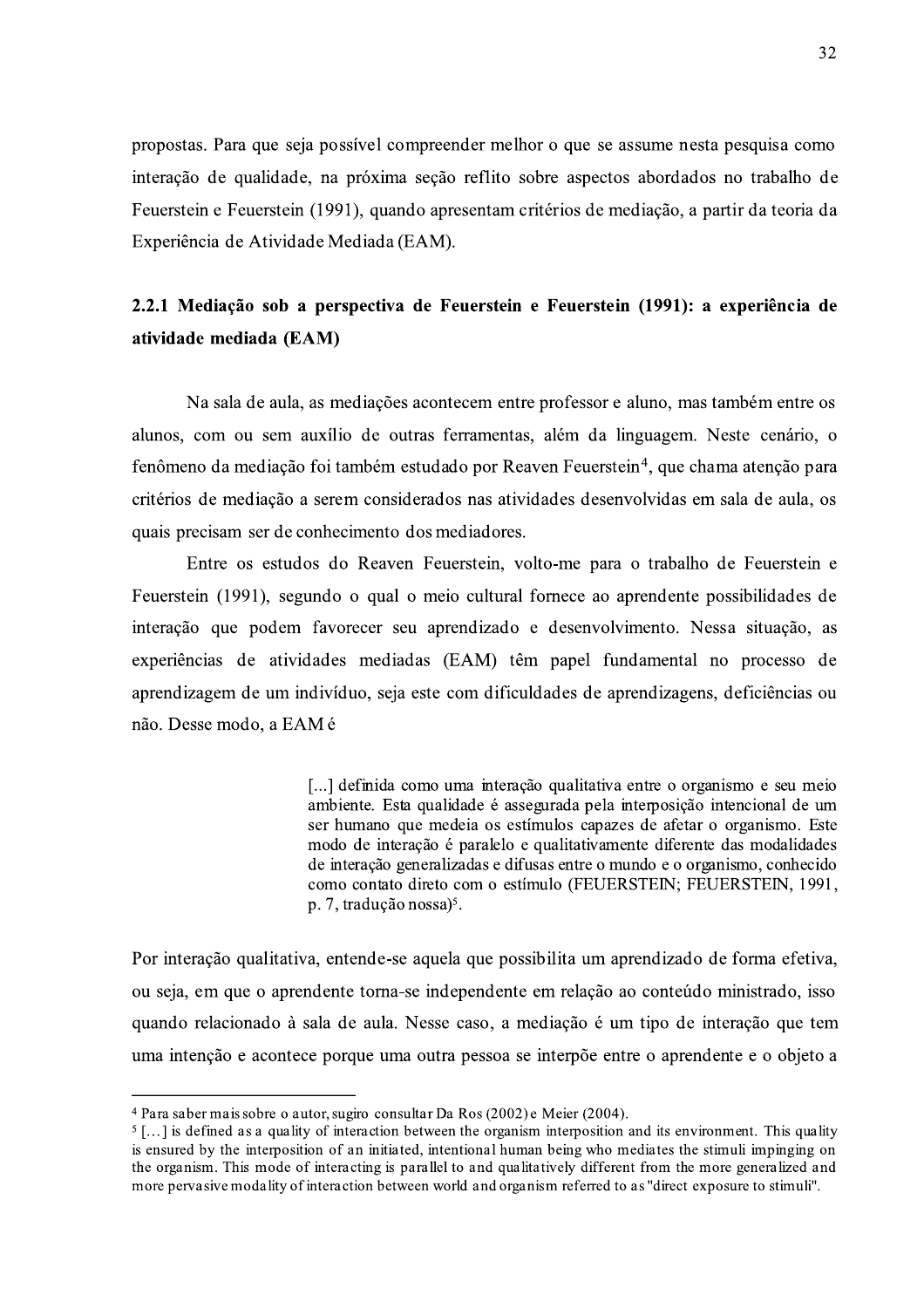ser aprendido, oferecendo estímulos adequados (MEIER, 2004). Assim, essa mediação da aprendizagem

> [...] é um tipo especial de interação entre alguém que ensina (o mediador) e alguém que aprende (o mediado). Essa interação deve ser caracterizada por uma interposição intencional e planejada do mediador que age entre as fontes externas de estímulo e o aprendiz (MEIER, 2004, p. 35).

De acordo com esse autor, o caráter sociocultural, estabelecido em um meio social e transmitido culturalmente e intencionalmente pelo mediador, caracteriza esse tipo de interação. Desse modo, "a EAM é a transmissão e a interpretação do mundo ao qual a criança está exposta" (PISACCO, 2006, p. 38). Diante disso, o mediado precisa ser exposto a estímulos que satisfaçam sua condição, seja ela, social, cultural, linguística, cognitiva. Do contrário, "uma mediação inadequada, direcionada a funções cognitivas, nas fases de entrada, processo e saída do ato mental, não desenvolve, enfraguece ou fragiliza a contribuição para a aprendizagem e para o comportamento cognitivo" (PISACCO, 2006, p. 38).

A fim de assegurar que o mediado seja atendido em suas particularidades pelo mediador, Feuerstein e Feuerstein (1991) preveem doze critérios ou parâmetros para qualificar as experiências mediadas, os quais são brevemente apresentados no Quadro 1.

| NÚMERO         | INDICAÇÃO DO CRITÉRIO                                                      |
|----------------|----------------------------------------------------------------------------|
|                | Intencionalidade e reciprocidade                                           |
| 2              | Transcendência                                                             |
| 3              | Mediação de significado                                                    |
| $\overline{4}$ | Mediação de sentimento de competência                                      |
| 5              | Mediação da regulação e controle do comportamento                          |
| 6              | Mediação de comportamento de compartilhamento                              |
| $\tau$         | Mediação de individualização e diferenciação psicológica                   |
| 8              | Mediação de busca, estabelecimentos e realização de metas                  |
| 9              | Mediação de desafios: a busca pela novidade e complexidade                 |
| 10             | Mediação de uma consciência do ser humano como uma entidade<br>modificável |
| 11             | Mediação da busca por uma alternativa otimista                             |
| 12             | Mediação do sentimento de pertença                                         |
|                |                                                                            |

Quadro 1 - Critérios a serem observados da Experiência de Atividade Mediada

Fonte: Feuerstein e Feuerstein (1991, p. 15)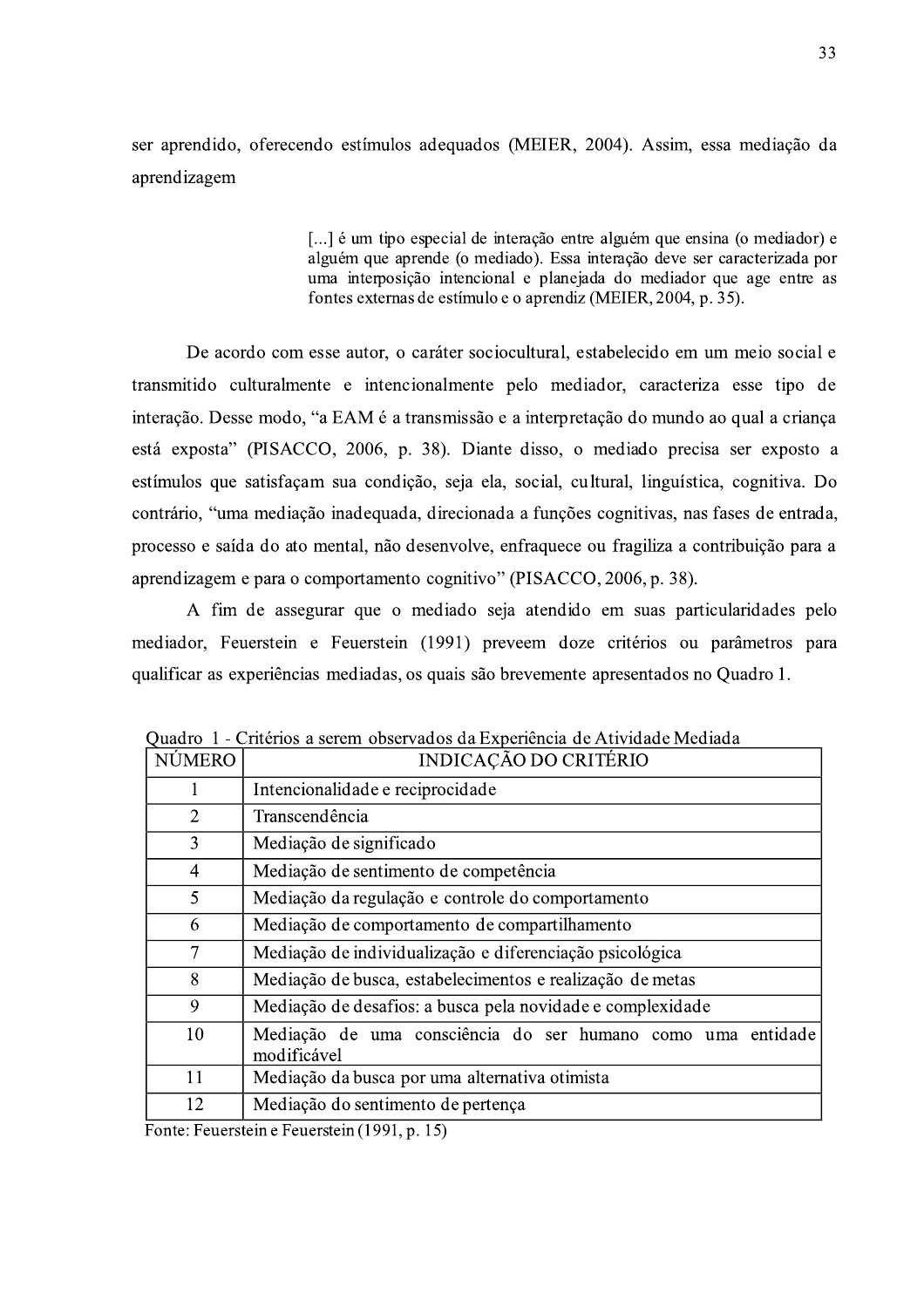Conforme as indicações do Quadro 1, destaca-se que os três primeiros critérios são caracterizados como essenciais ou universais para que tenhamos interação seja qualificada na EAM (FEUERSTEIN; FEUERSTEIN, 1991). No entanto, "no Congresso Internacional promovido pelo ICELP<sup>6</sup>, na Holanda em 2001, o décimo critério também foi considerado universal" (MEIER, 2004, p. 37)<sup>7</sup>. Feuerstein e Feuerstein (1991), acrescentam que a EAM não considera o idioma e nem as modalidades que ocorrem, mas os três principais critérios precisam se fazer presentes.

Em vista disso, a língua portuguesa e a Libras podem se unir para atender às necessidades linguísticas do aluno surdo, favorecendo interações que levem ao aprendizado desse público. Porém, é preciso que haja intencionalidade e reciprocidade, transcendência e significado para que as interações tenham a intenção de ensinar algo (FEUERSTEIN; FEUERSTEIN, 1991).

O primeiro critério, Intencionalidade e reciprocidade, é descrito como o mais significativo dos doze critérios, pois "a interação animada por uma intenção e um esforço para criar uma relação de reciprocidade pode ser vista como poderosa e rica em componentes comportamentais, mentais e emocionais" (FEUERSTEIN; FEUERSTEIN, 1991, P. 16, tradução minha)<sup>8</sup>. Nesse contexto, intencionalidade-reciprocidade, "essa via de mão dupla" (PISACCO, 2006, p. 47), tornam-se um único critério, em que o mediador, intencionalmente, constrói com o mediado o conhecimento (TURRA, 2007). Esse critério, portanto, viabiliza de forma explícita o processo de ensino e aprendizagem, embora Meier (2004) esclareca que a reciprocidade é também uma condição do aprendente que precisa querer aprender. Para o autor,

> Se o sujeito não quer aprender, de nada servem os esforços contínuos do professor para auxiliar o aluno a construir o conhecimento. Portanto, a reciprocidade também deve ser um dos objetivos a serem conquistados pelo mediador. Este, precisa provocar essa postura em seus alunos. Deve conquistar seus alunos para a vontade de aprender (MEIER, 2004, p. 38).

Como Meier (2004) ressalva, tanto a intencionalidade quanto a reciprocidade fazem parte dos estímulos do mediador a serem direcionados ao mediado, pois, nem sempre, o

<sup>&</sup>lt;sup>6</sup> Instituto para o Desenvolvimento do Potencial da Aprendizagem.

<sup>7</sup> Embora o quarto critério não seja entendido pelos autores como essencial, será considerado neste trabalho.

<sup>8 &</sup>quot;The interaction animated by an intention and an effort to create a relationship of reciprocity can be viewed as powerful and rich in behavioral, mental, and emotional components".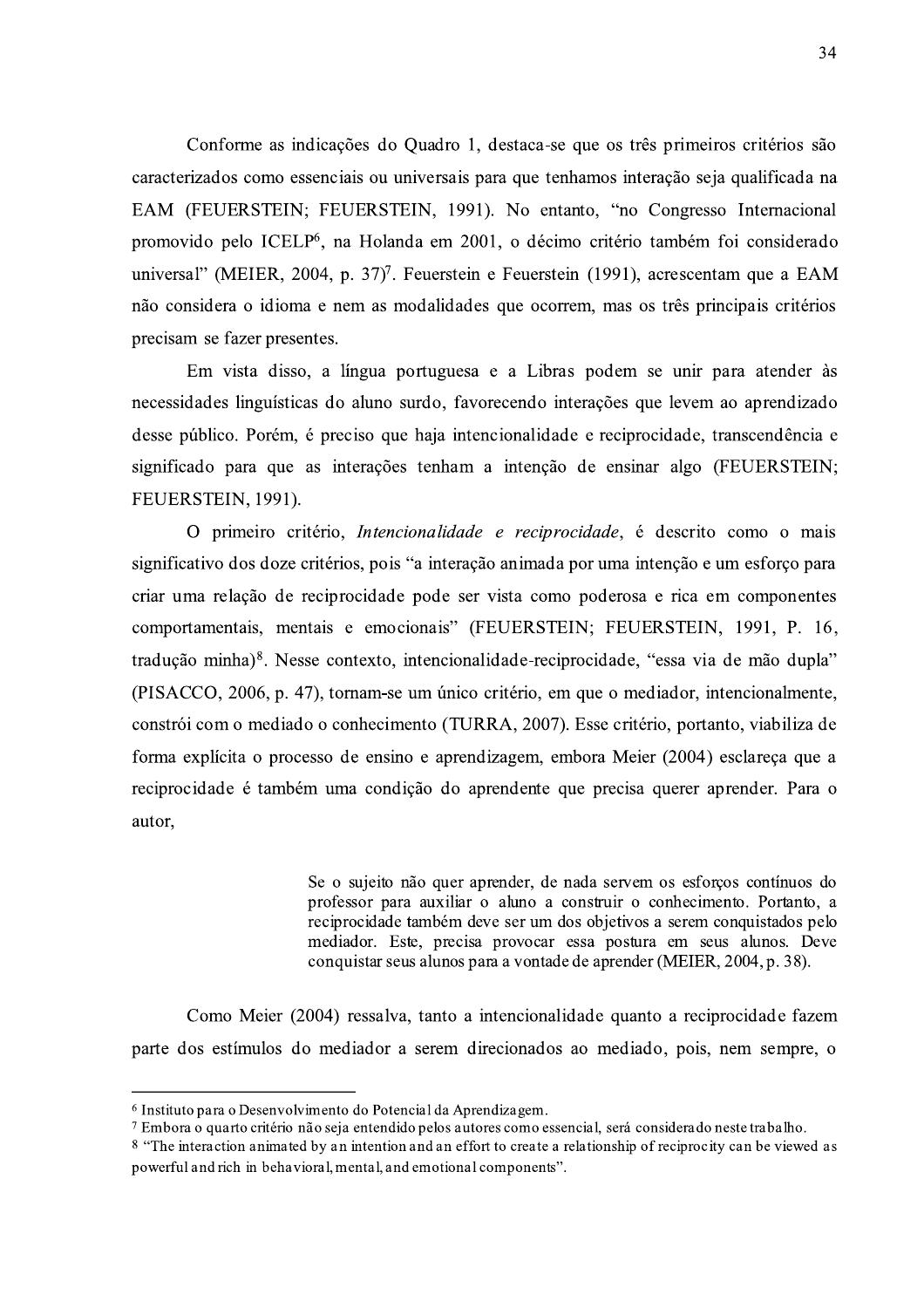mediado (aluno) apresenta uma boa receptividade aos ensinamentos oferecidos pelo mediador (professor). Logo, é fundamental que o professor tenha clara sua intenção no ato de ensinar, ou seja, a orientação de sua prática pedagógica para alcançar a coparticipação do aluno e ultrapasse "o limite do exercício sensório-perceptivo e episódico para chegar aos significados, aos sentidos e ao estabelecimento de relações entre eles" (DA ROS, 2002, p. 27). Ao conseguir ultrapassar esse limite, o aluno transcende, ou seja, consegue "enxergar" além daquilo é oferecido pelo professor mediador. Para isso, o mediador precisa trabalhar com situações significativas para os educandos (VIGOYA, 2005).

A transcendência é o segundo critério a ser descrito. Este termo "não possui conotações místicas, refere-se a transferências, significa mediar as diversas possibilidades que vão além do aqui e agora" (PISACCO, 2006, p. 51, grifos do autor). Nesse sentido, a transcedência não se limita ao presente, mas aos frutos gerados a partir de uma dada interação. Não obstante, a

> [...] Transcendência objetiva promover a aquisição de princípios, conceitos ou estratégias que possam ser generalizados para outras situações. Envolve o princípio de se encontrar uma regra geral que possa ser aplicada a situações correlatas, o que exige o desenvolvimento do pensamento reflexivo sobre o que está subjacente na situação, de modo a estender para outros contextos o conhecimento adquirido (TURRA, 2007, p. 303).

A transcendência alarga os horizontes por meio da reflexão constante, que envolve situações diferenciadas de interação. Sob esse aspecto, o aluno consegue desenvolver estratégias que o levam para outros níveis de desenvolvimento, dando à aprendizagem um caráter dinâmico. Isso amplia também o repertório do mediador que tem a oportunidade ou possibilidades de mediar mais interações, satisfazendo também as necessidades coletivas dos mediados (FEUERSTEIN; FEUERSTEIN, 1991). A transcendência viabiliza ao mediados condições de independência em busca de sentidos e significados, colocando-os como protagonistas em suas interações.

A *mediação de significado*, segundo Feuerstein e Feuerstein (1991), busca responder a questionamentos como por quê e para quê, dentre outras questões dessa mesma natureza, com o objetivo de que algo seja feito ou aconteca. A mediação do significado colabora para que o mediado encontre as respostas para suas necessidades cognitivas, linguísticas e sobretudo culturais. É no meio cultural, portanto, que o mediado encontra respostas para muitos questionamentos.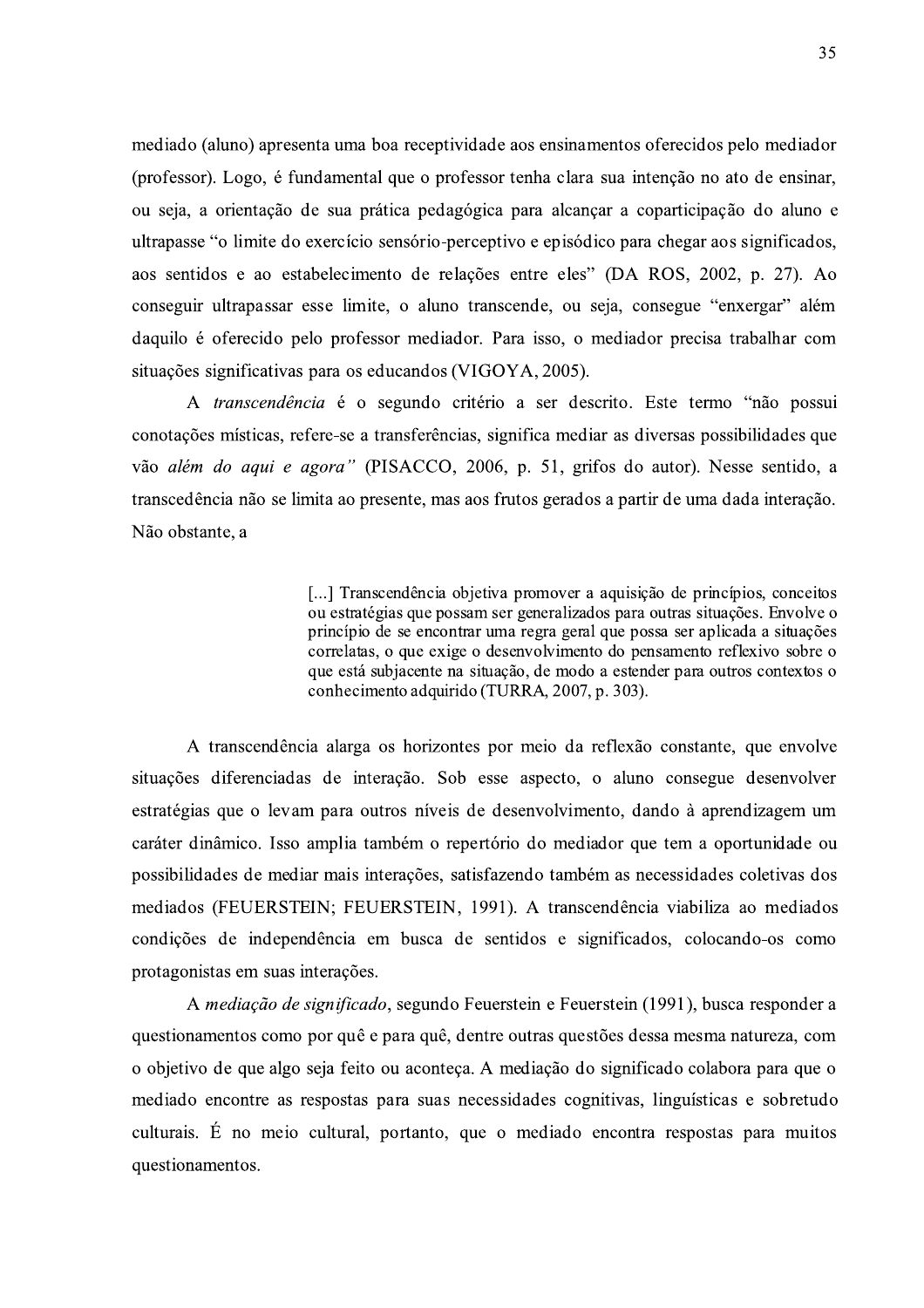Desse modo, "mediar significado é construir com a criança (aluno, aprendiz, mediado) o aprendizado dos conceitos que transcendem o objeto, dos conceitos que são atribuídos ao objeto e que o inserem num contexto. A atribuição de significados é produto do grupo cultural, é subjetiva" (MEIER, 2004, p. 45). Por conseguinte, vale ressaltar que esse critério diz respeito às experiências culturais do mediado. O mediador, então, precisa saber as especificidades dos mediados para que possa apoiar de forma significativa a aprendizagem do público em questão. Por exemplo, em sala de aula em que estudem surdos e não surdos, existem duas culturas diferentes. Assim, o professor, como mediador, necessita conhecer o mínimo das duas culturas que interagem em mesmo espaço. Para Feuerstein (1991), a transmissão cultural se dá pela mediação educativa, que se apoia em três agentes: o educador, o educando e as relações por eles estabelecidas (TURRA, 2007).

Pelo exposto, professor, aluno e as relações/interações que se estabelecem, conforme apontado pelos autores em destaque, são essenciais para que haja mediação e, consequentemente, transmissão cultural, por meio da qual o ser humano se torna humano e contribui para o aprendizado dos seus semelhantes. Outro aspecto fundamental nessa relação é a não imposição do significado, ou seja, a mediação por significado deve ocorrer de forma intencional, mas não como uma obrigação. Logo, "a imposição de sentido e significado por um mediador animado por intenções é, portanto, considerada por alguns não apenas uma prática questionável, mas até certo ponto proibida" (FEUERSTEIN; FEUERSTEIN, 1991, p. 25, tradução nossa)<sup>9</sup>. A imposição contribui, assim, para que o aluno fique desmotivado e, muitas vezes, pode gerar evasão ou mesmo a falta de interesse do aluno por aquilo que é oferecido no cotidiano da sala de aula. A desmotivação, de igual modo, muitas vezes, está relacionada ao quarto critério, mediação do sentimento de competência. Assim,

> é muito comum em sala de aula um aluno desistir de uma atividade antes mesmo de iniciá-la apenas por não se sentir capaz de realizá-la. E, muitas vezes, um pequeno incentivo por parte do professor é suficiente para que o aluno tenha sucesso (MEIER, 2004, p. 46).

A autoconfianca e o otimismo são muito importantes para atender a esse critério, pois fortalecem o sentimento de competência no aluno, de saber fazer algo, realizar uma determinada atividade ou mesmo experimentar, arriscar-se.

<sup>9 &</sup>quot;The imposition of sense and meaning by a mediator animated by intentions is therefore considered by some not only a questionable practice, but to some extent prohibited".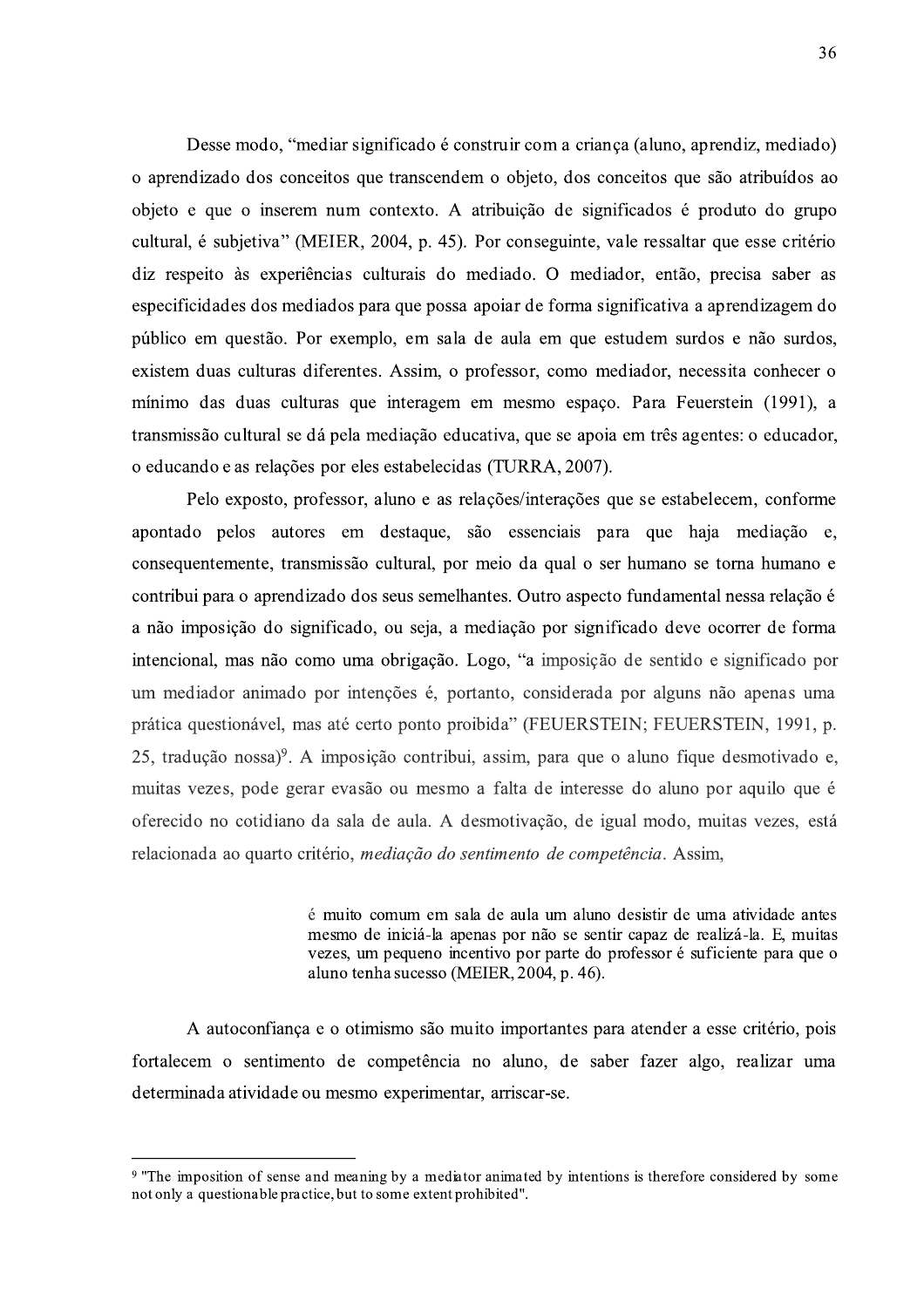No sentimento de competência, "ao oportunizar ao aprendiz conquistas reais, de acordo com suas capacidades, o mediador contribui para que desenvolva um sentimento positivo em relação a si mesmo" (PISACCO, 2006, p. 54). Esse sentimento pode estimular o aprendizado do estudante, na medida em que se sente capaz e, mesmo tendo dificuldades de realizar alguma atividade ou proposta apresentada pelo mediador, aceita o desafio e se propõe a concretizá-las. Embora não seja considerado um critério essencial, é, sem dúvidas, muito importante nas interações entre professores e alunos. Em muitos casos, em relação à atividade proposta, o "[...] mediador deve pré-ensinar o que é necessário para realizar esta atividade e orientar, apoiar os seus alunos (principalmente aqueles com dificuldades de aprendizagem)" (VIGOYA, 2005, p. 182, tradução nossa)<sup>10</sup>. Essa autora, portanto, chama atenção para o cuidado que o professor deve ter em relação aos alunos com dificuldades de aprendizagem.

Os quatro critérios até agora apresentados indicam que as experiências mediadas são manifestações socioculturais capazes de ajudar não só o mediado, mas também o mediador, pois favorecem a troca de experiências durante as interações estabelecidas. Como exposto anteriormente, as situações não são uma obrigação, uma imposição do mediador para o mediado, são negociações, estímulos apresentados que visam à aprendizagem e ao desenvolvimento do mediado de forma intencional. Os mediadores, nesse contexto, "têm que contemplar as características particulares de seus alunos para decidir quais áreas de mediação envolver" (VIGOYA, 2005, p. 181, tradução nossa)<sup>11</sup>.

Desse modo, tanto a teoria sociocultural desenvolvida por Vygotsky quanto a teoria da EAM convergem para uma condição presente no processo de ensino e aprendizagem: a mediação. Nesse âmbito, "Feuerstein assimila a abordagem vygotskyana de mediação, parafraseando-a através do seu conceito da experiência de aprendizagem mediada" (BEYER, 1996, p. 81). Esses dois teóricos, então, apresentam similitudes em seus estudos que buscam a concretização da aprendizagem de todos.

Vale dizer também que, nesta pesquisa, a discussão dos dados vai se voltar a relações possíveis entre os aspectos abordados nos quatro critérios <sup>12</sup> detalhados nesta seção, verificando em que medida eles podem ser evidenciados para que haja atenção a essas possibilidades de interação no cotidiano escolar.

 $10$  "[...] mediator must pre-teach what is necessary to carry out this activity and guide, support their students (especially those with learning difficulties)".

 $11$  "They have to contemplate the particular characteristics of their pupils to decide which areas of mediation to involve".

<sup>&</sup>lt;sup>12</sup> Para saber mais sobre os demais critérios estudados por Feuerstein, ver Feuerstein e Feuerstein (1991) e Meier  $(2004).$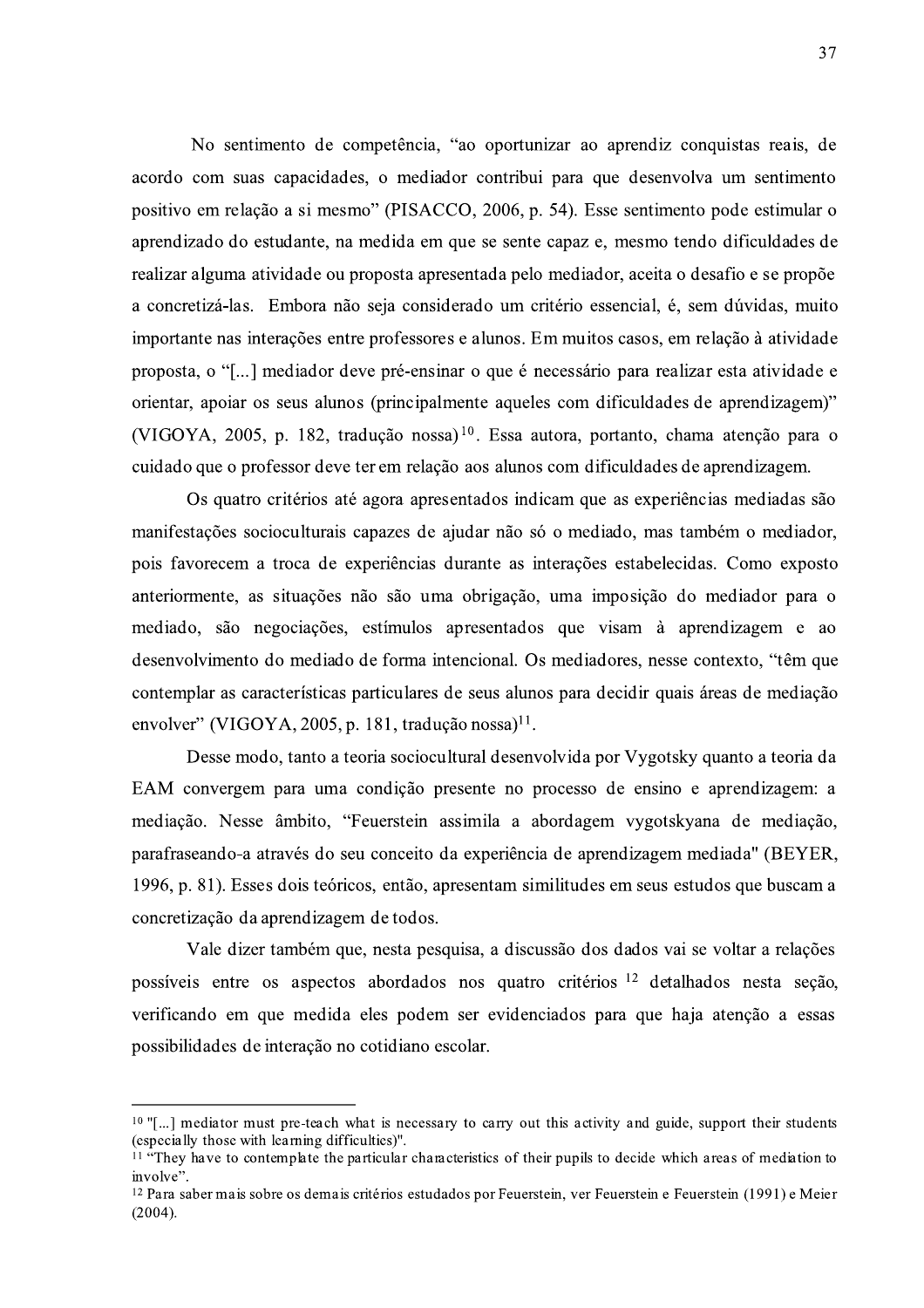Por fim, ressalto que, para que a aprendizagem ocorre por meio da mediação, os mediadores do processo de ensino e aprendizagem devem agir colaborativamente, oportunizando situações que contemplem a condição de todos os alunos, respeitando suas singularidades e sem prejuízo para seu desenvolvimento. Em adição a isso, os papéis desempenhados pelos mediadores (seja o professor, TILS ou os próprios alunos, surdos ou ouvintes) devem ser bem definidos. Na seção seguinte, trago algumas considerações sobre esses papéis.

#### 2.2.2 Mediadores do processo de produção textual de alunos surdos

Para uma produção eficiente e qualitativa, três agentes precisam ser apreciados em seus contextos: aluno (surdo e ouvinte, professor e TILS), visando à colaboração mútua, uma mediação que satisfaça não só o aprendizado do aluno, mas também as condições oferecidas pelos demais agentes para que consigam interagir de maneira a apoiar essa aprendizagem.

O aluno, quando ouvinte, necessita de esclarecimentos e conhecimentos sobre seus colegas surdos. Isso pode ser possibilitado por meio de iniciativas da escola, implementando projetos que visem à interação entre os dois públicos. No caso do aluno surdo, é necessário que se reconheça como pertencente a um grupo que possui duas línguas e que uma depende da proficiência na outra. Só a Libras, apesar de ser a L1, não lhe proporcionará condições para uma fluência adequada na L2. Se for um aluno ouvinte, é necessário conhecer as características dos colegas surdos para que haja respeito ao modo como se comunicam e possivelmente o favorecimento de mediações significativas.

Sem dúvida, alunos surdos, usuários da Libras, necessitam de um olhar diferenciado por sua condição linguística. O Decreto nº 5626, de 22 de dezembro de 2005, considera como pessoa surda "aquela que, por ter perda auditiva, compreende e interage com o mundo por meio de experiências visuais, manifestando sua cultura principalmente pelo uso da Língua Brasileira de Sinais - Libras" (BRASIL, 2005). Complementando esse conceito, Perlin (1998, p. 56) afirma que "ser surdo é pertencer a um mundo de experiência visual e não auditiva". Portanto, a pessoa surda é motivada pela língua que usa, pois, por meio das experiências visuais, constrói sua identidade, sua cultura.

Segundo Quadros (2005, p. 122), no caso do surdo, "a cultura é visual. As produções linguísticas, artísticas, científicas e as relações sociais são visuais. O olhar se sobrepõe ao som, mesmo para aqueles que ouvem dentro de uma comunidade surda". As manifestações da cultura surda se dão principalmente por sua língua: a Libras. Para a Educação Cultural,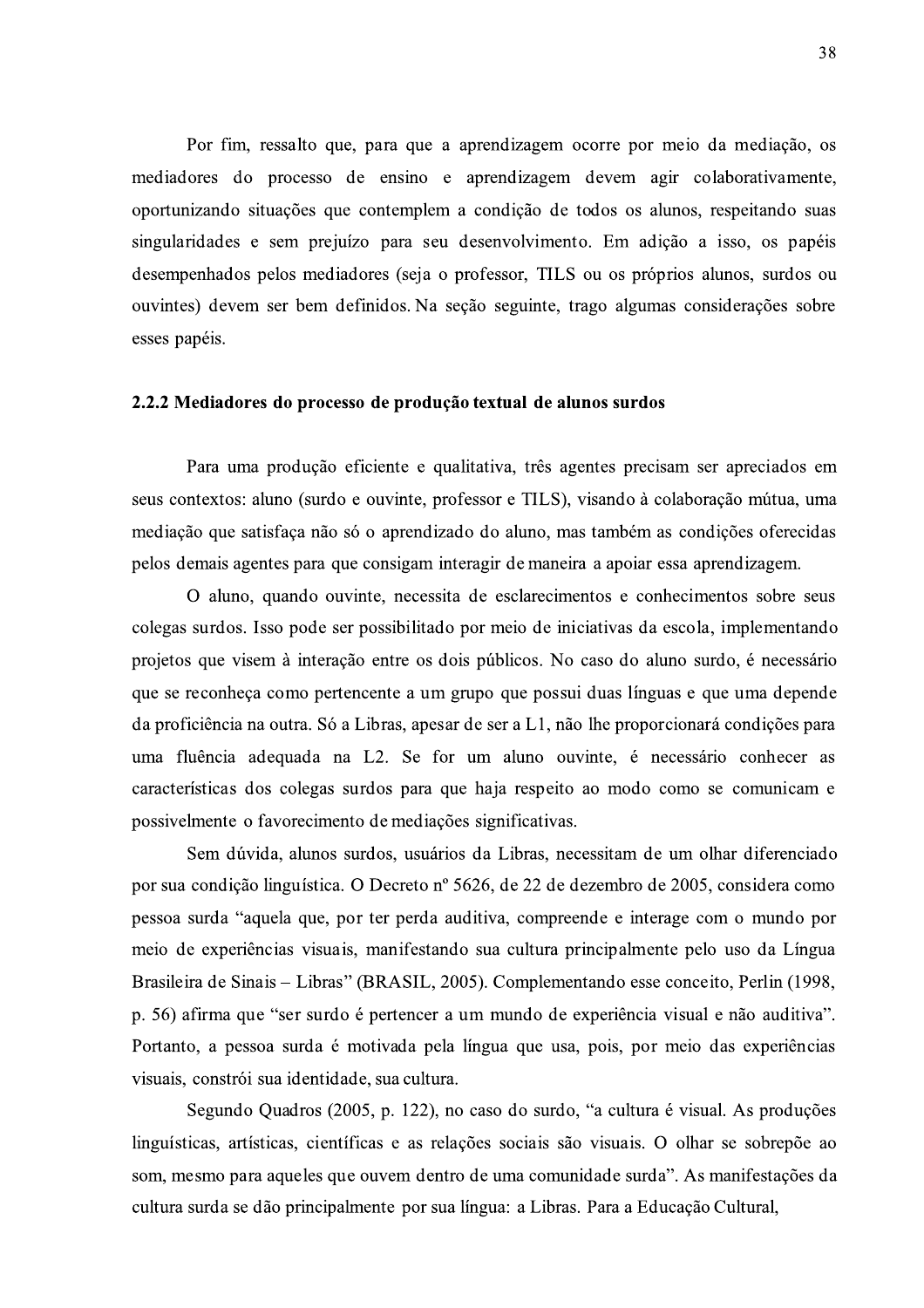o ser surdo é aquele que apreende o mundo por meio de contatos visuais, que é capaz de se apropriar da língua de sinais e da língua escrita e de outras, de modo a propiciar seu pleno desenvolvimento cognitivo, cultural e social. A língua de sinais permite ao ser surdo expressar seus sentimentos e visões sobre o mundo, sobre significados, de forma mais completa e acessível (CAMPOS, 2018, p. 48).

Sendo assim, a identidade e a cultura do surdo são frutos de sua interação com o meio. que acontece por meio do olhar. Para atribuir significados aos eventos, o surdo substitui a audição e a fala pela visão e pelos sinais. Portanto, a língua de sinais é um traço identitário que possibilita ao aluno surdo expressar-se e conhecer o mundo. Assim, a Libras é

> a forma de comunicação e expressão, em que o sistema linguístico de natureza visual-motora, com estrutura gramatical própria, constitui um sistema linguístico de transmissão de ideias e fatos, oriundos de comunidades de pessoas surdas do Brasil (BRASIL, 2002).

Por isso, muitos autores, entre os quais Quadros e Pereira (2015), Campos (2018) e Lodi (2018), defendem o uso da Libras como apoio ao desenvolvimento linguístico em língua portuguesa. Entretanto, o uso da Libras é por vezes desconsiderado nas escolas, dificultando o processo de aprendizagem pelos alunos da língua oral, o que culmina, em muitos casos, em alunos com distorção idade/série, fato que pode causar desconforto para surdos e ouvintes. Uma das justificativas para haver distorção idade/série entre alunos surdos é que

> A maioria das crianças surdas (cerca de 95% dessa população) nasce em contextos familiares de ouvintes que desconhecem a Libras ou têm dificuldades para aceitá-la. Essas crianças geralmente passam por um período sem acesso à língua, o qual poderá ser mais breve ou mais longo, a depender das condições familiares de acesso e aceitação da surdez e das próprias necessidades de seus filhos (TURETTA; LACERDA, 2019, p. 29).

Muitos fatores contribuem para que alunos surdos apresentem distorção idade/série nas salas de aula. Muitos desses alunos não tiveram oportunidades de escolarização na idade certa por falta de conhecimento da família em relação à condição do filho(a) e de seus direitos assegurados, ou mesmo por parte da própria escola, que desconhece as particularidades desses educandos. Quadros (2008) revela que, no Brasil, muitos surdos apresentam uma defasagem em relação à leitura e à escrita e,

> [...] apesar de não haver um levantamento exaustivo sobre o desempenho escolar de pessoas surdas brasileiras, os profissionais e a sociedade surda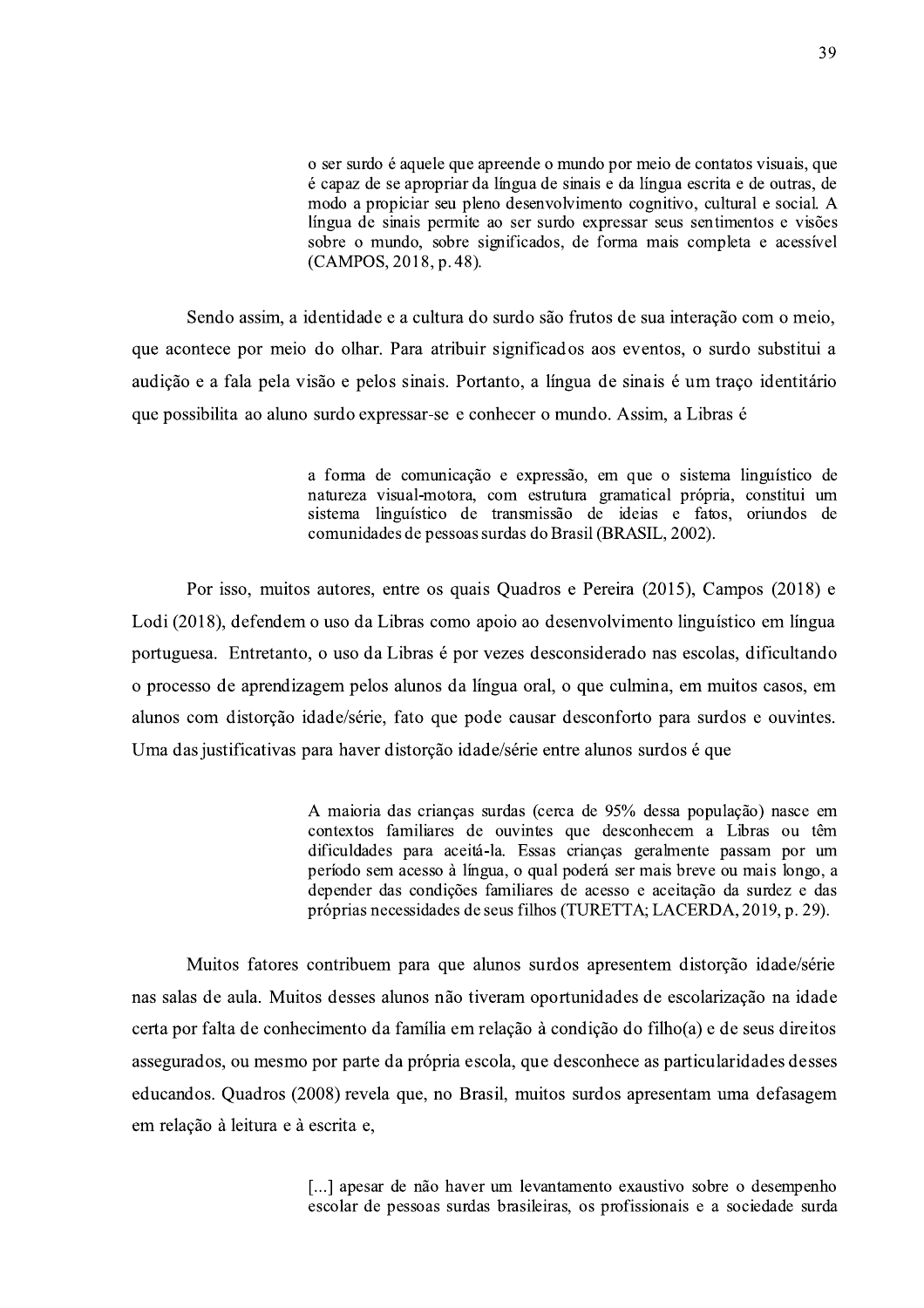reconhecem as defasagens escolares que impedem o adulto surdo de competir no mercado de trabalho. Nas escolas brasileiras, é comum terem surdos com muitos anos de vida escolar nas séries iniciais sem uma produção escrita compatível com a série (OUADROS, 2008, p. 23).

A distorção idade/série em relação ao aluno surdo carrega consigo um obstáculo que perdura muitas vezes até o Ensino Superior, porque lacunas das séries iniciais vão se somando, acarretando falta de conhecimento e mais dificuldades de apreender certos conteúdos. Vieira-Barbosa e Sousa (2018) perceberam em alunos surdos egressos de uma universidade pública, na qual são professores, a falta de habilidades de escrita e leitura tão necessárias no Ensino Superior. Como afirmam os autores, "infelizmente, a maioria dos estudantes que já passaram por toda a educação básica traz a deficiência de um sistema educacional defasado que, dentre outros graves aspectos, não prepara o aluno para entrar na universidade" (VIEIRA-BARBOSA; SOUSA, 2018, p. 505).

Diante disso, a escola que se propõe a trabalhar com a demanda de educação de surdos, sobretudo a escola inclusiva, precisa atentar para o perfil do aluno que está recebendo e avaliar constantemente sua prática relativa a esse atendimento. Muitas vezes, a modalidade oferecida não atende às necessidades dos alunos, culminando no que já foi exposto acima: muitos alunos saindo do Ensino Médio com defasagens que os acompanham e os estigmatizam. Essas defasagens poderiam ser atenuadas e solucionadas com políticas linguísticas que valorizassem a língua de sinais, considerando que esta é a via de acesso do aluno surdo aos muitos conteúdos curriculares.

Outra questão a respeito do sucesso do aluno surdo e sua trajetória escolar diz respeito a seu nível de conhecimento da língua de sinais, para compreensão da língua portuguesa em sala de aula. Santana (2007) afirma que, apesar de existirem muitas pesquisas que relacionam as dificuldades de um falante tardio (FT) em ser proficiente em sua primeira língua, e, posteriormente, a dificuldade com a segunda língua, há estudos que comprovaram a proficiência de surdos que aprenderam tardiamente. Muitas vezes, as pesquisas não consideram certos fatores como as interações estabelecidas, principalmente no que diz respeito a interlocutores não proficientes na Libras (SANTANA, 2007).

Some-se à não proficiência na primeira língua, o encapsulamento (CAMPOS, 2018) e o apagamento (SILVA, 2005) que a Libras e o próprio surdo sofrem nos mais variados contextos a que são submetidos cotidianamente, levando a muitos casos de desconhecimento de sua cultura e de suas necessidades linguísticas. Para Sánchez (2017), os surdos, impossibilitados de escutar, não podem usar a oralidade, por isso precisam, o mais cedo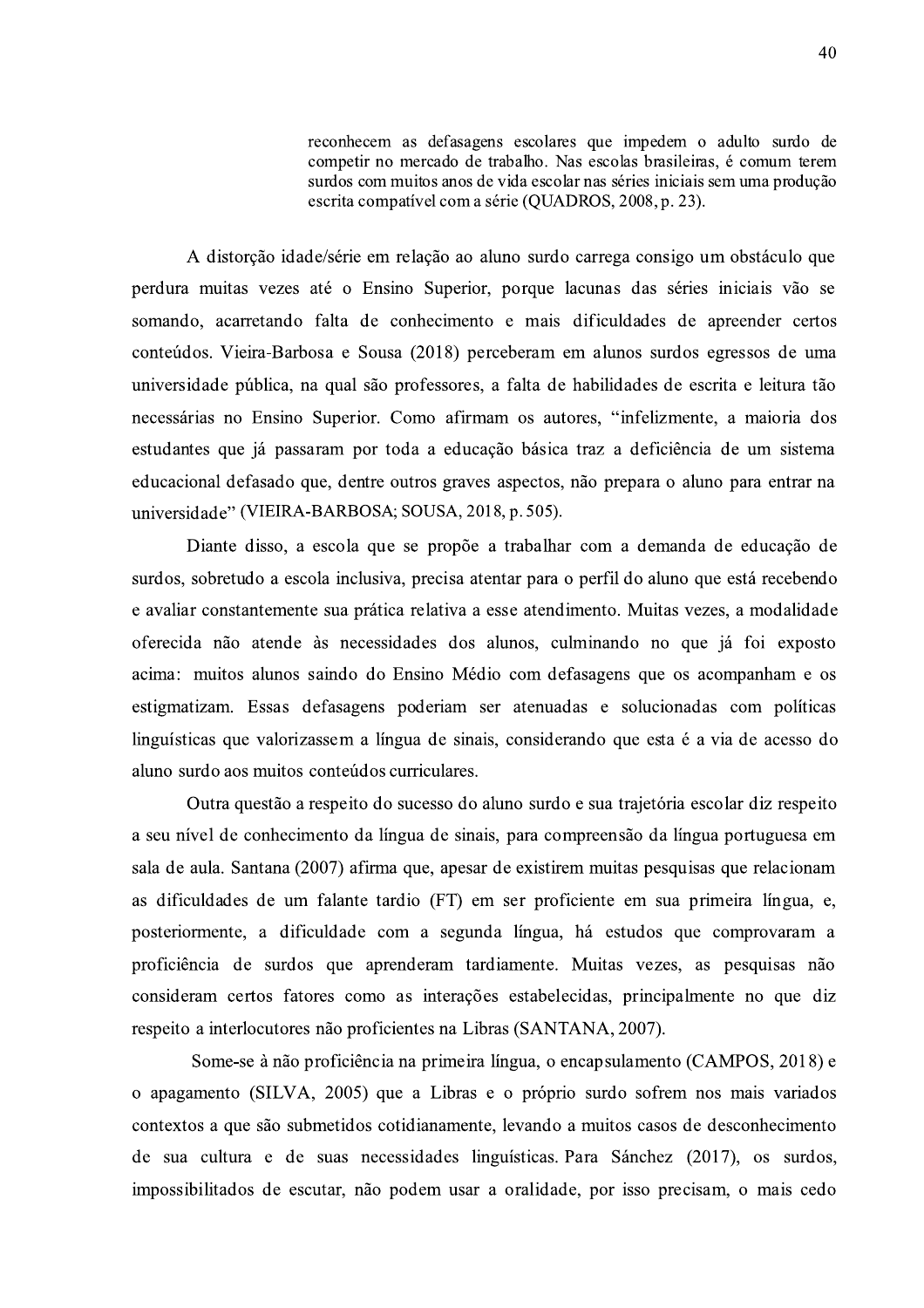possivel, ter contato com a lingua de sinais para desenvolverem as competencias linguisticas necessarías para uma interação com o meio social. A lingua, como mero instrumento de comunicação, não vai satisfazer todos os anseios do educando surdo, principalmente nas escolas inclusivas. Por isso, ha necessidade de conhecimentos linguisticos da Libras, assim como da língua portuguesa e não somente a aquisição de vocabulário e equivalências em relação a lingua oral. Nesse sentido, o professor, como agente mediador envolvido no processo, e uma peça fundamental na educação de alunos surdos. "Alem disso, e comunicação, não vai satisfazer todos os anseios do educando surdo, principalmente nas<br>escolas inclusivas. Por isso, há necessidade de conhecimentos linguísticos da Libras, assim<br>como da língua oral. Nesse sentido, o profe  $2005$ , p. 184, tradução nossa)<sup>13</sup>. Esse mediador é visto como um modelo, um exemplo para despertar no educando interesse para o que vai se constituindo no processo de

processo, é uma peça fundamental na educação de alunos surdos. "Além disso, é o mediador<br>que é e deve ser o principal estímulo que impulsiona seus alunos para a aprendizagem"<br>(VIGOYA, 2005, p. 184, tradução nossa)<sup>13</sup>. Ess é o responsável pela aprendizagem, mas sim alguém que a favorece e a medeia, de que o (VIGOYA, 2005, p. 184, tradução nossa)<sup>13</sup>. Esse mediador é visto como um modelo, um<br>exemplo para despertar no educando interesse para o que vai se constituindo no processo de<br>aprendizagem.<br>Segundo Figueiredo (2019, p. 109 neste contexto, é a ação do professor no que se refere ao processo de aprendizagem dos educandos, e estes não são meros expectadores, mas sujeitos ativos que podem contribuir com o processo.

Com o papel de mediador, principalmente com educandos surdos, o aluno não é recipiente da aprendizagem, mas participante ativo desse processo". A mediação, neste contexto, é a ação do professor no que se refere ao processo de aprendizagem dos educandos, e estes não são meros expectador 2007, p. 140). Com isso, devera ter conhecimentos em lingua de sinais ou pelo menos contar com a presença de um intérprete de Libras. Contudo, este profissional não o processo.<br>
Com o papel de mediador, principalmente com educandos surdos, o professor precisa<br>
buscar um "conhecimento paralelo, cultural, pedagógico, acerca da educação de surdos"<br>
(MARQUES, 2007, p. 140). Com isso, deve 41). O ensino baseado em estrategias visuais, aliado a outros fatores, beneficia o aprendizado do aluno surdo, evitando episodios de reprovação, bem como casos de evasão escolar. Nesse sentido, a contextualização social dos conteudos deve acontecer sempre que possível apoiada em suporte visual, por meio de filmes, textos, jornais, programas de televisao, entre outros, para que a aprendizagem ofereça significado de fato (LACERDA; SANTOS; CAETANO, 2018).

Outro aspecto pertinente levantado por Marques (2007) faz referência ao uso do portugues sinalizado pelo professor, em casos que o professor conhece a Libras e deseja utiliza-la em suas aulas, o que em uma situação de ensino dificulta o entendimento do

<sup>13 &</sup>quot;Furthermore, it is the mediator who is and should be the main stimulus that propels his learners towards learning".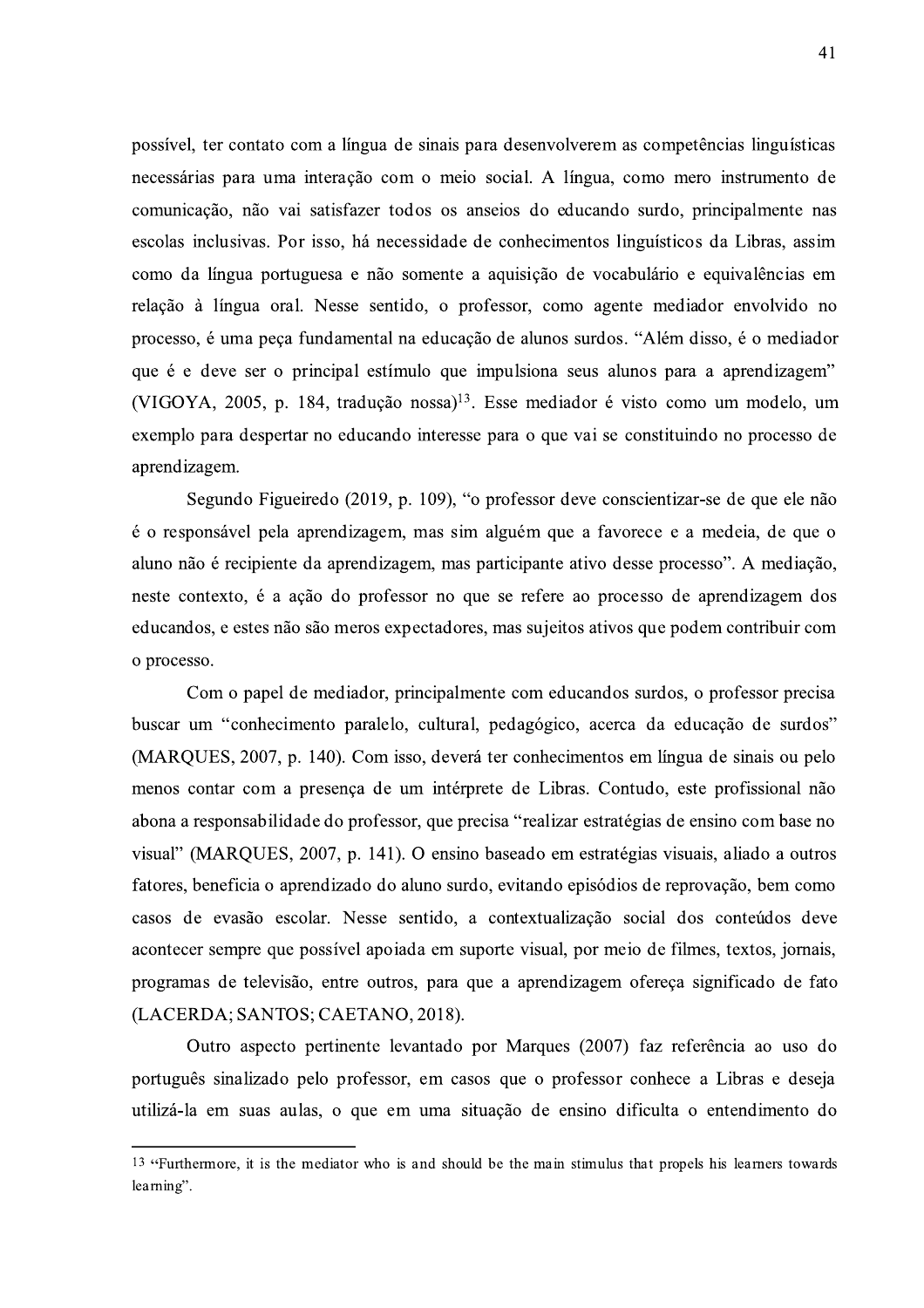conteúdo pelo aluno surdo, que na maioria das vezes fica sem entender. Tal situação poderia ser resolvida pela imersão de educadores surdos, que, além de contribuir com a formação do aluno surdo, são referências, exemplos a serem seguidos. Sem essa alternativa, o professor ouvinte precisa manter uma relação de aproximação com o aluno surdo, evitando criar uma barreira, sem deixar para o(a) intérprete uma responsabilidade que é sua: ensinar (MARQUES, 2007).

Em relação aos aspectos de leitura e escrita, "o papel do professor é fundamental na mediação da leitura do texto pelos alunos. É ele que irá construir pontes de significado entre o conhecimento prévio que o aluno traz e o conhecimento veiculado pelo texto" (FERNANDES, 2006, p. 14). Assim, seus conhecimentos acerca dos alunos contribuirão para a construção do conhecimento na língua portuguesa. Esses conhecimentos podem ser adquiridos em formações continuadas em que o foco seja a educação de alunos surdos.

A aprendizagem de segunda língua envolve vários aspectos que o professor mediador precisa ter conhecimento para que o processo a ser desenvolvido pelo aprendiz, geralmente um falante proficiente em uma língua, seja o mais promissor possível. Considerando também que a língua na modalidade oral, escrita ou sinalizada emerge do uso, faz-se necessária a utilização de meios que favoreçam a imersão linguística do aprendiz em situações que o tornem proficiente na segunda língua.

Embora a imersão na língua escrita de alunos surdos em escolas comuns passe pela mediação de um TILS, quando este profissional faz parte do quadro da instituição, é a forma como o professor usa metodologias e estratégias que alcançam o aluno, favorecendo a imersão linguística do aprendente em situações, que o desafiam na língua a ser aprendida. Muitas vezes, o professor oferece resistência em aceitar ou desconhece a singularidade linguística do aluno surdo e se vale de um ensino igual para todos os alunos. Neste caso, o TILS assume a função de mediador entre aluno, professor e demais presentes em sala de aula, durante interações nas atividades a serem realizadas.

Para uma produção textual escrita que se aproxime do português padrão, geralmente, o aluno surdo, além das orientações dadas pelo professor, conta com a presenca do TILS, profissional qualificado para intermediar a comunicação entre surdos e ouvintes, assumindo o papel de agente mediador. Para Guarinello (2005), o intérprete é o mediador do processo de produção textual quando há a necessidade da passagem da sinalização para a modalidade escrita em língua portuguesa. Esse profissional transita em dois âmbitos e, por isso, consegue preencher lacunas deixadas, concretizar hipóteses ou confirmá-las na elaboração textual do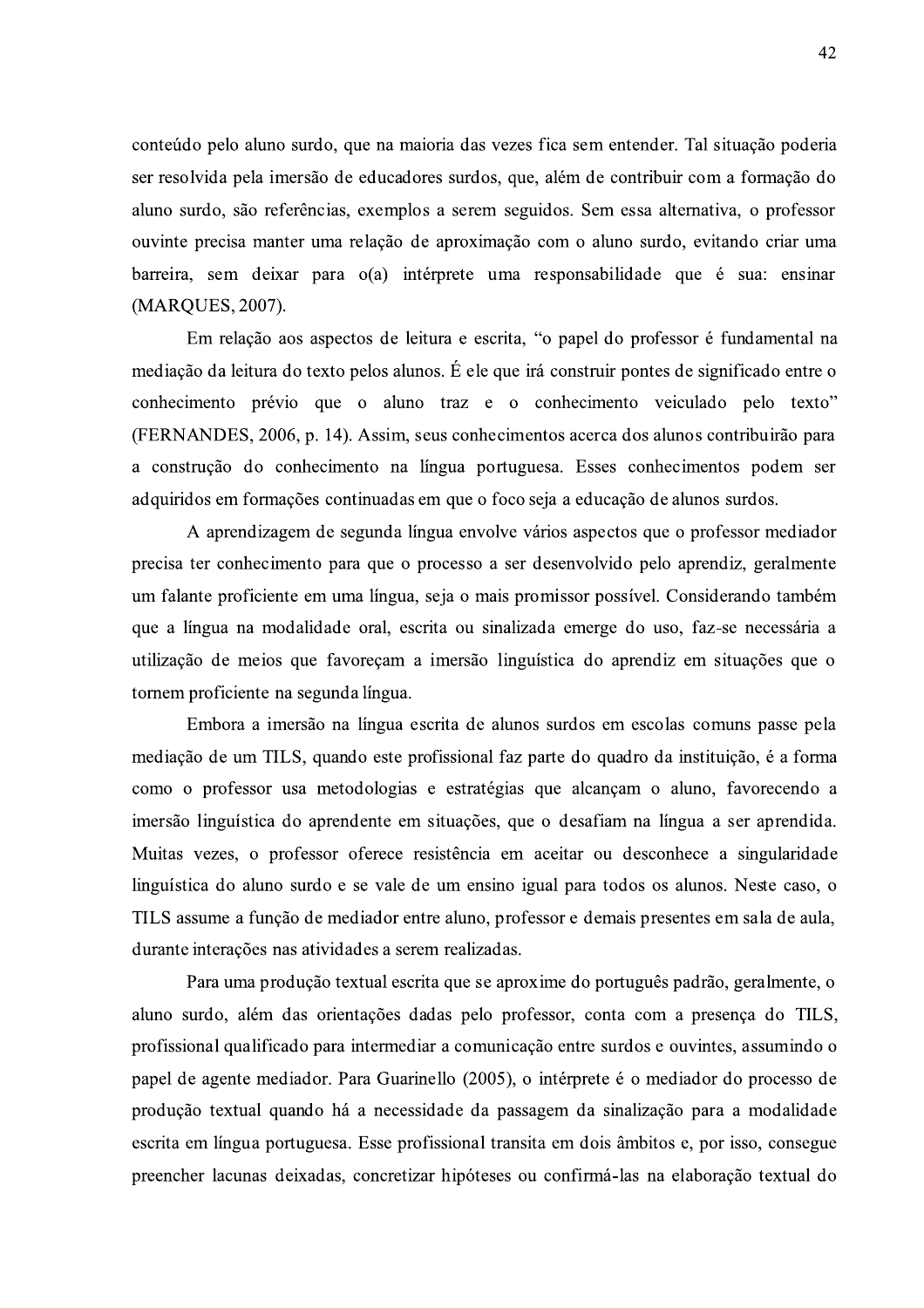aluno surdo. Ainda de acordo com esta autora, precisa-se de interlocutores que se entendam, ou seja, de interlocutores que falem a mesma língua.

A atuação do TILS nas escolas é amparada no Decreto 5.626, Artigo 14, que diz que as escolas devem ser providas de tradutores intérpretes de Libras para assegurar o direito da pessoa surda ao acesso à comunicação, informação e educação. Com base nessa determinação, o trabalho desenvolvido pode ser considerado um apoio às atividades desenvolvidas pelo professor regente, que é o responsável pela mediação tanto das orientações orais, tanto quando interpreta a fala do professor quanto as orientações escritas, quando sana as dúvidas lexicais, morfológicas, semânticas e pragmáticas do aluno surdo sejam na escrita ou na leitura. Assim, "quando se insere um intérprete de língua de sinais na sala de aula, abrese a possibilidade de o aluno surdo poder receber a informação escolar em sinais, através de uma pessoa com competência nesta língua" (LACERDA, 2009, p. 65). De acordo com o Artigo 6°, da Lei nº 12.319, de 1º de setembro de 2010, são atribuições do tradutor e intérprete, no exercício de suas competências:

> I - efetuar comunicação entre surdos e ouvintes, surdos e surdos, surdos e surdos-cegos, surdos-cegos e ouvintes, por meio da Libras para a língua oral e vice-versa;

> II - interpretar, em Língua Brasileira de Sinais - Língua Portuguesa, as atividades didático-pedagógicas e culturais desenvolvidas nas instituições de ensino nos níveis fundamental, médio e superior, de forma a viabilizar o acesso aos conteúdos curriculares.

O TILS, portanto, deve apresentar competência tanto em língua de sinais, quanto em língua portuguesa (MARQUES, 2007), pois este é o profissional que facilita a interação entre o aluno surdo e as várias manifestações da linguagem desenvolvidas em sala de aula e na escola como um todo. Às vezes, porém, desenvolve atividades que ultrapassam sua função. Essa é uma realidade nas escolas. Se, como em muitos casos, esse profissional direcionar seu trabalho à interpretação da fala do professor, o aluno não conseguirá construir sentido para as atividades propostas. De fato,

> Em sala de aula, muitas vezes, o intérprete precisa atuar como um educador, construindo sentidos, esclarecendo pontos, uma vez que, se fizer uma "interpretação" no estrito sentido da palavra, poderá apenas ter como resultado a não compreensão por parte do aluno surdo" (LACERDA, 2009,  $p.69$ ).

Essa atuação é necessária, uma vez que, na maioria das vezes, é o profissional que conhece as especificidades do aluno, porque, em escolas regulares, a maioria dos professores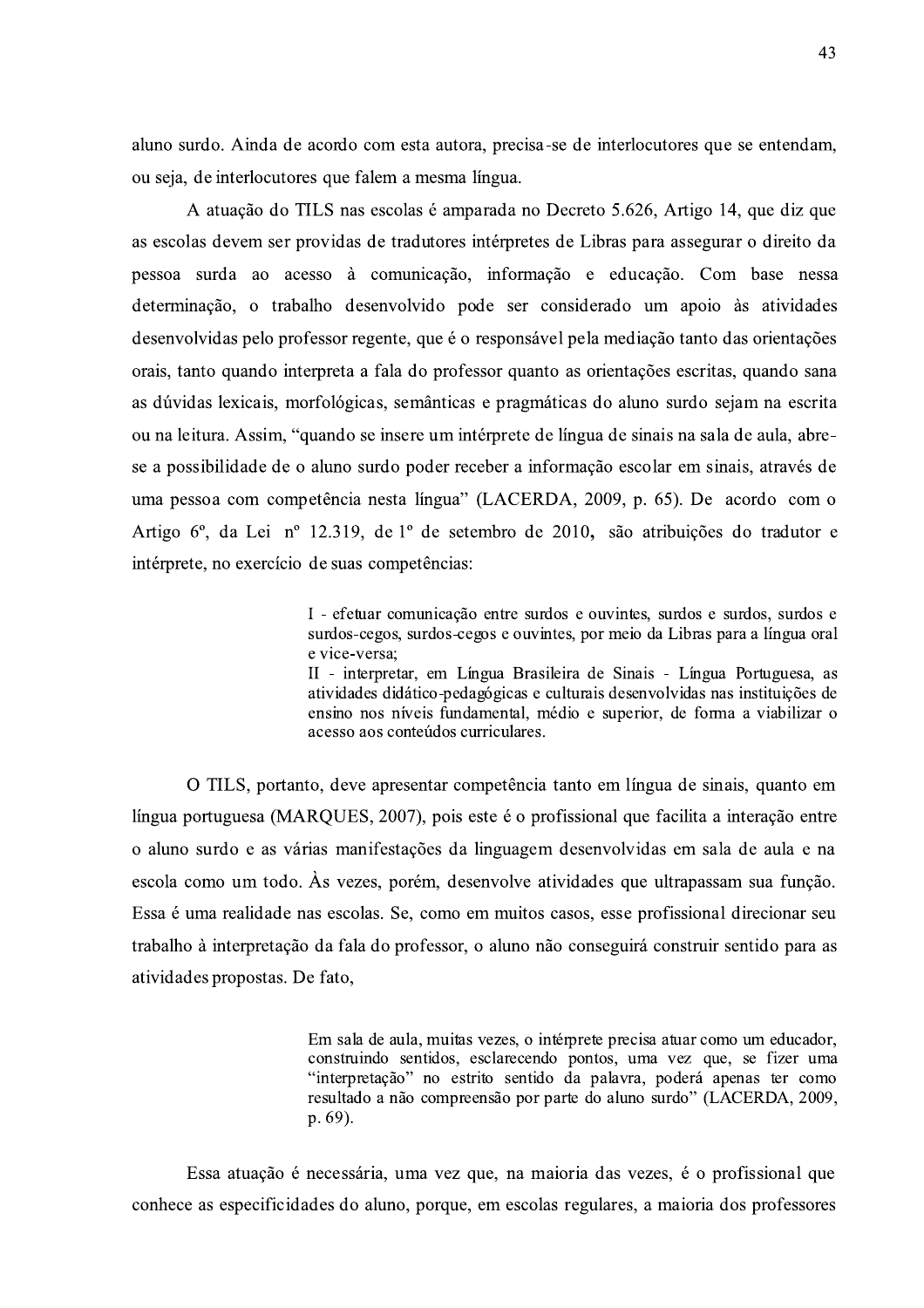não têm conhecimento linguístico sobre a Libras, dificultando uma comunicação efetiva com aluno surdo em sala de aula. Neste caso, cabe ao TILS, mesmo que em muitos momentos não se deem conta, a função de tutor, principalmente nas atividades de produção textual escrita, ajudando o surdo na construção de sentidos da proposta estabelecida pelo professor regular. Entretanto, existe a necessidade de outros profissionais que garantam ao aluno surdo condições de acesso ao processo de produção textual, como professores bilíngues, instrutores surdos, monitores que podem colaborar com o processo de aprendizagem e compartilhar as demandas na maioria das vezes absorvidas pelo TILS.

De acordo com o artigo 7<sup>°</sup>, incisos V e VI da Lei 12.319, o intérprete deve, além de zelar pela sua profissão, exercendo-a respeitando seus valores éticos, a pessoa humana e a cultura surda, zela também

> V - pela solidariedade e consciência de que o direito de expressão é um direito social, independentemente da condição social e econômica daqueles que dele necessitem: VI - pelo conhecimento das especificidades da comunidade surda (BRASIL,

2010).

De acordo com essa lei, embora não seja o responsável direto pela aprendizagem do aluno, o intérprete, no exercício de sua função, principalmente no disposto no inciso V do 7<sup>°</sup> artigo, deve ser solidário e respeitar um direito social do aluno surdo. Assim, em sala de aula, por ser um mediador entre o aluno surdo e o professor, o intérprete não pode ser responsabilizado pelo conteúdo ministrado, mas seu engajamento profissional na educação "deve ser efetivo através do intercâmbio com educadores e demais profissionais da escola. É imprescindível que ele faça parte dos projetos políticos pedagógicos, e de boa idealização seria a participação também de um aluno surdo" (MAROUES, 2007, p. 146). O papel do TILS não pode ser isolado, antes é uma colaboração entre todos os entes que formam o corpo docente, discente e demais segmentos dentro de uma instituição escolar.

Para que haja uma boa parceria com o professor ou professora da sala regular, é essencial a participação ativa do profissional tradutor intérprete no planejamento escolar (LACERDA; SANTOS; CAETANO, 2018), pois, a partir disso, os dois profissionais terão a oportunidade de discutir sobre a melhor maneira de seguir no processo de ensino e aprendizagem dos alunos surdos, sobretudo, quanto o papel de cada um no processo. O intérprete deve ter contato direto com o professor regente, mas outros colaboradores da escola, inclusive da gestão e coordenação, também precisam conhecer as especificidades dos alunos, a fim de contribuírem também para a formação do aluno. Assim todos podem ser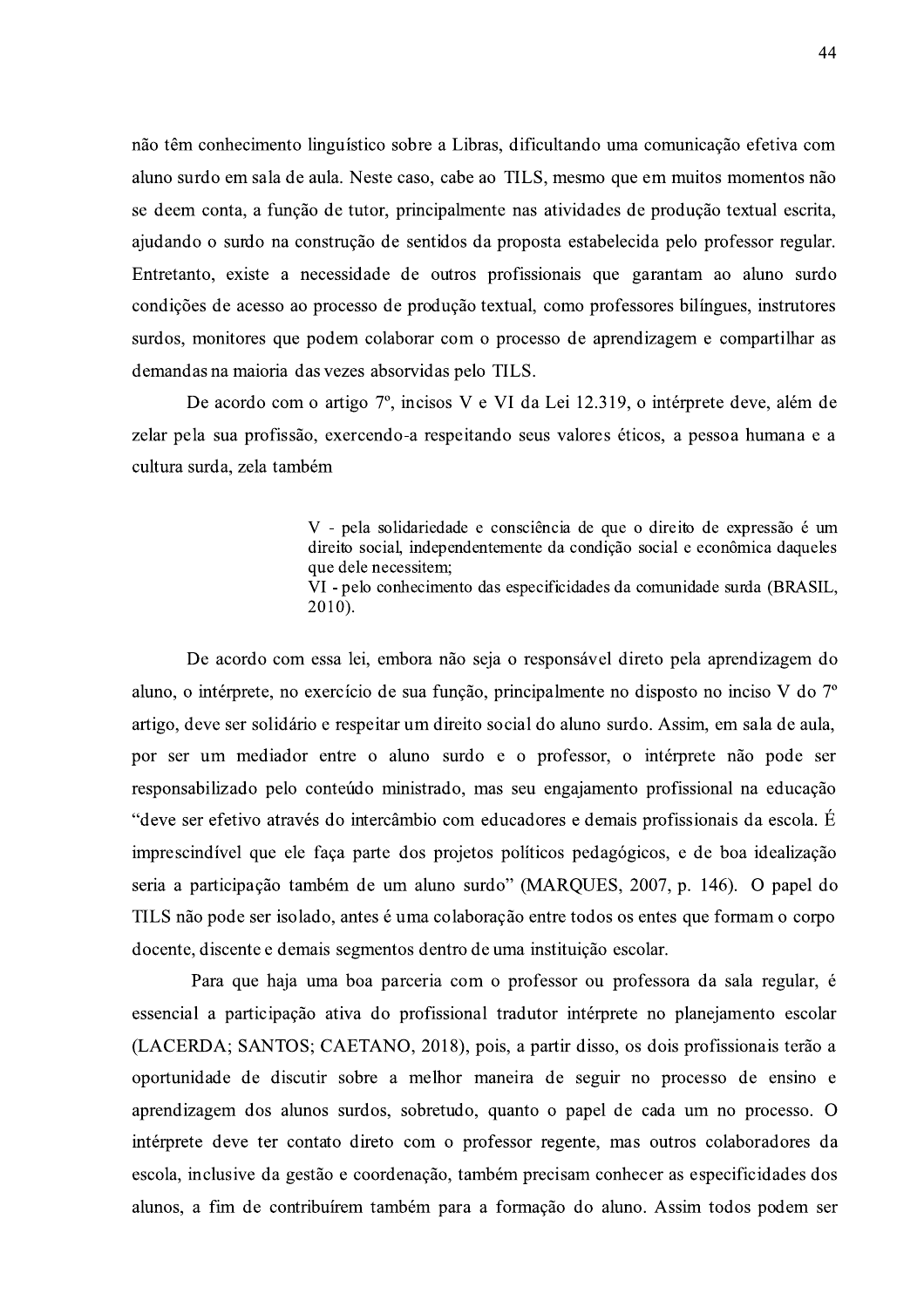mediadores, sem que isso dependente apenas do TILS. Cada profissional pode esclarecer dúvidas, oferecer oficinas, incitar debates, discussões, fomentando o uso e difusão da Libras para que todos possam aproveitar o contato com as línguas envolvidas no ambiente escolar.

Nesse contexto, em relação à produção textual de alunos surdos, o engajamento, assim como a compreensão, são aspectos fundamentais do coletivo, uma vez que esse é um processo que se aperfeiçoa com a prática. De acordo com Guarinello (2005, p. 248), "os textos são produzidos por práticas e não por um sujeito ideal, intencional, isolado". Consequentemente, o fator sociocultural e mediador das experiências positivas estabelecidas por meio de produções coerentes com as singularidades dos alunos precisa ser valorizado. Essas práticas devem ser constantes e não uma maneira de medir ou classificar o alunado, principalmente em uma escola inclusiva.

Considerando o que já foi citado acerca da escolarização da maioria de alunos surdos, é importante compreender que existem outros caminhos que podem ser percorridos pelos estudantes para chegar a uma produção que seja satisfatória para todos.

# 2.3 DA SINALIZAÇÃO EM LIBRAS AO ESCRITO EM LÍNGUA PORTUGUESA: **CAMINHOS POSSÍVEIS**

A grande maioria dos professores apresentam dificuldade de aceitar as produções textuais de alunos surdos. Parte dessa dificuldade vem da não aceitação da Libras como uma língua que garante um processo comunicativo dos alunos. A aceitação está condicionada, muitas vezes, a adequações realizadas por terceiros. Quando isso acontece, muitos alunos são desmotivados, pois o texto é usado visando somente resultados, ou seja, o texto é um produto para ser avaliado pelo professor (ZAMEL, 1987 apud QUADROS, 2008).

A produção textual é uma atividade motivada por uma necessidade de o indivíduo estabelecer relação com seus pares. Tal produção pode ser oral, escrita ou sinalizada. Koch (2018) conceitua texto segundo a teoria da atividade verbal, como resultado de uma atividade específica, denominada por autores alemães de 'Sprachiches Handeln', que "diz respeito à realização de uma atividade verbal, numa situação dada, com vistas a certos resultados" (KOCH, 2018, p. 11). Há autores que se baseiam nos pressupostos vygotskyanos, tendo por base a psicolinguística soviética e utilizam o termo 'dejatel'nost' para "o complexo conjunto de processos postos em ação para a consecução de determinado resultado, que é, ao mesmo tempo, o motivo da atividade, ou seja, aquilo por meio do que se concretiza uma necessidade do sujeito" (KOCH, 2018, p. 11).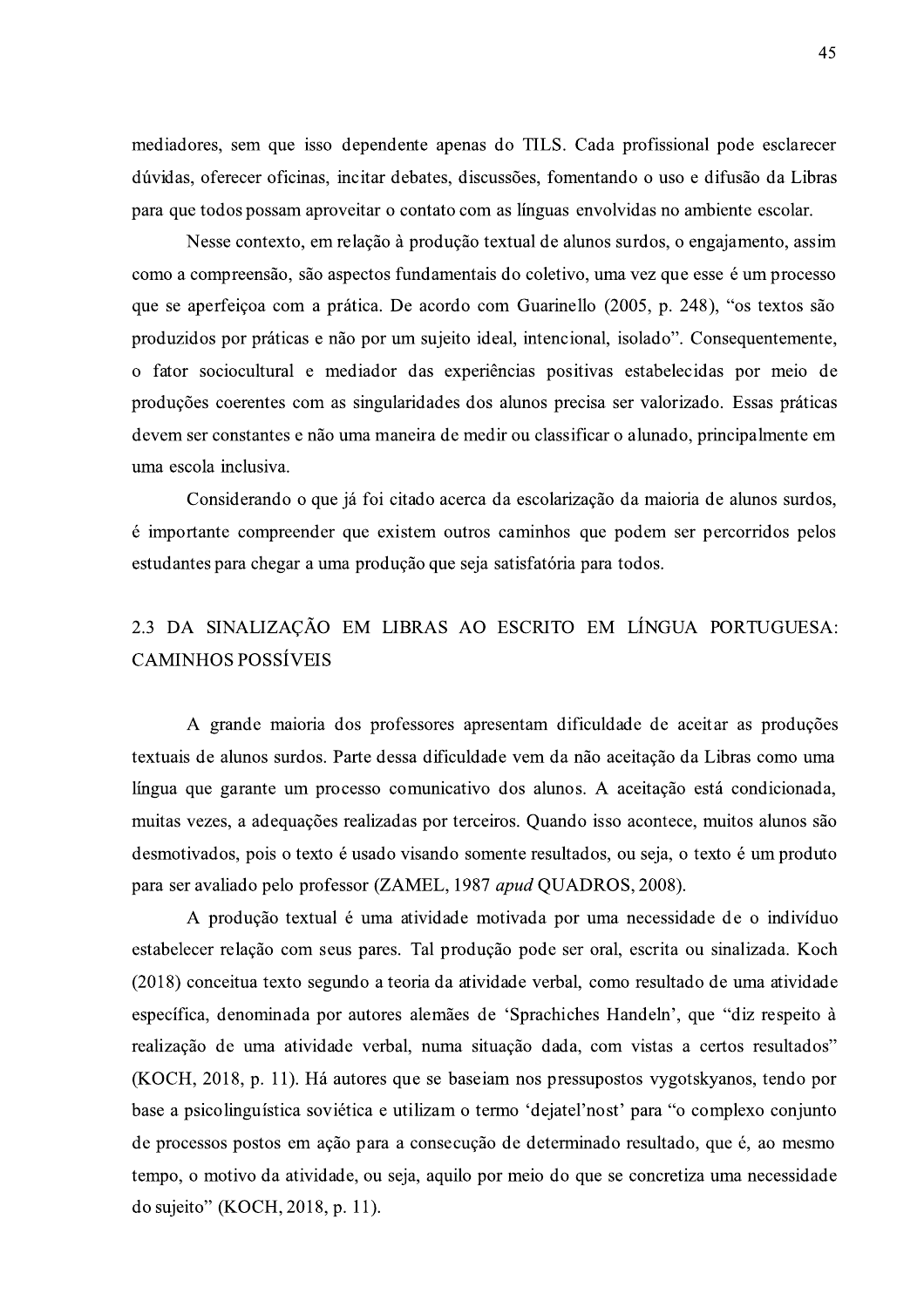Por conseguinte, o texto é um processo complexo que envolve a motivação interna do indivíduo, mas também a concepção intrínseca que o indivíduo carrega consigo em relação ao termo língua(gem). Nesse sentido, língua

> pressupõe um fenômeno heterogêneo (com múltiplas formas de manifestação), variável (dinâmico, suscetível a mudanças), histórico e social (fruto de práticas sociais e históricas), indeterminado sob o ponto de vista semântico e sintático (submetidos às condições de produção) e que se manifesta em situações de usos concretas como texto e discurso (MARCUSCHI, 2010, p. 43).

Esta concepção tem cooperado para a compreensão de que, quer o texto seja oral, quer escrito, quer sinalizado, tem sua importância para os sujeitos que o utilizam em seu dia a dia. Neste aspecto, a perspectiva sociointeracionista oferece "a possibilidade de tratar os fenômenos de compreensão na interação face a face entre leitor e texto escrito" (MARCUSCHI, 2010, p. 33). Assim, o conceito de texto também depende da concepção que o sujeito tem a respeito dos termos língua e linguagem. Por isso, se a concepção estiver relacionada a uma atividade interindividual, o texto

> [...] é considerado como manifestação verbal, constituída de elementos linguísticos de diversas ordens, selecionados e dispostos de acordo com as virtualidades que cada língua põe à disposição dos falantes no curso de uma atividade verbal, de modo a facultar aos interactantes não apenas a produção de sentidos, como prática sociocultural (KOCH, 2018, p. 31).

Segundo Koch (2018), o texto a ser produzido depende das especificidades que cada língua possui e da forma como os falantes dispõem dos aspectos linguísticos dessa língua, constituídos de experiências socioculturais que viabilizam sistemas de conhecimentos a serem acessados por ocasião do processamento textual. A autora destaca três tipos de sistemas de conhecimentos. O primeiro "compreende o conhecimento gramatical e o lexical, sendo o responsável pela articulação som-sentido" (KOCH, 2018, p. 32). O segundo conhecimento destacado pela autora é o enciclopédico, também denominado conhecimento de mundo, e diz respeito ao que está guardado na

> [...] memória de cada indivíduo, quer se trate de conhecimento do tipo declarativo (proposições a respeito dos fatos do mundo), quer do tipo episódico (os modelos cognitivos socioculturalmente determinados e adquiridos através das experiências) (KOCH, 2018, p. 32).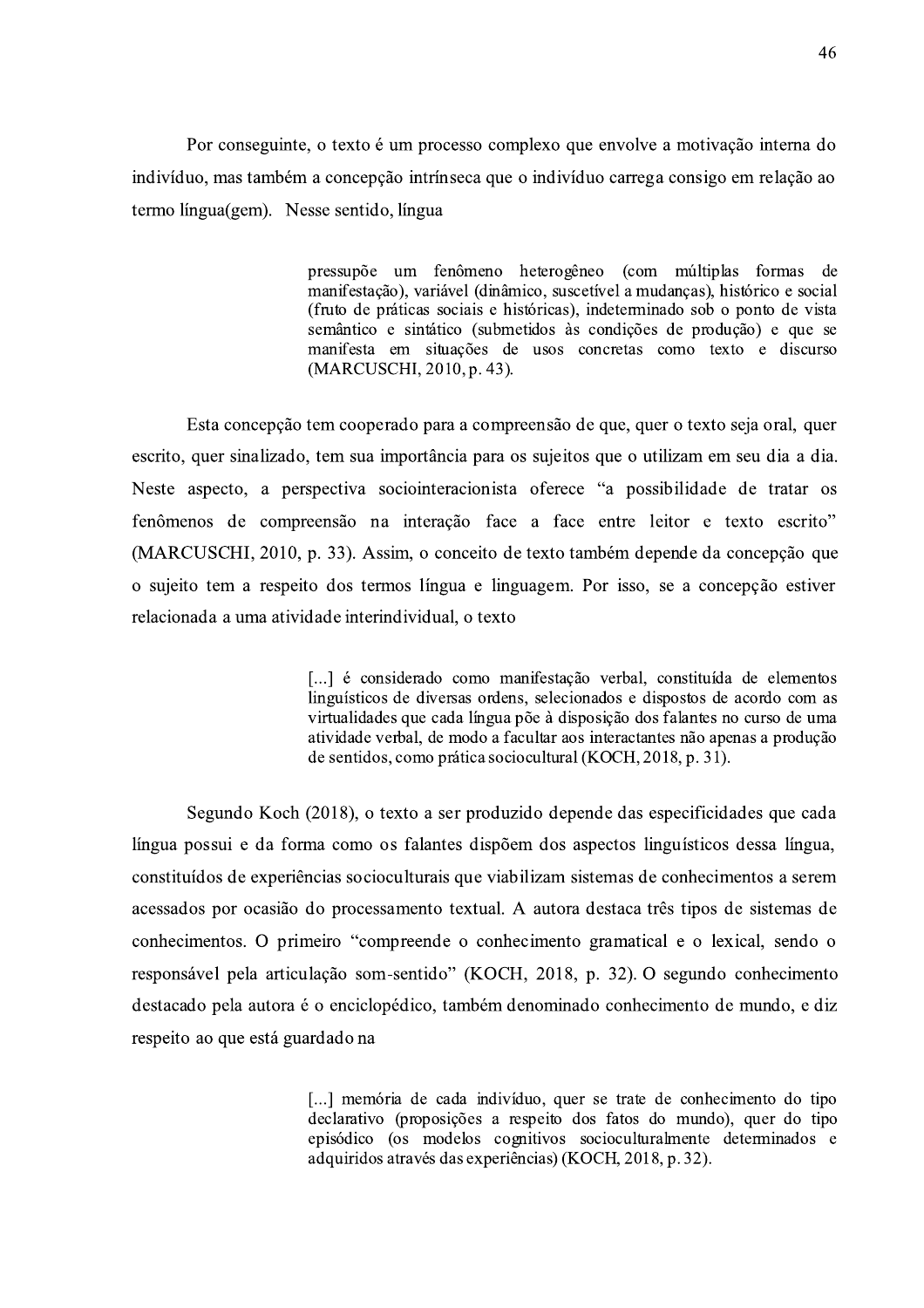O terceiro sistema de conhecimento é chamado de sociointeracional, pois acontece por meio da linguagem, proporcionada pelas interações verbais (KOCH, 2018). Esses conhecimentos contribuem para a construção de um texto de forma clara, com objetivos específicos em que os falantes poderão atribuir sentido à medida que leem, escutam ou visualizam a mensagem. A produção textual requer um indivíduo dotado de aspectos psicofísicos-sociais que, em relação a outros indivíduos, constrói um texto, considerando um planejamento (KOCH, 2018), ou seja, um indivíduo com conhecimentos que se complementam. Quando necessário, o falante é capaz de acessar esses sistemas de conhecimentos construídos ao longo de suas experiências linguísticas, sejam elas orais, escritas ou sinalizadas.

Em relação a produções textuais do aluno surdo, usuário da língua de sinais, percebese que sua realidade linguística difere do aluno ouvinte. Isso pode prejudicar o processo de elaboração de um texto, principalmente pela forma de acesso à língua e à linguagem, dependendo do seu entorno linguístico (LODI, 2018). Outro aspecto a ser considerado é que o aluno surdo é um estrangeiro em relação à língua portuguesa (LODI, 2018). Neste sentido, "ao ter a LIBRAS como base, suas marcas poderão ser sentidas nos textos por eles escritos" (LODI, 2018, p. 180). Esse fator, em muitos casos, acaba por anular as produções de muitos alunos surdos que ainda não dominam o código da língua portuguesa. Já o aluno ouvinte é, desde cedo, apresentado a várias formas de imersão linguística por meio de sua família, vizinhos e comunidade em geral, que têm uma língua em comum, aspecto que favorece uma produção textual sem influência de outra língua, mesmo que, a princípio, apresente marcas de oralidade.

Fernandes (2006) chama atenção para a realidade linguística dos surdos que se percebem não falantes da língua pátria quando adentram à escola. É preciso compreender, todavia, que a leitura e a escrita para o surdo passam pelo sentido constituído em língua de sinais, diferindo metodologicamente do ensino para crianças ouvintes. Neste caso, é o professor que pode propiciar o processo de escrita e leitura, pois, ao trabalhar com o texto em sua essência, "no processo de leitura, conduz uma discussão sobre diversos significados das palayras e dos sentidos possíveis, sobre as partes das palayras, sobre elementos já estudados, sobre gênero discursivo e seu funcionamento" (ALBRES, 2016, p. 69). A produção textual não pode ser realizada à margem da leitura, pois são atividades que se complementam na medida em que uma não avança sem a outra.

Conforme ressalta Fernandes (2006), a escola, nos primeiros anos de escolarização, valoriza demasiadamente as propriedades fonéticas da escrita no seu processo. Para alunos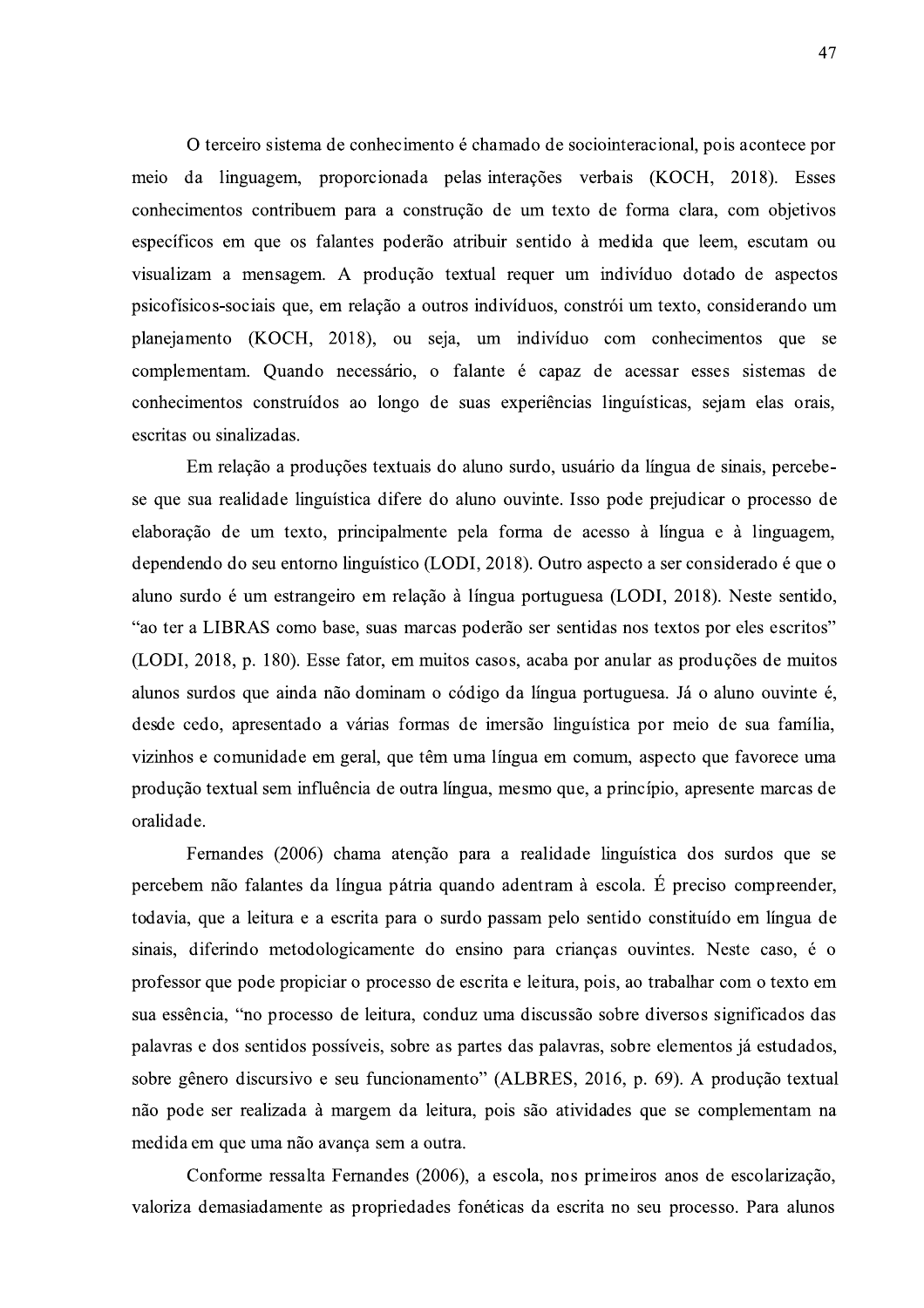ouvintes, que se comunicam por meio da oralidade, esse foco vai sendo considerado de forma natural. Porém, para as crianças surdas, tomar como referência a base fonética da língua portuguesa não funciona, pois, na maioria das vezes, "[...] as crianças surdas começam a copiar o desenho de letras e palavras e simulam a aprendizagem, prática que se perpetua ao longo da vida escolar" (FERNANDES, 2006, p. 7).

Essa perpetuação passa também para os professores que, por não entenderem o processo de aprendizagem do surdo, valem-se da cópia realizada pelo aluno. Quando percebem que a cópia é uma estratégia do discente para se manter na escola, é tarde para "resgatar anos de conteúdos defasados em sua escolarização, processados em terras movediças" (FERNANDES, 2006, p. 7). Para a maioria dos alunos surdos, a cópia é uma estratégia de sobrevivência no espaço escolar, que começa nos primeiros anos de escolarização, mas que pode se estender para o Ensino Médio, dificultando a elaboração de textos com independência por esses alunos.

Se a cópia é uma estratégia para dar conta de conteúdos curriculares, que nem sempre correspondem à realidade, também a leitura não será capaz de atingir "o processo de atribuir significado ao texto, de construir sentido. Contudo, o modelo de leitura em língua materna é diferente do leitor de segunda língua" (ALBRES, 2016, p. 68). O ensino de uma língua estrangeira depende de estratégias diferenciadas. Por isso, na maioria das vezes, o ensino administrado em escolas regulares com alunos surdos matriculados não alcança seus objetivos em relação à proficiência desses alunos, uma vez que as atividades são destinadas a um público ouvinte que tem como primeira língua o português. Os alunos surdos sinalizantes, por sua vez, têm a língua portuguesa como sua segunda língua.

Quadros e Pereira (2015, p. 35) afirmam que a Libras, depois de adquirida, tem função primordial na aquisição da leitura e da escrita em uma segunda língua, uma vez que ela possibilita "a constituição de conhecimento de mundo, tornando possível aos alunos surdos entenderem o significado do que leem, deixando de ser meros decodificadores da escrita". Portanto, a aquisição da Libras fornece ao aluno surdo condições de elaboração de produções textuais em língua portuguesa, contribuindo assim para seu desenvolvimento linguístico, social e cultural.

Quanto à produção textual, a Base Nacional Comum Curricular (BNCC) (BRASIL, 2018) é um documento normativo para as práticas pedagógicas desenvolvidas em sala de aula e apresenta uma proposta que contempla os múltiplos modos de produção textual. Esse documento orienta as escolas quanto ao desenvolvimento de uma base curricular comum que consiga abranger os alunos da Educação Infantil ao Ensino Médio. Elenca vários objetivos a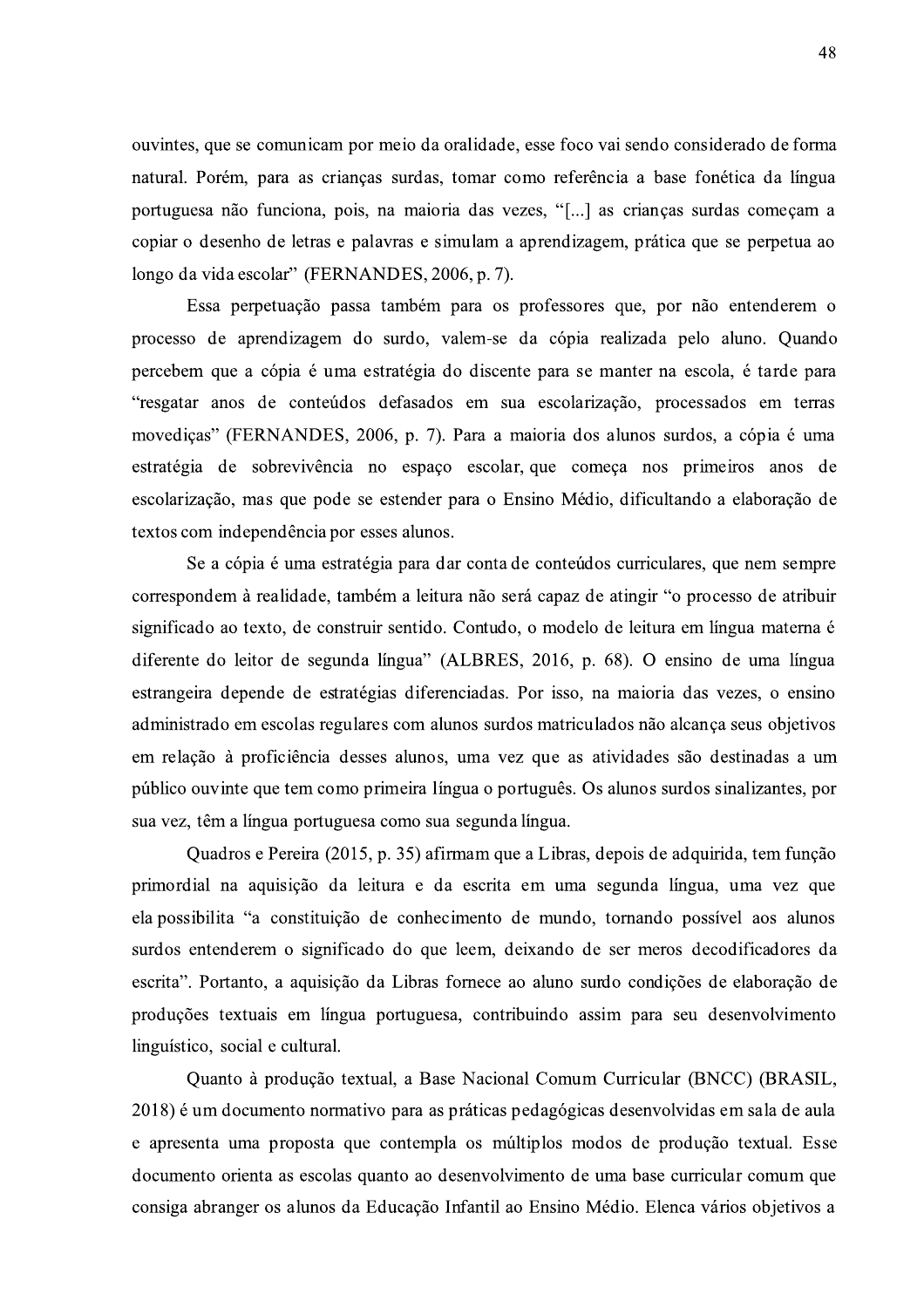serem atingidos a cada etapa concluída, bem como apresenta condições para as etapas seguintes.

Segundo a BNCC (BRASIL, 2018), o componente curricular Língua Portuguesa no Ensino Médio tem como objetivo aprofundar a análise sobre as linguagens e seus funcionamentos, pois considera-se que os alunos já dominam certos gêneros textuais e têm condições de participar de práticas de linguagem de forma significativa, com autonomia. Os textos verbais e multissemióticos são analisados a partir da leitura, escuta e produção, de modo que os jovens possam se reconhecer socialmente nos aspectos da cidadania, trabalho e estudos. As práticas de linguagem estão relacionadas à

> oralidade, leitura/escuta, produção (escrita e multissemiótica) e análise  $linguística/semiótica$  (que envolve conhecimentos linguísticos – sobre o sistema de escrita, o sistema da língua e a norma-padrão -, textuais, discursivos e sobre os modos de organização e os elementos de outras semioses) (BRASIL, 2018, p. 71).

As práticas de linguagens não se voltam apenas para o domínio da escrita, muito menos para um só tipo de manifestação da língua, como está implícito na perspectiva culturalista da língua (MARCUSCHI, 2010), que elege um modo de produção ou mesmo uma única língua para ser um modelo a ser seguido. Por conseguinte, as línguas de sinais podem ter sua representação requisitada por aqueles que dela necessitam para a concretização do ato comunicativo, especialmente em ambientes escolares. Nessa circunstância, o conhecimento do processo utilizado para que um texto se concretize se faz necessário.

#### 2.3.1 Produção textual de alunos surdos sinalizantes: um processo de tradução

A produção textual escrita de uma língua oral não é uma atividade fácil, principalmente para alguns grupos, os quais têm sua primeira língua de modalidade totalmente diferente. Por isso, a prática se faz necessária, não por meio de treinos ortográficos ou gramaticais, mas pelas experiências com a língua em uso, nas suas mais variadas manifestações. Neste caso, uma transformação de uma modalidade para outra se faz ainda mais necessária no caso de duas línguas diferentes e em modalidades diferentes, configurando uma tradução interlíngue (PEREIRA, 2008), ou seja, realizada de uma língua para outra.

No movimento de passagem de um texto sinalizado para um texto escrito, de um texto escrito para o sinalizado ou mesmo de um texto escrito, sinalizado e depois oralizado, a tradução é o melhor recurso para dar conta de uma produção que utiliza duas línguas em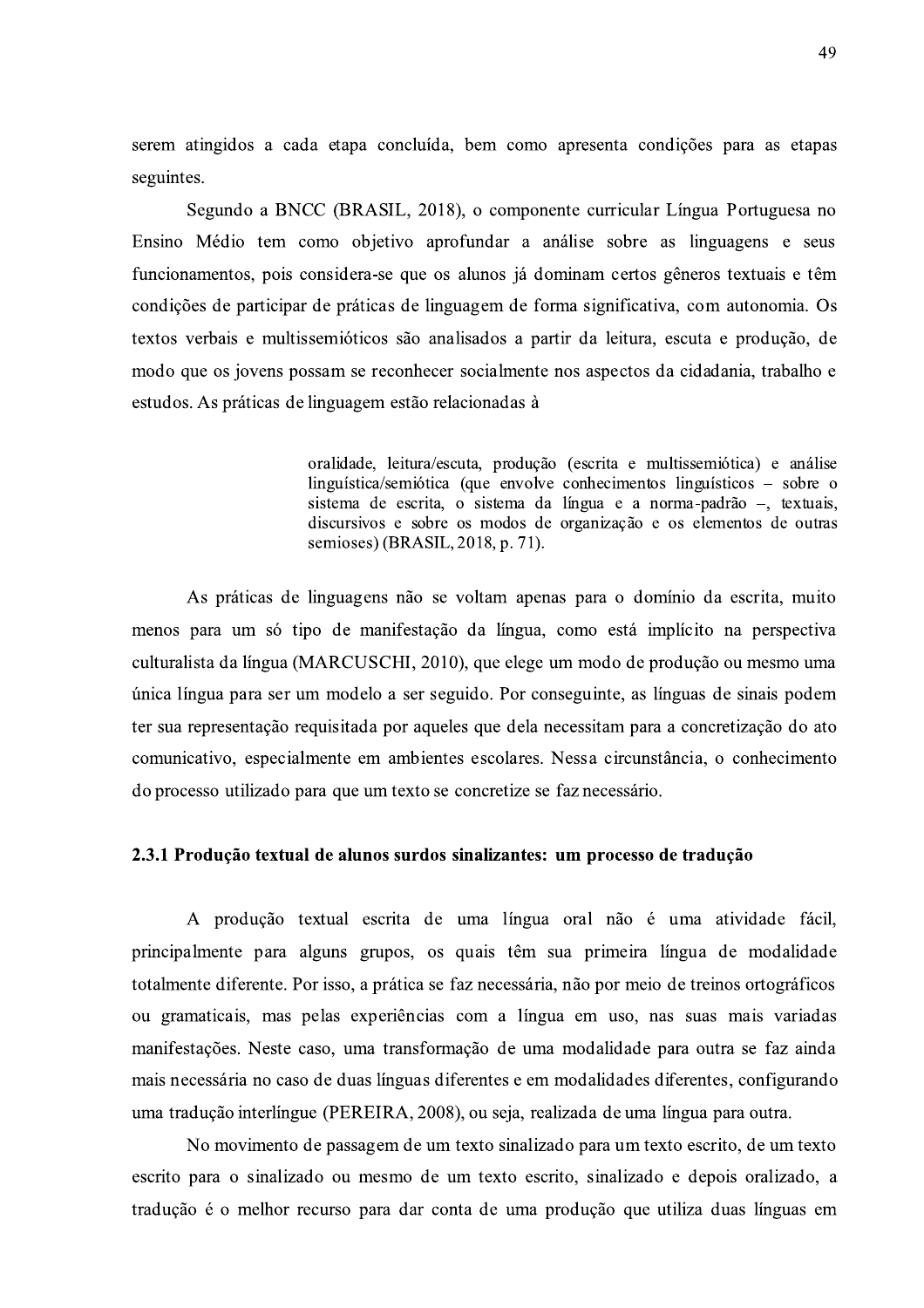situação de contato constante. Considerando esse aspecto, o processo tradutório pode se sob várias nomenclaturas: "reformulação, retextualização, conversão, apresentar transformação, e o tradutor ora é encarado como um mero reprodutor de textos, uma espécie de adaptador de voltagem entre línguas, ora alça a posição de co-autor" (PEREIRA, 2008, p. 137). Nesse sentido, a compreensão de um texto lido, seja oralizado ou sinalizado, é um processo que demanda do leitor/falante conhecimentos linguísticos e culturais na língua de partida e na língua de chegada (PEREIRA, 2008). No entanto, em alguns casos, existem certas barreiras que impedem a compreensão de forma clara das informações contidas no texto. Nesse contexto, a tradução é o meio capaz de atribuir sentido a uma produção textual, seja escrita ou sinalizada. Na tradução,

> o sujeito que traduz deve dobrar-se ao ato de enunciar no ponto em que faz um mesmo sentido transitar para outra língua. É inerente ao dizer que ele sob modalidade oral ou escrita - aconteca exposto à repetição em uma mesma ou outra língua. Redizer, reenunciar noutra língua, ou repetir em um modo estrangeiro de dizer, eis uma definição possível da experiência de traduzir (SOUZA, 2014, p. 16).

O processo de traduzir, é, pois, uma passagem em que uma mensagem é anunciada em outra língua. Sob o aspecto das línguas de sinais, um texto pode ser traduzido de Libras para língua portuguesa ou de língua portuguesa para Libras, em um movimento que usa tanto interpretação quanto a tradução como processos que se complementam (PEREIRA; VARGAS, 2020).

Considerando tanto o uso da tradução quanto da interpretação, Jimenez (2009, p. 43) afirma que, de modo geral, a "distinção entre tradução (modo escrito) e interpretação (modo oral) é usada como ponto de partida para classificar a grande variedade de eventos comunicativos que dependem da tradução". O uso, pois, da tradução envolve muitos aspectos a serem abordados.

No processo que envolve a transformação ou reformulação de um texto escrito em uma língua para a modalidade oral de outra língua, tem-se a tradução à vista (JIMENEZ, 2009; PEREIRA; VARGAS, 2020), também conhecida como Tradução Oral à Prima Vista (TrPV) (SAMPAIO, 2017). Esta autora afirma que a TrPV "é de longa data percebida como uma atividade tradutório-interpretativa de natureza híbrida, por sua ancoragem na matriz da linguagem escrita como ponto de partida e na linguagem oral como ponto de chegada" (SAMPAIO, 2017, p. 1674). Esse tipo de tradução é usado quando duas línguas são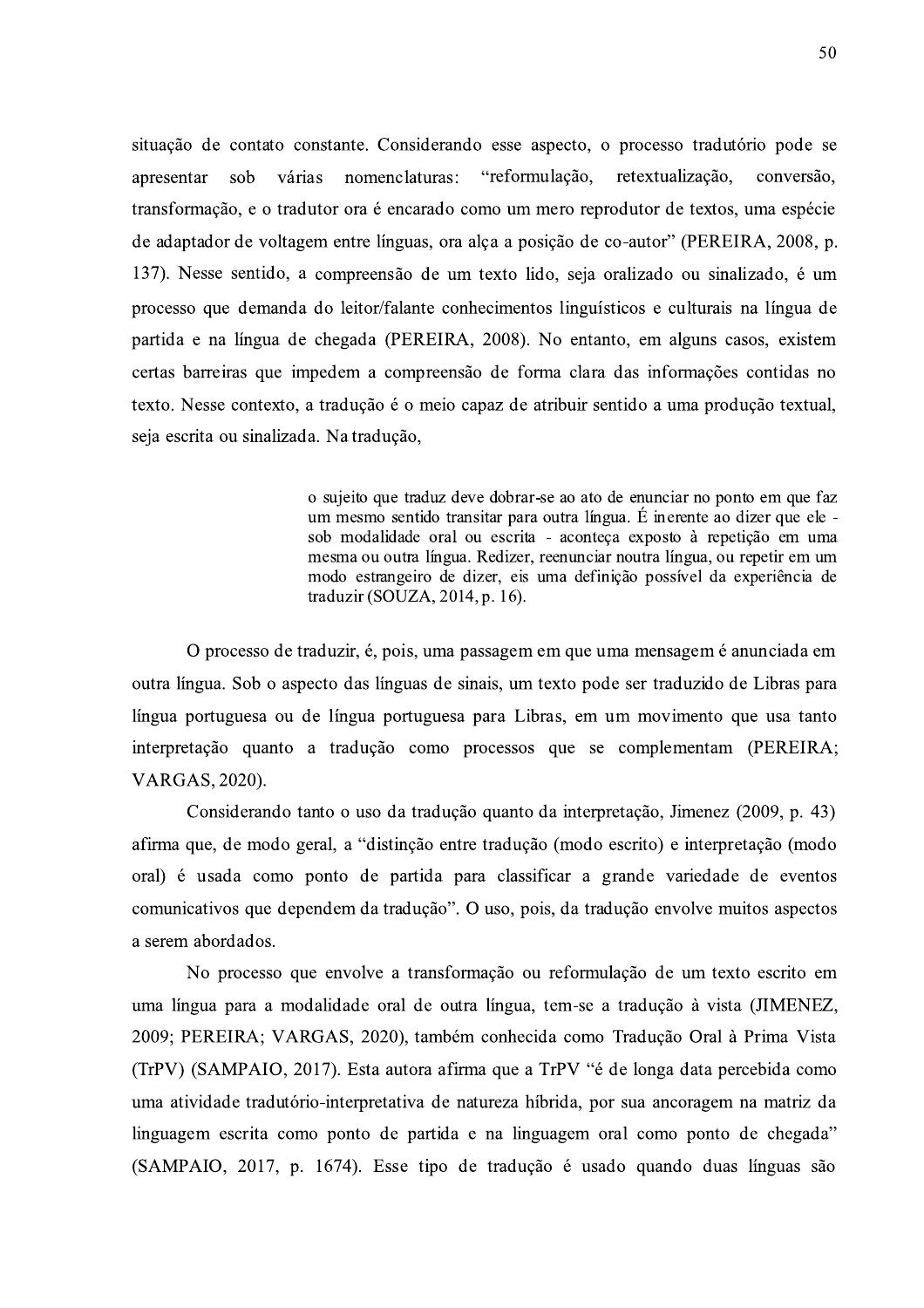apresentadas em duas modalidades diferentes: escrita em uma língua e lida, sinalizada, ou seja, expressa em outra. Esse tipo de tradução não é recente,

> [...] pelo contrário, é uma forma de tradução praticada desde épocas remotas nas quais, por exemplo, chegava um documento em língua estrangeira a determinado governante e alguém, encarregado da interpretação, o lia diretamente na língua alvo (PEREIRA; VARGAS, 2020, p. 175).

A respeito de suas características, a tradução à vista, além de ser uma atividade de natureza híbrida, também é uma "modalidade tradutória simultânea, visto sua execução ser marcada pelo imediatismo, baixa recursividade e realização em tempo real" (SAMPAIO, 2017, p. 1675). Devido a isso, exige do profissional tradutor/intérprete uma agilidade em relação ao processo tradutório. Citando Lee (2012), Pereira e Vargas (2020, p. 181) afirmam que, para a execução da tradução à vista, é necessária

> agilidade em analisar o texto, uma rápida conversão da informação de uma língua para outra ao mesmo tempo em que se deve evitar a tradução palavraa-palavra e deve parecer, na medida do possível, que se está lendo o documento diretamente na língua meta, evitando muitas hesitações e pausas.

Considerando o trabalho com alunos surdos sinalizantes, é possível assimilar o processo de tradução à vista com suas produções textuais, uma vez que é comum a mediação de um tradutor/intérprete, mediando a produção, seja sinalizando ou oralizando para outra pessoa, geralmente o professor. Embora esse processo não seja ainda muito discutido em relação às línguas de sinais (PEREIRA; VARGAS, 2020), é possível ser observado em sala de aula em que tenha aluno surdo matriculado, pela necessidade constante de traduções e interpretações. Da mesma forma, a leitura realizada pelo aluno pode ser considerada também uma tradução, quando, por exemplo,

> a atividade pedagógica solicita a leitura "com mãos em movimento" (compreensão do português e expressão em Libras), pode-se afirmar que as atividades de leitura e tradução se fundem e exigem mais elaboração linguístico-cultural do sujeito leitor (ALBRES, 2016, p. 69).

Desse modo, a leitura realizada em uma língua é transportada para outra em um movimento dialógico (LODI, 2018) que precisa ser estabelecido para que haja o entendimento do que está escrito. A tradução, nesse caso, acontece quando o leitor, para realizar a leitura,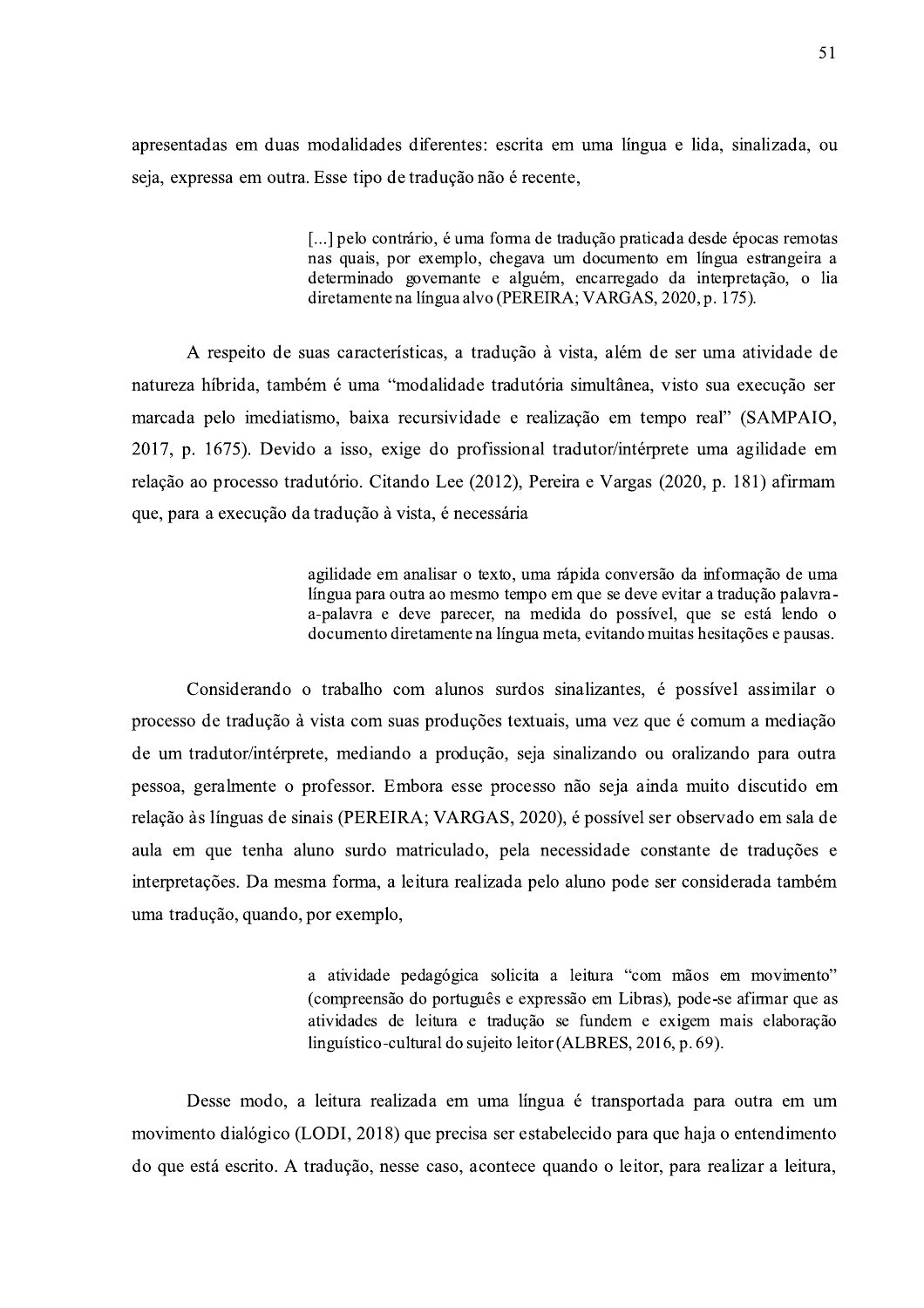aciona seus conhecimentos em língua portuguesa, mas se expressa em Libras. É necessário dizer ainda que, na escrita,

> O processo de tradução envolve uma nova produção textual, sendo que, no processo de tradução, os elementos do texto original voltam, porém regidos por outras regras, uma vez que pertencem a uma outra língua e a uma outra cultura (VIEIRA-BARBOSA; SOUSA, 2018, p. 498).

Considerando que a tradução é entre duas línguas de modalidades distintas, acontece uma transformação de elementos linguísticos das línguas envolvidas. A tradução é, então, uma atividade necessária em um ambiente em que alunos surdos sinalizantes precisam se expressar, seja sinalizando ou escrevendo. Nesse contexto, Albres (2016) chama atenção para dois tipos de tradução: a tradução interiorizada e a tradução pedagógica. Segundo essa autora, a tradução interiorizada "é usada por todos os aprendizes de língua, presente predominantemente em estágios iniciais. Por outro lado, a tradução pedagógica é usada como exercícios didáticos com a principal função de favorecer a aquisição da segunda língua" (ALBRES, 2016, p. 71-72). Com a tradução pedagógica, o professor de alunos surdos pode fornecer aos discentes a possibilidade de compreensão da língua portuguesa, assim como pode compreender que a língua de sinais apresenta peculiaridades que influenciam a língua portuguesa e, para isso, pode usar alguns meios que facilitem o processo de tradução.

Um dos meios a serem utilizados para compreensão ou, pelo menos, que deixa mais "visível" o processo de produção em modalidades de línguas diferentes e que lida com escrito e/ou sinalizado é a transcrição, ou seja, é a forma gráfica de um enunciado. A transcrição não é simplesmente uma representação escrita de um texto ou discurso oral. Para Marcuschi (2010, p. 51), "transcrever não é uma atividade de simples interpretação gráfica do significante sonoro. A transcrição representa uma passagem, uma transcodificação (do sonoro para o grafemático)".

Na transcrição da fala para o escrito, há a necessidade de uso de convenções estabelecidas para que se mantenha a fidelidade do texto oral: "toda transcrição é uma espécie de adaptação e, neste procedimento, ocorrem perdas, pois sempre haverá algo que escapa ou que muda" (MARCUSCHI, 2010, p. 52). Do mesmo modo, a língua de sinais pode ser transcrita em língua portuguesa seguindo algumas convenções, como recurso utilizado no processo tradutório, uma vez que envolve o estabelecimento de conexões entre duas línguas.

O sistema de transcrição da Libras para a língua portuguesa é chamado de sistema de notação (FELIPE, 2007; FERREIRA, 2010) e serve para que, de certa forma, haja um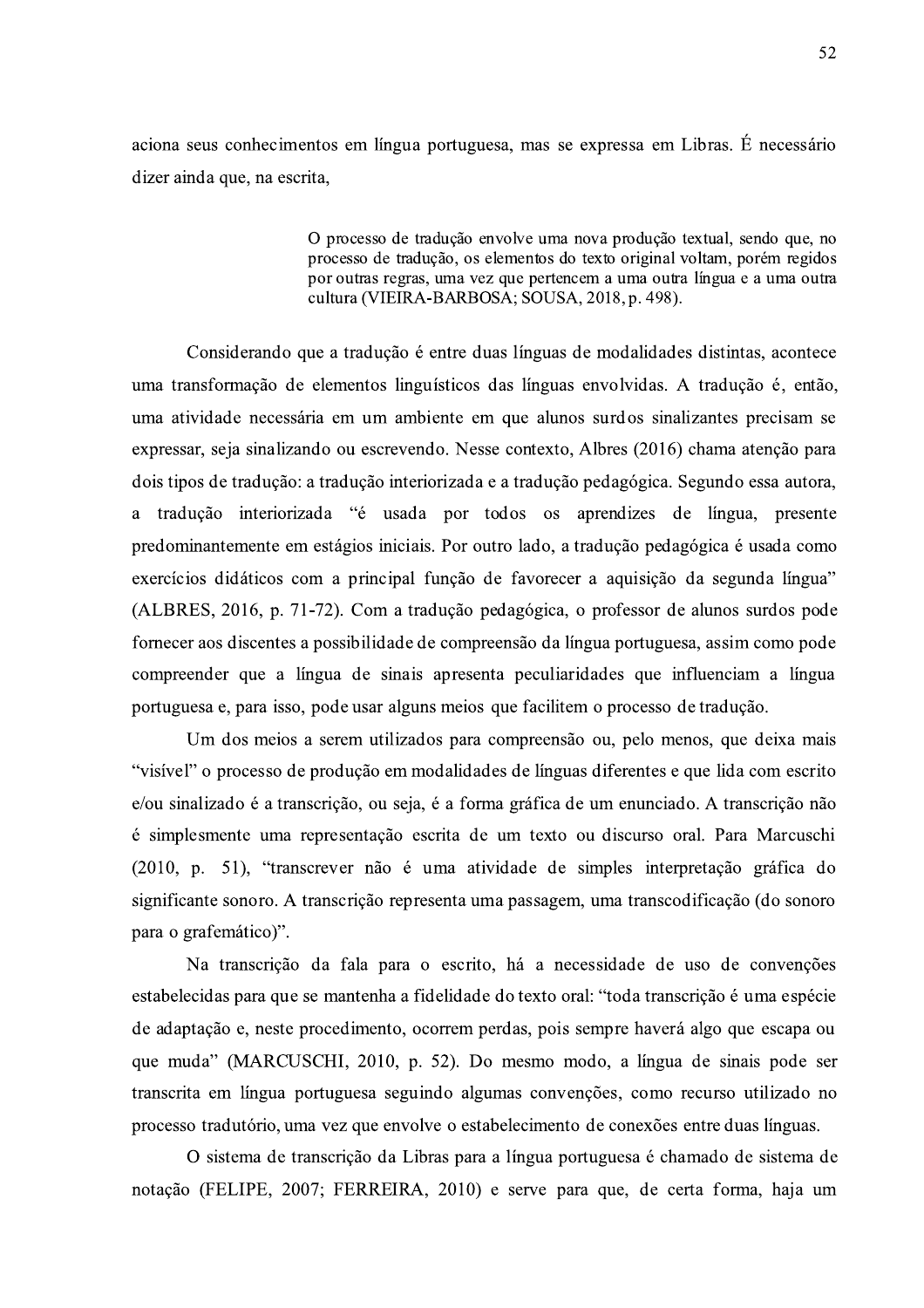entendimento por aqueles que têm pouca ou nenhuma proficiência em língua de sinais. Como já dito anteriormente, é uma aproximação, uma adequação. Ferreira (2010) apresenta dez convenções que podem ser utilizadas tanto por surdos quanto por ouvintes, entre elas, a soletração de nomes próprios, as letras aparecem separadas por hífen (V-I-T-Ó-R-I-A, T-E-R-E-S-I-N-A). A soletração ou datilologia é bastante utilizada também quando o falante desconhece um sinal específico para determinada palavra.

Ferreira (2010) ainda chama a atenção para o fato de que os verbos sempre ficam no infinitivo, pois a Libras não possui flexão de modo e tempo, bem como a ausência de certos determinantes, a exemplo dos artigos, que não são transcritos. A transcrição da Libras para o português exige o conhecimento das convenções que podem facilitar o processo de tradução, ajudando o aluno surdo, inexperiente em português, no seu processo de aprendizagem da segunda língua. Nesse sentido, Ferreira (2011) destaca as contribuições da tradução como um processo de transformação, visto que o aluno está envolvido com duas línguas. Essa autora considera a tradução "como uma atividade produtora de novos sentidos, um ato de (re)escritura que sofre influência do sujeito e do contexto extraverbal, e levando em conta que essa produção ocorre de texto para texto" (FERREIRA, 2011, p. 43). Isso confere importância para o aprendizado de uma segunda língua.

Para Marcuschi (2010), existem outros processos diferentes que representam uma transformação: a transcodificação e adaptação. Nesse caso, "a transcodificação é a passagem do sonoro para o gráfico, e a adaptação que já é uma transformação na perspectiva de uma das modalidades e que aqui chamaremos sistematicamente de retextualização" (MARCUSCHI, 2010, p. 52). A retextualização é um aspecto bastante interessante e observado também na língua de sinais, tanto da modalidade visual-espacial para a escrita de sinais, quanto da língua de sinais para a língua oral, pois, as transformações de uma modalidade em outra são movimentos necessários nas aulas que exigem uma produção formal em língua portuguesa.

O processo de retextualização pode ser entendido como a produção de um novo texto, a partir de um texto base, para adequá-lo a certas convenções, como destaca Marcuschi (2010). Para este autor, retextualizar é realizar uma transformação ou passagem de um texto oral para a modalidade escrita: "trata-se de um processo que envolve operações complexas que interferem tanto no código como no sentido" (MARCUSCHI, 2010, p. 46). Pode-se dizer que a retextualização equivale a uma tradução à vista, porque o texto oral/sinalizado e o texto escrito pertencem a modalidades diferentes e se estruturam de acordo com as necessidades dessas modalidades, quando "passam" de uma modalidade para outra. Esse aspecto também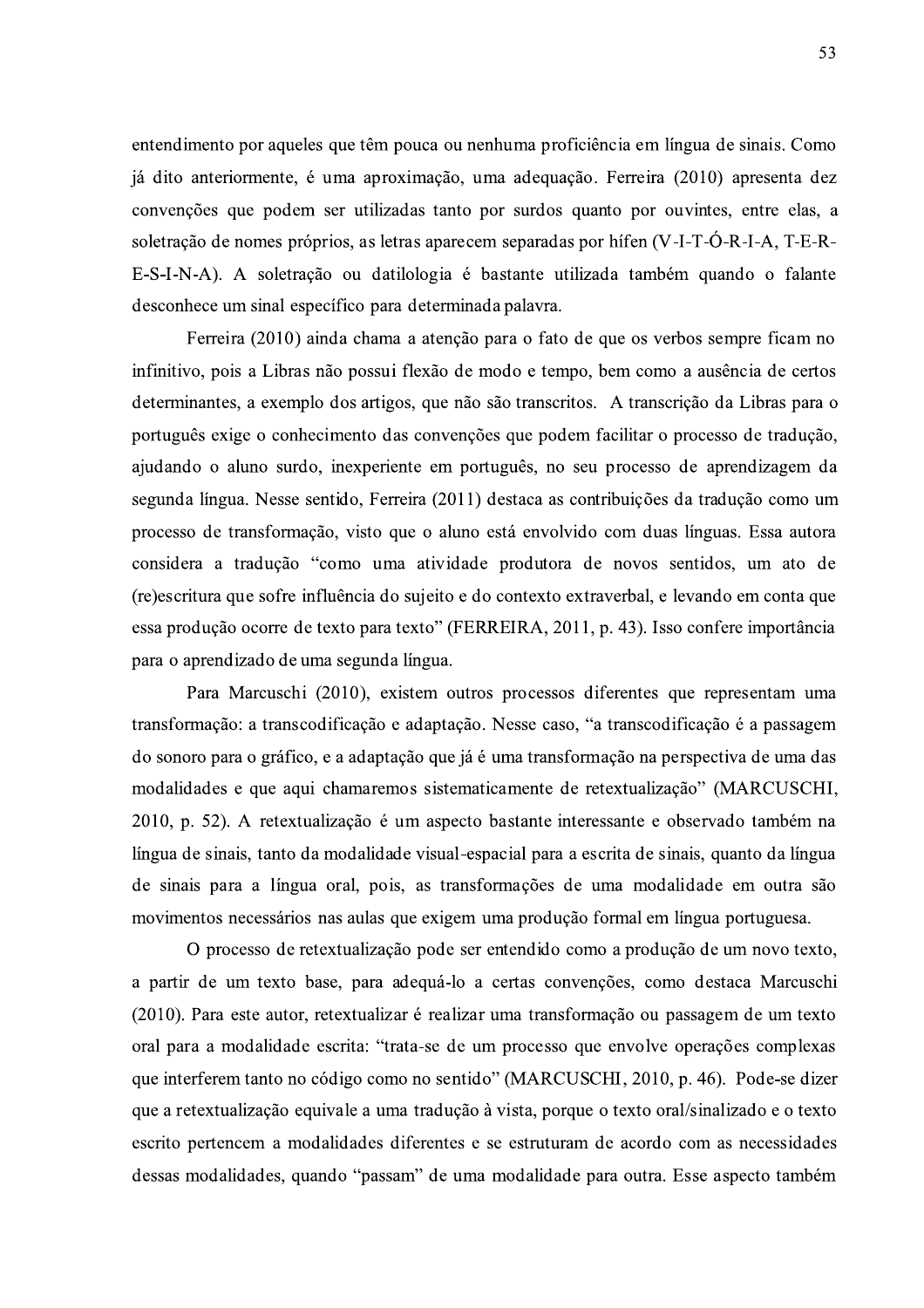pode ser percebido em textos sinalizados e textos escritos, como é o caso da Libras e da língua portuguesa.

Tomando como base os aspectos até aqui abordados, percebe-se que o fazer pedagógico necessita do conhecimento de processos que facilitem ou que possibilitem produções textuais de alunos surdos no contexto de ensino de língua portuguesa, pois, como assinala Silva (2008, p. 38), "aprender uma língua não é somente aprender palavras, mas também os seus significados culturais e, com eles, os modos pelos quais as pessoas de meio sociocultural entendem, interpretam e representam a realidade". Assim, no processo de produção textual, estão envolvidos aspectos culturais da língua a ser exposta e não somente a gramática dessa língua, especialmente em produções de alunos surdos, porque interagem com duas línguas. Pelo fato de a Libras ser uma língua com uma estrutura diferenciada, seus elementos se unem simultaneamente, as produções textuais tendem a obedecer a esse aspecto. No entanto, é perfeitamente possível a produção textual, obedecendo a estrutura da língua portuguesa, que é linear.

Por conseguinte, entre os aspectos conceituais, linguísticos e que envolvem mediação, apresentados ao longo do texto, é evidente que, em uma escola inclusiva que ofereça todas as condições necessárias, o aluno surdo poderá usufruir de uma aprendizagem satisfatória, ou seja, que contribui para o seu desenvolvimento. Além disso, expressará em suas produções textuais ideias de forma autônoma. Isso também depende da aceitação do aluno quanto a suas diferenças, sobretudo na aceitação da sua língua e da forma como ela se manifesta; do processo de tradução constante presente nas produções que contemplem a singularidade linguística do surdo; de mediadores cientes e conscientes de papel junto ao processo de ensino e aprendizagem desse público. A escola, portanto, deve trabalhar em comum acordo (professores, alunos, TILS, gestores, administração), zelando pela aprendizagem do aluno surdo, buscando soluções para eventuais situações conflituosas que possam existir no ambiente escolar.

Após o aporte bibliográfico utilizado para fundamentar a pesquisa, passo agora a discorrer sobre o caminho percorrido até o momento.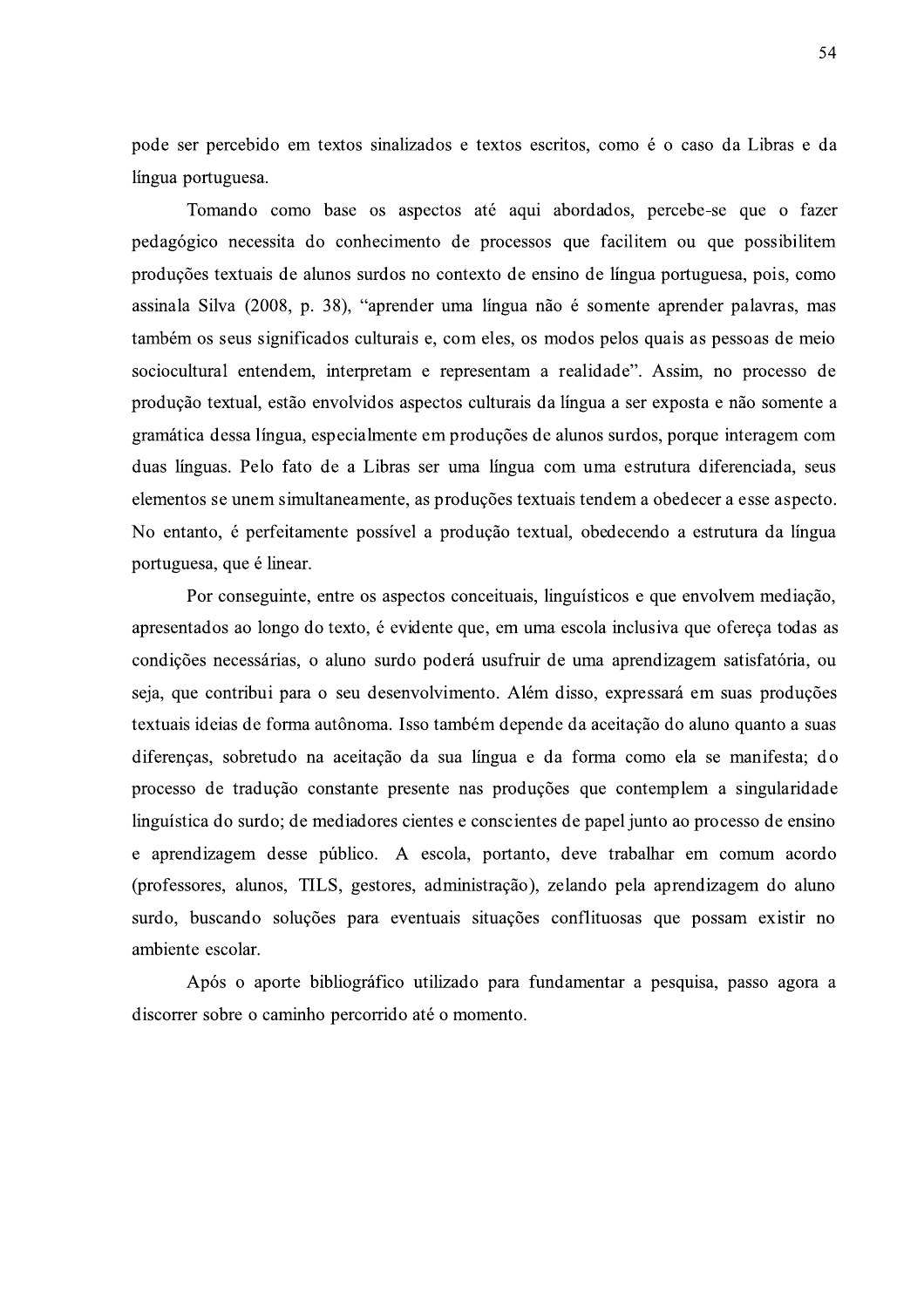#### **3 METODOLOGIA**

A Libras é o meio de comunicação mais adequado para as interações sociais, culturais, instrução e ensino de conteúdos curriculares aos estudantes surdos sinalizantes (QUADROS, 2012; LODI, 2018; CAMPOS, 2019). No entanto, não substitui o português em sua modalidade escrita (BRASIL, 2002). Nesse contexto, esta pesquisa localiza-se nos estudos da Linguística Aplicada, uma vez que a temática explanada abarca a linguagem como fator primordial para o desenvolvimento de produções textuais escritas em língua portuguesa de alunos surdos sinalizantes, inseridos em uma escola regular.

Desse modo, esta investigação é de natureza qualitativa, pois é "um meio para explorar" e para entender o significado que os indivíduos ou os grupos atribuem a um problema social ou humano" (CRESWELL, 2010, p. 26). A pesquisa qualitativa permite ao pesquisador momentos de reflexão acerca da realidade vivenciada pelos indivíduos, dos quais pretende desvelar respostas.

O caráter qualitativo neste trabalho se deve à busca de respostas para uma inquietação sobre a produção textual de alunos surdos, usuários da Libras, visando compreender como a mediação de uma professora de língua portuguesa e uma TILS possibilitam a concretização de um texto. Neste caso, a preocupação é com significado dado à realidade vivenciada pelos educandos surdos no contexto escolar.

Inicialmente, recorri a uma pesquisa bibliográfica, de caráter teórico-empírico, entendida como "revisão de literatura e parte essencial de qualquer modalidade de pesquisa. A pesquisa bibliográfica tem por objetivo contextualizar uma pesquisa e mostrar o que já existe sobre o objeto pesquisado" (PAIVA, 2019, p. 59-60). Por outro lado, é empírica, porque se "baseia na observação e experiências de vida" (PAIVA, 2019, p. 11). O presente estudo, é um estudo de caso, pois se trata de "um caso particular constituído de um indivíduo ou um grupo de indivíduos em um contexto específico" (PAIVA, 2019, p. 65), apresentando também ambiente natural. Ademais, é também de cunho etnográfico, sendo descritivo e explanatório, pois procura descrever e explicar um fenômeno a partir das relações estabelecidas no contexto. No caso dessa investigação, o olhar incide sobre as mediações desenvolvidas entre uma professora, uma TILS e alunos surdos sinalizantes.

Para Jung (2009, p. 68), a "pesquisa etnográfica, observa ações humanas e procura interpretá-las a partir do ponto de vista das pessoas que praticam as ações". Neste caso, a tarefa do pesquisador "consiste em tomar cada vez mais consciência dos esquemas de interpretação das pessoas observadas e de seus próprios marcos de interpretação culturalmente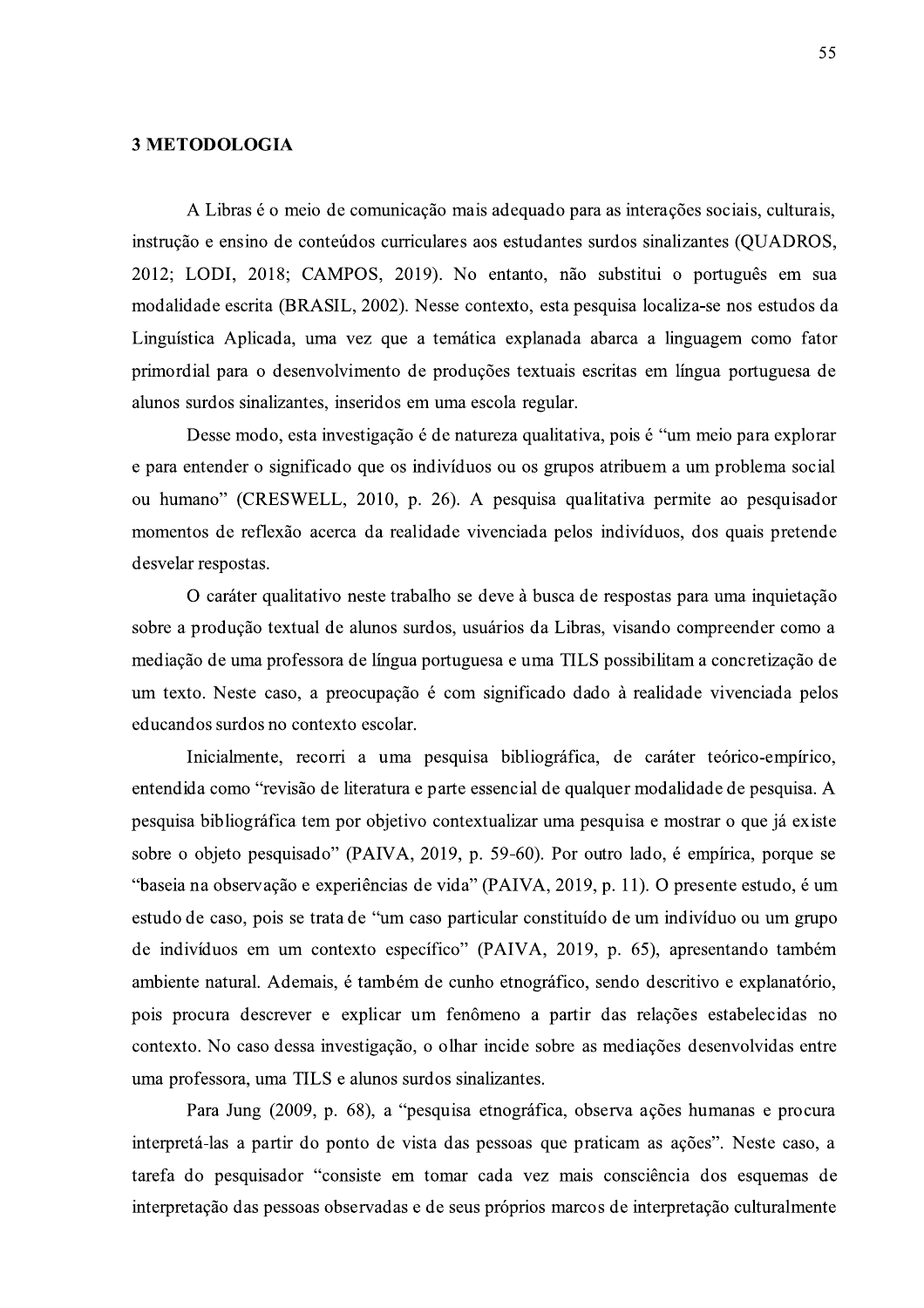apreendidos, os quais ele levou ao campo" (JUNG, 2009, p. 73). Assim, o pesquisador interpreta uma realidade, respeitando a cultura, as relações desenvolvidas do grupo social pesquisado. Nesta dissertação, uma realidade foi observada, considerando e respeitando as relações estabelecidas pelos participantes. Após esta indicação geral sobre os fundamentos metodológicos, sigo detalhando, nas próximas sessões os passos seguidos para a concretização e êxito do estudo.

### **3.1 CONTATOS INICIAIS**

No mês de marco de 2019, fui à escola campo a fim de iniciar as primeiras conversas com a responsável pela instituição, como também viabilizar os primeiros contatos com os possíveis participantes da pesquisa. Conversei com a coordenadora da escola, que possibilitou o contato com a gestora. Logo depois, conversei com a gestora, expliquei a importância da pesquisa, os objetivos e o tema. Ela de pronto concordou com a realização da pesquisa naquela instituição e combinamos de conversar sempre que houvesse necessidade.

No mês de abril, voltei à escola para conversar com a possível professora e possível intérprete que participariam da pesquisa. Conversei com a docente, que, apesar de concordar após a exposição do projeto, avisou que aquele tipo de pesquisa não teria resultado porque os alunos do primeiro ano não escreviam e que a maioria dos alunos do segundo ano tinham muita dificuldade no português escrito. Perguntei se eles sinalizavam. Ela respondeu que sim, pelo menos entre eles. Na ocasião, ela me repassou a quantidade de alunos de cada sala: 1º B -7 alunos surdos; 2º B - 4 alunos surdos; e 3º B - 1 aluno surdo. Também forneceu os horários em que estava na escola no turno vespertino, mas disse que também trabalhava no turno matutino. Nessa visita, não tive contato com a intérprete da sala.

Em agosto de 2019, entrei em contato com a gestora da escola para combinar o dia em que seria assinada a carta de anuência. Esta foi assinada dia 29/08/19 pela gestora da unidade de ensino, ocasião em que conversei novamente com a professora titular de língua portuguesa do primeiro e segundo ano do Ensino Médio, pois, a princípio, as duas séries fariam parte da pesquisa. Entretanto, ao considerar a quantidade de alunos do primeiro ano, decidi que apenas a turma do 1º ano B faria parte da investigação.

No mês de setembro de 2019, ao voltar à escola campo, a coordenadora avisou que a professora de Português tinha sido substituída. A professora substituta me acolheu muito bem, conversamos e acertamos as visitas com observações para o momento seguinte à aprovação do Comitê de Ética. Conversei também com a TILS da sala e com os alunos surdos, prováveis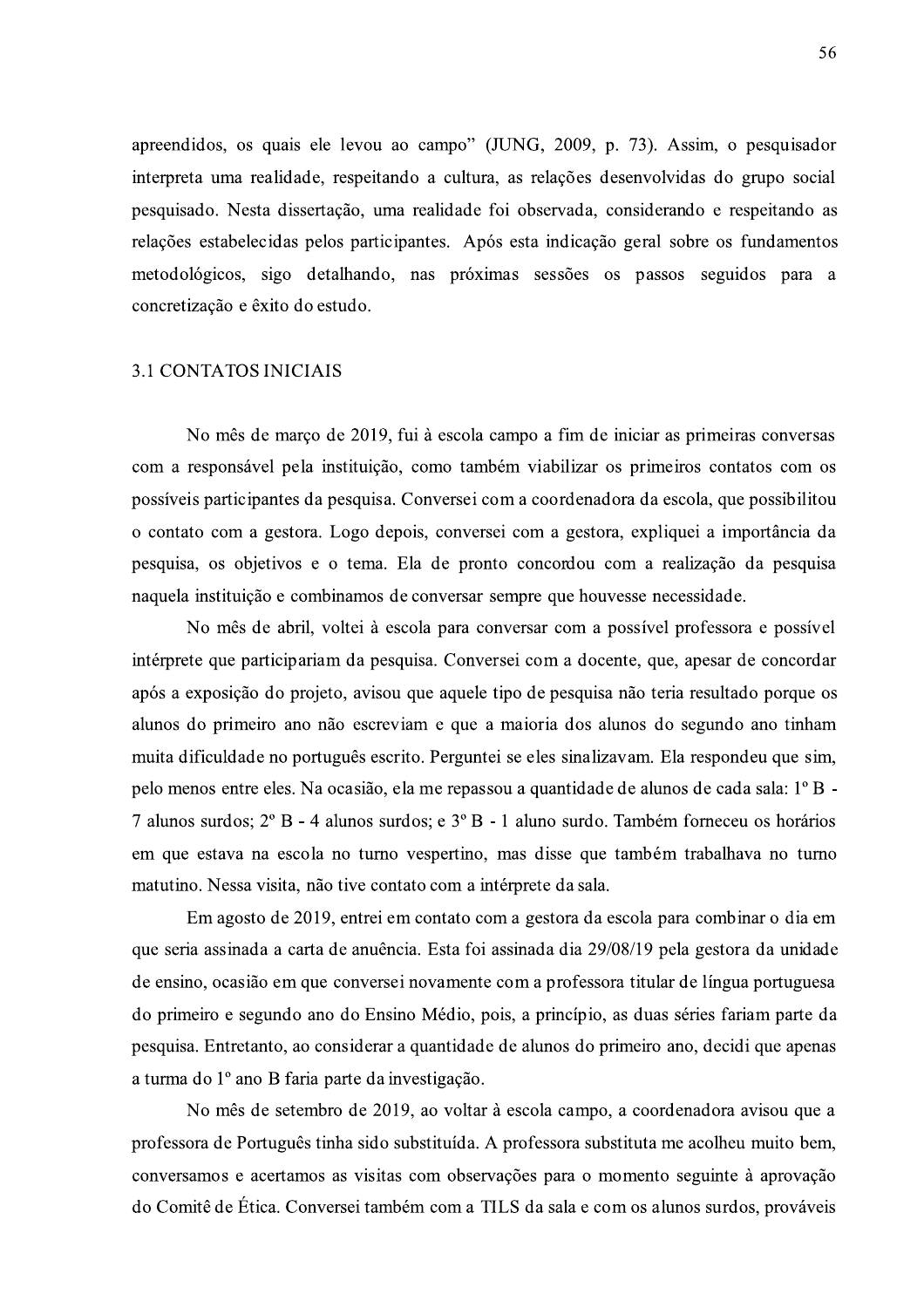57

participantes da pesquisa. A tradutora intérprete prontamente aceitou participar, bem como os alunos. É necessário registrar que, no segundo semestre, o total de alunos passou para 8 alunos e não mais 7, conforme a indicação recebida nos primeiros contatos com a escola.

Após a aprovação do projeto pelo CEP Unisinos, sob CAEE número 20111719000005344, iniciei a investigação no dia 22 de outubro de 2019 e concluí a geração de dados em maio de 2020.

Os participantes, após conversa com a pesquisadora, assinaram o Termo de Consentimento Livre Esclarecido (TCLE). Para os alunos surdos, as informações e explicações foram apresentadas também em Libras para garantir a compreensão de todas as etapas da realização da pesquisa, bem como da funcionalidade do TCLE.

Os aspectos éticos relacionados a esta pesquisa dizem respeito à preservação da identidade dos participantes, com a utilização de nomes fictícios e a minimização de qualquer desconforto que a investigação possa causar. Pela natureza da investigação, os participantes podem sentir desconforto físico e/ou mental, nervosismo e até mesmo constrangimento pela exposição sofrida. Estes riscos são minimizados com conversas e a garantia da interrupção das ações, caso necessário. Foram avisados também que as informações obtidas só seriam usadas para fins acadêmicos e houve o esclarecimento de que poderiam desistir da investigação a qualquer momento, sem prejuízo.

## 3.2 LÓCUS DA PESQUISA

A instituição de ensino Unidade Escolar Jardim<sup>14</sup> que fez parte da investigação é uma escola da Rede Pública Estadual de Ensino, mantida pelo Governo do Estado do Piauí. Atende nos turnos matutino e vespertino, nos níveis Fundamental e Médio.

A referida instituição tem tradição em atendimento a alunos com deficiências, especialmente com surdez. A maioria dos professores que trabalha na escola tem conhecimento da inclusão de alunos surdos e alguns procuram o curso de Libras oferecido pelo Centro de Atendimento à Pessoa com Surdez (CAS), que acontece na própria escola.

De acordo com o Projeto Político Pedagógico (PPP, 2015) da referida escola, a gestão administrativa da unidade escolar viabiliza uma educação globalizada e interdisciplinar, procurando promover uma organização baseada nos princípios democráticos, priorizando a participação de todos os segmentos que compõem a escola. Pautada nos modelos

<sup>&</sup>lt;sup>14</sup> Nome fictício atribuído à escola, com o objetivo de não identificar a instituição.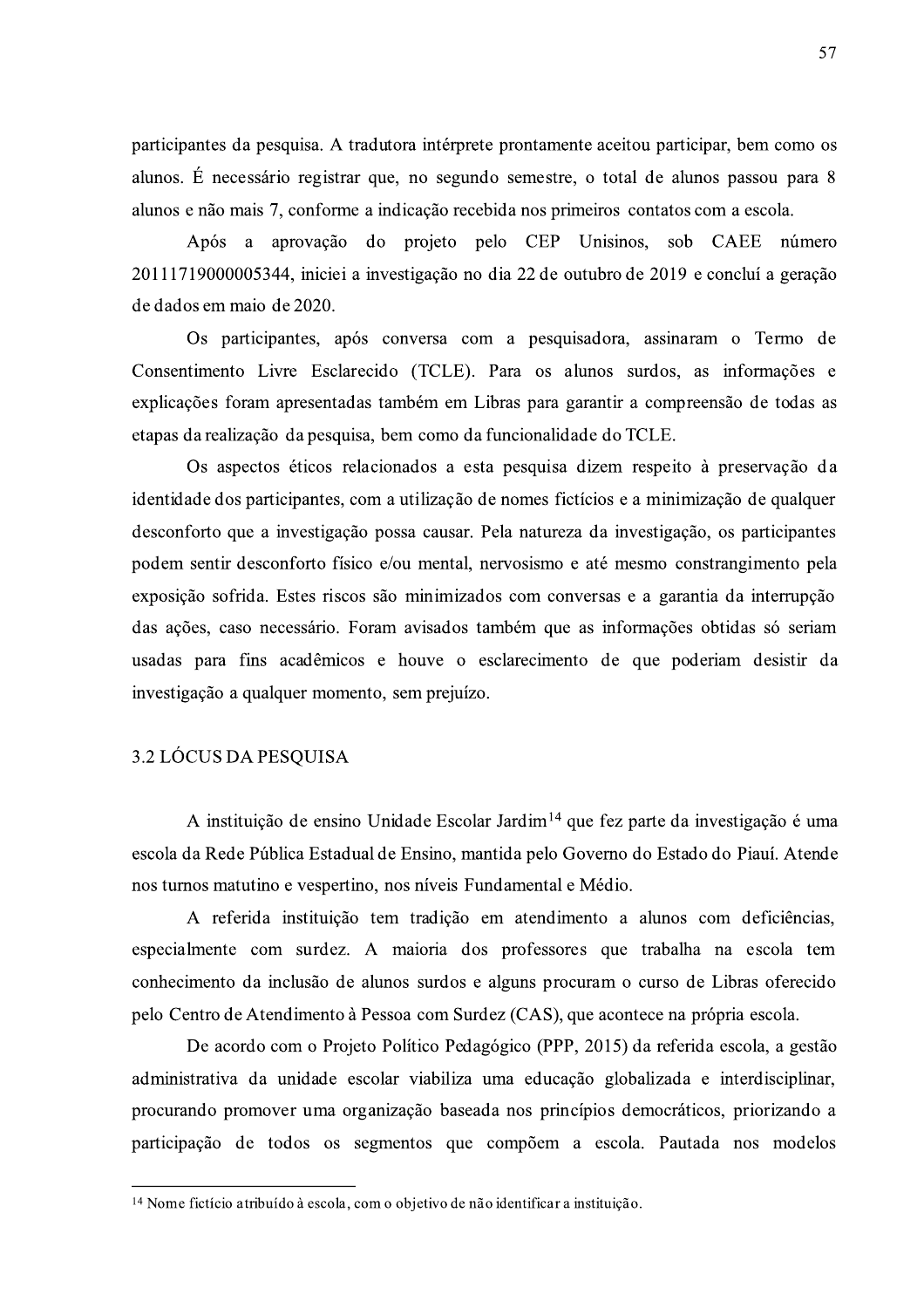democráticos, descentralizados e abertos (direção eleita através do voto de professores, alunos e comunidade), estabelece um vínculo muito forte com a comunidade escolar, abrangendo não só corpo docente, discente, técnico e administrativo da escola, mas também todos que estão diretamente ou indiretamente envolvidos com o trabalho desenvolvido (PPP, 2015). Neste contexto, adotam como abordagem educacional os preceitos defendidos pela teoria do Construtivismo sócio interacionista, baseando-se nas ideias de Vygotsky e Piaget, pois entendem que dessa forma podem "desenvolver no educando a capacidade de aprender a compreensão do ambiente natural e social, do sistema político, da tecnologia, das artes e dos valores da sociedade, formando atitudes" (PPP, 2015, p. 7).

Além disso, consta no referido PPP, orientações que se baseiam na Resolução do Conselho Estadual de Educação, CEE nº 003/2000, que fixa normas para a Educação Especial, considerando que, para o atendimento de alunos com deficiência, devem ser observados: métodos, técnicas, professores habilitados para o atendimento especializado e professores das salas comuns capacitados para receber esse público. Coloca-se também o fato de que a inclusão de alunos com deficiências nas escolas regulares deve ser gradativa e observando a: "redução de 20% do número máximo de alunos por turma; inclusão de no máximo 02 (dois) alunos portadores de necessidades especiais, com a mesma deficiência, por turma" (PPP, 2015, p. 8).

Em relação a ações voltadas especialmente para alunos surdos, nos planos de ação do referido PPP, a instituição tem como uma das metas a promoção de Curso de Libras para professores, alunos e pessoas da comunidade escolar, entre outras. É interessante salientar que, pela grande quantidade de surdos presentes na escola, também é grande o número de intérpretes de Libras. No caso do turno vespertino, no ano de 2019, havia oito salas de aulas em funcionamento, todas com alunos surdos matriculados e cada sala contava com um intérprete. Isso facilita bastante o trabalho a ser desenvolvido pelos professores titulares das salas em que há essa demanda de alunos.

Das oito turmas disponíveis do turno vespertino, optamos por uma turma do primeiro ano do Ensino Médio, que atende alunos da faixa etária entre 15 e 22 anos (alguns alunos surdos, por vários motivos, geralmente ultrapassam a idade limite estabelecida). Nessa sala há oito alunos surdos e oito alunos ouvintes. A escolha por esta turma se deu pelas seguintes razões: a quantidade de alunos surdos; a exigência de produção textual a partir do 1º ano do Ensino Médio; alunos, professora e TILS concordaram em participar.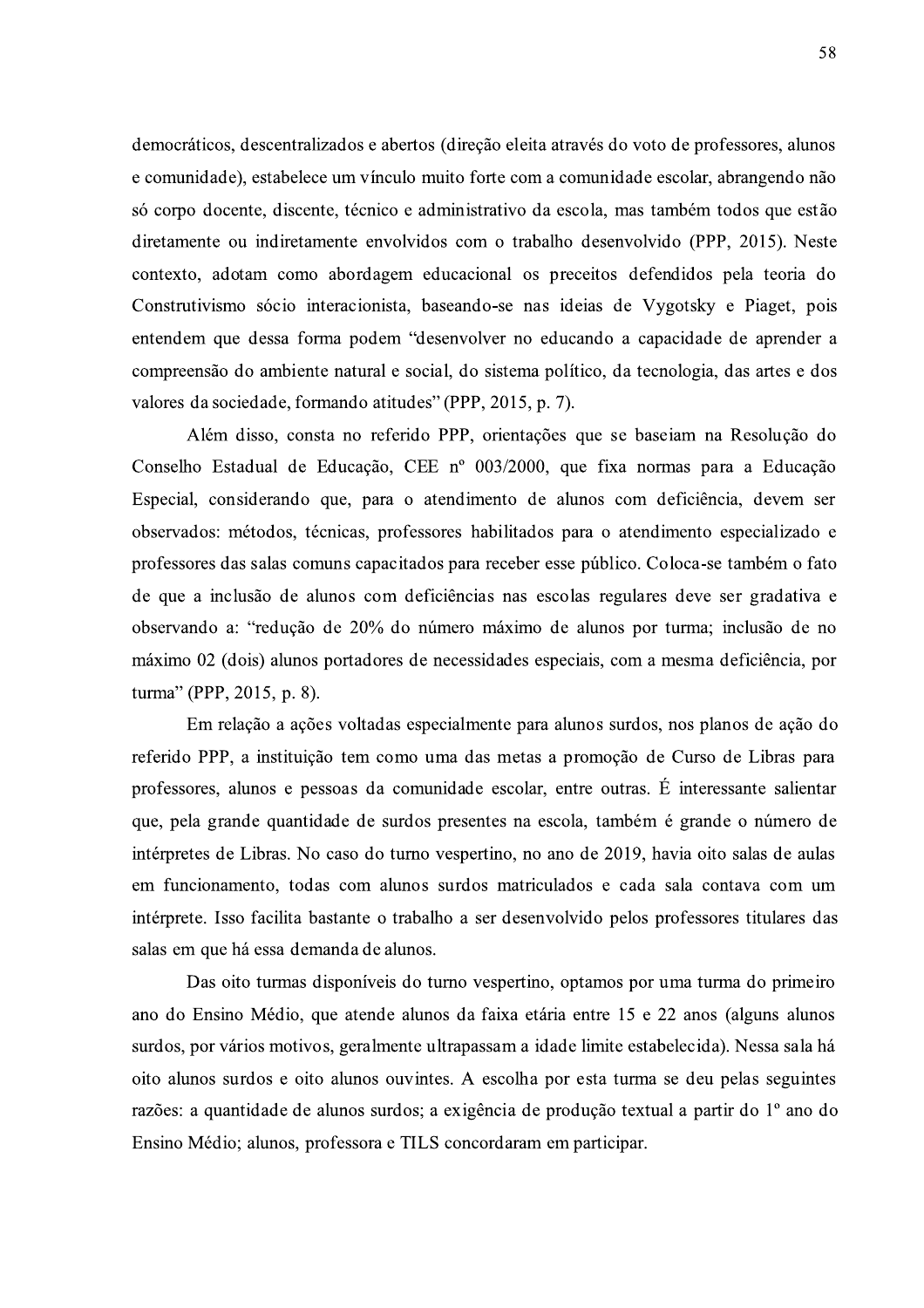#### 3.3 OS PARTICIPANTES: PROFESSORA, TILS, ALUNOS SURDOS E OUVINTES

Participa da pesquisa a professora que ministra a disciplina de Língua Portuguesa do turno vespertino, responsável pelas aulas de Produção Textual, objeto de nossa problemática. Junto com a professora, a intérprete que acompanha as aulas também foi convidada a participar da investigação. A princípio, os alunos surdos participariam dessa pesquisa com suas produções textuais, que fariam parte do corpus do estudo, mas, no decorrer das observações e com a retomadas das leituras, optei por voltar nosso olhar para a mediação que a professora e a intérprete disponibilizavam para o favorecimento de produções. A seguir apresento os participantes que direta ou indiretamente contribuíram para a realização desse trabalho.

A professora, aqui doravante chamada de Rosa, assumiu a sala que participou da investigação no segundo semestre de 2019, substituindo uma colega de trabalho. Usou como livro didático: Se liga na língua: literatura, produção textual, linguagem (ORMUNDO; SINISCALCHI, 2016). O referido livro está organizado em 11 unidades e 22 capítulos que se dividem em três partes: literatura, produção de texto e linguagem. A docente foi muito solícita e em conversas informais combinamos, então, todos os passos que seriam dados: dias e horários das visitas, instrumentos que seriam utilizados.

Rosa é graduada em Letras/Português pela Universidade Federal do Piauí (UFPI), tem especialização em Docência do Ensino Superior pela Faculdade de Ensino Superior do Piauí (FAESPI), é mestra e doutoranda em Letras/Literatura pela UFPI. A referida professora possui vinte anos de docência em escolas públicas e, há um ano, começou a trabalhar em escola com alunos com deficiências matriculados. Possui experiência de atuação nos níveis fundamental e médio.

Em relação à intérprete de Libras, que, por questões éticas, chamaremos de Margarida, ela foi bem atenciosa ao ser abordada para participar da pesquisa. Ao assinar o TCLE, concordou com os instrumentos utilizados para a geração de dados. Em nenhum momento, foi percebido constrangimento em sua prática, além disso, tem uma boa relação com os alunos e com a professora da sala. Esta profissional é graduanda em Letras/Libras, trabalha como tradutora intérprete de Libras desde 2016.

A turma 1<sup>°</sup> ano B é composta por 16 discentes, 8 alunos surdos (5 do sexo feminino e 3 do sexo masculino) e 8 alunos ouvintes (6 do sexo feminino e 2 do sexo masculino). Alguns alunos surdos e alguns alunos ouvintes conseguem interagir, ou seja, se comunicam apesar de faltar compreensão em relação às línguas utilizadas em sala em alguns momentos. Por isso,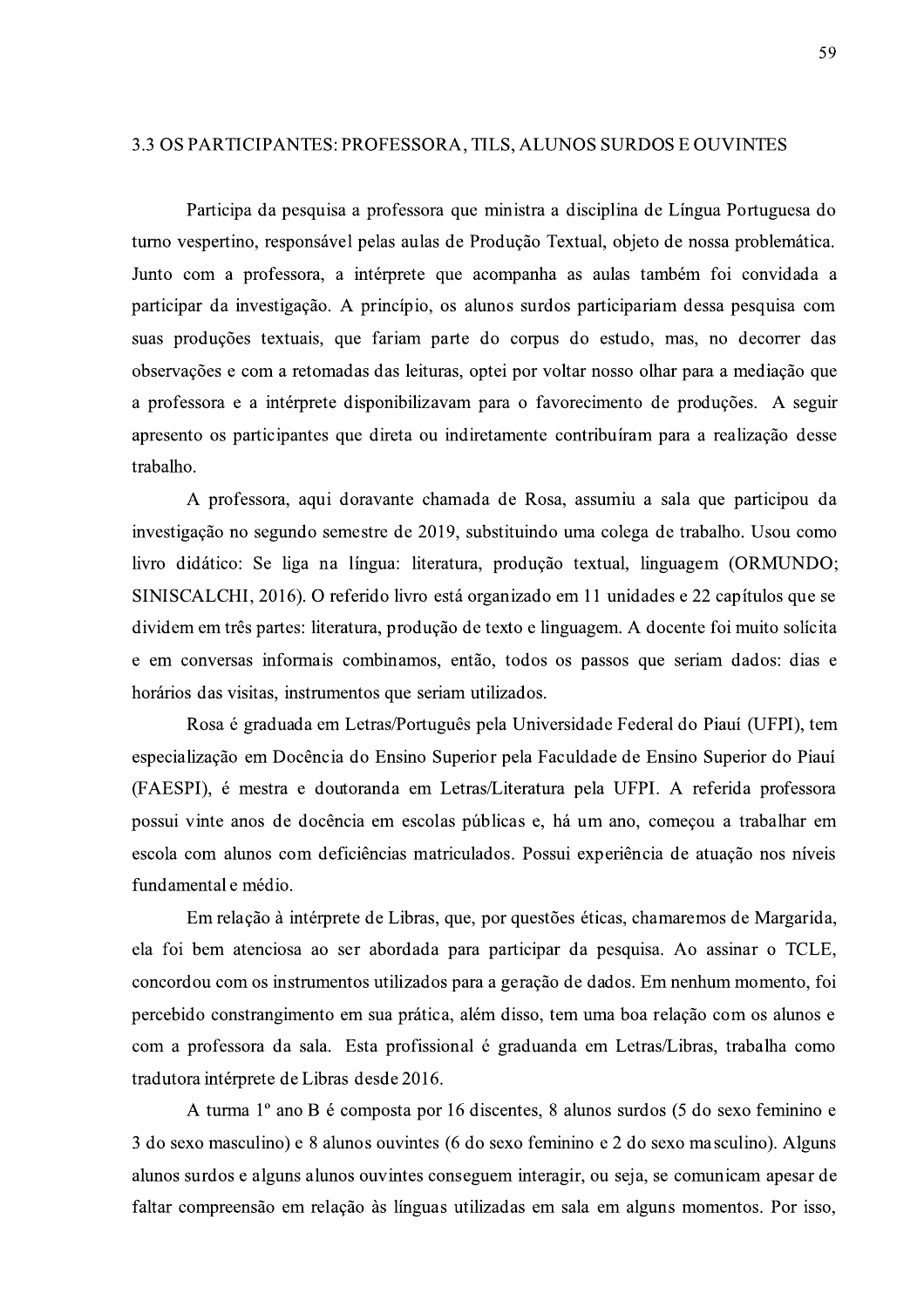gestos são comuns nas interações, tanto por parte dos surdos, quanto dos ouvintes. Durante a pesquisa, foi observado que apenas uma aluna ouvinte se comunica em Libras com os surdos. Os demais conhecem cumprimentos e sinais do cotidiano: boa tarde, escrever, copiar. E, um aluno surdo, oralizado, prefere o contato dos colegas ouvintes.

Para esta investigação, utilizo como *corpus* as informações obtidas a partir das mediações desenvolvidas entre os alunos surdos, a professora regente, a intérprete de Libras e colegas ouvintes, no decorrer da pesquisa, obtidas através das observações e das respostas dos questionários (APÊNDICES A e B). Os alunos surdos serão identificados com nomes de flores<sup>15</sup>. Esses alunos encontram-se em níveis de proficiência diferentes, tanto em relação à Libras, como em língua portuguesa. A seguir, apresento o perfil desses alunos, considerando que os dados foram gerados no segundo semestre de 2019.

Camélia tinha 21 anos e boa fluência em Libras. Essa aluna conseguiu compreender as orientações dadas pela professora de maneira clara, bem como demonstrou autonomia para realizar as atividades propostas. Durante a produção textual, enquanto elaborava ou pensava o que escreveria, sinalizava e depois escrevia em português. Não pediu a ajuda da TILS e ainda auxiliou uma colega em um outro momento, fornecendo vocabulário e, depois, com as atividades do livro didático e as escritas no quadro feitas pela professora.

Hibisco tinha 18 anos. A exemplo da Camélia, também concluiu a atividade proposta de produção textual no mesmo dia que foi solicitada, porém se mostrou um pouco tímido e demonstrou certa insegurança na produção textual, recorrendo muitas vezes à intérprete. Nos demais dias, concluiu parcialmente as atividades do livro e apenas copiou a que a professora passou no quadro.

Cravo tinha 15 anos e demonstrou muita dificuldade em entender as informações dadas em Libras e em língua portuguesa. Esse aluno usa aparelho auditivo, oraliza e prefere a companhia dos alunos ouvintes. Usou poucos sinais em Libras, recorreu sempre aos colegas ouvintes, não demonstrando interesse na sinalização da TILS.

Lírio tinha 16 anos e, assim como Cravo, usa aparelho, mas não oraliza. Constantemente recorreu aos colegas surdos para entender as informações, apesar de visualizar as interpretações da intérprete. Demonstrou dificuldade na Libras e na língua portuguesa.

<sup>&</sup>lt;sup>15</sup> Optei por apresentar o nome dos alunos, assim como o da professora e intérprete com o nome de flores, preservando suas identidades.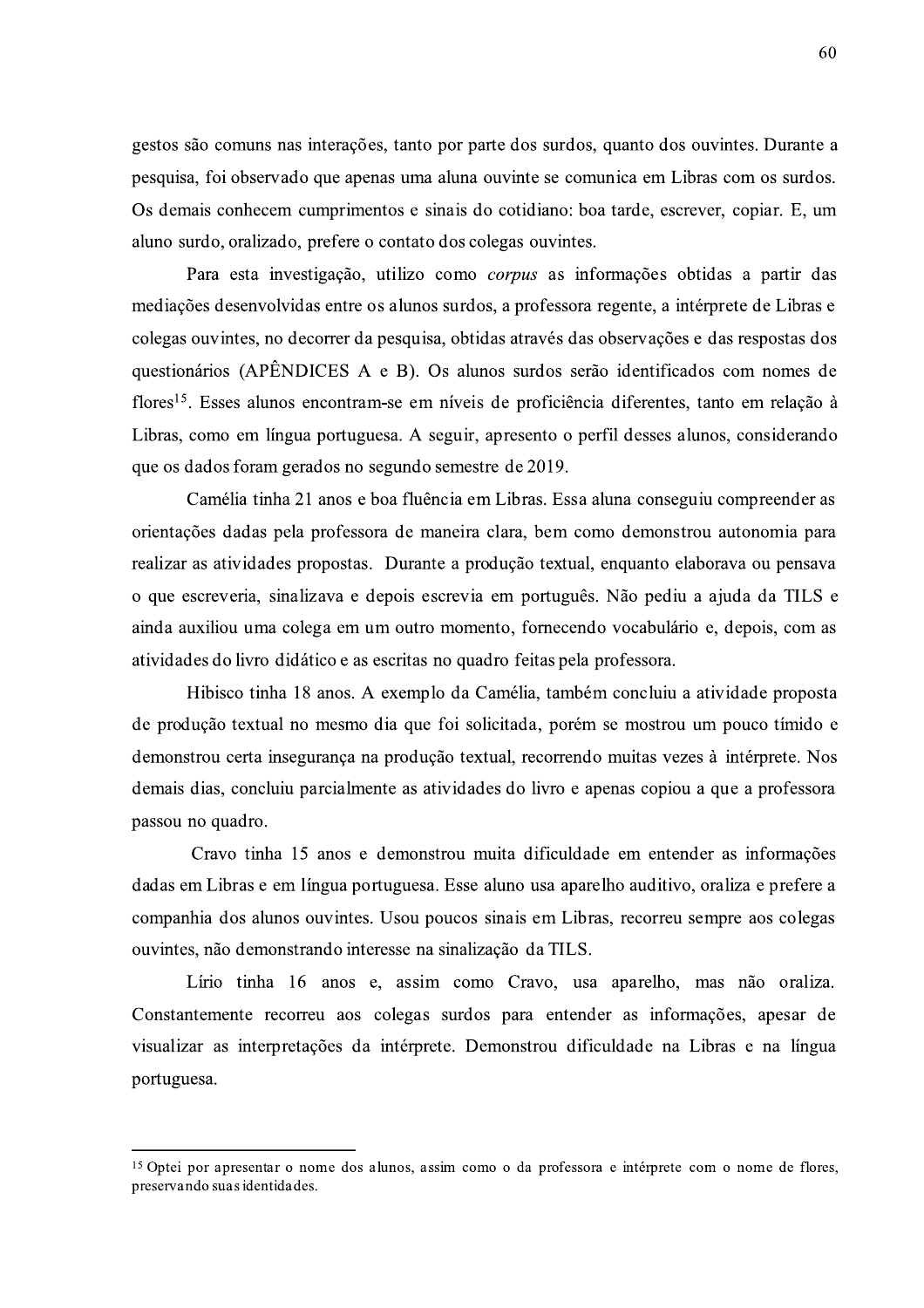Hortência tinha 18 anos, usou Libras para se comunicar. Mostrou dificuldade com a língua portuguesa, recorrendo sempre à intérprete de Libras para a realização das atividades propostas, especialmente quando a professora solicitou a produção textual, bem como as atividades do livro e a escrita no quadro. Essa aluna se dispersava facilmente com conversas paralelas.

Gardênia tinha 19 anos, utilizou a língua de sinais e recorreu bastante à TILS, apresentando dificuldade para a realização das atividades propostas, tanto na produção escrita, quanto nas atividades do livro didático, além de ser muito dispersa nas explicações.

Íris tinha 20 anos, utilizou a Libras para comunicação com os colegas surdos. Era uma aluna com histórico de faltas. Nos dias que frequentou a aula, negou-se a produzir o texto, alegando desconhecimento da língua portuguesa.

Magnólia tinha 17 anos e se comunicou pela Libras. Demonstrou muita timidez, inclusive pedindo pouca ajuda da intérprete, preferindo ficar quieta, mas tentando realizar as atividades, principalmente a produção textual.

Com o perfil dos participantes traçados, passo para os instrumentos de geração de dados que foram utilizados, a fim de obter as informações necessárias para o andamento da investigação.

### 3.4 INSTRUMENTOS DE GERAÇÃO DE DADOS

Para a geração de dados, tinha previsto como instrumentos a observação e a entrevista semiestruturada, mas a entrevista não foi possível devido à instauração do isolamento social provocado pela pandemia de Coronavírus, estabelecido em todos os lugares, como medida protetiva ao contágio da Covid-19. Vale esclarecer que houve tentativas de realização da entrevista de maneira on-line, mas sem sucesso. Nesse caso, a proposta foi revista e optei por um questionário de perguntas abertas (Apêndices A e B), enviado às participantes por e-mail e posteriormente devolvidos por este mesmo canal. Houve, então, observação participante, que se realizou

> [...] através do contato direto do pesquisador com o fenômeno observado para obter informações sobre a realidade dos atores sociais em seus próprios contextos. O observador, enquanto parte do contexto de observação, estabelece uma relação face a face com os observados (GONZÁLEZ REY, 2005, p. 48).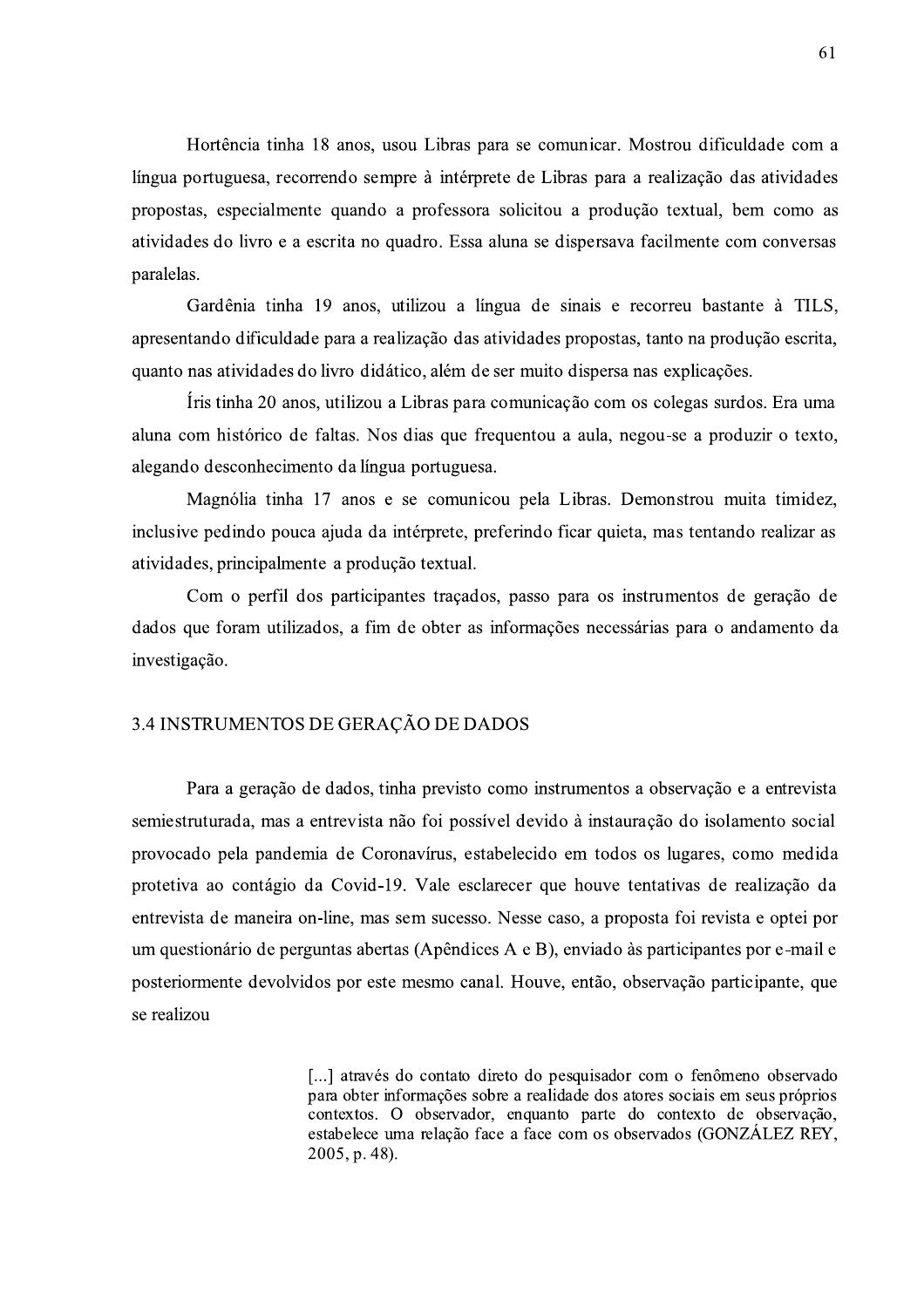Tal ação facilitou a percepção de alguns aspectos da realidade, principalmente no que diz respeito às interações e mediações desenvolvidas em sala de aula e como essas relações se constituem no cotidiano escolar. As observações se restringiram às aulas, ou seja, aconteceram somente em sala de aula e seguiram um roteiro previamente estruturado (Apêndice C). Destaco ainda que informações que considerei relevantes foram anotadas em um diário de campo, juntamente com as descrições das aulas que também serviram de base para as análises.

A professora e eu combinamos que as observações se restringiriam às aulas de produção textual. No entanto, nem sempre essa condição foi atendida, ora por continuidade da aula anterior, ora porque, em algumas aulas, a intérprete se ausentou por já ter completado sua carga horária. O Quadro 2 traz informações referentes às aulas observadas e uma síntese do que foi desenvolvido com os alunos.

| <b>AULAS</b>     | <b>DATA</b> | <b>DURAÇÃO</b>      | <b>PARTICIPANTES</b>         | <b>ATIVIDADES</b>                |
|------------------|-------------|---------------------|------------------------------|----------------------------------|
| Dia 1            | 22/10/2019  | 13:50<br>às         | 6 alunos surdos; 6 alunos    | Produção textual escrita em      |
|                  |             | 14:40               | ouvintes; professora; TILS.  | língua<br>portuguesa<br>para     |
|                  |             | às<br>16:40         |                              | alunos surdos e atividade do     |
|                  |             | 17:30               |                              | livro para alunos ouvintes.      |
|                  |             | $(100 \text{ min})$ |                              |                                  |
| Dia 2            | 29/10/2019  | 13:50<br>às         | 6 alunos surdos; 7 alunos    | Produção textual escrita para    |
|                  |             | 14:40               | ouvintes; professora; TILS.  | dois<br>alunos<br>surdos<br>e    |
|                  |             | às<br>16:40         |                              | atividade do livro para os       |
|                  |             | 17:30               |                              | demais alunos.                   |
|                  |             | $(100 \text{ min})$ |                              |                                  |
| Dia 3            | 04/11/2019  | 14:40<br>às         | 8 alunos surdos; 6 alunos    | Correção da atividade do         |
|                  |             | 15:30               | ouvintes; professora; TILS.  | livro e reescrita da produção    |
|                  |             | às<br>16:40         |                              | de texto escrita com duas        |
|                  |             | 18:20               |                              | alunas surdas.                   |
|                  |             |                     |                              |                                  |
|                  |             | $(150 \text{ min})$ |                              |                                  |
| Dia 4            | 11/11/2019  | 16:40<br>às         | 8 alunos surdos; 6 alunos    | Correção de atividade do         |
|                  |             | 18:20               | ouvintes;<br>professora;     | livro com alunos surdos,         |
|                  |             | $(100 \text{ min})$ | intérprete substituta até o  | atividade<br>do<br>livro<br>para |
|                  |             |                     | quinto horário.              | alunos ouvintes e reescrita      |
|                  |             |                     |                              | da produção textual escrita      |
|                  |             |                     |                              | com um aluno surdo.              |
| Dia <sub>5</sub> | 25/11/2019  | 14:40<br>às         | 8 alunos surdos;             | Atividade escrita no quadro      |
|                  |             | 15:30               | alunos<br>ouvintes;<br>5     | sobre figuras de linguagem.      |
|                  |             | $(50 \text{ min})$  | professora;                  |                                  |
|                  |             |                     | intérprete;<br>"aluna<br>sem |                                  |
|                  |             |                     | intérprete".                 |                                  |

Quadro 2 - Informações sobre as observações realizadas

Fonte: Elaborado pela pesquisadora.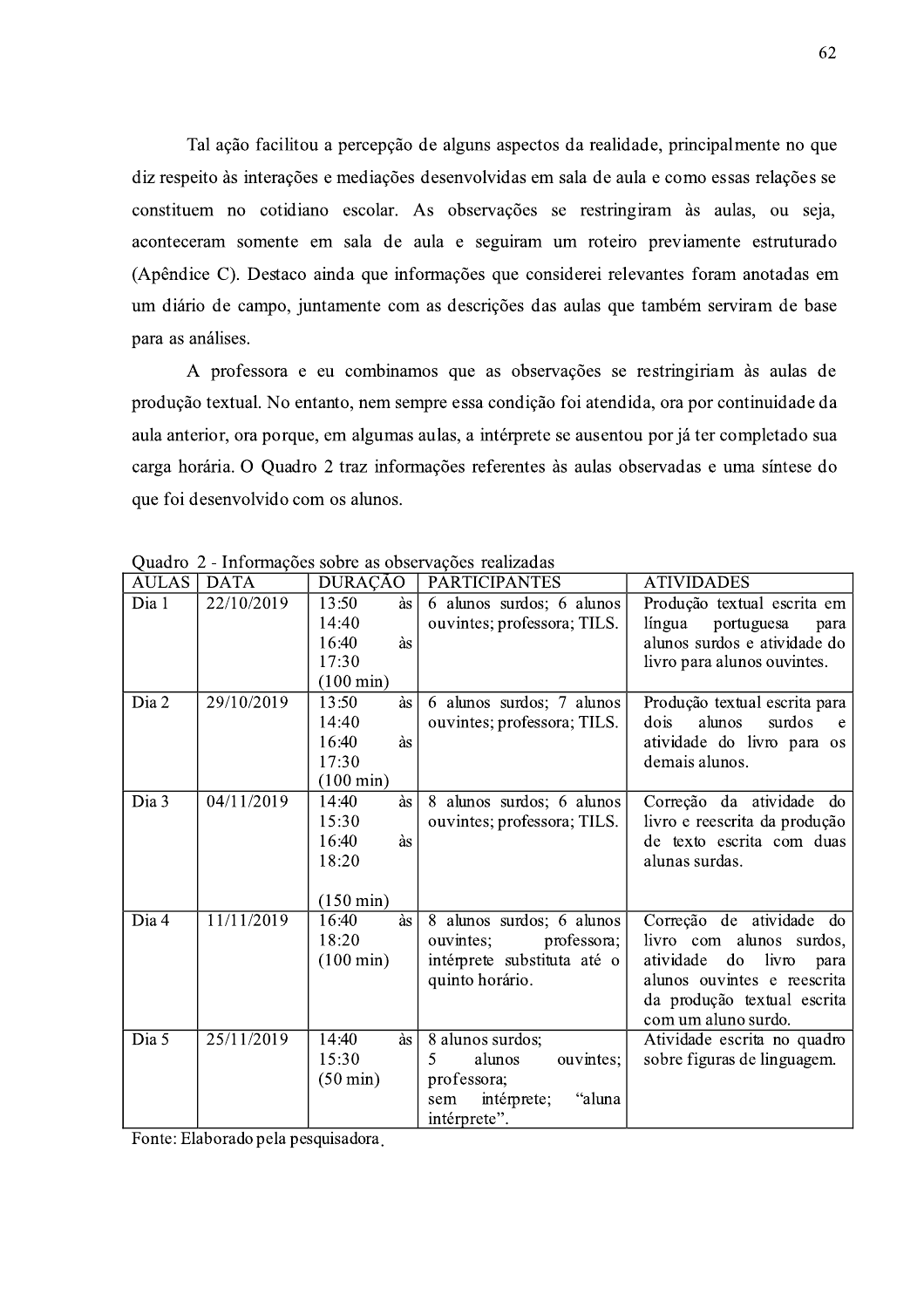Como indica o Quadro 2, as observações foram realizadas em cinco dias diferentes. No primeiro, segundo e quarto dias, foram observadas duas aulas. No terceiro dia, foram observadas três aulas; e, no quinto dia, foi observada uma aula, chegando ao total de dez aulas observadas. Na escola pesquisada, o dia letivo é dividido em seis horários: as aulas começam às 13:00h, com intervalo de 20 minutos, que começa às 15:30h e termina às 15:50h, seguido de mais três horários e encerrando às 18:20h.

A professora Rosa ministrava aula para o primeiro ano B, turma participante da investigação, nas segundas e terças-feiras. As duas primeiras observações aconteceram na segunda-feira e as três últimas na terça-feira. Esta ação começou dia 22 de outubro de 2019 e terminou no dia 25 de novembro de 2019, perfazendo um total de 8h e 33 minutos de observações. Na maioria dos dias observados, a presença maior foi de alunos surdos, com a ausência da TILS no último dia. A professora se revezava entre atividades para os alunos surdos e alunos ouvintes. Com exceção do último dia de observação, em todos os outros dias, a professora desenvolveu atividades diferenciadas com os alunos. Como já foi adiantado, a intenção de realizar entrevista semiestruturada não se concretizou, por isso, optei pelo questionário, que se caracteriza por "perguntas ou afirmações que levam o entrevistado a responder com frases ou orações. O pesquisador não está interessado em antecipar as respostas, deseja uma maior elaboração das opiniões do entrevistado" (RICHARDSON, 1999, p. 193).

Os questionários (Apêndices A e B) utilizados com a professora e a intérprete foram organizados em duas partes: a primeira com o objetivo de traçarmos um perfil das participantes com questões sobre a formação acadêmica e profissional; e a segunda parte buscou gerar dados a respeito de aspectos conceituais, atitudinais e interacionais das envolvidas na pesquisa. Em nenhum momento antecipei as respostas ou apressei as participantes. Ao contrário, elas tiveram liberdade e tempo para responder às questões. A primeira parte do questionário da professora foi elaborado com 6 questões e a da intérprete de Libras com 4 perguntas. Já a segunda parte do questionário da professora e da intérprete de Libras têm 10 e 12 questões, respectivamente. Este instrumento, cujas respostas foram devolvidas também por e-mail, foi relevante, pois, a partir dele, foi possível conhecer opiniões e conceitos da professora e da intérprete de Libras, bem como confrontar suas respostas com as observações feitas nas salas de aula.

Após as considerações sobre os instrumentos de geração de dados, na próxima seção, há análises e reflexões que dialogam com o referencial bibliográfico levantado sobre o processo de inclusão, mediação e linguagem, na perspectiva da TSC e EAM. Consideram-se,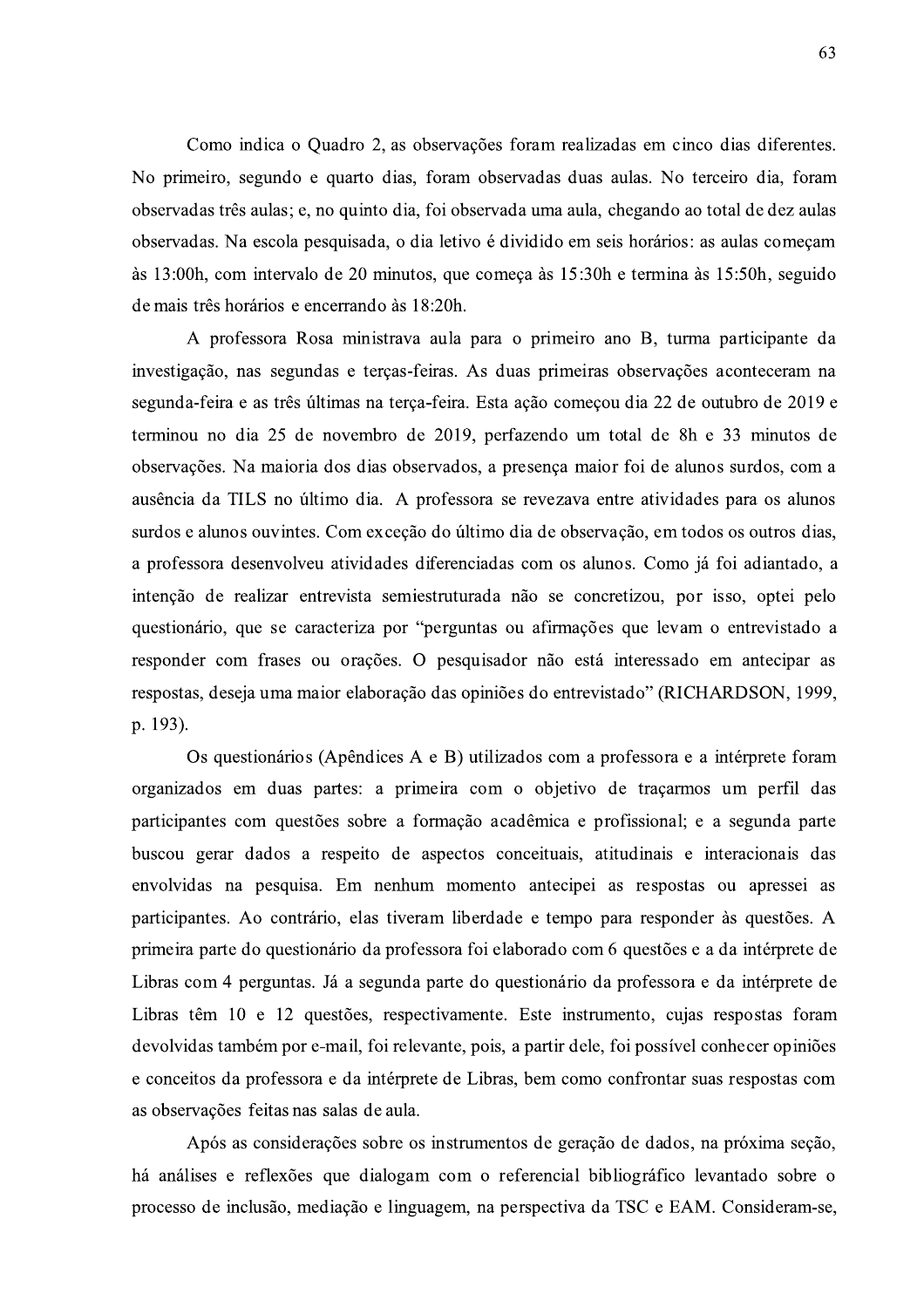assim, o processo de produção textual e as mediações realizadas por meio da tradução. Para essas análises, centro nosso olhar nos seguintes aspectos, que identificarão cada subseção da seção que segue:

Situações de in(ex)clusão e os tipos de mediação em produções textuais de alunos a) surdos nas aulas de Língua Portuguesa: com base em Lopes (2007), Mantoan (2011), Vygotsky (2011, 2017), Lantolf (2011), dentre outros, busca-se descrever, nas interações estabelecidas entre professora, TILS e alunos (surdos e ouvintes), durante o processo de produção textual, os tipos de mediações realizados e situações de in(ex)clusão.

 $b)$ Aspectos essenciais para a mediação em aulas de produção textual de alunos surdos: o foco está em identificar os aspectos de mediação, nas orientações da professora e no desempenho da função da TILS, com base em Feuerstein e Feuerstein (1991), Meier (2004), Da Ros (2006), dentre outros autores que defendem que o ensino precisa ser intencional/recíproco, com foco na transcendência para o alcance da competência e construção de significados.

Produção textual de alunos surdos como processo de tradução mediada: a reflexão é  $\mathbf{c}$ direcionada para analisar as mediações ofertadas pela professora e pela TILS no momento das produções textuais dos alunos surdos, identificando o processo utilizado no uso de duas línguas. Albres (2016), Marcuschi (2010), Sampaio (2017) e Lodi (2018), dentre outros, são autores com quem se dialoga neste item.

Como exposto, as análises partirão dos aspectos apresentados, tendo em vista os dados gerados e os objetivos elencados para esse trabalho. A seguir, os dados em foco são trazidos para discussão e análise.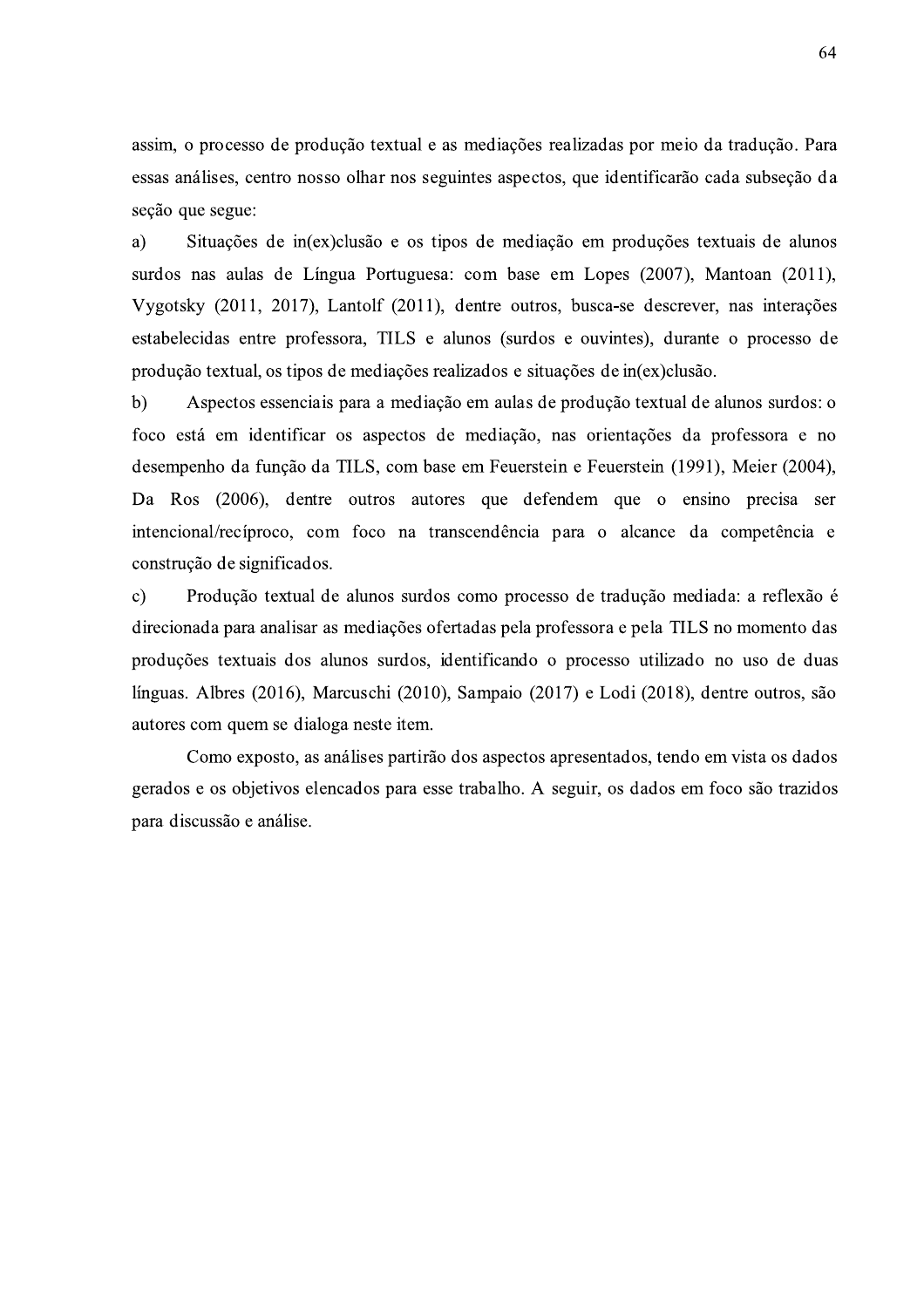#### 4 APRESENTAÇÃO, DISCUSSÃO E ANÁLISES DOS DADOS

As reflexões a seguir voltam-se aos dados gerados a partir de observações e um questionário aplicado à professora e à TILS do primeiro ano do Ensino Médio na escola lócus da pesquisa. As observações seguiram um roteiro pré-estruturado, e as questões foram elaboradas de acordo com aspectos voltados para a profissão de cada uma, entre outros questionamentos relevantes para esta pesquisa.

As respostas das duas participantes da pesquisa, assim como as observações que envolveram as mediações e interações estabelecidas entre os sujeitos presentes na sala de aula, conforme os objetivos traçados e base teórica que sustenta este trabalho, são foco de atenção para responder à seguinte pergunta de pesquisa: como é realizada a mediação de uma professora de Língua Portuguesa e da intérprete de Libras em produções textuais e escritas por alunos surdos do 1º ano do Ensino Médio de uma escola inclusiva?.

Visando a uma melhor organização dos dados e consequentemente das análises, primeiro apresento as perguntas e respostas da professora para, em seguida, compartilhar as respostas da intérprete, bem como excertos do diário de campo sempre que necessário. Essa organização se faz necessária, uma vez que as perguntas nem sempre coincidiram, pela necessidade de atender às especificidades das profissionais.

Cada seção que segue, portanto, retoma apontamentos teóricos anteriores e estabelece as relações possíveis entre os dados gerados, conforme indicação anterior.

# 4.1 SITUAÇÕES DE IN(EX)CLUSÃO E OS TIPOS DE MEDIAÇÃO EM PRODUÇÕES TEXTUAIS DE ALUNOS SURDOS NAS AULAS DE LÍNGUA PORTUGUESA

As observações e as respostas do questionário mostraram alguns aspectos a serem considerados quanto à mediação e à inclusão praticadas pelas participantes que atuam em uma escola regular com alunos surdos inclusos. Com o intuito de conhecer a opinião da professora sobre inclusão, o questionário tinha a seguinte pergunta: qual sua concepção sobre inclusão, diversidade e diferença? Rosa respondeu:

> "A inclusão é muito discutida e almejada, mas a prática para que o diverso e o diferente sejam inclusos ainda está muito longe de alcancar o ideal. É preciso técnica, conhecimento, experiência e respeito, o que não faz parte de todas as ações escolares." (PROFESSORA ROSA).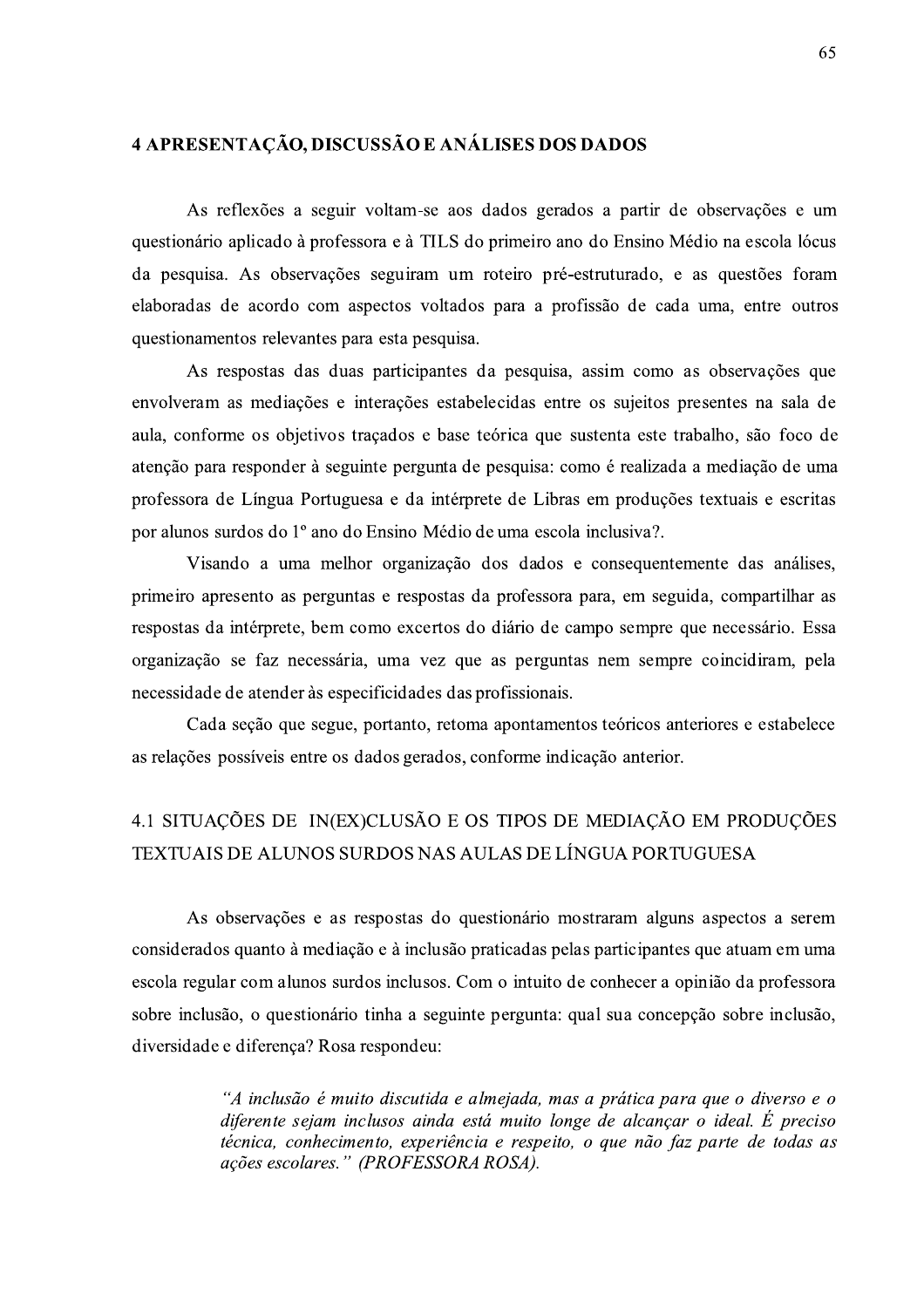Pela resposta de Rosa, bem como pelas observações realizadas, percebe-se que a docente reconhece a dificuldade para que inclusão ocorra de fato, pontuando os aspectos a serem vislumbrados em um ambiente inclusivo, mas em sua resposta não conceitua os termos apresentados. Embora concorde que o processo inclusivo é complexo e envolve todos que fazem parte da comunidade escolar, é dentro da sala de aula que se percebe sua efetivação ou não.

Nesse contexto, a professora é uma das principais agentes nesse processo. A inclusão de todos pressupõe o desenvolvimento de atividades que contemplem as diferenças e as condições que os alunos apresentem, principalmente com remoção das barreiras que dificultam o processo de ensino e aprendizagem dos alunos (LOPES, 2007; CARVALHO, 2009; MANTOAN, 2011; FRONZA, 2012). O desenvolvimento de atividades adequadas, assim como a remoção de barreiras, nesse contexto, sobretudo, as linguísticas, pode se dar a partir de mediações intencionais (FEUERESTEIN; FEUERSTEIN, 1991), com o intuito de satisfazer as condições de todos os educandos, sejam surdos ou não. Entretanto, a professora diante de um impasse, resolve que os alunos farão atividades diferentes:

> "A docente, avisou que, naquele dia, começaria um assunto novo sobre o Classicismo. No entanto, em razão da produção textual que os alunos surdos deixaram de realizar na semana anterior, que fora de avaliações, ela resolveu que todos os alunos surdos presentes na aula fariam a produção textual, e os ouvintes fariam a leitura das páginas 60 e 61 do livro didático." (DIÁRIO DE CAMPO, 22/10/2019).

A professora optou por dividir a turma e realizar atividades diferenciadas. Mesmo manifestando, como no registro de campo do dia 29/10/2019, transcrito na sequência, que essa prática não é a mais adequada, não tomou atitude diferente, até aquele momento, para desenvolver estratégias que viabilizassem a inclusão de todos. Isso poderia ser amenizado com produções colaborativas, em que os próprios alunos pudessem se ajudar mutuamente. Como exposto no excerto a seguir:

> "Enquanto aguardava Margarida, a professora Rosa me relatou que sente que os alunos ouvintes são prejudicados quando acontece a separação (surdos e ouvintes com atividades diferenciadas). Mas que não tem outro jeito." (DIÁRIO DE CAMPO, 29/10/2019).

Interessante destacar que Rosa enfatiza que o prejuízo é dos alunos ouvintes, porque em sua prática pedagógica precisa, em muitos momentos, parar a aula para que os alunos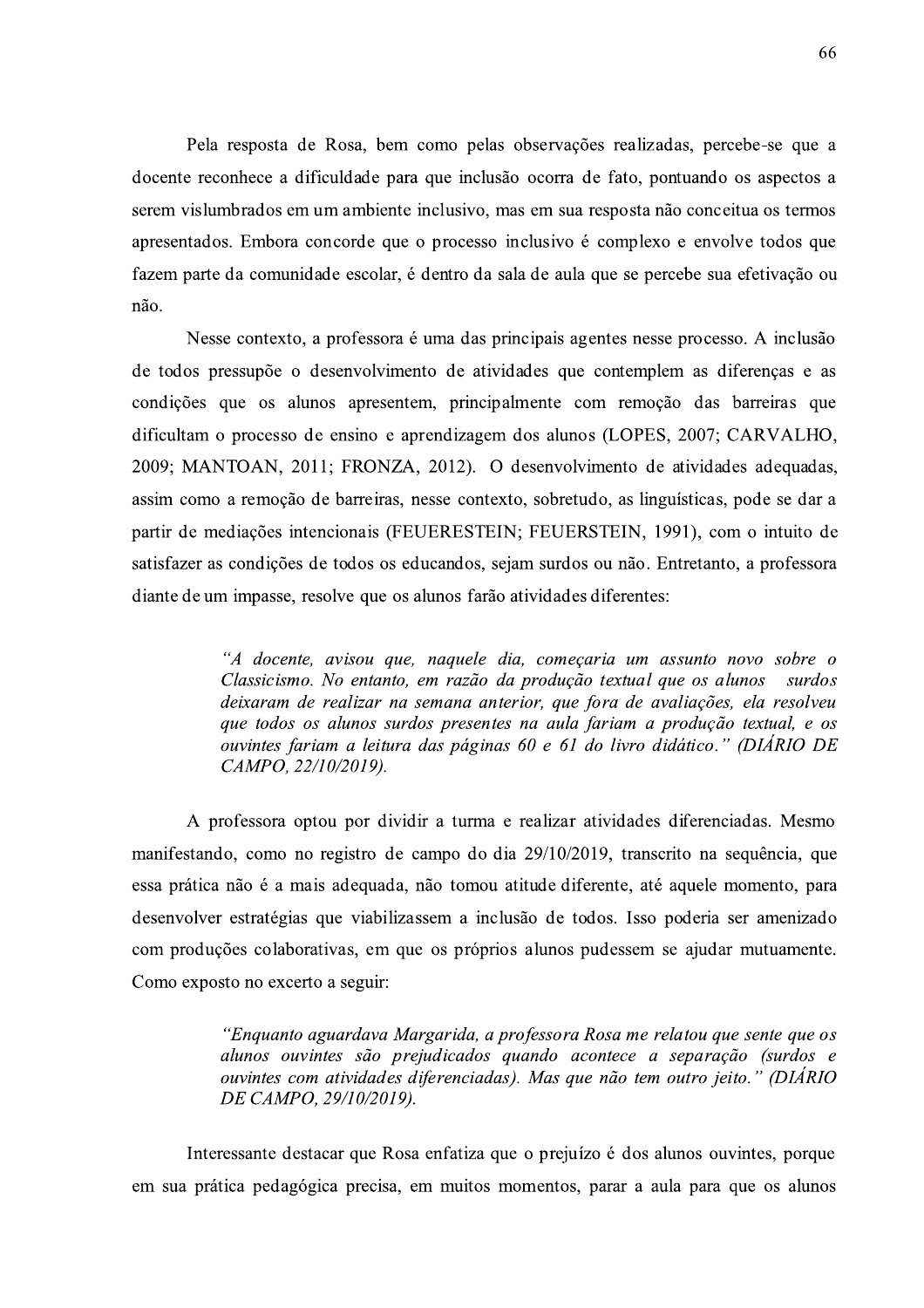surdos consigam acompanhar o conteúdo por meio das traduções e/ou interpretações realizadas pela TILS ou para que esta se familiarize com algum assunto, antes de realizar sua função (DIÁRIO DE CAMPO, 29/10/2019). Nesse sentido, as práticas pedagógicas realizadas com alunos surdos e ouvintes precisam de constante reflexão para que esses discentes não sejam excluídos no ambiente escolar (FERNANDES, 2006; TURETTA; LACERDA, 2019). Falta ainda o desenvolvimento de práticas que atendam às diferenças observadas dentro da sala de aula a serem contempladas no planejamento realizado pela docente Rosa.

Continuando o processo de escuta da professora, foi perguntado no questionário: Como planeja suas aulas, considerando o contexto de escola inclusiva? A professora Rosa respondeu que:

> "As atividades, procedimentos e recursos são selecionados de forma a contemplar ouvintes e surdos. Prefiro que não ocorram aulas sem acompanhamento de intérprete, observo para que ouvintes não estejam excluídos de nenhuma atividade e vice-versa." (PROFESSORA ROSA).

Em sua resposta, a professora, elenca elementos para que sua prática pedagógica se estabeleca de foram equitativas, no entanto, a resposta difere das observações e da própria confissão feita pela docente no segundo dia observado. Nas observações, não verifiquei atividades que contemplassem a turma toda. Apesar do envolvimento dos alunos em alguma atividade, existiu a prática diferenciadas de atividades, procedimentos e recursos. Nesse caso, faltou, pois, oportunidade para que os alunos surdos e ouvintes, assim como os profissionais envolvidos. pudessem desenvolver situações de colaboração mútua (MANTOAN, 2011).

O envolvimento mútuo promove a aceitação cultural do outro como um indivíduo que compreende certos aspectos de forma diferenciada. Este é o caso da aprendizagem de alunos surdos, que se dá por meio da língua de sinais, o que pode ser considerado um aspecto cultural e sua privação acarretará prejuízos para os educandos, por meio da exclusão (TURRA, 2007). A privação ou não uso da Libras como recurso de aprendizagem, muitas vezes, exclui o aluno surdo, que, por não ter conhecimentos em língua portuguesa, não interage.

A colaboração mútua pode acontecer através de mediações intencionais, mas, para essas serem consideradas interações qualitativas (FEUERSTEIN; FEUERSTEIN, 1991) ou interações especializadas (MEIER, 2004), e em se tratando de alunos surdos inclusos, interações inclusivas, precisam considerar o conhecimento já conquistado pelo aluno. Desse modo, a Zona de Desenvolvimento Proximal (ZDP) do discente (VIGOTSKY, 2017; XI;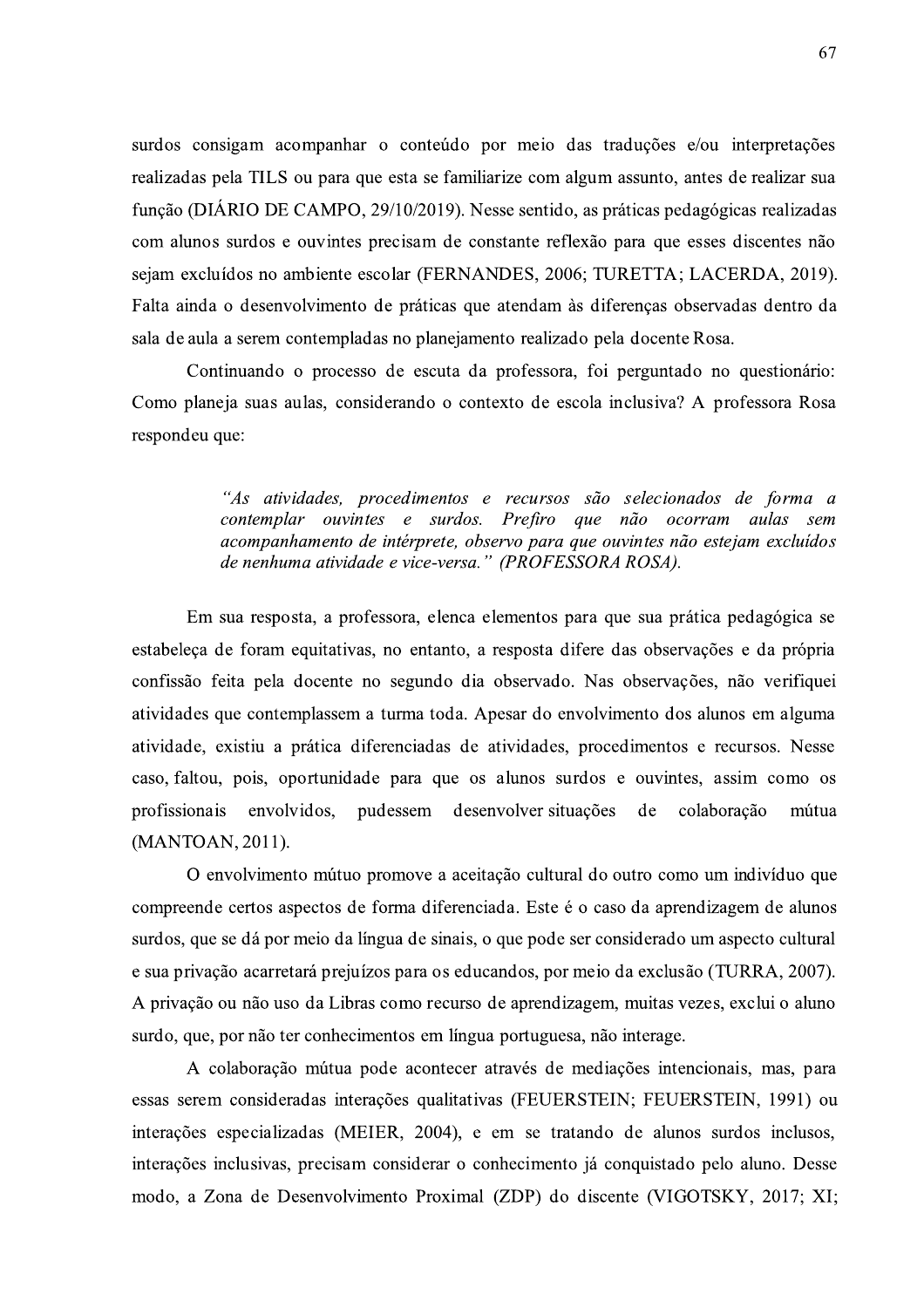LANTOLF, 2021) deve ser um aspecto compreendido pela mediadora, seja a professora, seja a intérprete, para que as mediações tenham efeito positivo. Como aponta Vygotsky (2017, p. 116), a "aprendizagem escolar orienta e estimula processos internos de desenvolvimento"). Portanto, é em sala de aula que os alunos têm a possibilidade de transformar a aprendizagem a eles destinada de forma intencional e sistematizada em desenvolvimento progressivo.

Por outro lado, a professora, apesar de excludente em algumas atitudes, como em separar a turma, por exemplo, em relação ao processo de produção textual, se mostrou disposta a contribuir com a inclusão do aluno surdo. Aponto como um ponto positivo o incentivo para que todos os alunos produzissem o texto, bem como a disposição de ajudar, mesmo que por intermédio da TILS, pois reconhece com essa atitude que os alunos precisam se expressar em língua de sinais. Desse modo, "educar, então, tem como objetivo criar uma sensibilidade que permita ao educando utilizar cada experiência de sua vida para modificar-se de forma contínua" (DA ROS, 2002, p. 31). As experiências de vida dos alunos surdos se dão, principalmente, por meio da Libras. Por isso, há necessidade de mediação constante da intérprete em sala de aula.

Tomando esse viés para reflexão, vale dizer que, para a pergunta "Qual sua concepção sobre inclusão, diversidade e diferença?", a intérprete Margarida não deu resposta. No entanto, no desenvolvimento de sua função, é notável a sua disposição em contribuir com o aprendizado dos alunos, viabilizando acesso aos alunos à Libras.

Na sala de aula pesquisada, a faixa etária entre os alunos surdos variava entre 15 e 21 anos. No caso dos alunos ouvintes, a idade variava de 15 e 16 anos. Para conhecer a opinião da profissional sobre esse aspecto, no questionário, foi perguntado à TILS: "O que pensa sobre a existência de alunos surdos com idade superior em relação à série na qual estão matriculados? Como observa a relação desses alunos com os demais alunos ouvintes que estão dentro do limite de idade?". Margarida respondeu o seguinte:

## "Eles têm dificuldade em aprender, por isso o atraso. Às vezes têm deficiência não só a surdez, mas em geral a relação é boa." (TILS MARGARIDA).

Como exposto, a profissional assume o discurso de que, se os surdos estão atrasados em relação aos demais alunos, é porque apresentam dificuldades de aprendizagem. Não parece considerar que as dificuldades podem ser decorrentes, por exemplo, da maneira como são ensinados (FERNANDES, 2006), por não terem acesso ao conteúdo em sua língua de forma plena (LODI, 2018) ou o acesso à segunda língua, na maioria das vezes, ser pela e na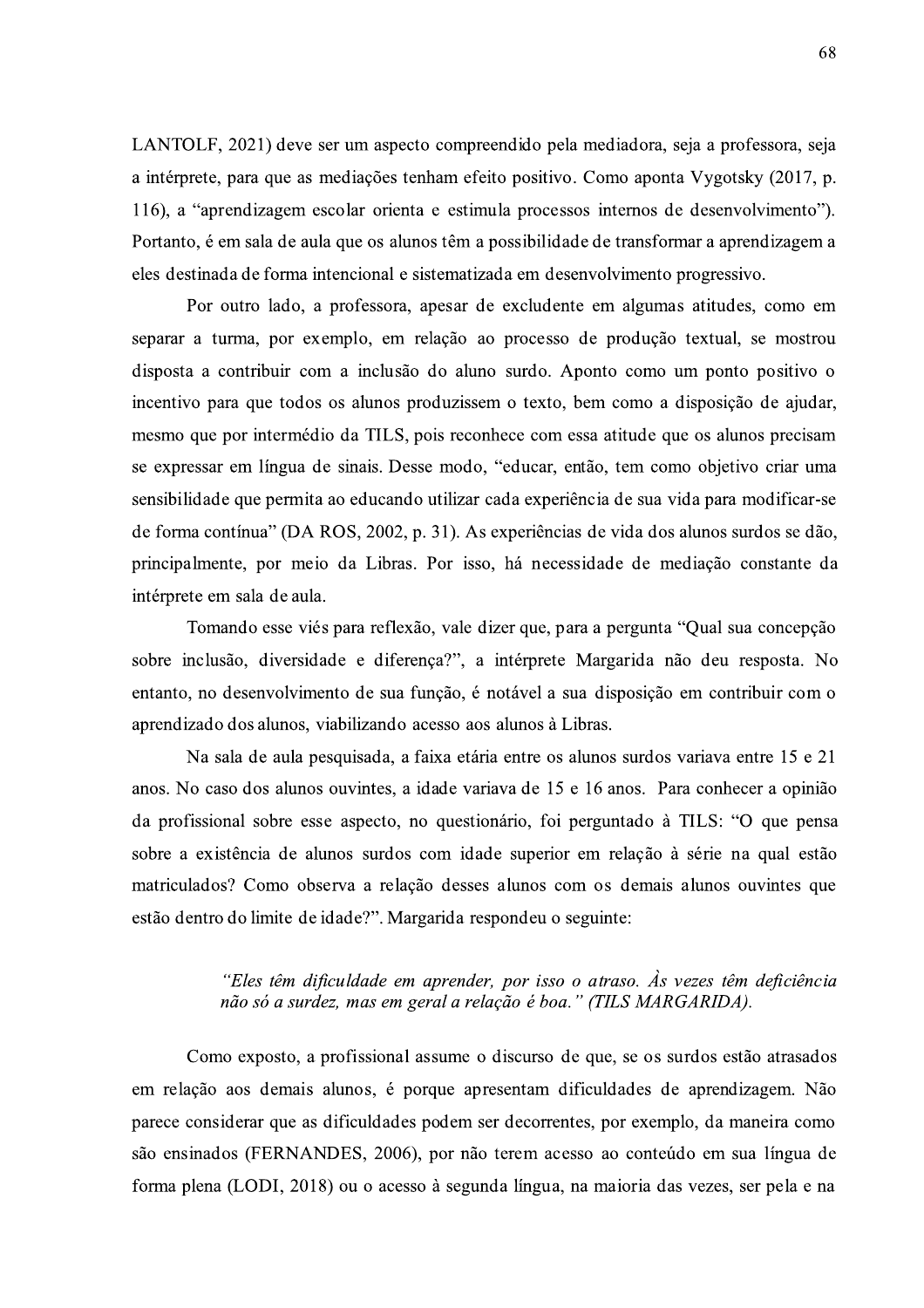oralidade (FERNANDES, 2006). Tais fatores levam a muitos casos de privação cultural, já comentados anteriormente.

Enfim, são muitos aspectos que não dependem exclusivamente do educando em si, mas do conjunto de recursos que podem ser disponibilizados para eles e muitas vezes, por desconhecimento, por parte principalmente, dos professores, não são. Dentre esses recursos, estão uma linguagem adequada, que tenha a Libras, a língua própria do surdo, e a mediação. No caso da medição, deve-se considerar principalmente os aspectos socioculturais do aluno, visto que, a partir de suas experiências com outras pessoas, pode constituir-se como participante na escola, por exemplo. Desse modo, as interações socioculturais viabilizam ou potencializam o desenvolvimento progressivo do aluno e essas interações começam desde cedo, antes mesmo da entrada na escola (VYGOTSKY, 2017).

Além da referência às dificuldades dos alunos surdos, a profissional Margarida associa o atraso da aprendizagem dos alunos à existência de outras deficiências além da surdez, como destacado em sua resposta ao questionamento. Contudo, não apontou ou não deixou claro se entre os alunos daquela sala específica havia outras deficiências associadas e nem quais seriam. A existência ou não de outras deficiências e nem a própria surdez pode ser colocada em primeiro plano no processo de ensino e aprendizagem, mas a valorização das relações que os envolvidos estabelecem entre si, em que se procuram caminhos alternativos ou indiretos que busquem suprir a necessidade do educando (VYGOTSKY, 2011).

Sob essa perspectiva, destaco as interações que se estabeleceram entre os próprios alunos (surdos entre si ou ouvintes) ou mesmo em uma situação em que uma aluna produziu o texto a partir de suas experiências com a língua portuguesa e a Libras, as quais foram mais prósperas e inclusivas. O registro que segue traz o contexto indicado.

> "A aluna Hortência pegou o caderno e lápis e ficou algum tempo pensativa, demonstrando muita dificuldade de se expressar na escrita. Fez algumas tentativas, mas apagava em seguida. Isso foi observado pela aluna surda Camélia, que fechou o livro no qual estava a atividade solicitada pela professora e se dispôs a ajudar a colega. Camélia sinalizou, perguntando o porquê de a colega não conseguir escrever. Hortência respondeu, sinalizando que tinha um vocabulário reduzido da língua portuguesa e que, por isso, lhe faltavam palavras para a escrita. Diante da explicação da colega, Camélia começou a perguntar o que Hortência desejava escrever. Mediante as respostas, Camélia oferecia vocabulário, por meio de sinais ou de palavras através de datilologias." (DIÁRIO DE CAMPO, 29/10/2019).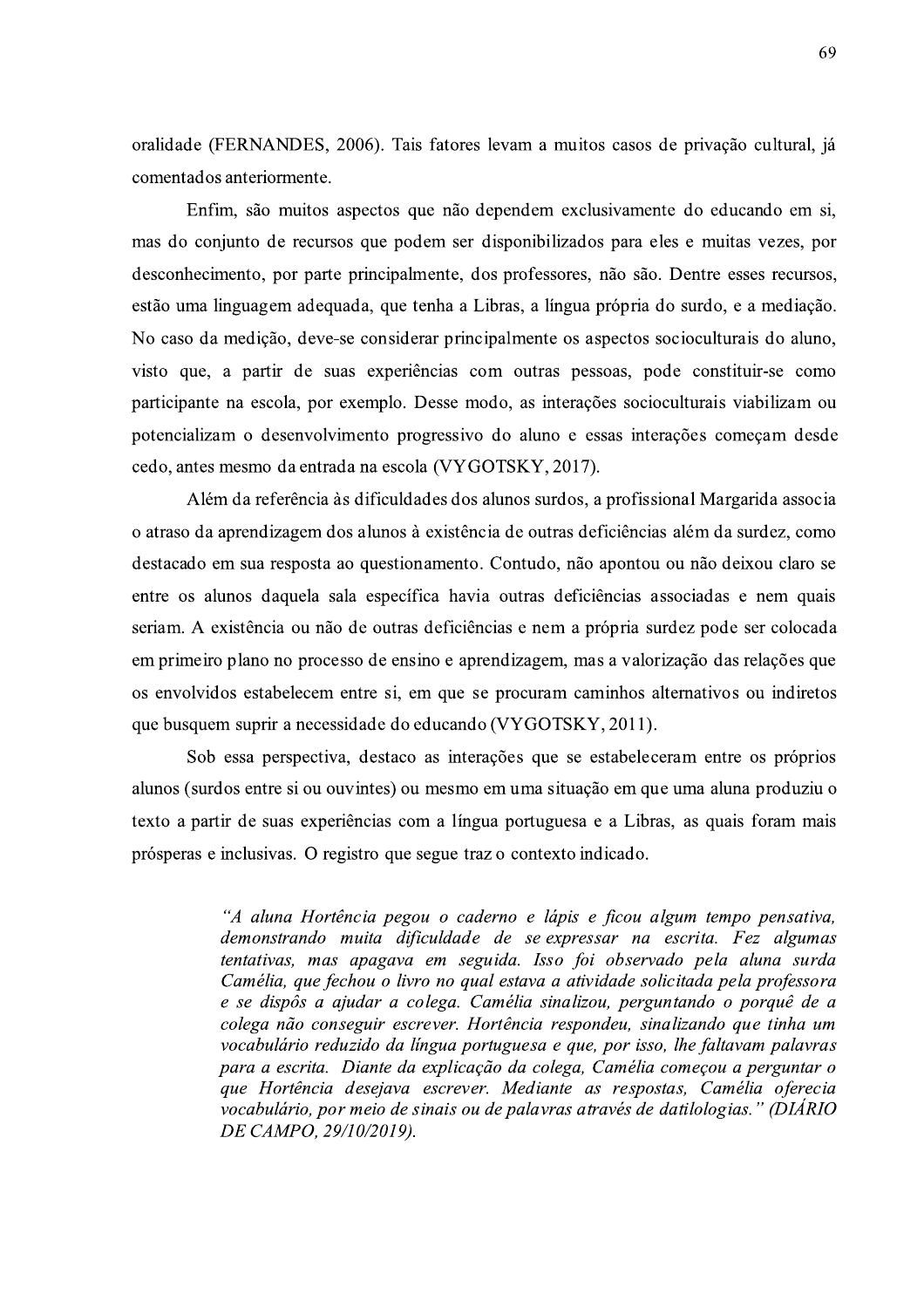Conforme o registro, a situação é a de duas colegas, em que uma colabora com outra, desempenhando o papel de mediadora. Esse papel foi possível pelo uso de uma língua em comum, a Libras (GUARINELLO, 2005; MARQUES, 2007; LACERDA, 2009; CAMPOS, 2018; TURETTA; LACERDA, 2019). Camélia, percebeu a angústia de Hortência, que tinha em mãos uma atividade a ser feita, mas estava com dificuldade. Nem a professora e nem a intérprete, mediadoras mais "autorizadas" naquele momento, não perceberam a dificuldade da aluna, porque estavam realizando outra atividade. Aqui se verifica mais um exemplo de que atividades diferenciadas, com objetivos e intenções diferentes, podem promover exclusão, pois a aluna Hortência não recebeu a atenção das profissionais por estarem voltadas à outra atividade com o restante da turma, ignorando as necessidades da aluna naquele momento. Nesse caso, quase que clandestinamente, porque era para desenvolver uma outra atividade junto com os demais alunos, Camélia assume a posição de mediadora e viabiliza a atividade por meio da interação linguística.

É necessário destacar que, no caso de alunos surdos inclusos, a língua de sinais é o recurso que favorece a compreensão das orientações, explicações e a possibilidade de concretização de uma atividade, inclusive de uma produção textual. Considerando essa atividade em língua portuguesa, os alunos surdos, que fazem uso da Libras, necessitam de uma mediação de pares mais experientes (MARQUES, 2007; PAIVA, 2014; FIGUEIREDO, 2019). O par mais experiente também fornece ao aprendiz uma segurança, seja um colega ou a TILS, já que a interação é fluida e acontece em Libras.

A experiência de Camélia é o segundo aspecto a se considerar em relação ao papel desempenhado por essa aluna em sala de aula, em que foi o par mais experiente na interação, por isso, conseguiu ajudar a colega, concretizando a mediação por pares (VYGOTSKY, 2017). Camélia demonstrou sua autonomia em relação à decisão de ajudar sua colega, quando forneceu vocabulário, mediando a produção textual de Hortência.

Ainda considerando a autonomia de Camélia, destaco que, no primeiro dia de aula observado, esta aluna produziu seu texto sem auxílio da intérprete ou da professora, realizando a fala privada (VYGOTSKY, 2017), ou seja, falava consigo mesma, sinalizando e escrevendo. Enquanto fazia essa atividade, refletia sobre a melhor palavra a ser escrita e se a palavra estava correta, de acordo com a língua portuguesa.

A interação mediada observada entre alunos surdos e ouvintes deu-se pela necessidade gerada por duas situações pontuais. Ambas pela ausência da TILS e falta de uma substituta "legal" na escola. Na primeira situação, a gestora precisou esclarecer um aviso e, na segunda situação, a professora precisou esclarecer dúvidas dos alunos surdos em relação a uma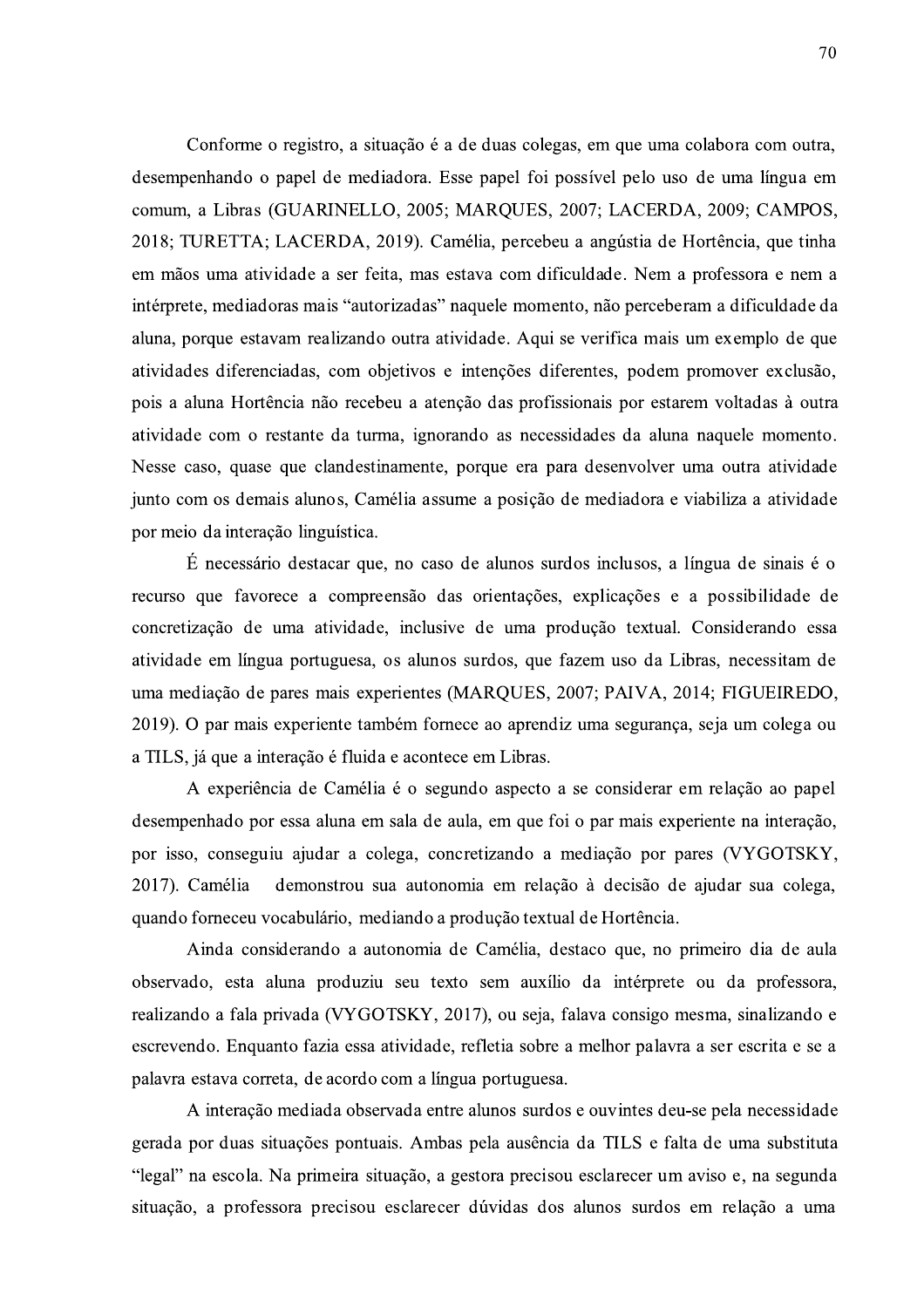atividade a ser realizada. Trazem-se, na sequência, dois trechos do diário de campo, mostrando as situações em foco.

> "A gestora chegou na sala para falar sobre um aviso que circulava na escola. A professora informou que não tinha intérprete, então a gestora perguntou qual dos alunos poderia fazer este papel. Uma aluna ouvinte levantou e foi interpretar a fala da gestora, que era sobre a proibição do uso celular nas dependências da escola, inclusive no intervalo, exceto para os alunos surdos, que vez ou outra precisam avisar pais ou responsáveis sobre algo (os alunos surdos entenderam o aviso)" (DIÁRIO DE CAMPO, 11/11/2019).

> "Uma aluna surda pediu que a aluna "intérprete" traduzisse as frases para poder responder à atividade. A aluna "intérprete", por não conhecer algumas palavras (nem a estrutura da Libras), fez o português sinalizado. Os alunos surdos, ao compreenderem o sentido da frase, ajudavam a "intérprete", sinalizando as palavras desconhecidas por ela. Algumas vezes, para se fazer entender, usava gestos e mímicas." (DIÁRIO DE CAMPO, 11/11/2019).

É possível perceber, pelos registros, que a aluna que "substituiu" a intérprete ausente desenvolveu, mesmo que temporariamente, a função de mediadora. No primeiro caso, como era um aviso mais geral, e as palavras/sinais utilizados eram do contexto geral dos surdos e da aluna "intérprete". CELULAR, PROIBIR, SURDO, INTERVALO, por exemplo, foram mais "fáceis" tanto para a "intérprete" quanto para os alunos surdos compreenderem o contexto e a mensagem. Em relação ao segundo caso, como o assunto envolvia conteúdos curriculares, a "intérprete" mostrou mais dificuldade de transmitir a mensagem, assim como os alunos surdos precisaram de outros elementos, como a ajuda de gestos e mímicas.

Nesse contexto, a escola inclusiva é um local em que as mediações podem ser transformadas em interações qualitativas e favorecer o desenvolvimento e a aprendizagem de todos os alunos, pois é onde as diferenças se encontram (MANTOAN, 2011). Mesmo os alunos que não dominam as duas línguas envolvidas conseguem ajudar seus pares. Entretanto, a prática pedagógica da professora necessita ser mais direcionada, considerando o papel da mediação, a valorização do par mais experiente, a colaboração mútua. Desse modo, a inclusão modificará comportamentos, atitudes, valores, e o processo de ensino e aprendizagem.

É necessário dizer ainda que as interações que aconteceram entre os alunos foram, de modo geral, mais produtivas e, em razão disso, mais inclusivas, pois, a partir das necessidades dos educandos, os colegas contribuíram, oferecendo andaimes, por exemplo. No caso da professora, o desconhecimento de metodologias que atendam às singularidades linguísticas e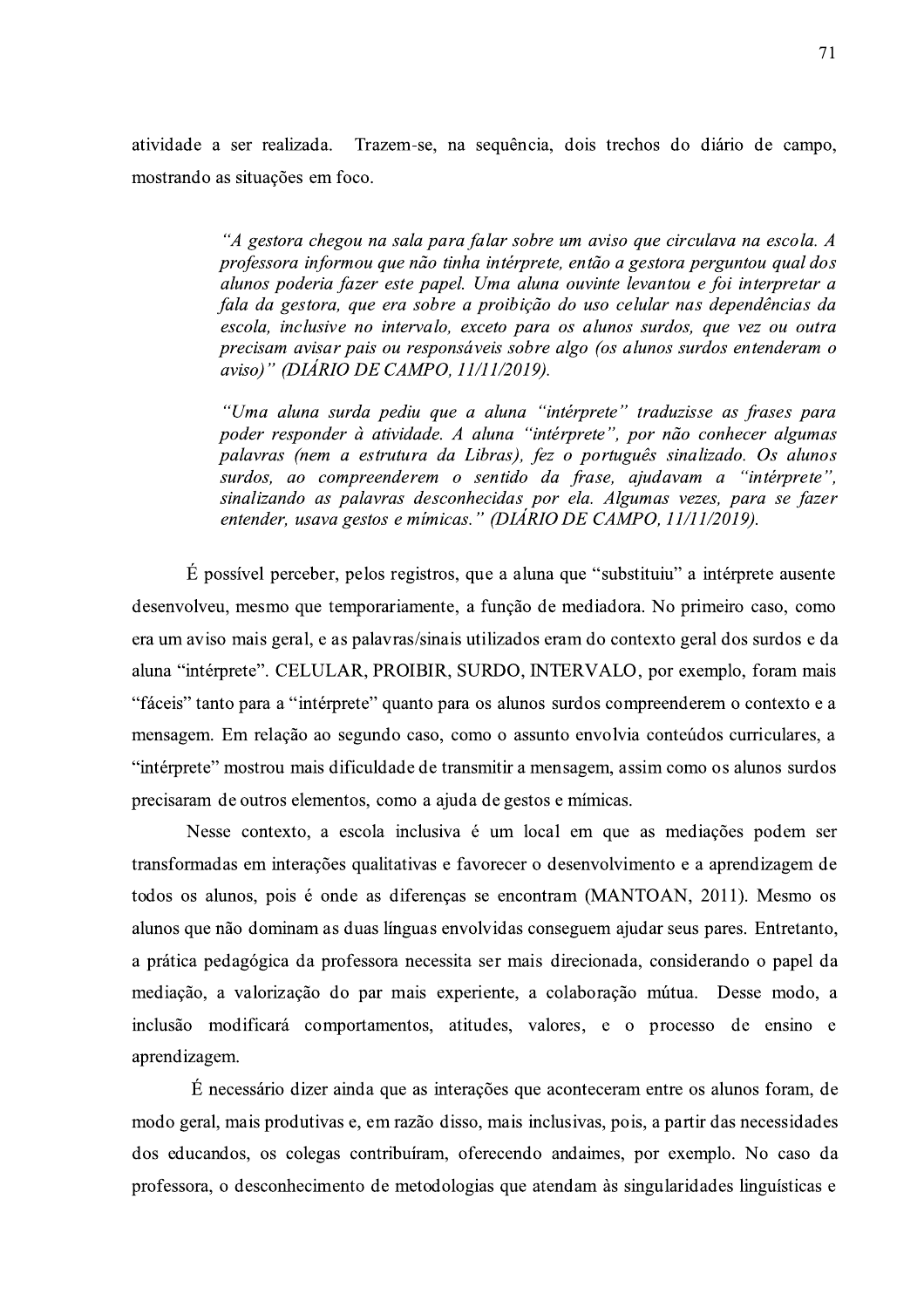culturais comprometem uma produção textual bilíngue em que a Libras e língua portuguesa sejam contempladas. A TILS, por suar vez, contribui com um processo tradutório que viabiliza uma comunicação quando solicitada. A mediação, assim como a inclusão, necessita de parâmetros para nortear a prática pedagógica do educador de modo a considerar as necessidades do educando e possibilitar uma aprendizagem mais significativa, com aquisição ou ampliação de conhecimentos.

# 4.2 ASPECTOS ESSENCIAIS PARA A MEDIAÇÃO EM AULAS DE PRODUÇÃO **TEXTUAL DE ALUNOS SURDOS**

Com base nos dias de aulas observados, nas anotações e nos questionários realizados com a professora e a TILS, trago reflexões para verificar, nas mediações realizadas pelas participantes junto aos alunos, aspectos que evidenciam a experiência de atividade mediada (EAM), como a intencionalidade/reciprocidade, transcendência, significado e competência, de acordo com (FEUERSTEIN; FEUERSTEIN, 1991; MEIER, 2004).

Para seguir com essa reflexão, chamo atenção à pergunta do questionário direcionada à professora: como elabora a proposta de produção textual, considerando a presença de alunos(as) surdos(as) em suas aulas? Como orienta estes(as) alunos(as) em relação às produções? Rosa assim respondeu:

> "A produção de texto é um desafio com o qual tenho muita cautela ao executar. Quando entrei na escola, os surdos entregavam produções em branco, o que me sugere uma incapacidade de docentes e discentes para esta prática, bem como uma desistência. Apesar de uma resistência inicial, todos agora escrevem seus textos dentro de suas habilidades e limitações. A proposta de redação é selecionada de maneira a manter uma relação com as vivências do discente." (PROFESSORA ROSA).

Pelo exposto, a docente reconhece o desafio presente na produção do aluno surdo e aponta as causas desse desafio. Primeiro, ela sugere que a não produção dos alunos está relacionada com a incapacidade dos docentes e discentes. Esses indicativos apontados pela docente podem ser resultado de atividades que desconsideram o público assistido, ou que não considerem a intencionalidade/reciprocidade. Como apontado na seção que trata experiência de atividade mediada, este é um parâmetro base para o ensino, assim como a transcendência, para responder às questões: como, por que, por quem, quando (FEUERSTEIN; FEUERSTEIN, 1991). Considero necessário dizer que esses questionamentos deveriam ser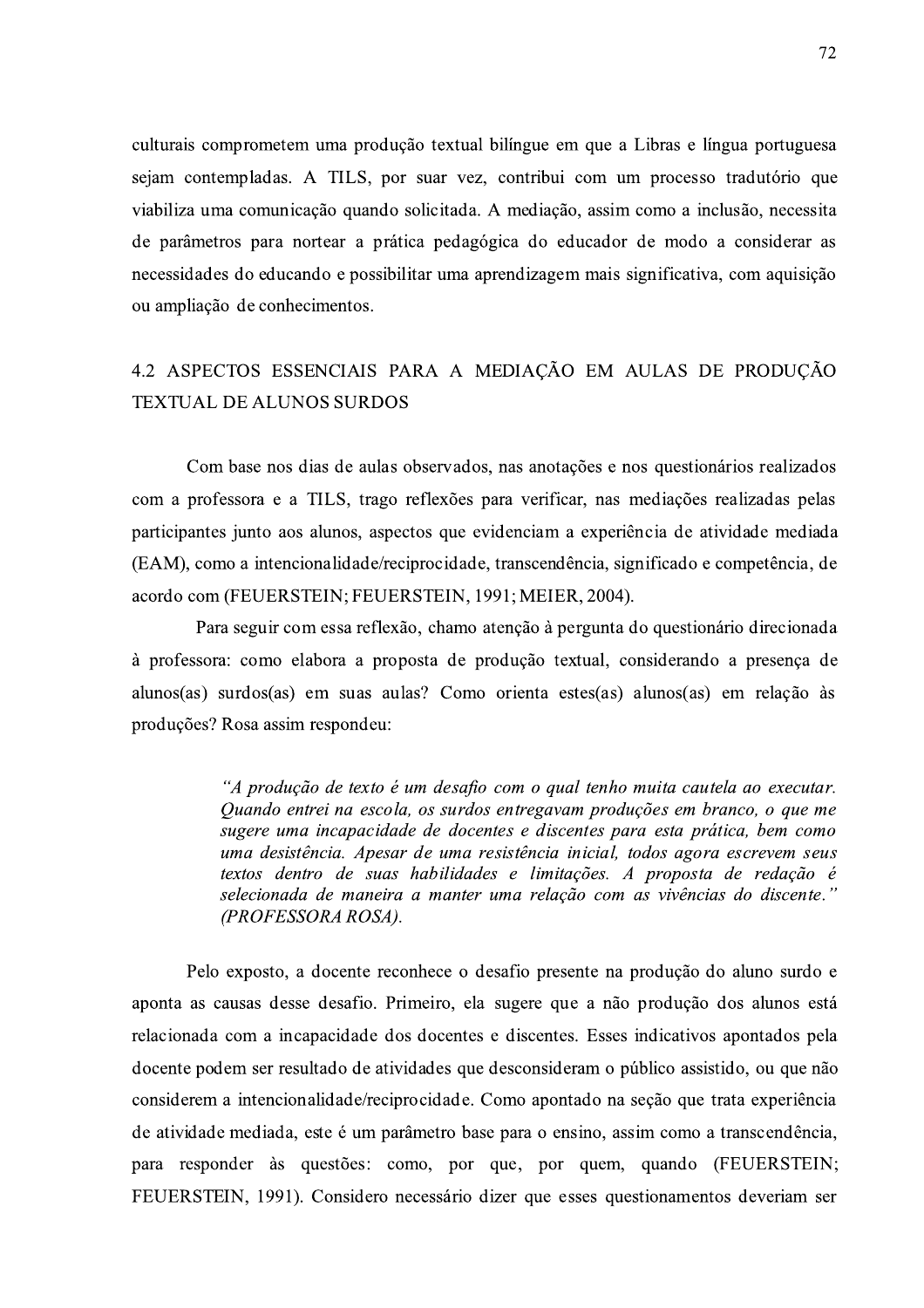considerados ainda no planejamento escolar, mesmo que implicitamente. É importante que a professora estabeleça uma relação de cumplicidade com seus alunos, com o intuito de elaborar suas atividades de acordo com objetivos bem definidos que considerem as especificidades do aluno surdo (FERNANDES, 2006; MARQUES, 2007; FIGUEIREDO, 2019), de modo que a intencionalidade/reciprocidade e a transcendência se façam presentes em sua prática pedagógica. Mesmo sendo um desafio, a produção textual pode se concretizar por meio de planejamento que abarque as necessidades dos alunos desde o planejamento.

Na sequência, a docente se reportou à resistência dos alunos surdos em escrever. Tal fato foi verificado nas observações quando uma das alunas se negou a realizar a atividade de produção, conforme registro no Diário de campo de 29/10/2019. Parte dessa resistência está no modo como são ensinados, ou seja, um ensino baseado em metodologias para ouvintes, desconsiderando as necessidades linguísticas dos alunos surdos (FERNANDES, 2006). Isso os leva a criar estratégias de sobrevivência em sala de aula, sendo, de modo geral, bons copistas, como já afirmava Fernandes (2006).

Muitos alunos surdos, por vários motivos, ainda não dominam a estrutura da língua portuguesa escrita, principalmente a norma culta, cobrada nas escolas. Esse fato gera, na maioria das vezes, resistência quanto à prática da escrita. Por isso, a língua portuguesa em sua modalidade escrita precisa fazer parte do cotidiano do aluno surdo (SILVA, 2008; GESUELI, 2015), ou seja, por meio da reciprocidade, ou seja, de maneira produtiva pelo aluno surdo (MEIER, 2004). A intenção do ensino precisa atender aos dois públicos: alunos surdos e alunos ouvintes. No caso dos alunos surdos, quanto à produção textual, a docente explicou que a proposta da produção textual seria sobre o tema preconceito contra mulheres, negros ou homossexuais. O texto deveria ser dissertativo, ou seja, os alunos deveriam expor e defender suas opiniões sobre o tema (DIÁRIO DE CAMPO, 22/10/2019).

Contextualizando a intencionalidade pretendida pela professora Rosa, os alunos deveriam produzir um determinado gênero textual, mas, como já dito, eles entregavam produções em branco, ou seja, não praticavam a escrita. Nesse sentido, a intenção pode se esvaziar e tanto professora como alunos podem se decepcionar com o produto não alcancado. Logo a reciprocidade, ou seja, a devolutiva por parte do aluno, assim como a transcendência, a aprendizagem significativa também são prejudicadas, pois, se não existe atividade concluída, não houve mediação ou a mediação foi insuficiente (PISACCO, 2006). Por fim, a professora disse que a proposta de redação é vinculada às vivências dos alunos, de modo que estes consigam produzir dentro de suas condições. Essa perspectiva é defendida pela EAM,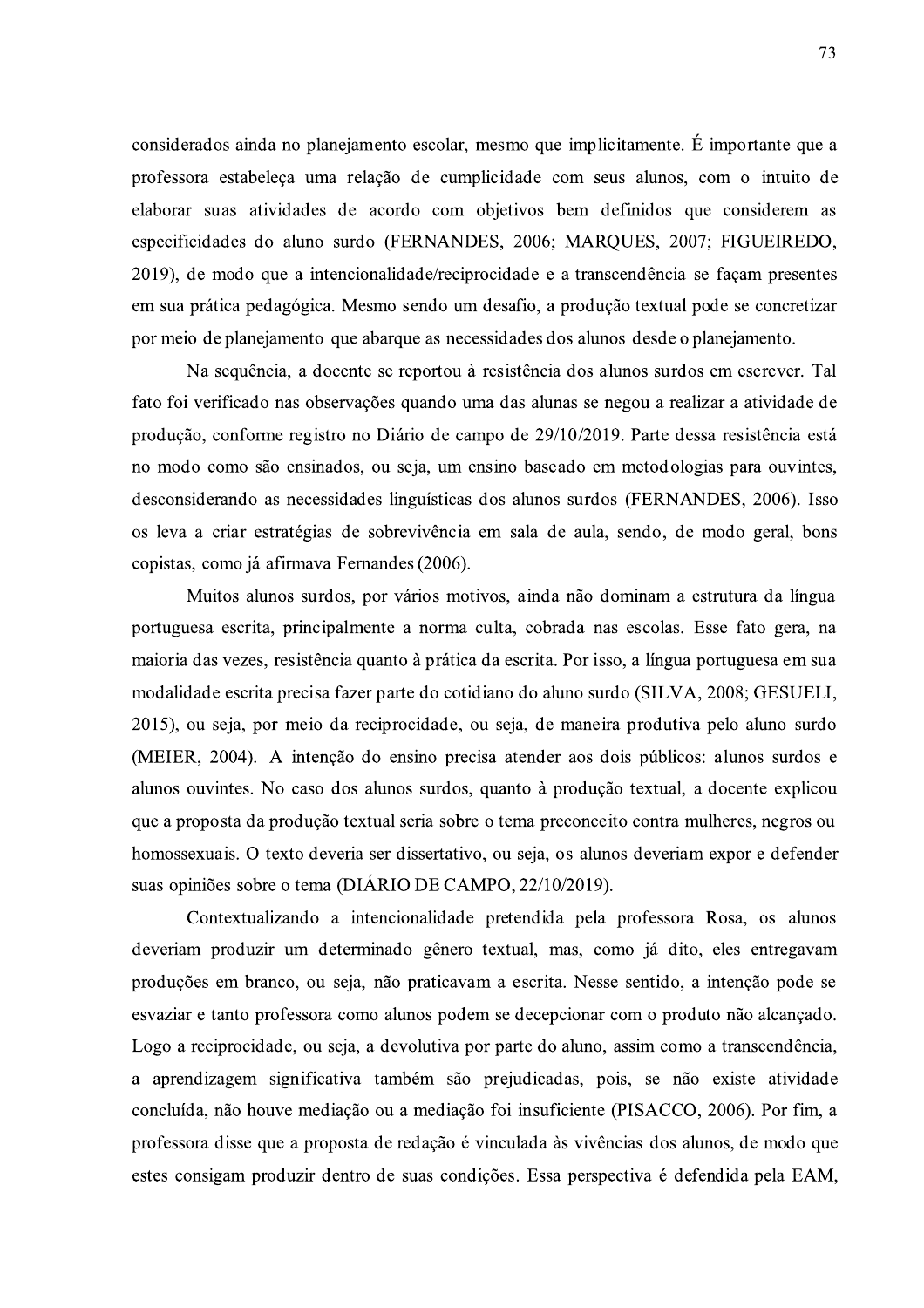pois este "é o caminho pelo qual os estímulos são transformados pelo mediador, guiado por

74<br>pois este "é o caminho pelo qual os estímulos são transformados pelo mediador, guiado por<br>suas intuições, emoções e sua cultura" (TURRA, 2007, p. 303).<br>É preciso destacar ainda duas situações: a primeira está relacionad que possa suprir as necessidades linguísticas dos surdos (GUARINELLO, 2005; QUADROS, 2008; LODI, 2018). A escrita de um texto em português, seguindo as estruturas dessa língua, é uma tarefa bastante difícil ou mesmo impossível, seja para alunos surdos ou ouvintes. De acordo com Rosa, os alunos entregavam as propostas de produções textuais em branco, ou seja, não tinham experiências com produção textual desde o começo do ano.

Desse modo, não se verifica reciprocidade como produto da intencionalidade na interação realizada com a maioria dos alunos, pois "a reciprocidade torna-se possível quando o mediador compartilha, com seu interlocutor, a intenção que move a proposta de interação: coloca à disposição do aluno processos didáticos que ele utilizará quando tomar suas próprias decisões" (Da ROS, 2002, p. 37). Isso leva à transcendência, ou seja, a independência do aluno para produzir seus textos de acordo com seus conhecimentos. Pelo que foi possível verificar, somente uma aluna conseguiu transcender, no sentido de ser independente, ou seja, de não precisar de outras pessoas para realizar sua produção, uma vez que produziu o texto com os conhecimentos prévios que tinha, com as orientações da professora e apoio da interpretação em Libras.

Seguindo com a reflexão sobre os dados, retoma-se ao questionário com a seguinte pergunta à professora: Como acontece o processo de produção textual do aluno(a) ouvinte/surdo(a)? Qual sua colaboração neste processo? Que estratégias utiliza? Rosa respondeu que:

> Este trabalho é realizado de maneira individual, o que demanda tempo e dedicação. A leitura e a escrita são conduzidas pelo tradutor de Libras respeitando as ideias do aluno. Este último é levado a pensar sobre o tema, discutir, escrever e, como consequência, seu vocabulário é ampliado a cada produção de texto (PROFESSORA ROSA).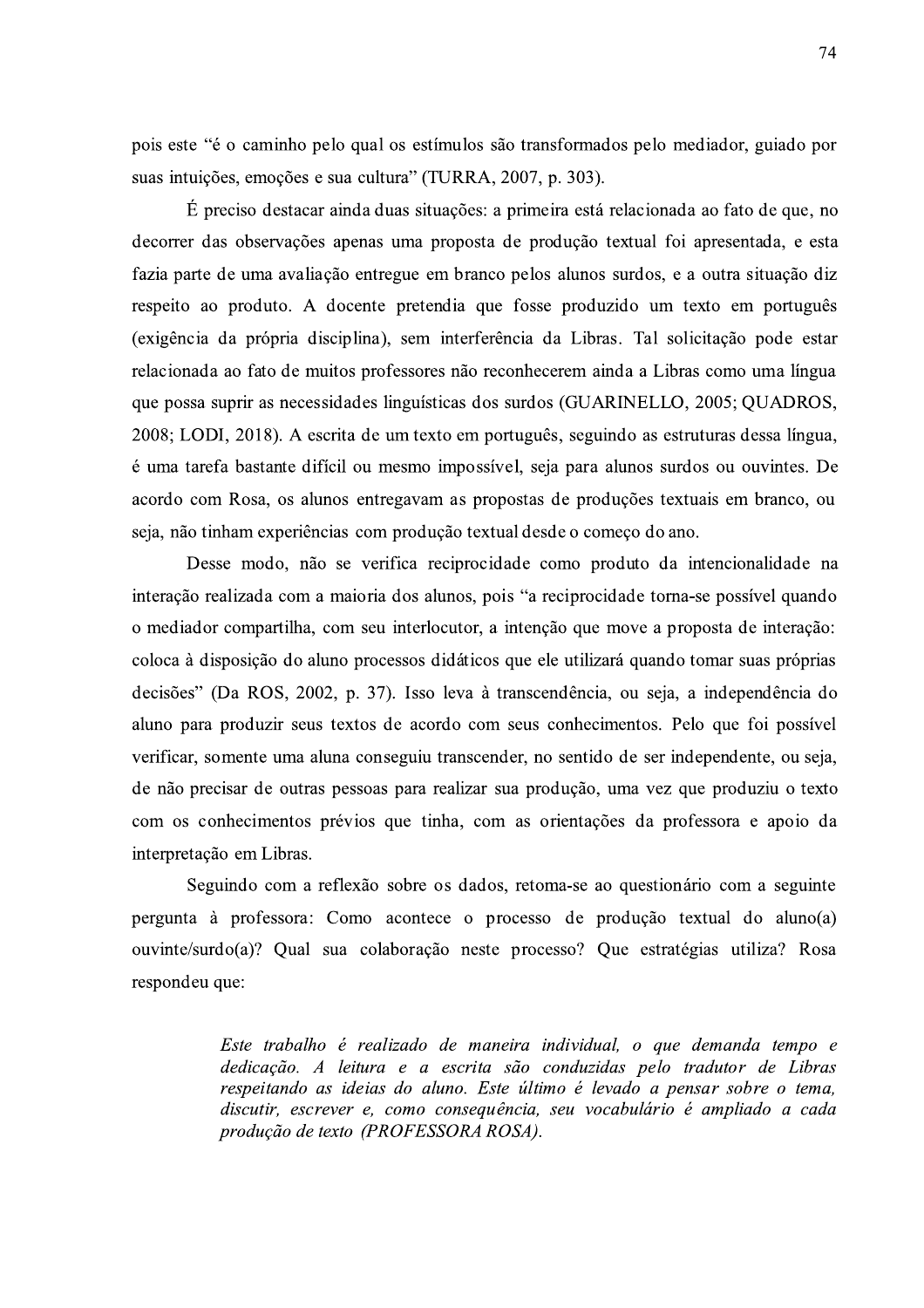Ao responder a pergunta, a professora se refere apenas aos alunos surdos, falando do tempo dedicado a essa atividade. A docente ressalta as ações que devem ser praticadas pelos alunos, dentre elas, reflexão, discussão e produção, e que, como consequencia, deve haver a ampliação do vocabulario. Pela fala de Rosa, pode-se dizer que ha uma perspectiva de mediação por significado, segundo a qual o aluno exerce seu papel de forma plena frente as ações da mediadora, ou seja, por esse parametro, o educador mediador explícita interesse, estimulando o mediado dedicado a essa atividade. A docente ressalta as ações que devem ser p<br>dentre elas, reflexão, discussão e produção, e que, como consequências<br>cão do vocabulário. Pela fala de Rosa, pode-se dizer que há uma<br>ão por significa

o a professora exigiu uma produção textual reescrita, percebi que nao houve uma compreensao pelos alunos, resultando em uma copia mecanica, sem mediação de significado, embora a professora tenha se disponibilizado ajudar os alunos surdos na demanda solicitada. Como registro de um desses momentos, há o seguinte relato:

> Em certos momentos, a aluna demonstrava estranheza com as ações da professora, que, ao perceber, explicou que, com as adequações, queria que a aluna aprendesse mais palavras da língua portuguesa, ou seja, aumentasse seu vocabulário. Ao término das adequações, a docente pediu que a aluna lesse o novo texto. [...] ao término das observações e adequações, realizadas pela docente, foi pedido que a aluna copiasse o texto ( $DI\acute{A}RIO$  DE CAMPO,  $04/11/2019$

Como exposto, apesar do discurso da professora ir ao encontro de mediações compreendidas e reciprocas, o texto final não satisfez as necessidades dos educandos, pois nao foi dada a eles a oportunidade de uso da lingua portuguesa mediada pela lingua de sinais. Vale lembrar que o ensino de uma lingua não deve ficar preso ao ensino de determinadas palavras, sem que haja a compreensão dos sentidos e significado Como exposto, apesar do discurso da professora ir ao encontro de mediações<br>
compreendidas e recíprocas, o texto final não satisfez as necessidades dos educandos, pois<br>
não foi dada a eles a oportunidade de uso da língua po a docente fosse a de que os alunos surdos dominassem a lingua portuguesa atraves do conhecimento e uso de palavras novas, nao houve, no decorrer da investigação, momentos de imersão linguística e cultural em relação à segunda lingua, tornando seu objetivo difícil de ser atingido.

Ao se considerar a reescrita dos alunos, pode-se depreender que faltou oportunidade de demonstrarem competência na atividade proposta, pois, apesar de, em primeiro momento, a professora propiciar momentos de produção espontanea, por outro lado, desfaz o caminho traçado, substituíndo a produção dos alunos, reescrevendo ela mesma o texto, sem oportunizar reflexão aos alunos. Ao se considerar a reescrita dos alunos, pode-se depreender que faltou oportunidade de<br>demonstrarem competência na atividade proposta, pois, apesar de, em primeiro momento, a<br>professora propiciar momentos de produção espon

A produção de um texto depende das singularidades que cada ade motivada por aspectos socioculturais inerentes aos falantes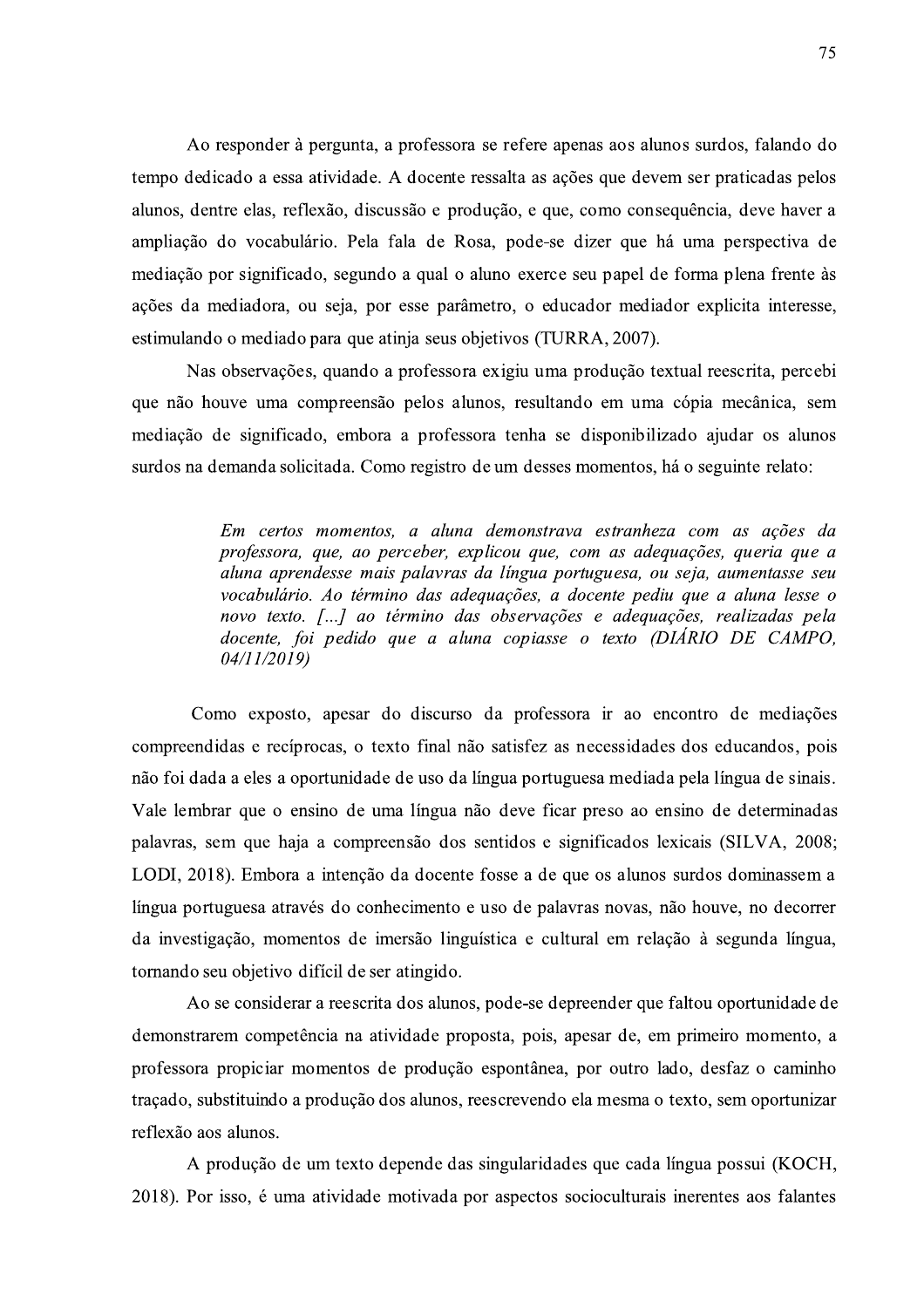de uma determinada língua e dos sistemas de conhecimentos que o falante dispõe (KOCH, 2018).

Ademais, há necessidade de uma atividade de produção textual que satisfaça a especificidade de um determinado grupo social e da língua por ele utilizada. As mediações, portanto, precisam ter um caráter qualitativo, positivo e, sobretudo, sociocultural (FEUERSTEIN; FEUERSTEIN, 1991), pois as práticas pedagógicas são envolvidas por práticas de linguagem de diferentes maneiras e realizadas por diferentes pessoas e de diferentes culturas e experiências. A oralidade, assim como a sinalização, manifesta-se em sala com mais naturalidade: a primeira com o público ouvinte, e a segunda com o público surdo. Contudo, as produções exigidas na escola, geralmente são requisitadas na modalidade escrita.

A professora também fala a respeito do trabalho da intérprete de Libras que medeia todas as falas. Ela reconhece que, sozinha, não consegue produzir significados e sentidos com surdos. A intérprete também promove, em contexto inclusivo, a seus alunos intencionalidade/reciprocidade e a transcendência, de modo semelhante ao que percebemos em ações e em falas da professora Rosa. A fim de ilustrar essa percepção, destaco o trecho em que a TILS Margarida responde a uma pergunta do questionário que versou sobre o contexto de ensino para aluno surdo em sua atuação.

> "O aluno surdo precisa de tudo visível. Sabemos que a Libras é visual. Então, na produção de textos, temos que explicar e dizer o significado das palavras para que fique claro na mente dele. E a maioria deles não sabe ler e nem escrever. Aí o intérprete tem que fazer datilologia em quase tudo." (TILS MARGARIDA).

Como exposto na resposta da profissional e constatado nas observações realizadas, os alunos surdos precisam de um mediador que conheça seus limites, mas também as possibilidades de aprendizagem. A TILS em uma sala com alunos surdos requer muita presteza, haja vista a necessidade de tradução e interpretação constantes, tanto em relação à professora e alunos surdos, alunos surdos e alunos ouvintes, e até mesmo nas interações entre a professora e os alunos ouvintes. Nas aulas de produção textual e nas aulas de Português (houve momentos em que aconteceram concomitantemente), a intérprete Margarida demonstrou intencionalidade nas atividades que desempenhou, conforme o registro do diário de campo do dia 22/10/2019, transcrito a seguir.

> "Margarida se dividiu entre sinalizar as informações disponibilizadas pela professora, assim como atender os alunos surdos presentes naquela aula. Quando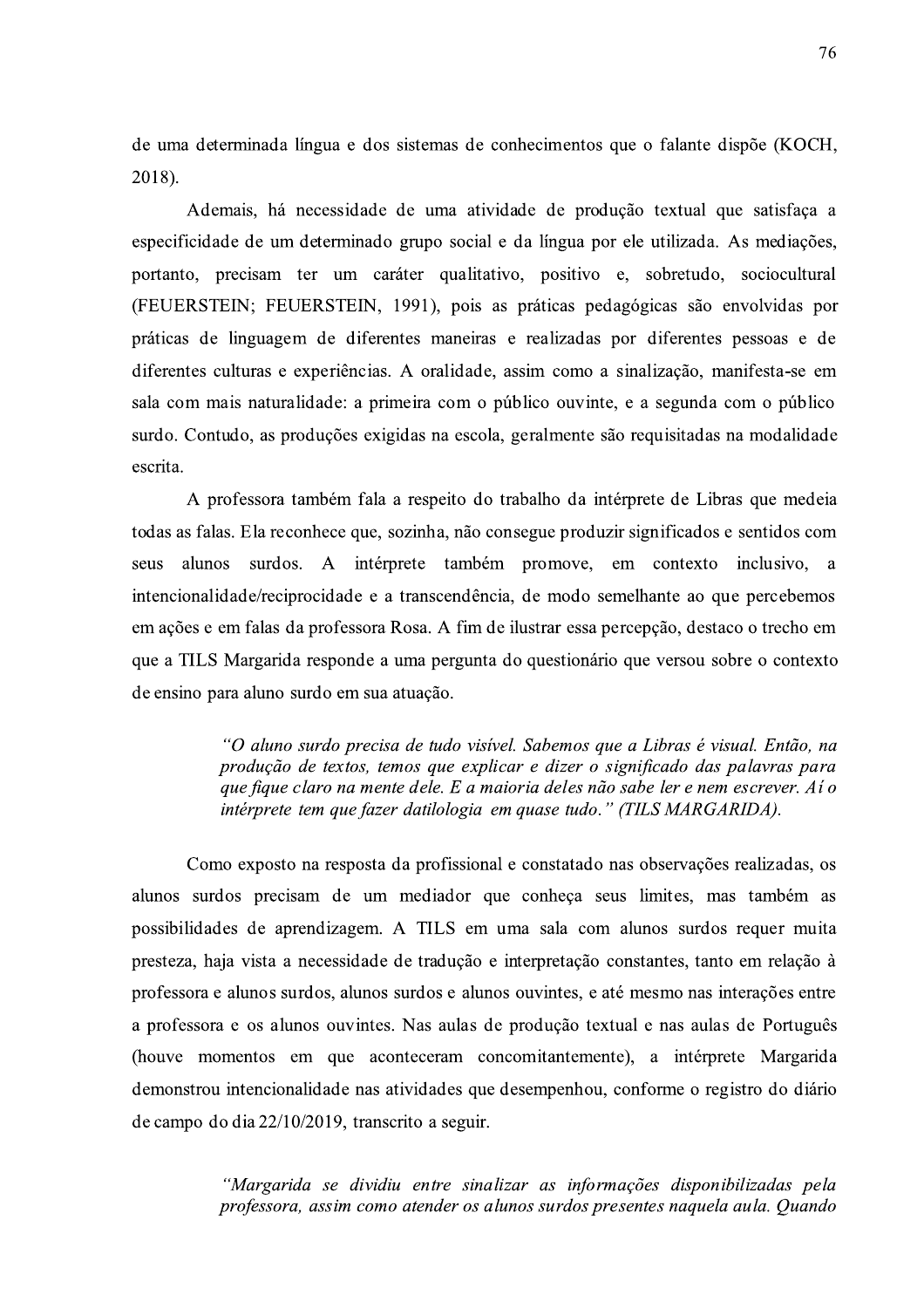solicitada, atendeu os alunos, inclusive explicando a tematica de varias maneiras, auxiliando-os ora com datilologia, ora realizando sinal ou assentindo a elaboraçao de frases ou nao, a fim de satisfazer as necessidades dos alunos."<br>' (DIÁRIO DE CAMPO, 22/10/2019).

solicitada, atendeu os alunos, inclusive explicando a temática de várias maneiras,<br>auxiliando-os ora com datilologia, ora realizando sinal ou assentindo a<br>elaboração de frases ou não, a fim de satisfazer as necessidades d De acordo com o que os dados mostram, Margarida contribuiu com a professora, auxiliando-a quando solicitada e atendendo aos alunos de forma a satisfazer suas necessidades linguísticas, mediando, além de conteúdos, sentidos e significados. Ao mediar significados, a intérprete "avalia as estratégias, seleciona as que são mais apropriadas a determinada situação, amplia algumas, ignora outras, faz esquemas" (TURRA, 2007, p. 303). Margarida, neste aspecto, contribuiu com a mediação de significados, favorecendo, assim, o entendimento dos alunos de que são capazes de realizar as atividades propostas.

Quando Margarida afirma que a maioria dos alunos "não sabe ler e nem escrever", enfatiza o caráter negativo do processo de ensino e aprendizagem desses alunos. Nesse caso, não parece ter condições de avaliar como significativas as produções sinalizadas, ou seja, o modo como os alunos apresentam suas experiências em Libras, já que é nessa língua que a maioria, ou pelo menos aqueles que ainda não dominam o código escrito da língua portuguesa, se expressam.

Mesmo com visão negativa em relação aos alunos que atende, Margarida,  $\overline{3}$ contextualizou o tema trabalhado nas produções textuais, explicando de maneira individualizada, ou seja, quando era chamada a sinalizar, fazer datilologia ou esclarecer alguma dúvida a respeito da proposta, o fazia de acordo com o nível dos alunos (LACERDA, 2009). Mesmo com uma quantidade elevada de alunos na turma, diferente do que determina o PPP da escola, ou seja, até três alunos por turma, ela mediou as produções.

Face a este cenário, fica evidente a necessidade de um trabalho em conjunto entre a TILS e professora para ampliarem o conhecimento sobre os alunos, além de apropriarem-se de práticas a serem desenvolvidas em sala de aula. Isso se concretiza no planejamento escolar, viabilizado por meio do PPP da escola (MARQUES, 2007). Desse modo, as atividades mediadas pelas profissionais serão concretizadas a partir de um planejamento flexível e acessível, não esquecendo que os alunos precisam de estímulos adequados, e a mediadora ou mediadoras precisam se interpor intencionalmente entre os estímulos ofertados e o objeto a ser apreendido (MEIER, 2004).

Reitero, por fim, que a mediação, em produções textuais e em tantas outras situações, precisa ser viabilizada a partir de mediadores que conheçam as singularidades sociais, culturais, linguísticas dos mediados. No caso de alunos surdos, sinalizantes, essa viabilidade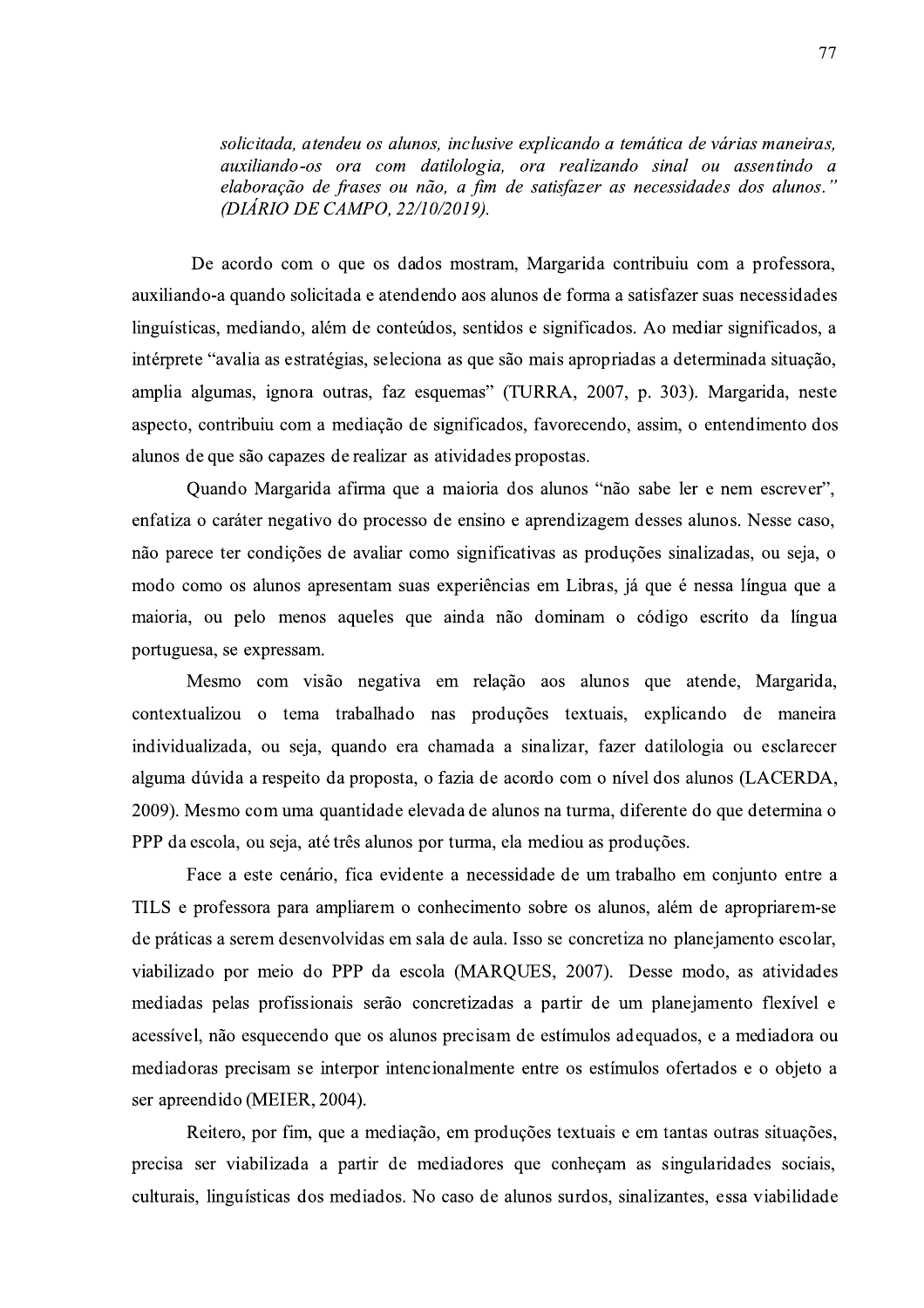se dá especialmente por meio da Libras em um processo de construção colaborativa entre essa língua e a língua portuguesa.

# 4.3 PRODUCÃO TEXTUAL DE ALUNOS SURDOS COMO PROCESSO DE TRADUÇÃO MEDIADA

As mediações ofertadas aos alunos surdos acontecem por meio de duas línguas e de duas modalidades linguísticas diferentes. Para dizer mais sobre esse aspecto, considero a seguinte pergunta do questionário feita à professora: "Que estratégias de produção textual utiliza em suas aulas? Justifique.". Esse questionamento teve a intenção de conhecer orientações, mediações e o processo utilizados nas interações. A docente Rosa respondeu que

> "Depois de explicada a proposta, inicia-se o trabalho do tradutor para auxiliar na escrita em português através da linguagem de sinais. Em um segundo momento, o discente surdo faz a leitura de seu texto, para mim, em Libras. Eu realizo correções, ajustes sempre explicando individualmente as mudanças que se fazem necessárias e o porquê. Por fim, o aluno reescreve o texto e entrega para avaliação final." (PROFESSORA ROSA).

Pela resposta da docente, é possível se considerar e constatar orientações, mediações, bem como o processo utilizado pelos envolvidos no processo de elaboração e produção textual dos alunos surdos presentes na sala de aula. A professora Rosa começa dizendo que a proposta é explicada. Nas observações, no entanto, faltou uma contextualização a respeito do tema. Essa ausência parece ter sido compensada pelas visitas às carteiras dos estudantes, perguntando sobre as dificuldades e oferecendo ajuda (DIÁRIO DE CAMPO, 22/10/2019). Por outro lado, essas ações não se repetiram no segundo dia observado, em que houve produção de dois alunos que estavam ausentes no primeiro dia da proposta apresentada por Rosa. Nos demais dias, houve apenas reescrita do texto elaborado pelos alunos. No segundo dia.

> "[...], porém, dois alunos surdos (Cravo e Hortência) continuaram a escrita do texto sobre preconceito. Enquanto esses dois alunos se dedicariam à escrita, o restante da turma acompanharia a professora na resolução das questões do livro. A intérprete sinalizaria para os surdos deste segundo grupo." (DIÁRIO DE CAMPO, 29/10/2019).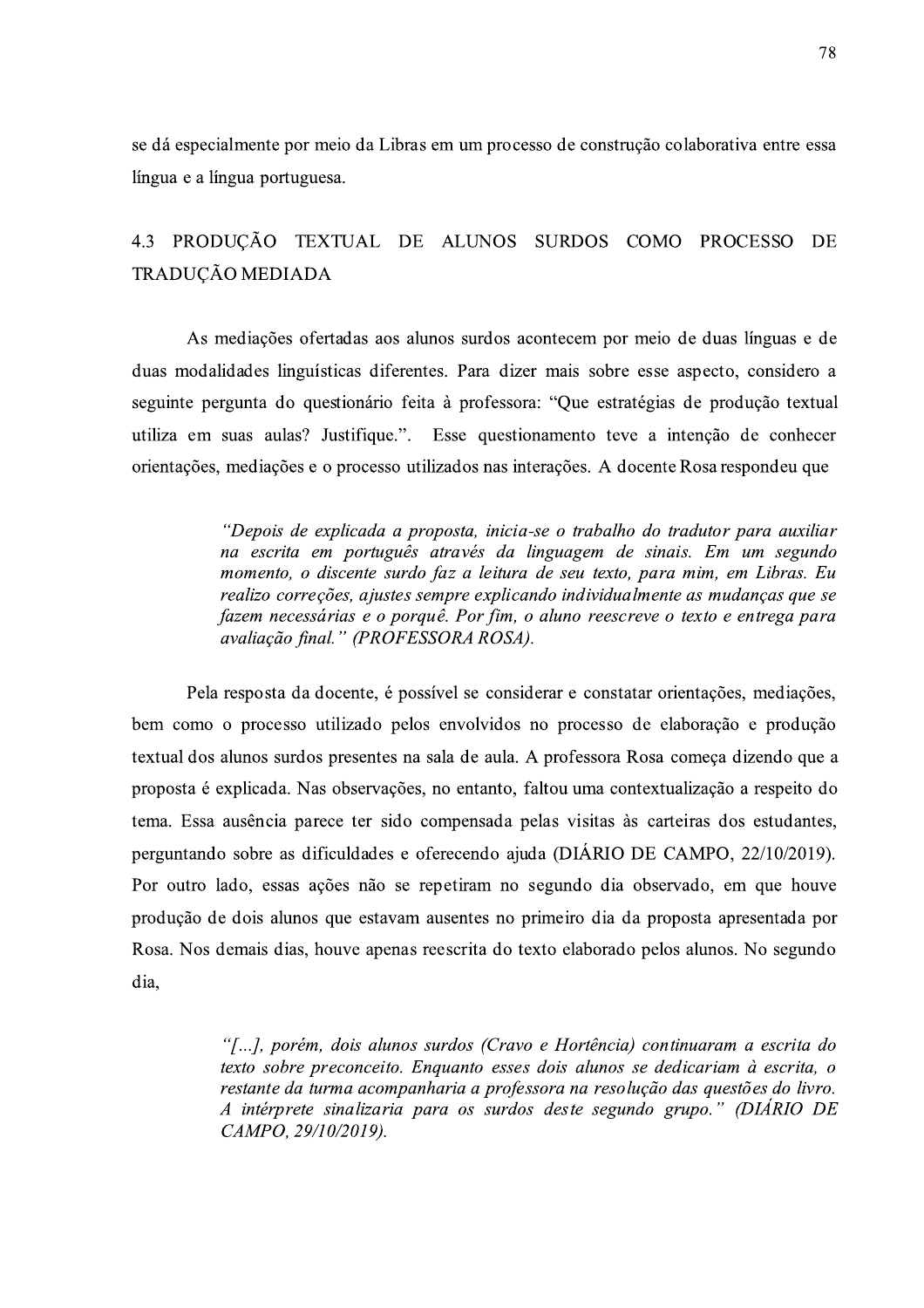Como destacado, no segundo dia de observação, os alunos que estavam produzindo seu texto não tiveram ajuda no momento da elaboração textual. A mediação aconteceu, como já citado antes, com a aluna Hortência, mas foi viabilizada por sua colega Camélia, em que a colega colaborou fornecendo vocabulário da língua portuguesa. Com o aluno Cravo, a mediação se deu entre ele e a TILS que o auxiliou a respeito da palavra RACISMO (DIÁRIO DE CAMPO, 29/10/2019). As orientações foram apenas as disponibilizadas no primeiro dia, primeiro de forma mais geral pela docente e depois de forma mais individualizada pela intérprete de Libras.

Continuando com a análise, a professora Rosa, fala a respeito das traduções da Libras para o português e do português para Libras. A tradução foi um processo de grande valia no decorrer das mediações visualizadas nas aulas. A princípio, quando a intérprete era chamada para atender os alunos, procurou ajudá-los disponibilizando vocabulário, ora em Libras, ora em português. Contudo, as traduções mais eficazes foram no momento da reescrita, em que a intérprete foi a mediadora que facilitou as interações entre a professora e os alunos que estavam na etapa de reescrita de seus textos, como demonstrado nos excertos a seguir:

> "Enquanto lia o que tinha escrito em português, Camélia sinalizava, e a intérprete, a partir da sinalização, traduzia para o português oralmente, adequando sempre que necessário o sentido das frases que eram sinalizadas por Camélia. Após a tradução feita pela intérprete, a professora propôs à aluna uma reorganização das frases escritas para melhor se adequar à língua portuguesa, atividade negada pela aluna que alegou falta de vocabulário para a reescrita do texto." (DIÁRIO DE CAMPO, 22/10/2019).

> "A discente começou a sinalizar o que tinha escrito, frase por frase, sempre se certificando com a intérprete em relação ao que sinalizava. A cada frase sinalizada e traduzida para o português, Rosa fazia uma observação sobre a organização ou substituía uma palavra no texto da aluna. A intérprete traduzia tanto a sinalização da aluna, quanto a fala da professora que, por sua vez, fazia intervenções quando necessário, modificando o texto e explicando a necessidade de fazer adequações para o texto ficar no "padrão" da língua portuguesa." (DIÁRIO DE CAMPO, 04/112019).

Em relação ao processo de leitura, no primeiro e no segundo excertos, as alunas realizaram "mãos em movimento", nome dado quando fazem a leitura de algo escrito e sinalizam (ALBRES, 2016). Nesse caso, a leitura é feita, geralmente, pelo surdo, usando palavra-sinal, palavra-sinal. Considerando esse aspecto, nem sempre o que é lido é compreendido pelo leitor, prejudicando a construção de sentido e a atribuição de significados.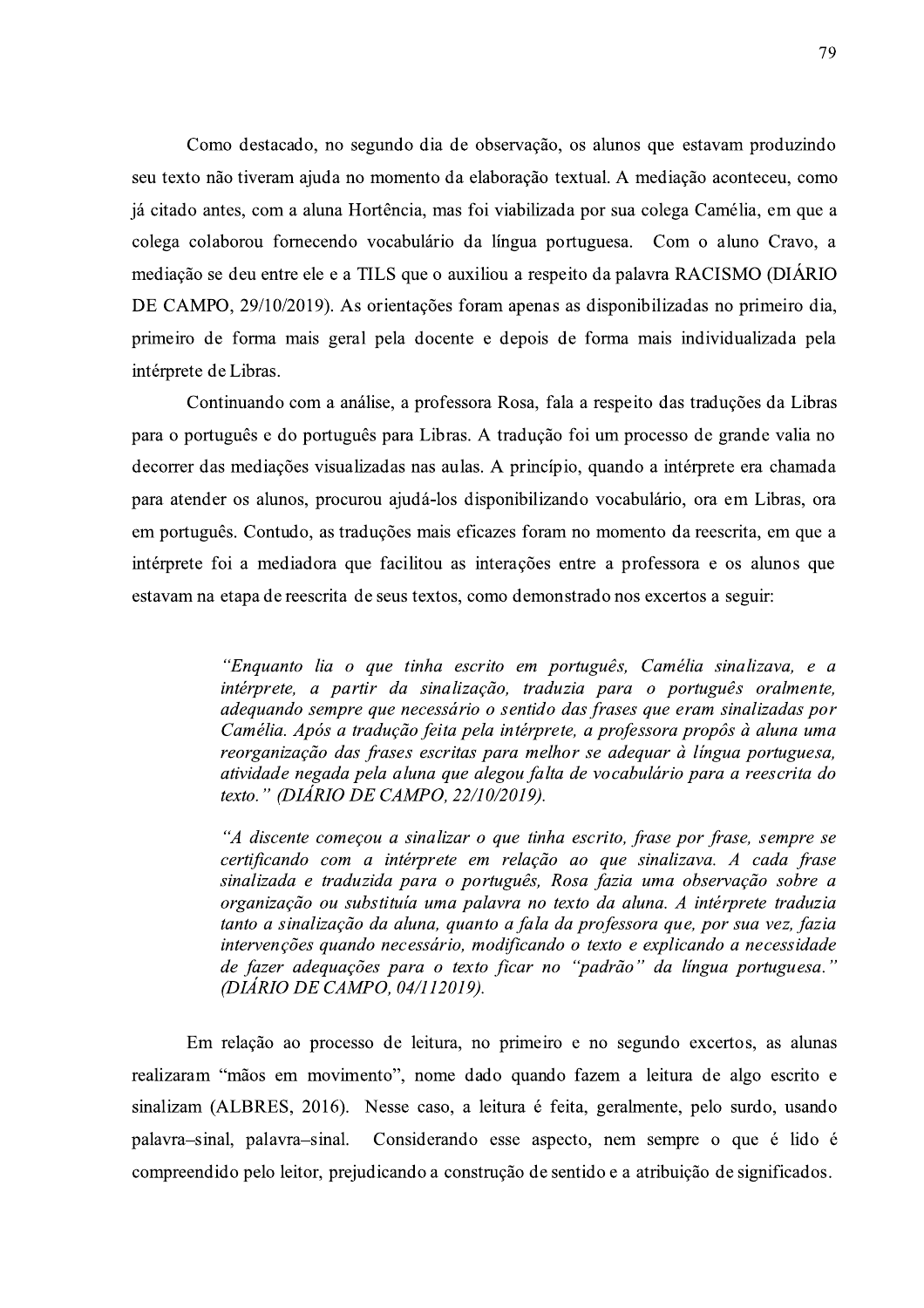Ainda sobre as considerações realizadas pela professora, um aspecto chama a atenção: a professora não menciona a singularidade na escrita do aluno surdo. Desse modo, desconsidera que esse aluno realiza sua produção valendo-se da língua que domina. Nesse contexto, na maioria das vezes, os textos apresentam verbos no infinitivo, sem concordância, bem como a ausência de conectivos ou marcas de número e grau (FERREIRA, 2010), e essas singularidades aparecem tanto na leitura, quanto na escrita, além das dificuldades em relação ao domínio de vocabulário, fato observado e valorizado pela docente. Essas singularidades devem ser respeitadas para serem trabalhadas ao longo do processo de ensino e aprendizagem.

No que diz respeito às particularidades de escrita e leitura dos alunos surdos, a constante mudança de modalidades linguísticas é perceptível. Desse modo, as traduções e interpretações são processos constantes. Contudo, como o foco do trabalho são as mediações nas produções textuais escritas, o processo mais analisado é a tradução que pode acontecer de várias maneiras. Esse processo visa a compreensão de um determinado enunciado em uma língua acessível ao falante (MARCUSCHI, 2010; FERREIRA, 2011; SOUZA, 2014; VIEIRA-BARBOSA; SOUSA, 2018). Tendo em vista que a Libras e a língua portuguesa são de modalidades diferentes, a tradução favorece o entendimento do aluno surdo, bem como da professora e dos demais alunos, que não entende os sinais realizados pelos surdos.

Para a concretização das traduções, os alunos surdos fazem uso das transcrições e transcodificação (MARCUSCHI, 2010). Ao realizarem a "passagem" da Libras para o português escrito, os alunos surdos, geralmente, se valem do sistema de notação da Libras (FELIPE, 2005; FERREIRA, 2010), quando transcrevem em palavras as ideias que elaboram em Libras. Esse fato foi observado nas aulas, com o uso frequente de datilologias, que aconteceram entre os alunos com a TILS, sobretudo nas explicações e esclarecimentos sobre o tema apresentado pela professora. A soletração dos termos P-R-E-C-O-N-C-E-I-T-O, R-A-C-I-S-M-O e D-I-S-C-R-I-M-I-N-A-C-Â-O foi recorrente.

Em relação à mediação da professora para a produção escrita dos alunos, destaco a valorização que a docente empregou na reescrita dos textos dos alunos. A reescrita pode ser entendida como uma estratégia que contribui para a harmonização de um texto, que exige reflexão sobre o fenômeno por parte do autor (MARCUSCHI, 2010). No entanto, nas situações de reescrita observadas, percebi que a professora valoriza, nesse processo de produção, muito mais os aspectos da língua portuguesa que da língua de sinais, fato compreensível pelo desconhecimento da docente em relação à Libras, assim como pelo fato de ser uma exigência da própria disciplina, ofertada como L1. O objetivo da reescrita proposta pela professora era transformar o texto, adequando-o à estrutura da língua portuguesa, ou seja,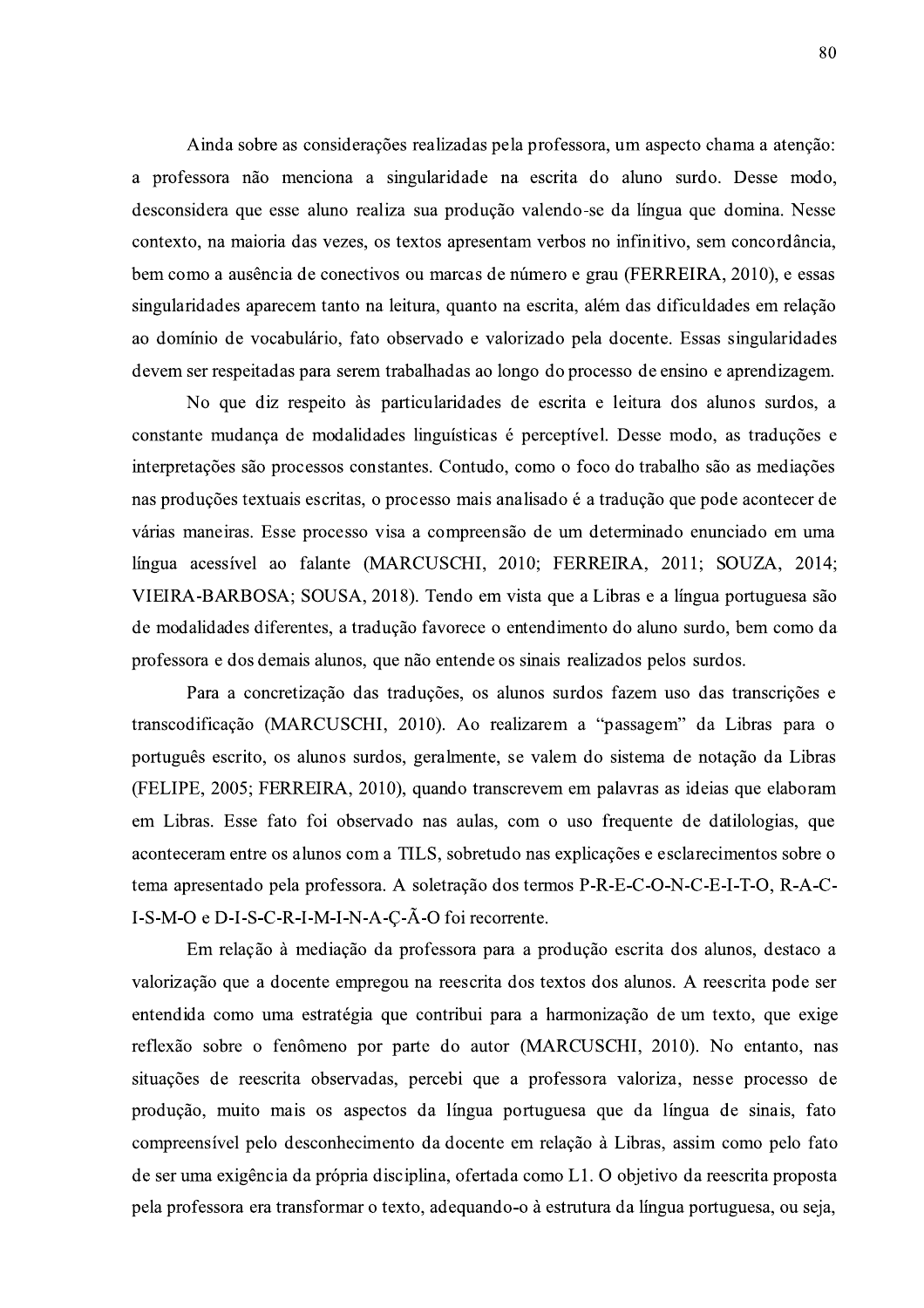retextualização (MARCUSCHI, 2010). Esta ação foi executada pela docente, pois, a partir da produção dos alunos, elaborava-se um novo texto.

Outro tipo de tradução foi observado nas interações, principalmente da TILS em relação aos conteúdos de literatura que a professora expôs.

> "[...] a aula segue e logo é interrompida para que a intérprete leia e absorva o texto que seria lido pela professora, e, traduzido e interpretado pela intérprete, pois se tratava de um poema." (DIÁRIO DE CAMPO, 29/11/2019).

Como o excerto registra, Margarida leu o texto que seria interpretado e logo após fez a tradução da fala da professora Rosa, com o mínimo de tempo possível. Ocorreu, neste caso, a tradução à vista (JIMENEZ, 2009; SAMPAIO, 2017; PEREIRA; VARGAS, 2020), pois, a leitura, que estava em língua portuguesa, foi traduzida para Libras, sinalizando-se o que estava escrito. Esse processo se caracteriza pela "passagem" de uma modalidade para outra e entre duas línguas diferentes, ou seja, da escrita em língua fonte para a sinalização da língua alvo, pode ser considerado um processo de tradução à vista. Nesse mesmo exemplo, a intérprete praticou a interpretação simultânea, a qual se caracteriza pela passagem para a modalidade oral da língua portuguesa em tempo real.

Por fim, a professora Rosa fala das correções e mudanças realizadas no texto, as quais são realizadas pela própria docente para uma reescrita do texto e posterior cópia pelos alunos surdos. Como exposto nos excertos de duas alunas, relatados nos dias 22/10 e 04/11, em que as alunas surdas passam pelo processo de reescrita do texto sobre preconceito, a professora não contribuiu para o processo de reflexão dessas alunas, pois ela mesma fazia as adequações e apenas informava ou explicava a necessidade de ser feito daquela maneira. Desse modo, restava aos alunos a cópia mecânica (FERNANDES, 2006) do texto. A mediação, nesse contexto, caracterizada pela troca de experiência e a busca de caminhos indiretos (VYGOTSKY, 2017), deve ser realizada a fim de satisfazer as necessidades do educando. No entanto, em relação à reescrita, não se verificou, durante as observações, mediações que contribuíssem para momentos reflexivos para a escrita em língua portuguesa.

No questionário para a TILS, com relação à prática da professora, consta a seguinte pergunta: Que estratégias de ensino identifica nas aulas de produção textual? Como acontece a mediação da professora neste processo? E a sua? Margarida assim respondeu:

> "Não tem estratégias. A professora me diz, me explica e eu passo pros alunos." (TILS MARGARIDA).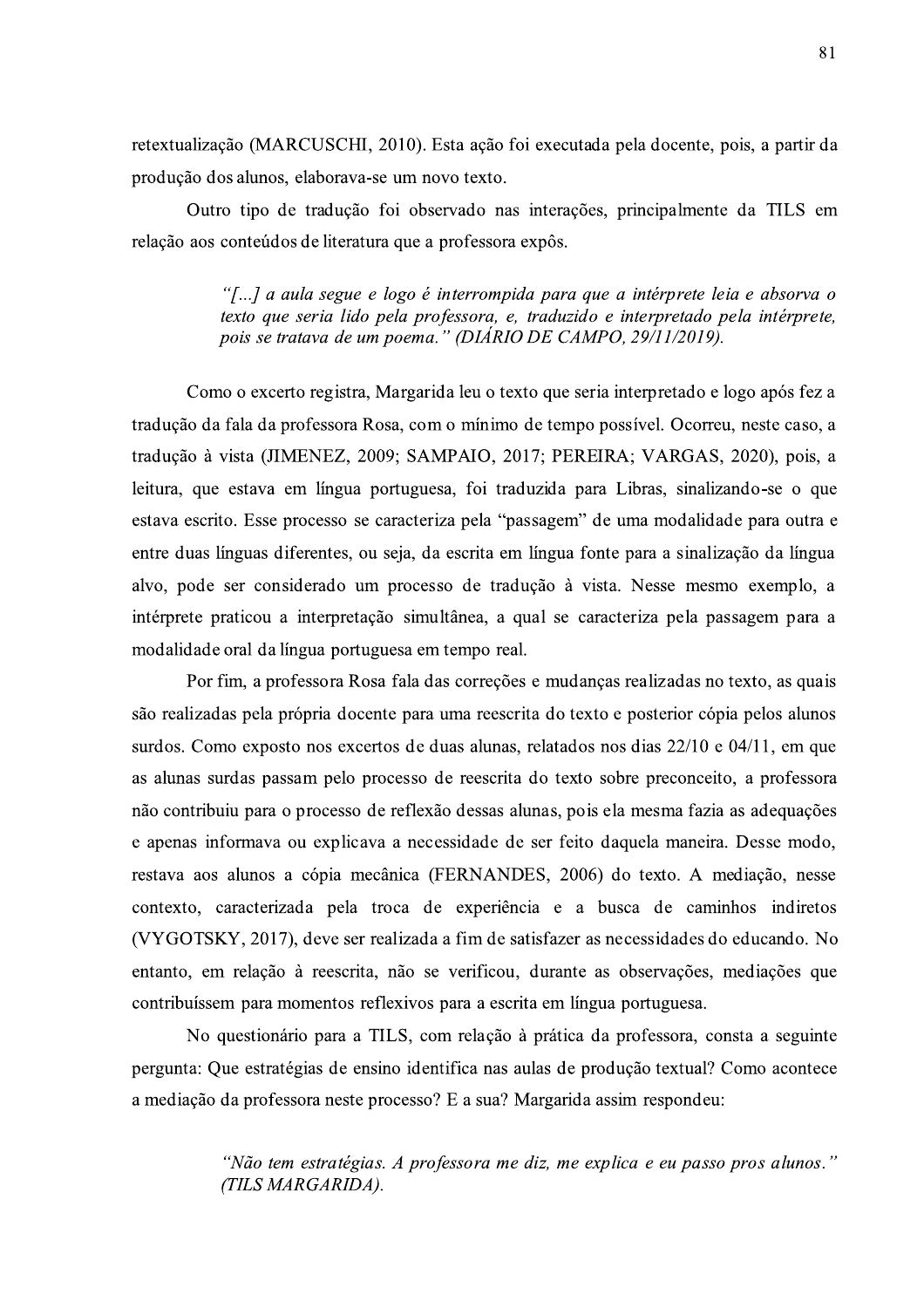Margarida foi econômica nas palavras e resumiu o processo de produção textual, sua atuação e da professora a um processo mecânico, de uma execução que acontece sem considerar o alvo do ensino: o aluno surdo, sua aprendizagem e seu desenvolvimento. Por meio de sua fala, parece-me que não dá importância aos processos envolvidos. Mesmo não expondo sua opinião a respeito da prática pedagógica da professora e das mediações desenvolvidas tanto por ela mesma como pela professora, a profissional possibilita a realização das atividades propostas em sala, pois tem fluência na língua que os surdos utilizam nas interações cotidianas e conhece o modo como produzem.

Por outro lado, é importante dizer também que não percebi esclarecimentos feitos pela TILS para a professora Rosa a respeito das dificuldades que os alunos possuem de transitar entre as duas línguas. Esclarecimentos são necessários, pois é importante que a professora considere que "a transferência dos elementos da primeira para a segunda língua é um fenômeno esperado para qualquer aprendiz, pois usar outra língua é dialogar com ela" (LODI, 2018, p. 180).

O diálogo entre línguas, nas produções textuais, deve ser considerado para que as adequações e possibilidades sejam uma iniciativa dos próprios alunos, a partir de um processo reflexivo sobre as línguas utilizadas. É preciso conhecer e respeitar o tempo de produção e das escolhas linguísticas dos alunos, mediando seu desenvolvimento. A produção é do aluno e deve ser construída gradativamente para que não perca o sentido quando for transcrita ou traduzida para outra língua. Da forma como é realizada pela professora, a reescrita é uma tradução não de sentidos, mas sobretudo de estruturas sintáticas e pertence à docente e não aos alunos surdos. Mesmo considerando que, na turma observada, alguns alunos não têm fluência em língua portuguesa e outros nem em Libras, a valorização da língua portuguesa em detrimento da língua de sinais pode causar um distanciamento do aluno da produção escrita.

Os dados gerados e analisados evidenciam que, apesar de a professora reconhecer a dificuldade que os alunos possuem em relação à língua portuguesa, requer nas produções dos alunos surdos uma estrutura adequada à essa língua que os alunos ainda estão conhecendo, além de alguns possuírem um vocabulário restrito. Por isso, suas práticas são excludentes no momento da produção textual, com separação da turma e atividades diferenciadas, impossibilitando que os alunos, por meio das interações, medeiem as atividades propostas uns dos outros. Por outro lado, a professora e a intérprete estavam sempre à disposição dos alunos nos momentos de produção, mediando a atividade, principalmente por meio de traduções e interpretações, processos necessários quando há o envolvimento de duas línguas diferentes.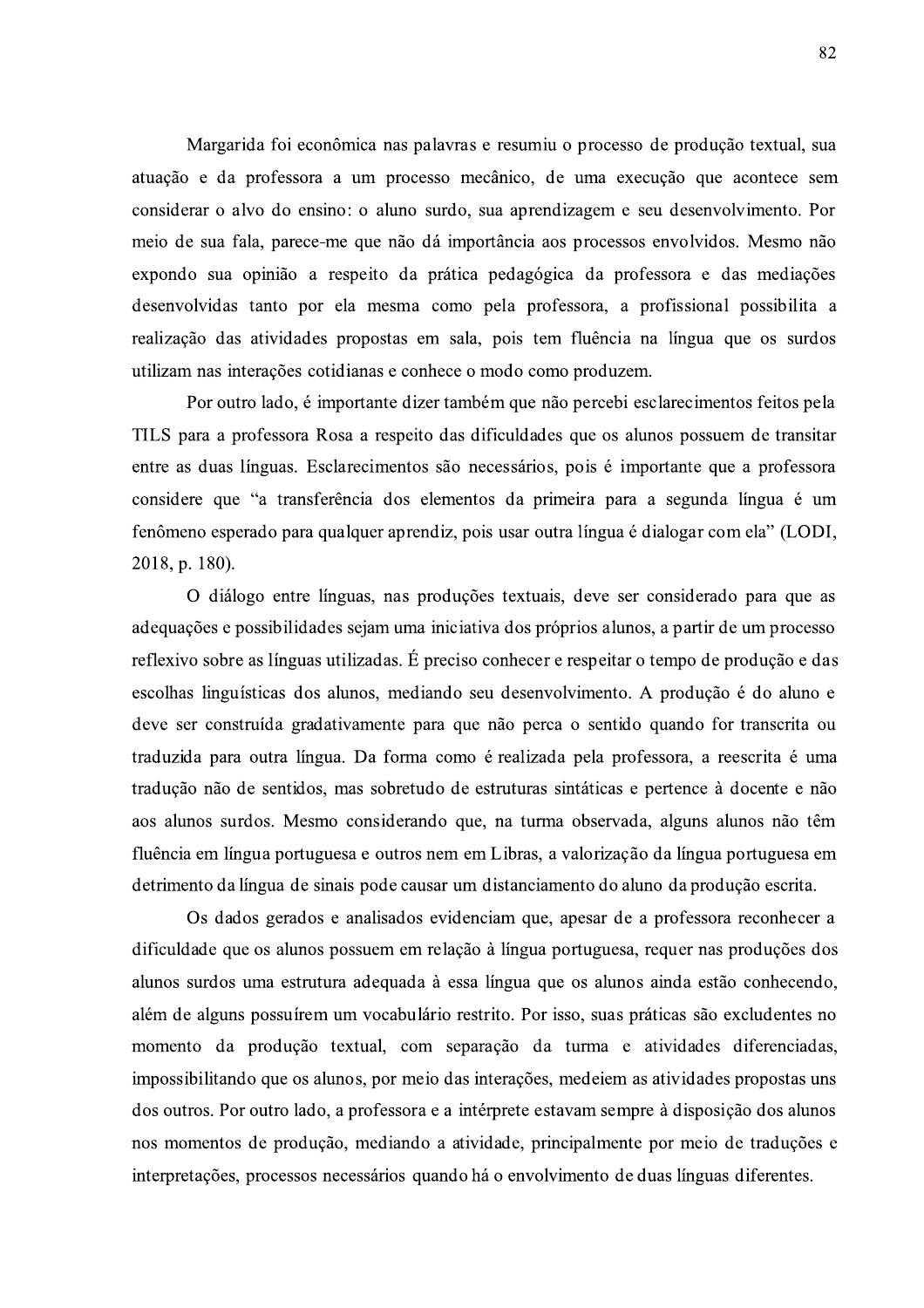A partir das análises, foi constatado que alguns aspectos podem ser considerados em relação à escola lócus da pesquisa, sobretudo linguisticamente falando. O primeiro refere-se a eventos que excluíram alunos surdos de atividades colaborativas que poderiam resultar em uma construção mais sólida dos alunos, tanto dos surdos quanto dos ouvintes. Acredito que a professora poderia ter explorado de maneira diferente a falta de produção textual dos alunos, oportunizando uma atividade que envolvesse todos os discentes. Considerando a perspectiva da TSC, o conhecimento sobre a ZDP e as mediações que podem ser exploradas nesse intervalo de tempo é uma necessidade explícita no processo de ensino e aprendizagem, seja de surdos ou não surdos.

O segundo aspecto a ser abordado diz respeito aos aspectos relacionados aos critérios de mediação (FEUERSTEIN; FEUERSTEIN, 1991), três deles essenciais, que envolvem a prática pedagógica da professora, assim como a mediação oferecida pela tradutora intérprete, pois são as agentes que podem ou não potencializar as experiências positivas em relação ao processo de produção textual de alunos surdos inclusos em escolas comuns. A intencionalidade está presente no discurso da professora, mas ainda não alcança a reciprocidade desejada, pois falta principalmente o entendimento de que os alunos, para serem competentes em sua segunda língua, precisam, sobretudo, ser considerados em sua primeira língua.

E, por fim, o terceiro aspecto está relacionado ao processo que viabilizou e viabiliza em situações de uso duas línguas na sala de aula, a comunicação, as interações: a tradução. Esse processo é a forma de concretizar uma produção textual do aluno surdo, pois a tradução transita entre as modalidades exigidas, seja sinalizada ou mesmo escrita em língua portuguesa.

Por uma escola inclusiva perpassam práticas, concepções, planejamentos e ações que são efetivadas no contexto da sala de aula e viabilizam ou não o processo de produção textual dos alunos assistidos. Em se tratando de alunos surdos sinalizantes, o aspecto fundamental está relacionado ao uso de duas línguas, nem sempre efetivadas de forma igualitária.

A presente pesquisa mostrou que a língua portuguesa é mais valorizada em relação à língua de sinais. Embora as mediações, principalmente da professora, tenham acontecido por meio da Libras, em processos de tradução e interpretação realizados pela TILS, na maioria das vezes, a Libras não foi explorada o suficiente para concretizar o processo de escrita dos alunos surdos, usuários da Libras, como L1.

Essa evidência foi constatada a partir das falas, mas também nas práticas observadas nas aulas. A docente, pela falta de uma formação específica e pelo pouco tempo de assistência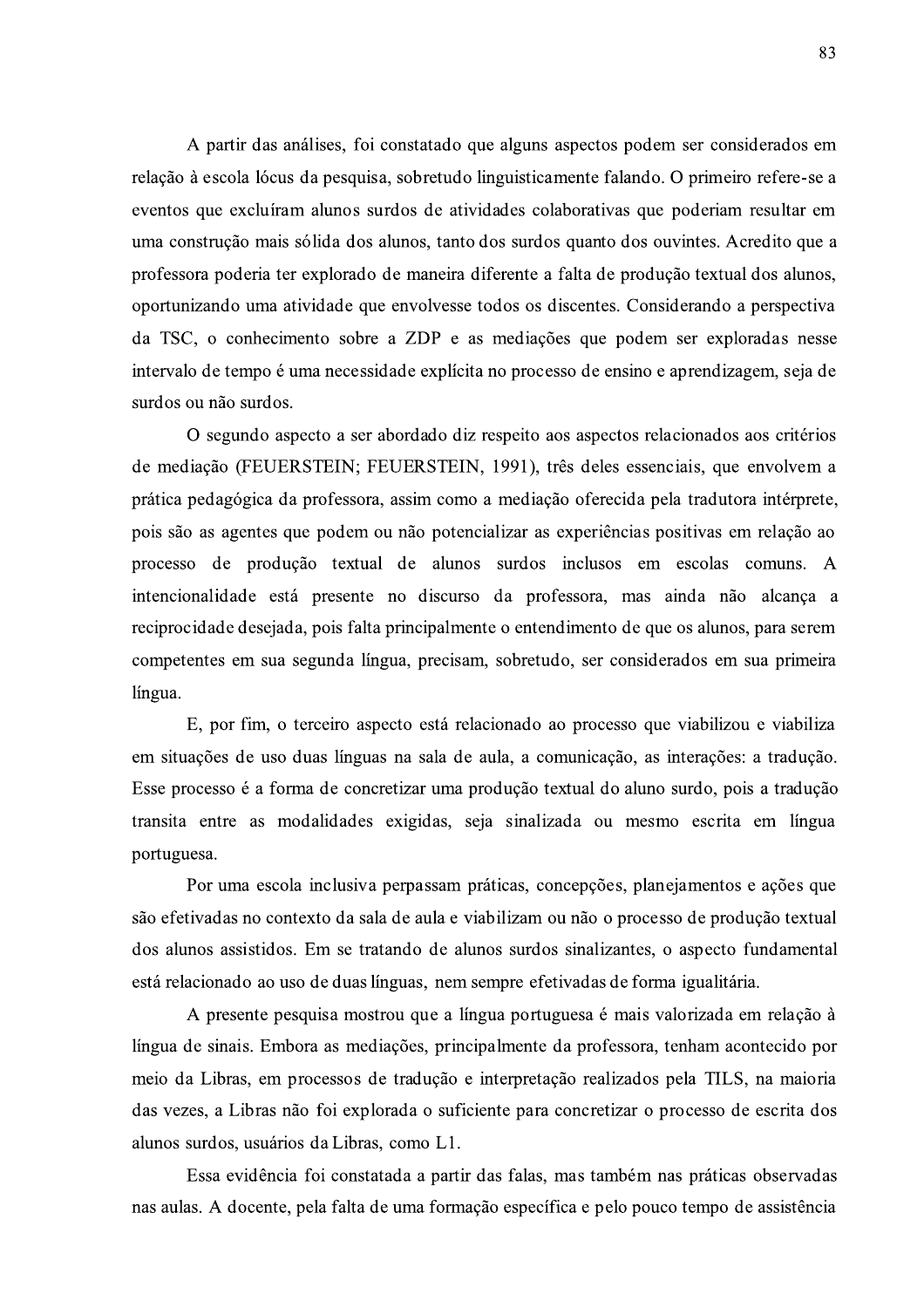aos alunos surdos, não os conhece em relação às suas especificidades linguísticas, sociais, culturais e cognitivas. Embora assuma que a Libras é importante para o processo de desenvolvimento e aprendizagem desses alunos, ainda não valoriza essa língua nesse processo. Talvez por isso, em sua prática, sua intenção, ou seja, a produção efetiva de um texto em língua portuguesa realizada pelos surdos não tenha se concretizado como desejada, culminando em processo inacabado, já que ela assume o protagonismo em relação à escrita dos alunos.

Em relação à intérprete, apesar de cumprir sua função, traduzindo, interpretando, esclarecendo dúvidas em relação ao léxico da língua portuguesa, não avança na direção de fomentar práticas linguísticas eficazes, já que é a profissional que transita entre as duas línguas em sala de aula. Não participa do planejamento escolar. Em adição a isso, não me foi possível observar momentos de esclarecimentos à professora sobre especificidades dos alunos.

Os aspectos conceituais, linguísticos e atitudinais se estabelecem na prática pedagógica dos profissionais e, muitas vezes, orientam a rotina em sala de aula. Dependendo da percepção desses aspectos pelos profissionais que atuam junto aos discentes, estes podem conduzir a escolhas que às vezes não alcançam toda a turma, principalmente em se tratando de escolas regulares com alunos com deficiências, ambiente rico em diferenças que, de algum modo, precisam ser contempladas.

Para que o processo de produção textual se concretize de forma que respeite a singularidade dos alunos surdos, sinalizantes, é preciso que haja, portanto, a valorização e o uso da Libras de forma que possibilite a mediação não somente entre os pares (professora, TILS e alunos), mas também entre os processos que acontecem em sala de aula, como, por exemplo, o de produção textual, de forma que se concretize por meio da intenção/reciprocidade, transcendência, viabilizando significados concretos para a realização autônoma das atividades propostas pelos mediadores.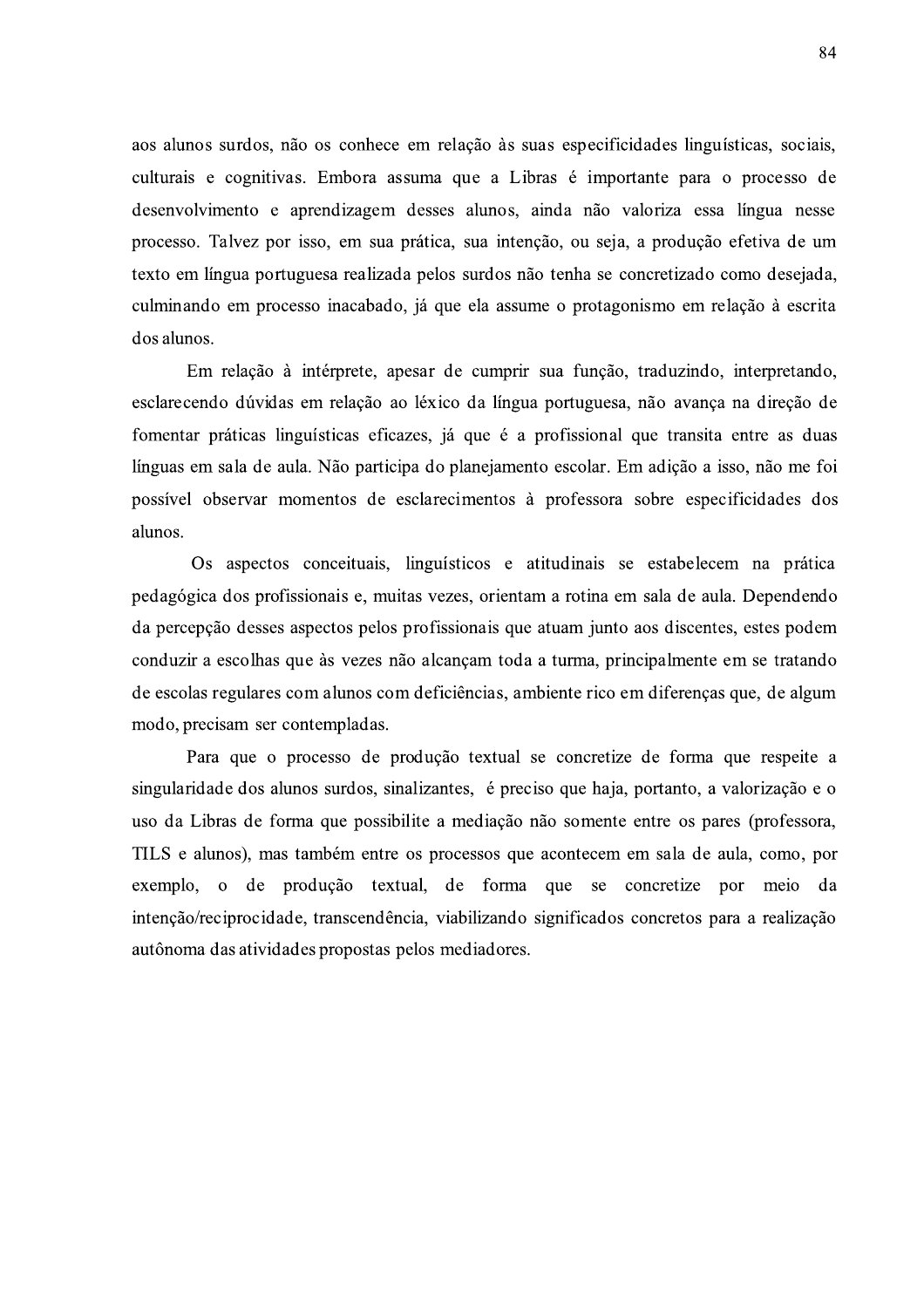#### 5 CONSIDERAÇÕES FINAIS

A aprendizagem e o uso de uma língua dentro de uma sala de aula requerem fatores que favoreçam a interação entre a língua a ser aprendida e o sujeito. Em relação ao aluno surdo, usuário da Libras, como L1, essa interação não só passa pelo professor de língua portuguesa, mas também pelo TILS, profissional que pode auxiliá-lo no desenvolvimento linguístico exigido no ambiente escolar. Nesse contexto, há duas línguas que interagem, e os mediadores precisam favorecer essa interação.

Considerando esse contexto e a partir do objetivo que foi investigar, no processo de produção textual de alunos surdos, usuários da Libras como L1, a mediação realizada pela professora e pela intérprete, considerando o contexto de uma escola comum e dos objetivos específicos propostos para a realização desta investigação, apresento os resultados encontrados.

Em relação ao primeiro objetivo traçado "descrever, nas interações estabelecidas entre professora, intérprete de Libras e alunos (surdos e ouvintes) durante o processo de produção textual, os tipos de mediações realizados e situações de in(ex)clusão", foram constatados os usos dos três tipos de mediação, conforme aponta a teoria sociocultural. A mediação por pares, mediação por especialista e a automediação ou fala privada (VYGOSTSKY, 2011; PAIVA, 2019). A primeira aconteceu tanto em relação às profissionais que assistem os alunos surdos, quanto em relação aos próprios alunos, surdos ouvintes. A mediação por especialista se deu em relação à TILS que colaborou com os alunos quando forneceu vocabulário. A fala privada foi percebida por meio da execução da atividade desenvolvida por uma aluna que falava consigo mesma e escrevia seu texto.

No que diz respeito às situações de in(ex) clusão no contexto pesquisado, verificou-se que, apesar de a docente saber que os alunos se comunicam por Libras, não a considera para a avaliação dos textos ou mesmo para a elaboração de atividades que garantissem o desenvolvimento progressivo em relação à aprendizagem dos alunos surdos. Neste caso, o aluno foi excluído de práticas que deveriam favorecer sua aprendizagem, a exemplo de atividades colaborativas, em que um par mais experiente motive e seja exemplo para os colegas, a fim de imergir na escrita e leitura, mas que, ao mesmo tempo, tivesse sua singularidade linguística respeitada. Suas produções em Libras, não foram consideradas como ponto de partida e sim como um produto já finalizado, e isso afeta o processo contínuo de reflexão que precisa haver em uma produção textual.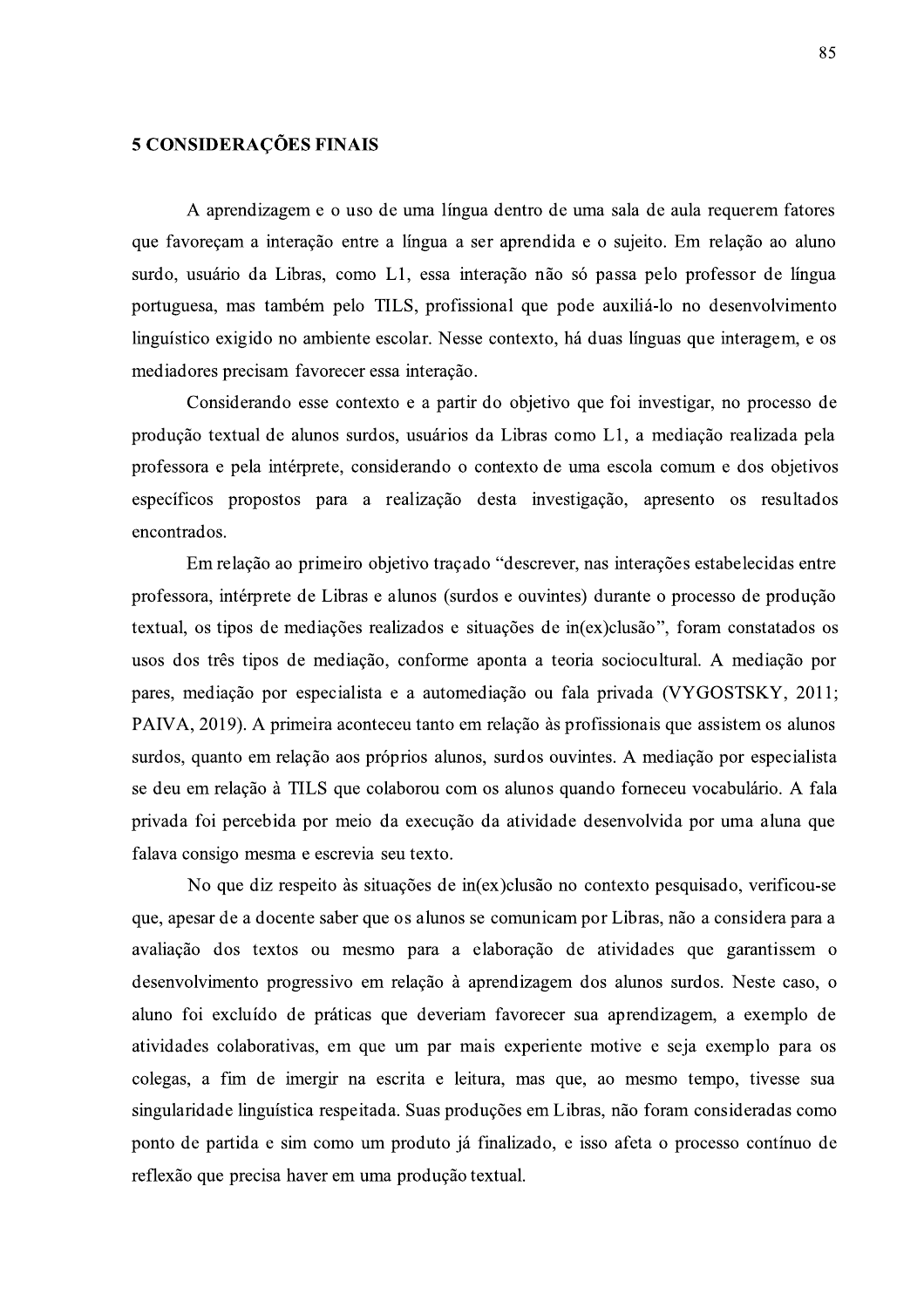Quanto ao objetivo de identificar os aspectos de mediação existentes nas orientações da professora e no desempenho da função da intérprete de Libras, vale dizer que existem elementos que evidenciam ou não a concretização de uma interação qualitativa, ou seja, efetiva no sentido de que a aprendizagem ocorra de forma significativa. Embora muitas vezes esses critérios não apareçam de forma explícita no cotidiano escolar, são eles que orientam, de certo modo, a prática do professor e, no caso do aluno surdo sinalizante, a prática do TILS também.

Na presente investigação, alguns parâmetros relacionados a esses critérios foram considerados para análise: intencionalidade/reciprocidade, transcendência, significado e competência. Em relação ao primeiro aspecto, apesar de a professora proferir um discurso que leve em consideração sua intenção de ampliar o vocabulário dos alunos surdos e com isso a aprendizagem da língua portuguesa, a reciprocidade ainda não acontece como esperado, considerando a independência do aluno surdo, comprometendo também os aspectos relacionados à transcendência, na visão da professora, que estabeleceu como meta um texto em língua portuguesa. Contudo, em relação ao aspecto de mediação de significado, com o auxílio da TILS e em específico de uma colega de classe, constata-se sua efetivação.

Por outro lado, o aspecto relacionado à competência não é vislumbrado, pois são cobradas habilidades da língua portuguesa que a maioria dos alunos surdos ainda não domina, apesar do contato diário, por ser de modalidade diferente daquela utilizada no dia a dia para as interações comunicacionais com seus pares.

No caso do terceiro objetivo, que buscou analisar as mediações ofertadas pela professora e pela intérprete de Libras no momento das produções textuais dos alunos surdos, identificando o processo utilizado, tendo em vista o uso de duas línguas, é necessário dizer que os mediadores utilizam como principal meio de interação e mediação, a tradução. Esse processo favorece o entendimento de orientações e mediações tanto de conteúdo, quanto da produção textual. Dessa forma, a tradução é um processo que valoriza a língua de sinais e pode contribuir para a inclusão e o desenvolvimento do educando surdo, se concretizando na e pela linguagem. A linguagem, então, é de suma importância pela sua dinamicidade e assume um papel essencial para a construção de sentidos nas elaborações ou produções que o aluno surdo precisa realizar no dia a dia.

Por meio da linguagem, o professor e o TILS medeiam as interações comunicativas, contribuindo para o aprendizado da língua portuguesa que esse aluno usuário da Libras, como L1, precisa compreender para atuar com autonomia pelos espaços que circula.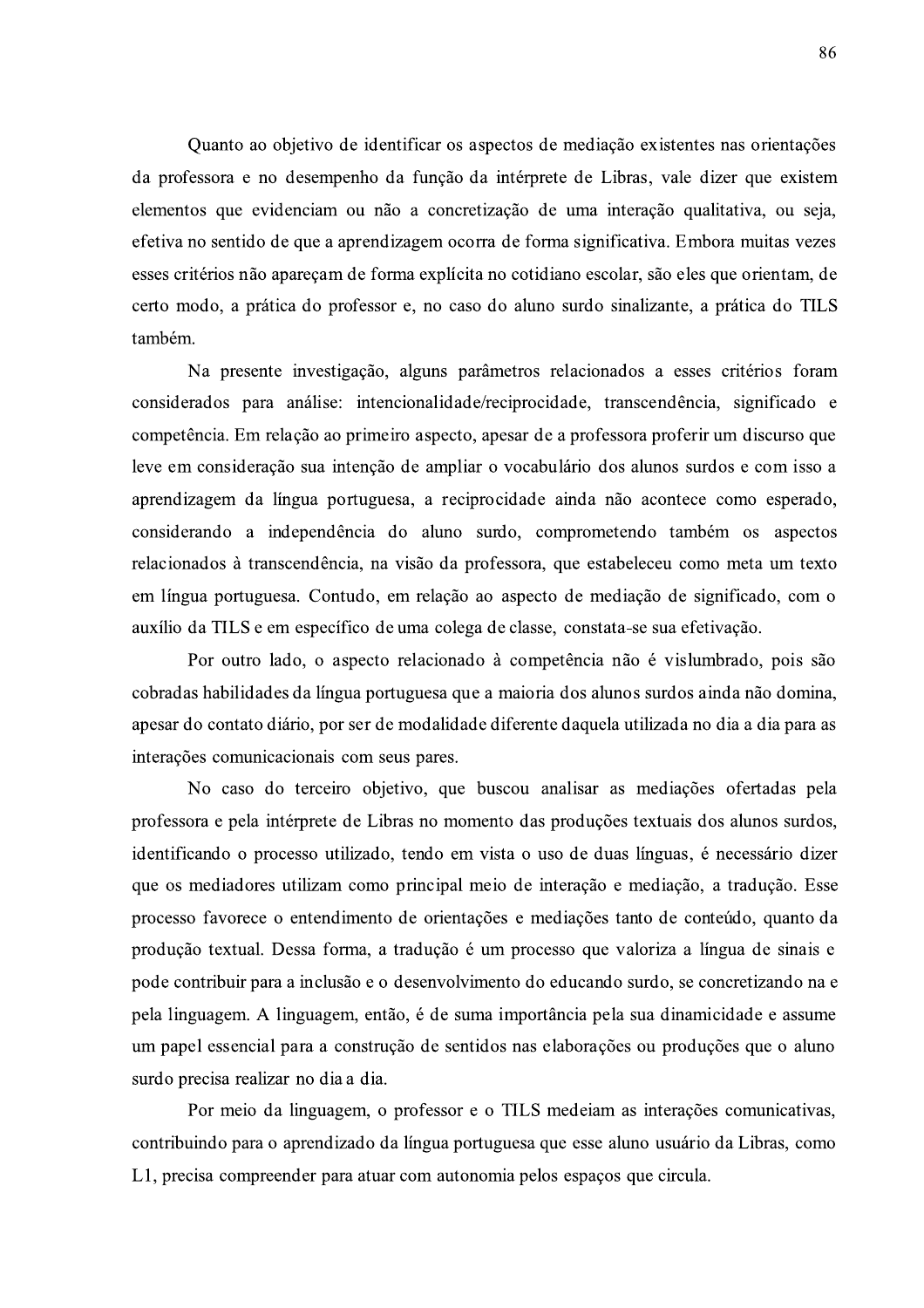Não obstante, uma investigação apresenta dificuldades e êxitos. Nesse ínterim, destaco como limitações encontradas para a realização desse estudo a pandemia da Covid-19 e a necessidade de adoção de medidas de segurança que restringiram o contato direto entre a pesquisadora e os participantes da pesquisa, dificultando a geração de dados pelos instrumentos que tinham sido planejados. Contudo, pela reinvenção natural a que todos precisaram se adequar, o instrumento foi alterado para dar conta da nova realidade vivenciada por todos. A reinvenção, a adequação, assim como a mediação tecnológica foram caminhos encontrados para o andamento da pesquisa, que considero pontos positivos, pois apesar das limitações, a investigação foi concluída, mesmo sem ter dado conta de tudo que pretendia.

Considerando a complexidade das relações estabelecidas entre os mediadores e o objeto a ser aprendido ou apreendido pelo aluno surdo sinalizante e os vários caminhos que podem ser usados pelos mediadores, destaco a importância de um aprofundamento desse tema, principalmente em relação aos aspectos de mediação e o ensino para alunos surdos, seja qual for o modelo de educação ofertado para esse público, pela necessidade de compreensão dos papéis dos mediadores e a interdependência entre os elementos de mediação, os quais contribuem para o aprender do aluno e do profissional.

Desse modo, compartilho com os profissionais que participaram dessa pesquisa o sentimento de incompletude, pois temos sempre algo a aprender, algo a ensinar. Percebo a necessidade de interações com professores, intérpretes e demais profissionais que assistem ou trabalhem com o público surdo, por meio de formações, oficinas sobre os elementos que fazem parte dos critérios de mediação, assim como sobre os tipos de mediações que acontecem ou podem acontecer em sala de aula, a fim de que alunos surdos e ouvintes possam conviver, interagir e mediar de forma mútua, enxergando uns nos outros possibilidades, potencialidades e não uma deficiência que os afasta linguisticamente e consequentemente socialmente e culturalmente.

Nesse sentido, vislumbro o desdobramento dessa pesquisa em novos estudos, visando à promoção de mais conhecimentos e ao incentivo para outros acadêmicos ou pesquisadores para a construção de mais referências, bem como o compartilhamento de saberes a respeito da temática ou temáticas emergidas ao longo do trabalho aqui apresentado.

Por fim, vale dizer que esta dissertação se junta aos trabalhos já desenvolvidos no âmbito do grupo de pesquisa liderado pela orientadora, com o olhar voltado para o surdo em sua especificidade e em sua realidade escolar. Neste contexto, por meio da pesquisa e da interação com os profissionais envolvidos, os estudos do grupo têm buscado contribuir para a promoção de ensino para todos e com todos.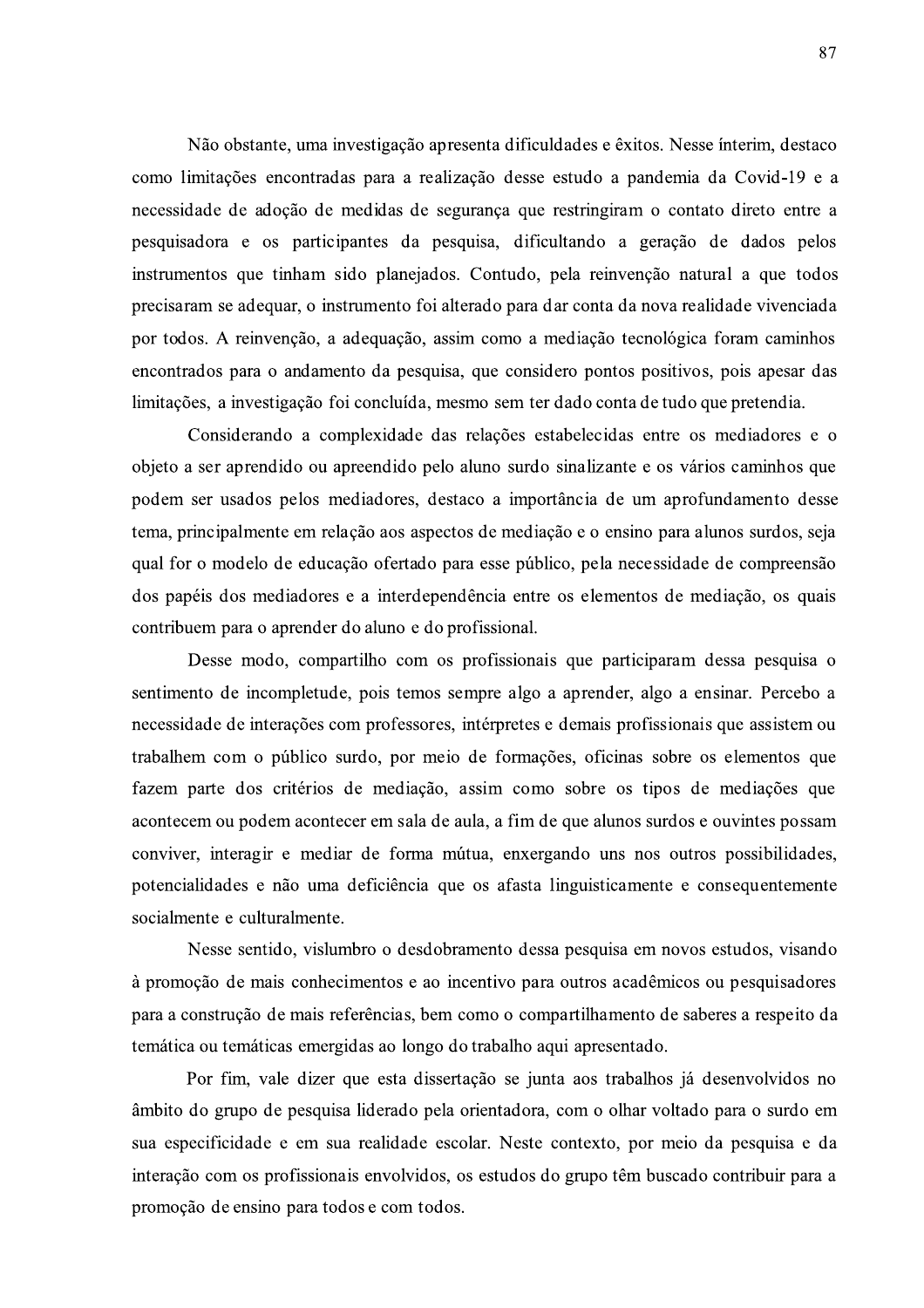### **REFERÊNCIAS**

ALBRES, Neiva de Aquino. Leitura e Tradução: duas faces da mesma tarefa na educação de 2016. Espaco. 46.  $61-75.$ Disponível surdos. Revista n.  $\mathbf{D}$ . em https://www.ines.gov.br/seer/index.php/revista-espaco/article/view/327/357. Acesso em 14 mai. 2021.

BARALO, Marta. La adquisición del español como lengua extranjera. Madrid: Arco Libros, 1999.

BEYER, H. O. O Método Reuven Feuerstein: uma abordagem para o atendimento psicopedagógico de indivíduos com dificuldade de aprendizagem, portadores ou não de necessidades educativas especiais. Revista Brasileira de Educação Especial. v II, n 4. Piracicaba-SP: v. II, 1996. p.79-89.

BRASIL. Lei nº 10.436 de 24 de abril de 2002. Dispõe sobre a Língua Brasileira de Sinais providências. Libras Disponível e dá outras em http://www.planalto.gov.br/ccivil 03/leis/2002/110436.htm. Acesso em 10 abr. 2019.

BRASIL. Decreto nº 5.626 de 20 de dezembro de 2005. Disponível em http://www.planalto.gov.br/ccivil 03/ ato2004-2006/2005/decreto/d5626.htm. Acesso em 10 abr. 2019.

BRASIL. Resolução nº 4, de 2 de outubro de 2009. Institui Diretrizes Operacionais para o Atendimento Educacional Especializado na Educação Básica, modalidade Educação Especial. Disponível em: http://portal.mec.gov.br/dmdocuments/rceb004 09.pdf. Acesso em: 10 set. 2019.

BRASIL. Lei nº 12.319, de 1º de setembro de 2010. Regulamenta a profissão de Tradutor e **Sinais** LIBRAS. Intérprete Língua **Brasileira** de Disponível da em: http://www.planalto.gov.br/ccivil 03/ ato2007-2010/2010/lei/l12319.htm. Acesso em: 10 abr. 2019.

BRASIL. Lei nº 13.146, de 6 de julho de 2015. Institui a Lei Brasileira de Inclusão da Pessoa com Deficiência (Estatuto da Pessoa com Deficiência). Disponível em: http://www.planalto.gov.br/ccivil 03/ ato2015-2018/2015/lei/l13146.htm. Acesso em: 10 set. 2019.

BRASIL. Resolução nº 4, de 17 de dezembro de 2018. Institui a Base Nacional Comum Curricular Etapa do Ensino Médio (BNCC-EM). Disponível na em: http://portal.mec.gov.br/docman/dezembro-2018-pdf/104101-rcp004-18/file. Acesso em: 01 mai. 2019.

CAMPOS, Mariana de Lima Isaac Leandro. Educação inclusiva para surdos e as políticas vigentes. In: LACERDA, Cristina Broglia Feitosa de; SANTOS, Lara Ferreira. Tenho um aluno surdo, e agora? Introdução à Libras e a educação de surdos. São Carlos: EduFSCar, 2018, p. 37-61.

CAMPOS, Mariana de Lima Isaac Leandro; ALMEIDA, Joyce Cristina Souza. Sistema linguístico da Libras. In: LACERDA, Cristina Broglia Feitosa de; SANTOS, Lara Ferreira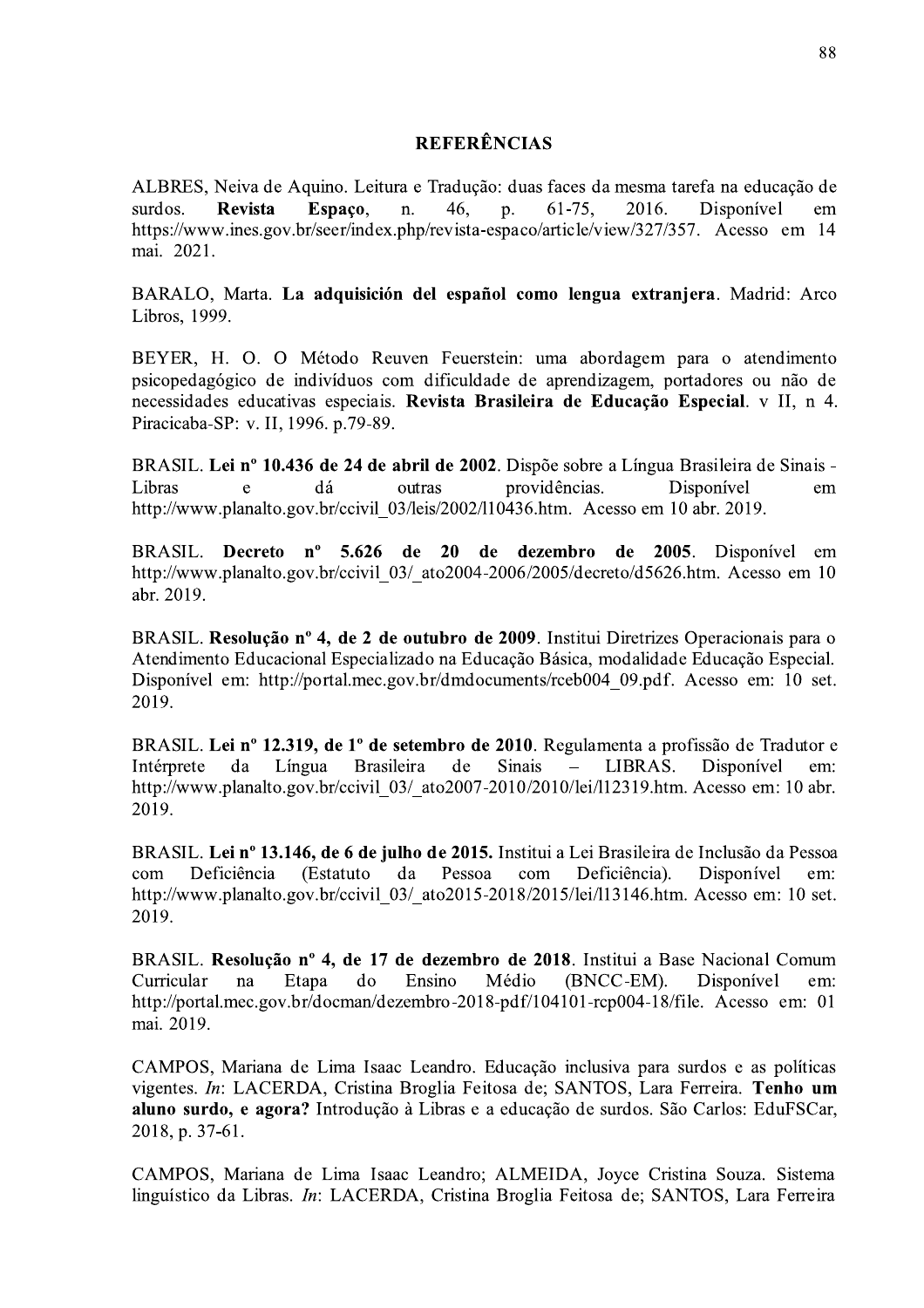dos; MARTINS, Vanessa Regina de Oliveira (Org.). Libras: aspectos fundamentais. Curitiba: Intersaberes, 2019, p. 77-120.

CARVALHO, Rosita Edler. Educação inclusiva com os pingos nos "is". 6 ed. Porto Alegre: Editora Mediação, 2009.

CASTILHO, Ataliba Teixeira de. A Língua Falada no Ensino do Português. São Paulo: Contexto, 2004.

CRESWELL, John W. Projeto de pesquisa: métodos qualitativo, quantitativo e misto; tradução Magda Lopes. 3 ed. Porto Alegre: Artmed, 2010.

DA ROS, Silvia Zanatta. Pedagogia e mediação em Reuven Feuerstein: o processo da mudança em adultos com história de deficiência. São Paulo: Plexus. (2002). Disponível em: https://books.google.com.br/books?hl=pt-

BR&lr=&id=YihCS5xjXGMC&oi=fnd&pg=PA13&ots=mBBhIV2qj4&sig=k0FmEJq45eRE PAfDhyFipyh97fA&redir esc=v#v=onepage&a&f=false. Acesso em: 01 jun. 2021.

FELIPE, Tanya A. Libras em Contexto: curso Básico: Livro do Estudante. 8 ed. Rio de Janeiro: Walprint e editora, 2007.

FERNANDES, Sueli F. Práticas de letramento na educação bilíngue para surdos. Curitiba: SEED, 2006.

FERREIRA, Arlene Batista da Silva. A contribuição da retextualização na aula bilíngue Libras - Português. PERcursos Linguísticos, Vitória, v. 3, n. 1, p. 40-51, 2011. Disponível em: http://periodicos.ufes.br/percursos/article/viewFile/1743/1312. Acesso em: 09 de fev. 2019.

FERREIRA, Lucinda. Por uma gramática de línguas de sinais. [reimpr.]. Rio de Janeiro: Tempo Brasileiro, 2010.

FEUERSTEIN, R.; FEUERSTEIN, S. Mediated learning experience: a theoretical review. In: R. Feuerstein; PS Klein; AJ Tannenbaum (Eds.). Mediated learning experience (MLE): Theoretical, psychosocial and learning implications. Freund publishing house, 1991, p. 3-51.

FIGUEIREDO, Francisco José Quaresma de. Vygotsky: a interação no ensino/aprendizagem de línguas. São Paulo: Parábola, 2019.

FRONZA, Cátia de Azevedo. Sobre formação continuada e inclusão no ensino fundamental. In: GUIMARÃES, Ana Maria de Mattos; KERSCH, Dorotea Frank (Org.). Caminhos da construção: Projetos didáticos de gênero na sala de aula de língua portuguesa. Campinas: Mercado de Letras, 2012. p. 79-89.

GÓES, Maria Cecília Rafael de. Linguagem, surdez e educação. 3 ed. Campinas: Revista Campinas: Autores Associados, 2002.

GÓES, Alexandre Morand; CAMPOS, Mariana de Lima Isaac Leandro. Aspectos da gramática da Libras. In: LACERDA, Cristina Broglia Feitosa de; SANTOS, Lara Ferreira.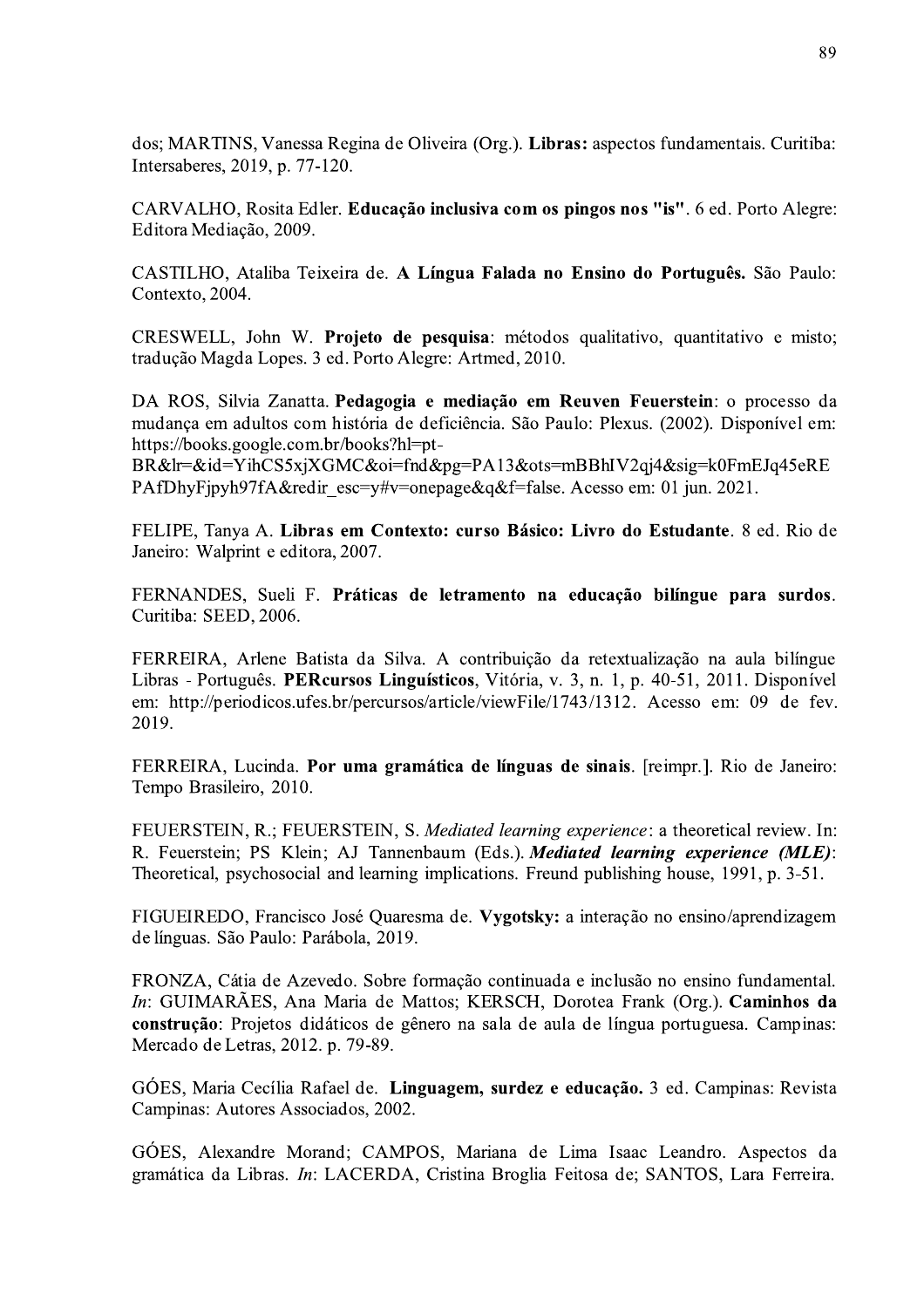Tenho um aluno surdo, e agora? Introdução à Libras e a educação de surdos. São Carlos: EduFSCar, 2018, p. 65 - 80.

GONSZÁLEZ REY, Fernando. Pesquisa qualitativa e subjetividades: os processos de construção da informação. São Paulo: Pioneira Thomson Learning, 2005.

GUARINELLO, Ana Cristina. O papel do outro na produção escrita de sujeitos surdos. Distúrbios da comunicação, São Paulo, v. 17, n. 2, p. 245-254, 2005.

JIMÉNEZ, A. La Traducción a la vista. Un Análisis descriptivo. 1999. 415 f. Tesis (Doctorado en Lingüística i llengües) – Universitat Jaume I, Facultat de Ciênces Humanes i Castellón. 2009. Disponível Socials. Espanha, em: https://www.tdx.cat/bitstream/handle/10803/10564/ijmenez-tdx.pdf?...1. Acesso em: 17 mai. 2021.

JUNG, Neiva Maria. A (re)produção de identidades sociais: na comunidade e na escola. Ponta Grossa: Editora UEPG, 2009.

KARNOPP, Lodenir Becker. Fonética e fonologia. Florianópolis: UFSC, 2006. Disponível em:

http://www.libras.ufsc.br/colecaoLetrasLibras/eixoFormacaoBasica/foneticaEFonologia/asset s/359/FoneticaFonologia TextoBase.pdf. Acesso em: 17 mai. 2020.

KARNOPP, Lodenir Becker; PEREIRA, Maria Cristina da Cunha. Concepções de leitura e escrita na educação de surdos. In: LODI, Ana Claudia Balieiro; HARRISON, Kathryn Marie Pacheco; CAMPOS, Sandra Regina Leite de (org). Leitura e escrita no contexto da diversidade. 6 ed. Porto Alegre: Mediação, 2015.

KELMAN, Celeste Azulay. Significação e Aprendizagem do aluno surdo. In: MARTÍNEZ, Albertina Mitjáns; TACCA, Maria Carmen Villela Rosa (org.). Possibilidades de aprendizagem: ações pedagógicas para alunos com dificuldade e deficiência. Campinas: Alínea, 2011, p. 175-207.

KLEIMAN, A. O estatuto disciplinar da Linguística Aplicada: o traçado de um percurso, um rumo para o debate. In: SIGNORINI, I.; CAVALCANTI, M. C. (Org.). Linguística aplicada e transdisciplinaridade. Campinas: Mercado de Letras, 1998. p. 51-77.

KOCH, Ingedore Grunfeld Villaça. O texto e a construção dos sentidos. 10 ed., 5<sup>ª</sup> reimpressão. São Paulo: Contexto, 2018.

LACERDA, Cristina Broglia Feitosa de. Intérprete de Libras: em atuação na educação infantil e no ensino fundamental. Porto Alegre: Mediação/FAPESP, 2009.

LACERDA, Cristina Broglia Feitosa de; SANTOS, Lara Ferreira dos; CAETANO, Juliana Fonseca. Estratégias metodológicas para o Ensino de alunos surdos. In: LACERDA, Cristina Broglia Feitosa de; SANTOS, Lara Ferreira. Tenho um aluno, e agora? Introdução à Libras e a educação de surdos. São Carlos: EduFSCar, 2018, p. 185-200.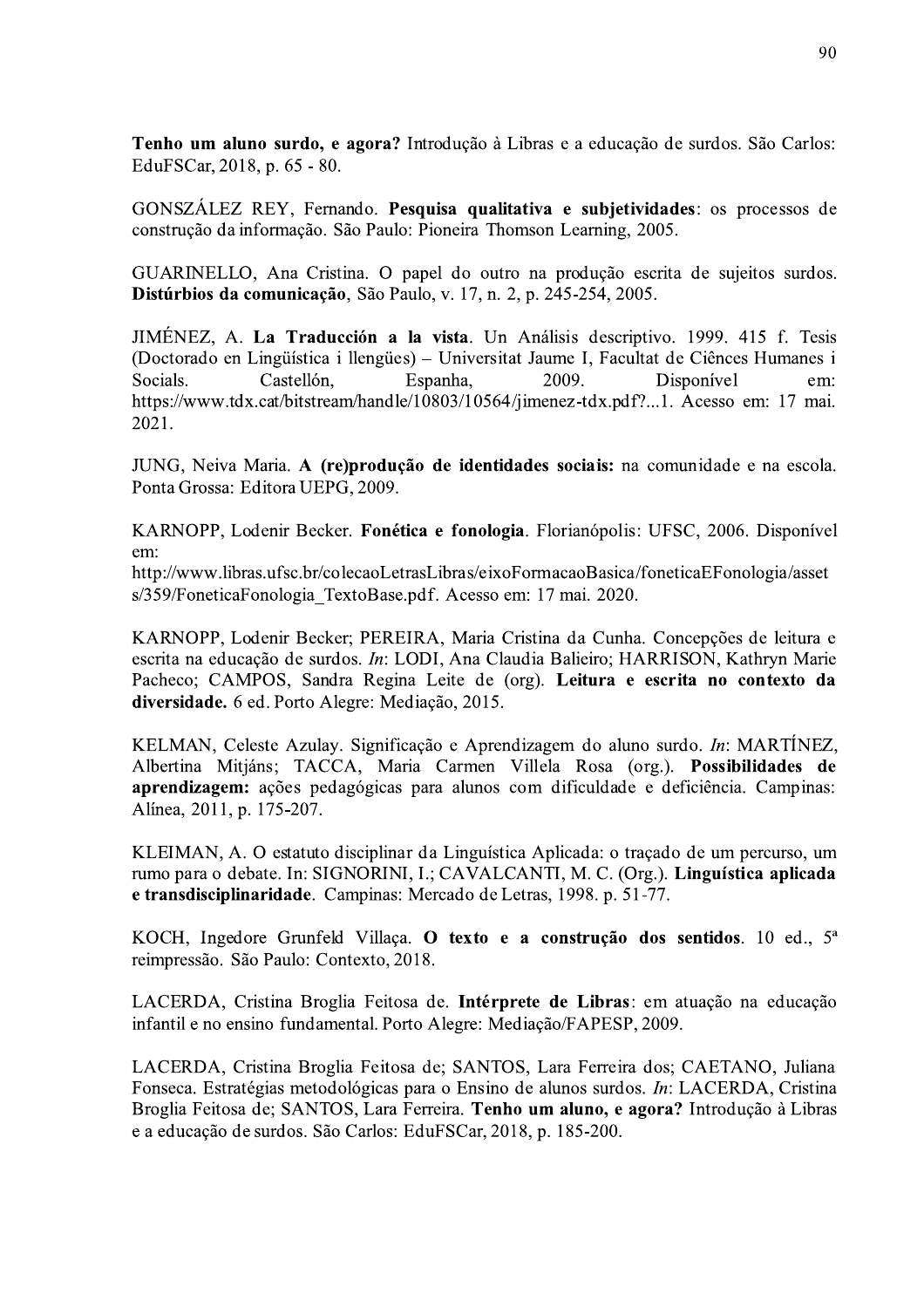LANTOLF, James. P. The Sociocultural Approach to Second Language Acquisition: Sociocultural theory, second language acquisition, and artificial  $L2$  development. In: ATKINSON, D. Alternative approaches to second language acquisitions. 2011. p. 24-47.

LODI, Ana Cláudia Balieiro. Ensino da língua portuguesa como segunda língua para surdos: impacto na educação básica. In: LACERDA, Cristina Broglia Feitosa de; SANTOS, Lara Ferreira. Tenho um aluno, e agora? Introdução à Libras e a educação de surdos. São Carlos: EduFSCar, 2018, p. 165-183.

LOPES, Moura Corcini. Inclusão escolar currículo, diferença e identidade. In: LOPES, Moura Corcini; DALIGNA, Maria Cláudia; ROOS, Ana Paula (orgs). In/exclusão: nas tramas da escola. Canoas: ULBRA, 2007, p. 11-33.

MANTOAN, Maria Teresa Eglér. Inclusão Escolar: caminhos, descaminhos, desafios, perspectivas. In: MANTOAN, Maria Teresa Eglér (org). O desafio das diferenças nas escolas. 4 ed. Petrópolis: Vozes, 2011.

MANTOAN, Maria Teresa Eglér. Ensinando a turma toda: As diferenças na escola. In: MANTOAN, Maria Teresa Eglér (org). O desafio das diferenças nas escolas. 4 ed. Petrópolis: Vozes, 2011.

MARCHESI, Álvaro. Da linguagem da deficiência as escolas inclusivas. In: COLL, César; MARCHESI, Álvaro; PALACIOS, Jesus (Orgs). Desenvolvimento psicológico e educação. Trad. Fátima Murad. 2 ed. Porto alegre: Artmed, 2004.

MARCUSHI, Luiz Antônio. Da fala para a escrita: atividades de retextualização. São Paulo: Cortez, 2010.

MARQUES, Rodrigo Rosso. Educação de Jovens e Adultos: um diálogo sobre a educação e o aluno surdo. In: QUADROS, Ronice Müller de; PERLIN, Gladis (org.). Estudos surdos II. Petrópolis: Arara Azul, 2007, p. 132 - 149.

MEIER, Marcos. O professor mediador na ótica dos alunos do ensino médio. 2004. Dissertação (Mestrado em Educação) – Universidade Federal do Paraná, Curitiba, 2004.

MOITA LOPES, L. P. Afinal o que é linguística aplicada. Campinas: mercado das letras, 1996, p. 17-25.

MORATO, Edwirges Maria. O interacionismo no campo linguístico. In: MUSSALIM, F.; BENTES. A. C. (Orgs.). Introdução à Linguística: fundamentos epistemológicos. São Paulo: Cortez, 2004. p.311-352.

NASCIMENTO, Vinicius; DAROQUE, Samanta Camargo. Língua oral e auditiva e língua gesto-visual. In: LACERDA, Cristina Broglia Feitosa de; SANTOS, Lara Ferreira dos; Martins, Vanessa Regina de Oliveira (org.). Libras: aspectos fundamentais. Curitiba: Intersaberes, 2019.

OLIVEIRA, Alexandra Ohana Andreatta de. Libras, asl, português e inglês nas aulas de língua inglesa em turma de alunos surdos: o papel da mediação e do trabalho colaborativo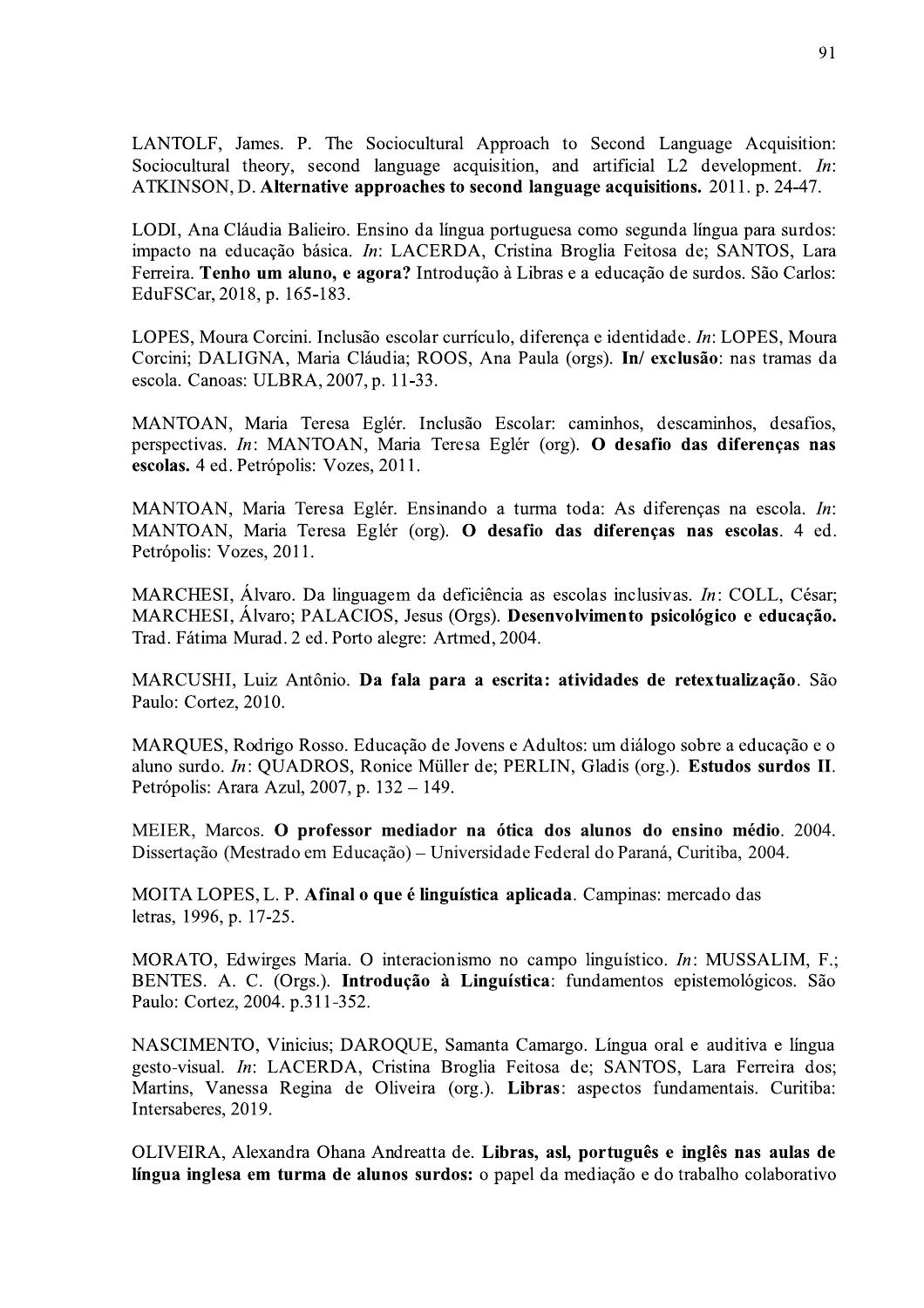em atividades de modalidade escrita e sinalizada. Dissertação (mestrado em linguística Aplicada) – Universidade do Vale do Rio dos Sinos (UNISINOS), São Leopoldo, 2021.

ORMUNDO, Wilton; SINISCALCHI, Cristiane. Se liga na língua: literatura, produção de texto, linguagem. São Paulo: Moderna, 2016.

PAIVA, Vera Lúcia Menezes de Oliveira e. Aquisição de segunda língua. São Paulo: Parábola Editorial, 2014.

PAIVA, Vera Lúcia Menezes de Oliveira e. Manual de pesquisa em estudos linguísticos. São Paulo: Parábola, 2019.

PEREIRA, Maria Cristina Pires. Interpretação interlíngue: as especificidades da interpretação de língua de sinais. UFSC: Cadernos de Tradução, v. 1, n. 21, 2008. Disponível em: https://periodicos.ufsc.br/index.php/traducao/article/view/2175-7968.2008v1n21p135. Acesso em: 4 jun. 2021.

PEREIRA, Maria Cristina Pires; VARGAS, Camila Sorgetz Rodrigues de. A tradução à vista nos concursos para tradutor e intérprete de libras: estudo de caso. Cultura e Tradução, v. 6 n.1, 2020. Disponível em: http://periodicos.ufpb.br/ojs2/index.php/ct. Acesso em: 14 mai.  $2021.$ 

PERLIN, G. T. T. Identidades Surdas. In: SKLIAR, Carlos (Org.). A Surdez: um olhar sobre as diferenças Porto Alegre: Mediação, 1998. p. 51-73.

PISACCO, Nelba Maria Teixeira. A mediação em sala de aula sob a perspectiva de Feuerstein: uma pesquisa-ação sobre a interação professor-aluno-objeto da aprendizagem. 2006. 228 f. Dissertação (Mestrado em Educação) - Universidade Estadual de Ponta Grossa, Ponta Grossa, 2006. Disponível em: https://tede2.uepg.br/jspui/handle/prefix/1285. Acesso em: 01 jun. 2021.

QUADROS, Ronice Müller. Aquisição de L2: o contexto da pessoa surda. In: III seminário Internacional de linguística, 1996, Porto Alegre. Anais do III seminário Internacional de linguística. Porto Alegre: Gráfica Epecê, 1999. v. 1. p. 67-74.

OUADROS, Ronice Müller. Inclusão de Surdos. In: Ensaios Pedagógicos - Construindo escolas inclusivas: Brasília: MEC, SEESP, 2005. p. 122-139.

QUADROS, Ronice Müller. Educação de surdos: A aquisição da linguagem. Dados Porto 2008. Disponível eletrônicos. Alegre: Artes Médicas. em: https://aedmoodle.ufpa.br/pluginfile.php/245934/mod\_resource/content/1/TEXTO%20IV-%20EDUCA%C3%87%C3%83O%20DE%20SURDOS%20Aquisi%C3%A7%C3%A3o%20 da%20Linguagem%20QUADROS.pdf. Acesso em: 23 set. 2020.

QUADROS, Ronice Müller. de; KARNOPP, L. Língua de sinais brasileira: estudos linguísticos. ArtMed: Porto Alegre, 2004.

RICHARDSON, Roberto Jarry. Pesquisa social: métodos e técnicas. São Paulo: Atlas, 1999.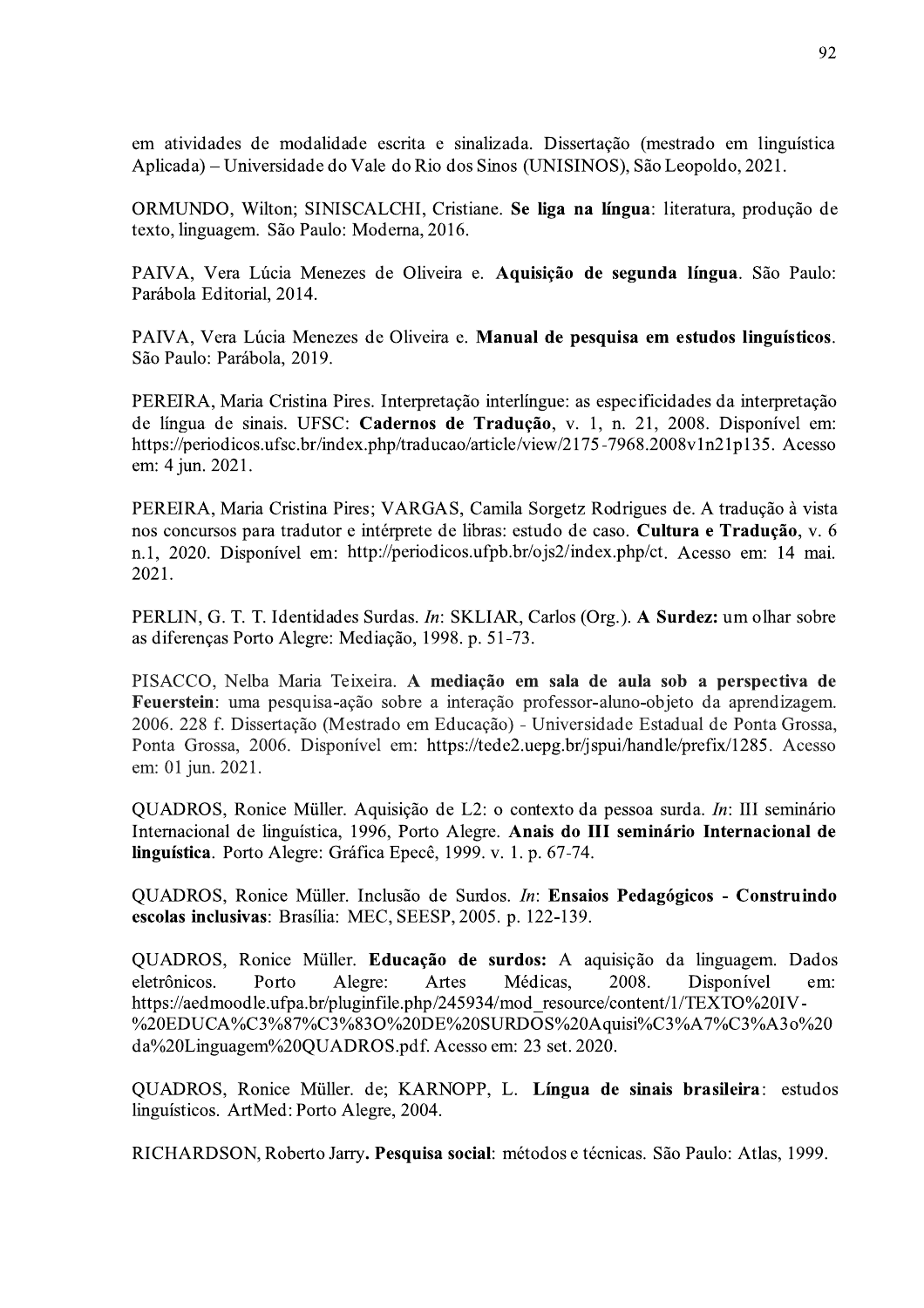RODRIGUES, David. Dez ideias (mal) feitas sobre a Educação Inclusiva. In: RODRIGUES, David (org.). Inclusão e Educação: doze olhares sobre a Educação Inclusiva. São Paulo: Summus Editorial, 2006.

SAMPAIO, Glória R. L. Tradução Oral à Prima Vista na formação do intérprete: considerações pedagógicas. Domínios de Lingu@gem, Uberlândia, vol. 11, n. 5, p. 1674-2017. 1684. dezembro Disponível em: http://www.seer.ufu.br/index.php/dominiosdelinguagem/article/view/37434. Acesso em: 20 mai. 2021.

SÁNCHEZ, Carlos. Decálogo para uma buena educación de los sordos. Mérida, 2017.

SANTANA, Ana Paula. Surdez e linguagem: aspectos linguísticos e implicações neurolinguísticas. São Paulo: Pléxus, 2007.

SILVA, Ivani Rodrigues. As representações do surdo na escola e na família: entre a (in) visibilização da diferença e da 'deficiência'. Campinas: [s.n.], 2005. Disponível em: http://repositorio.unicamp.br/bitstream/REPOSIP/269552/1/Silva IvaniRodrigues D.pdf. Acesso em: 17 jan. 2020.

SILVA, Angela Carrancho da. Surdez, educação de surdos e sociedade. In.: SILVA, Angela Carrancho da; NEMBRI, Armando Guimarães. Ouvindo o silêncio: educação, linguagem e surdez. Porto Alegre: Mediação, 2008, p. 17-56.

SOUZA, Pedro de. De como se perder na tradução. In: GUERINI, Andreia; COSTA, Walter Carlos (org). Sobre discurso e tradução. Tubarão: Copiart; Florianópolis: PGET/UFSC, 2014, p. 13-26.

TURRA, Neide Catarina. Reuven Feuerstein: experiência de aprendizagem mediada: um salto para a modificabilidade cognitiva estrutural. Educere et Educere, v. 2, n. 4, p. 297-310, 2007. Disponível http://eem: revista.unioeste.br/index.php/educereeteducare/article/view/1671. Acesso em: 24 mai. 2021.

TURETTA, Beatriz Aparecida dos Reis; LACERDA, Cristina Broglia Feitosa de. Língua de sinais como língua das comunidades surdas. In: LACERDA, Cristina Broglia Feitosa de; SANTOS, Lara Ferreira dos; Martins, Vanessa Regina de Oliveira (orgs). Libras: aspectos fundamentais. Curitiba: Intersaberes. 2019.

VIEIRA-BARBOSA, Maria Lourdilene; SOUSA, Emanoel Barbosa de. Considerações sobre o processo de retextualização para Libras de textos em Português por graduandos surdos. Trab. Linguist. Aplic. [online]. 2018, v. 57, n. 1, p. 493-551. Disponível em: http://www.scielo.br/scielo.php?pid=S010318132018000100493&script=sci abstract&tlng=p t. Acesso em: 16 jan. 2019.

VIGOYA, Fanny Stella Torres. The Mediated Learning Experience and the Mediator's Implications. Universidad Nacional de Colombia, Facultad de Ciencias Humanas, Departamento de Lenguas Extranjeras. PROFILE, 2005, p. 177-185.

VYGOTSKY, Lev Semionovitch. A Formação social da mente. São Paulo: Martins Fontes, 1991.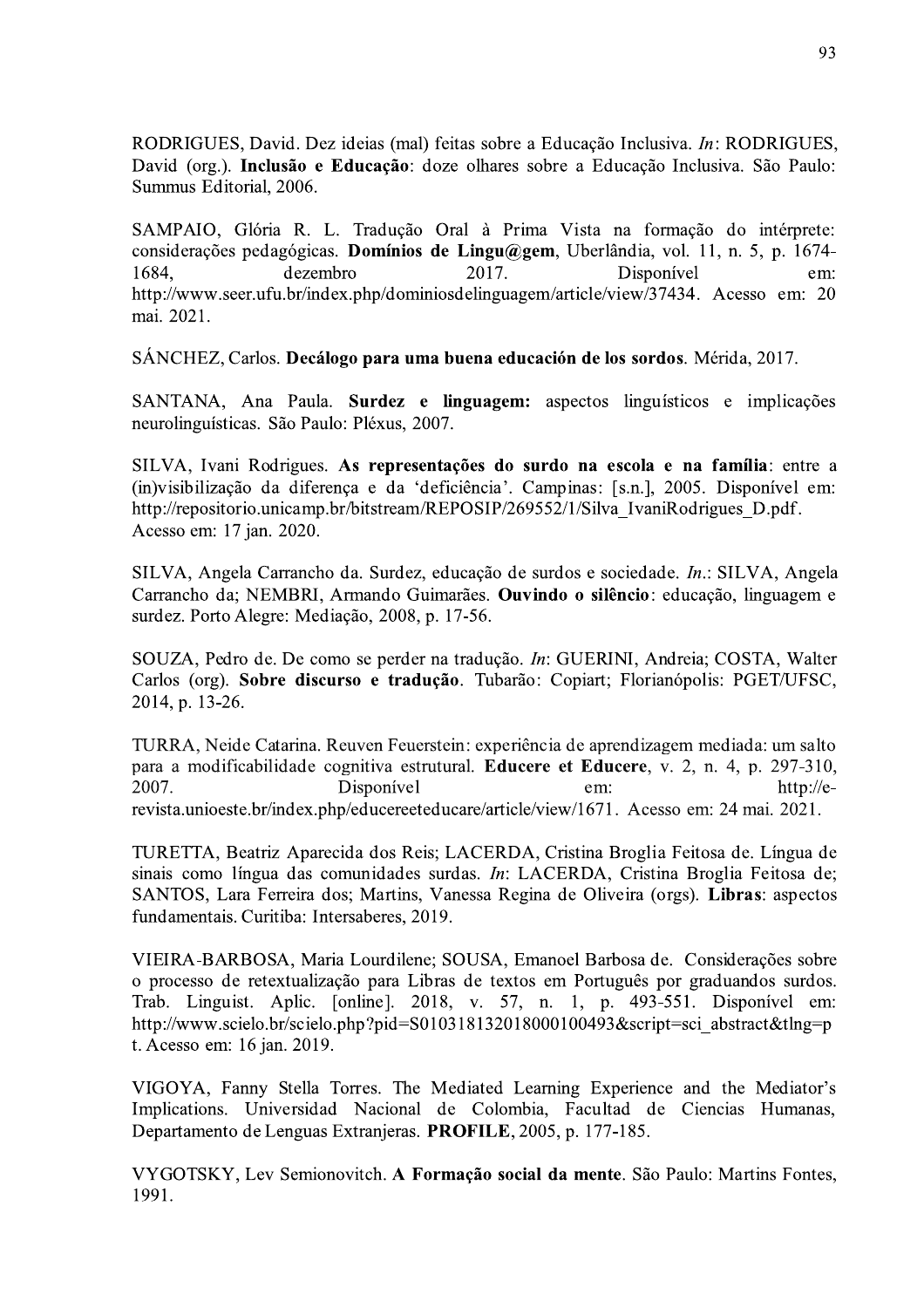VYGOTSKY, Lev Semionovitch. A defectologia e o estudo do desenvolvimento e da educação da criança anormal. Educação e Pesquisa. São Paulo, v. 37, n. 4, p. 861-870, 2011. https://www.scielo.br/scielo.php?script=sci arttext&pid=S1517-Disponível em: 97022011000400012. Acesso em: 13 jan. 2020.

VYGOTSKY, Lev Semionovitch. Aprendizagem e desenvolvimento intelectual na idade escolar. In: VYGOTSKY, Lev Semionovitch; LURIA, Alexanser Romanovich; LEONTIEV, Alex N. Linguagem, desenvolvimento e aprendizagem. Tradução de: Maria Pena Villalobos.16 ed. São Paulo: Ícone, 2017, p. 103-117.

XI, Jiao; LANTOLF, James P. Scaffolding and the zone of proximal development: A problematic relationship. J Theory Soc Behav. 2021, p. 25-48. Disponível em: https://onlinelibrary.wiley.com/doi/epdf/10.1111/jtsb.12260. Acesso em: 15 mai. 2021.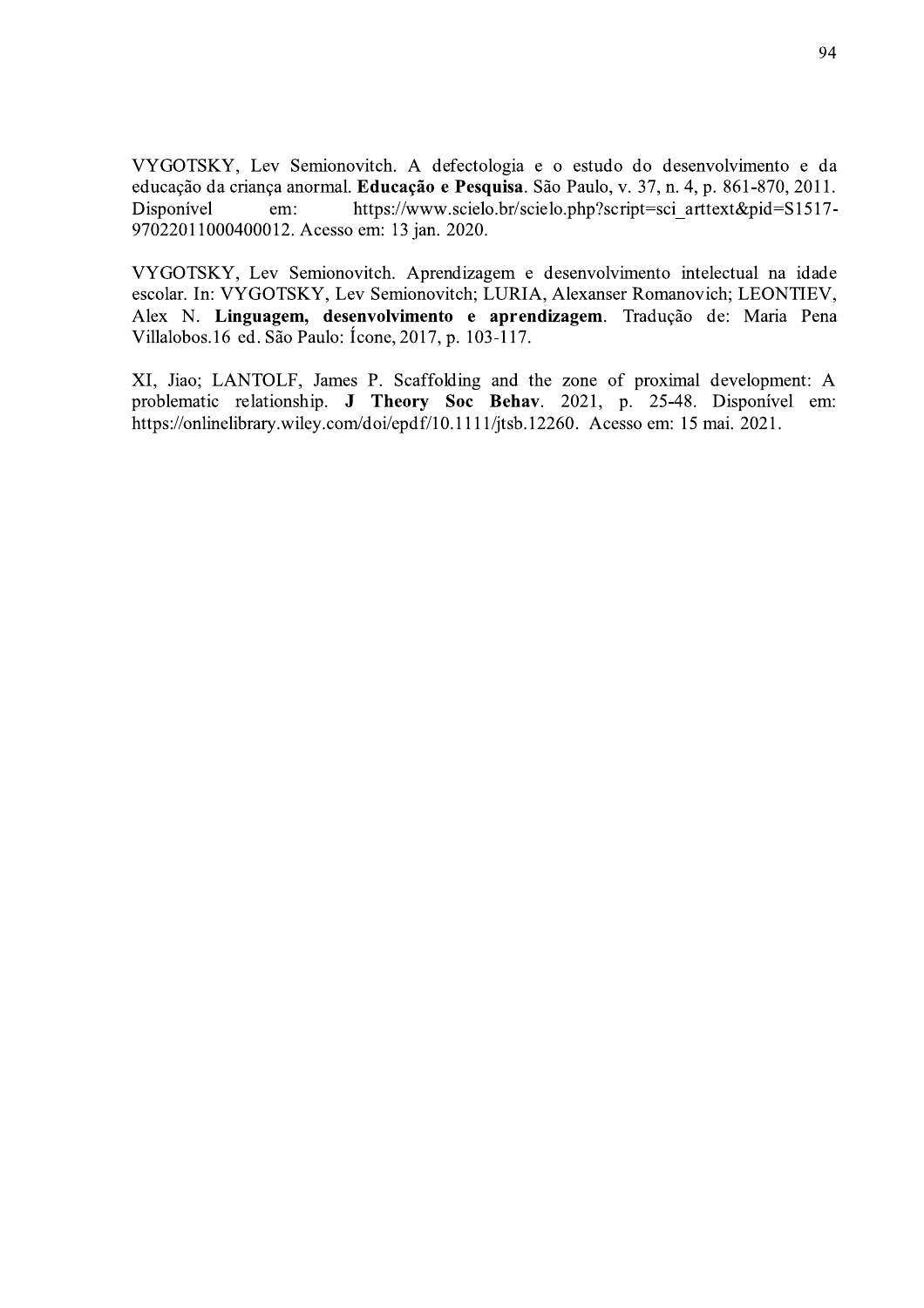APÊNDICES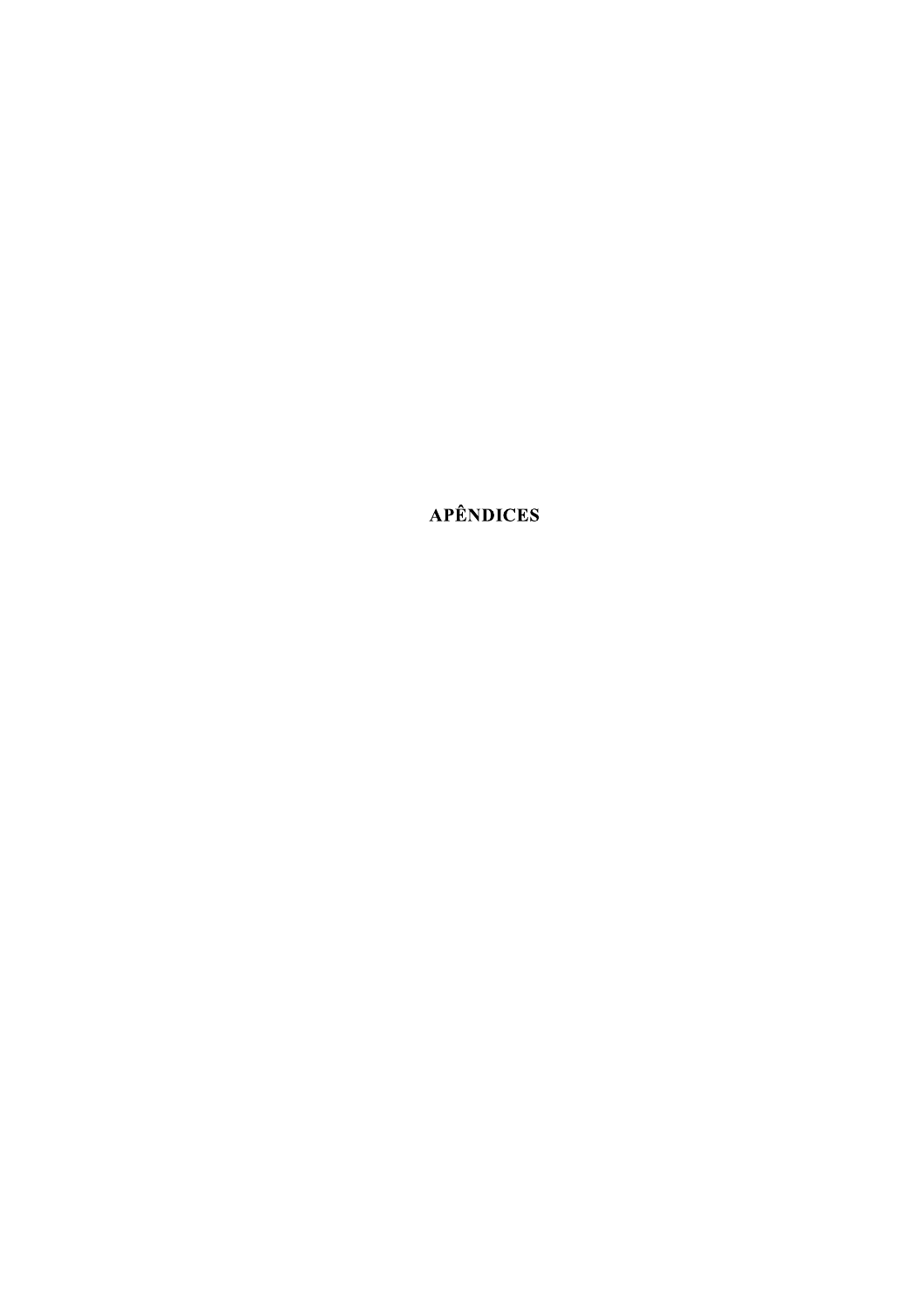# APÊNDICE A - QUESTIONÁRIO (PROFESSORA DE LÍNGUA PORTUGUESA)

#### FORMAÇÃO ACADÊMICA E EXPERIÊNCIA PROFISSIONAL

Qual sua formação acadêmica? a)

Graduada em Letras/Português pela UFPI;

Especialista em Docência do Ensino Superior pela FAESPI;

Mestra e doutoranda em Letras/Literatura pela UFPI.

Há quanto tempo trabalha em escola pública? E em escola inclusiva?  $b)$ Vinte anos em escola pública e um ano em escola inclusiva.

Em quais níveis de ensino já lecionou? Como foi?  $\mathbf{c}$ 

Médio e fundamental. Experiências diferenciadas e muito relevantes para meu currículo.

Já trabalhou com alunos com deficiências? Quais? Como foi?  $\mathrm{d}$ )

Surdos-mudos. O ensino de língua portuguesa, neste caso, segue menos dinâmico uma vez que a maioria dos alunos surdos não detém competências relacionadas à leitura e interpretação de texto.

Em caso de desenvolver suas atividades pedagógicas em salas com alunos(as) e) surdos(as) recebe alguma informação da escola sobre como deve ser sua prática pedagógica? Sim. A coordenação é atuante neste sentido e as/os intérpretes fazem um trabalho vital.

 $\mathbf{f}$ A escola oferta formação continuada a este respeito?

Não tanto quanto deveria. A escola oferece curso de Libras, por exemplo. Não creio que seja o suficiente para atender o público em sua diversidade.

#### ASPECTOS CONCEITUAIS, ATITUDINAIS E INTERACIONAIS

a) Qual sua concepção sobre inclusão, diversidade e diferença?

A inclusão é muito discutida e almejada, mas a prática para que o diverso e o diferente sejam inclusos ainda está muito longe de alcançar o ideal. É preciso técnica, conhecimento, experiência e respeito, o que não faz parte de todas as ações escolares.

 $b)$ O que é língua/linguagem para você?

A língua é o conjunto de vocábulos compartilhados por um determinado grupo. A linguagem abrange os mecanismos utilizados para emitir esses vocábulos.

Conhece a Libras? Como?  $\mathbf{c}$ 

Conheço através das intérpretes que me acompanham em classe, entretanto, não a pratico. Neste momento, infelizmente, a pós-graduação em Literatura não me dá disponibilidade para o estudo de Libras.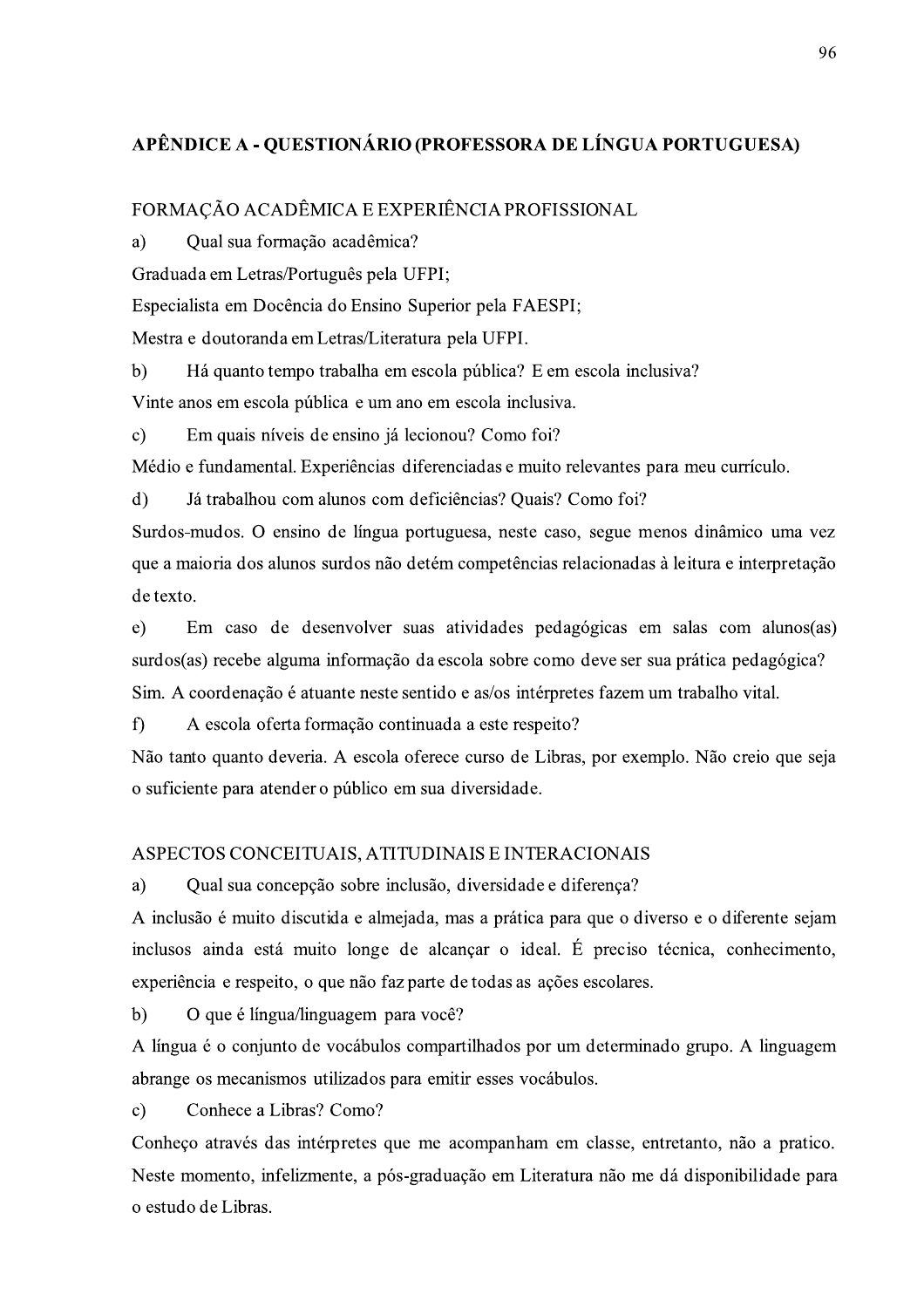$\mathbf{d}$ Como planeja suas aulas, considerando o contexto de escola inclusiva?

As atividades, procedimentos e recursos são selecionados de forma a contemplar ouvintes e surdos. Prefiro que não ocorram aulas sem acompanhamento de intérprete, observo para que ouvintes não estejam excluídos de nenhuma atividade e vice-versa.

Como elabora a proposta de produção textual considerando a presença de alunos (as) e) surdos(as) em suas aulas? Como orienta estes(as) alunos(as) em relação às produções?

A produção de texto é um desafio com o qual tenho muita cautela ao executar. Quando entrei na escola, os surdos entregavam produções em brancos, o que me sugere uma incapacidade de docentes e discentes para esta prática, bem como, uma desistência.

Apesar de uma resistência inicial, todos agora escrevem seus textos dentro de suas habilidades e limitações. A proposta de redação é selecionada de maneira a manter uma relação com as vivências do discente.

 $f$ Como acontece o processo de produção textual do aluno(a) ouvinte/surdo(a)? Qual sua colaboração neste processo?

Este trabalho é realizado de maneira individual, o que demanda tempo e dedicação. A leitura e a escrita são conduzidas pelo tradutor de Libras respeitando as ideias do aluno. Este último é levado a pensar sobre o tema, discutir, escrever e, como consequência, seu vocabulário é ampliado a cada produção de texto.

Que estratégias de produção textual utiliza em suas aulas? Justifique.  $g$ )

Depois de explicada a proposta, inicia-se o trabalho do tradutor para auxiliar na escrita em português através da linguagem de sinais. Em um segundo momento, o discente surdo faz a leitura de seu texto, para mim, em libras. Eu realizo correções, ajustes sempre explicando individualmente as mudanças que se fazem necessárias e o porquê. Por fim, o aluno reescreve o texto e entrega para avaliação final.

Considera a interação e a mediação aspectos importantes na sua relação com os  $h)$ alunos? Justifique.

Não só importantes como vitais para o processo de aprendizagem. É preciso conectar a linguagem e as necessidades do educando para atingir objetivos.

 $i)$ Como é sua interação com a intérprete de Libras que atua em suas aulas?

Uma relação de proximidade, atenção e aprendizagem. Como não sei Libras, o trabalho da/o intérprete norteia a minha prática. Sou muito agradecida e procuro demonstrar.

 $\ddot{1}$ Na hipótese da intérprete de Libras não está presente em suas aulas, qual sua atitude em relação aos alunos surdos? E como se sente neste contexto? Fique à vontade para abordar outras questões que julgar relevantes.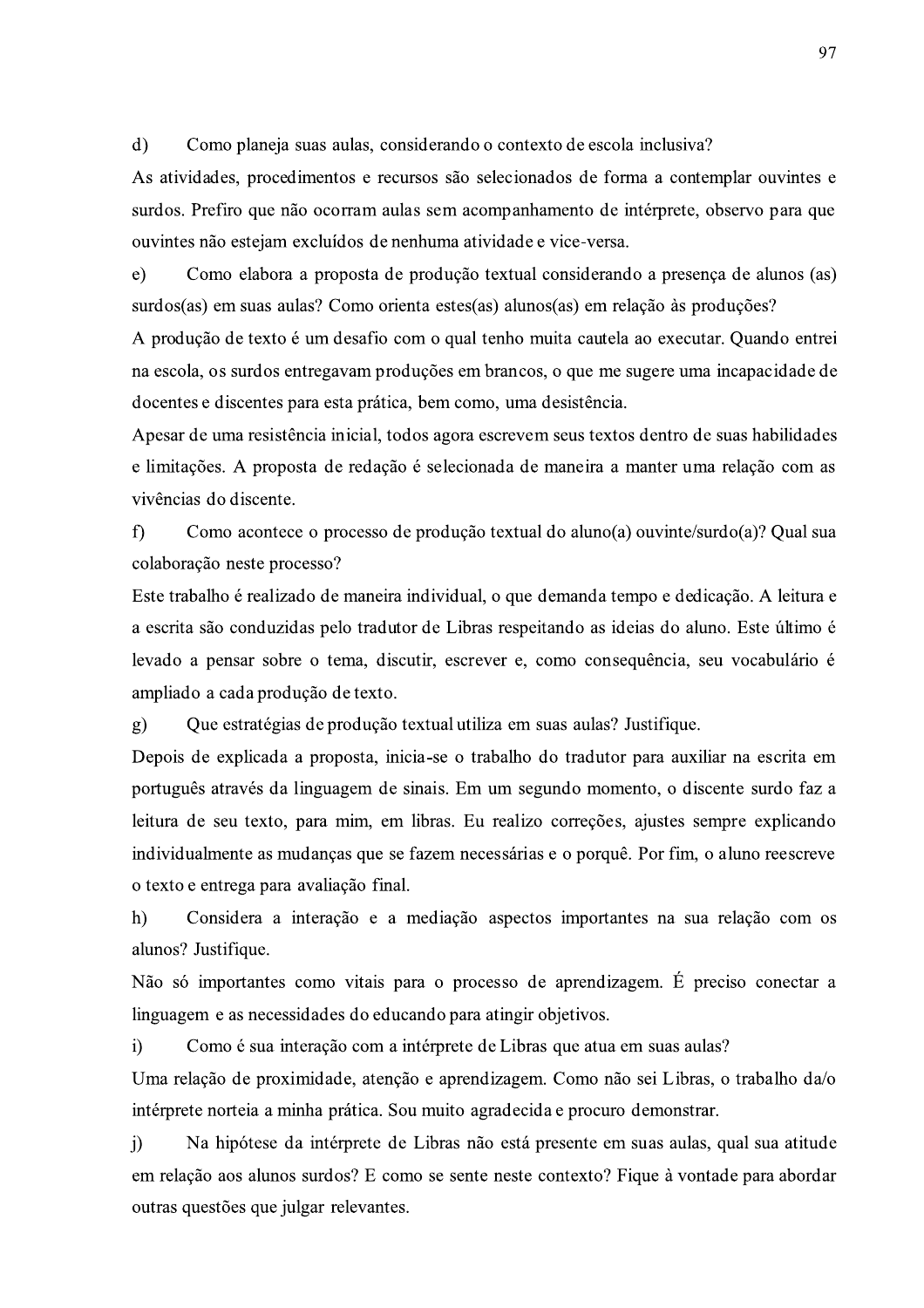Nas raras vezes em que aconteceu, pedi que a turma realizasse atividades de classe com base no material didático. Jamais ministrei aula expositiva nesta situação. A falta deste/desta profissional gera insegurança e pode até inviabilizar a execução das aulas.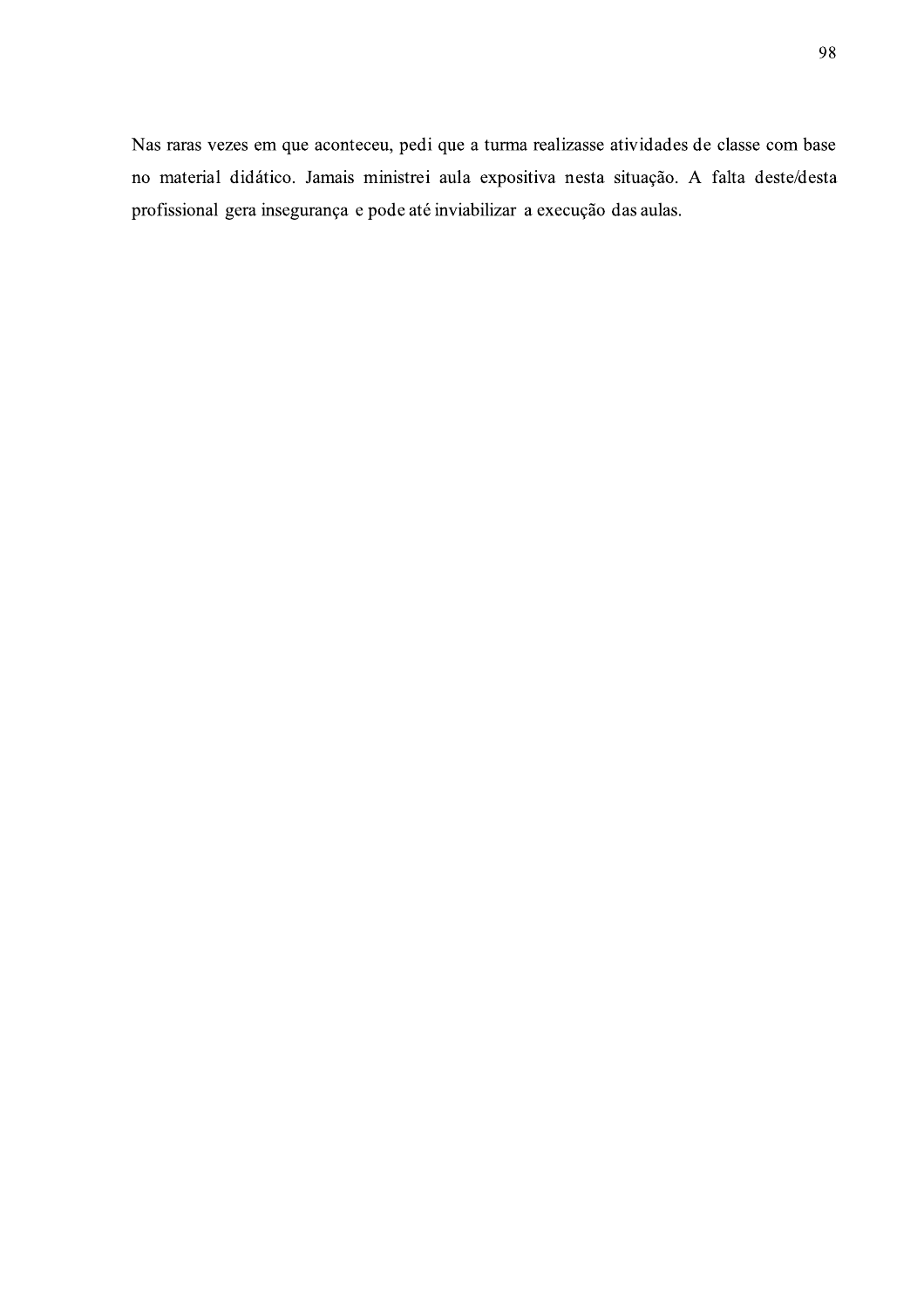## APÊNDICE B - OUESTIONÁRIO (INTÉRPRETE DE LIBRAS)

- 
- APÊNDICE B QUESTIONÁRIO (INTÉRPRETE DE LIBRAS)<br>
FORMAÇÃO ACADÊMICA E PROFISSIONAL<br>
a) Qual sua formação acadêmica?<br>
Letras Libras (em andamento).<br>
b) Há quanto tempo atua como intérprete de Libras?<br>
Desde 2016.<br>
c) Parti
	- Não. Nunca chamam.
	- d) Participa de formações continuadas? Explique. Não.

#### ASPECTOS CONCEITUAIS, ATITUDINAIS E INTERACIONAIS

- a) Qual sua concepção sobre inclusão, diversidade e diferença? NÃO RESPONDEU.
- b) O que é língua/linguagem para você?
- 

(a) Qual sua concepção sobre inclusão, diversidade e diferença?<br>
NÃO RESPONDEU.<br>
b) O que é língua/linguagem para você?<br>
NÃO RESPONDEU.<br>
c) Fale sobre o contexto de ensino para aluno(a) surdo(a) em sua atuação.<br>
O aluno s

- 
- 

g) -- Que estratégias de ensino identifica nas aulas de produção textual? Como acontece a mediação da professora neste processo? E a sua?

Não tem estratégias. A professora me diz, me explica e eu passo pros alunos.

h) Como acontece o processo de produção textual escrita em língua portuguesa do(a)  $\text{aluno}(a)$  surdo $\text{(a)}$ ? E qual sua contribuição neste processo?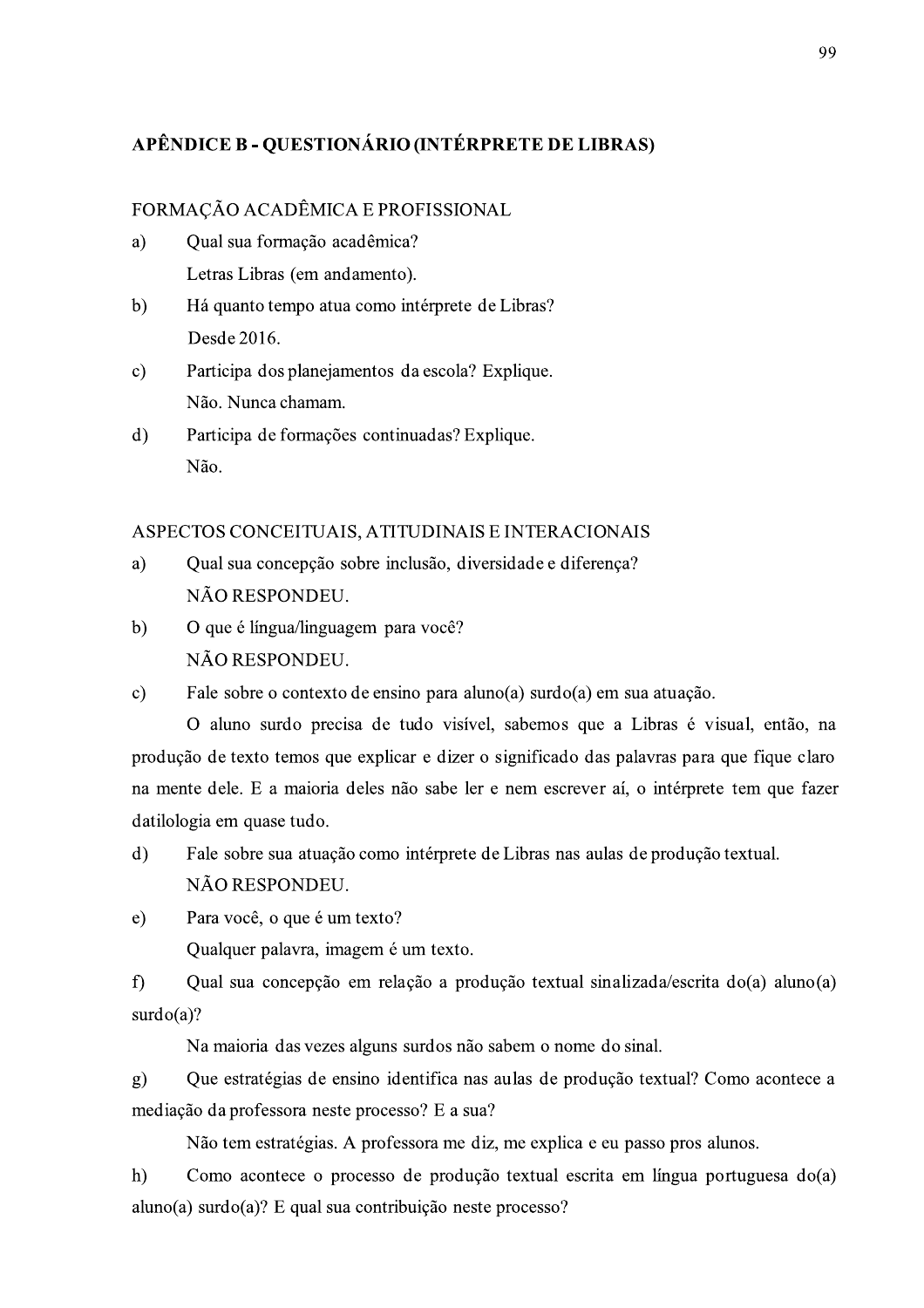NÃO RESPONDEU.

 $\ddot{1}$ Como é sua interação com os alunos surdos e a professora de língua portuguesa? Muito boa.

 $j)$ Em relação a quantidade de alunos(as) surdos(as) em sala, acredita que não há interferência em sua atuação? Explique.

Não. Tem surdo que fica boiando, eu chamo a atenção dele, explico de novo.

O que pensa sobre a existência de alunos surdos com uma idade superior em relação à  $k)$ série a qual estão matriculados? Como observa a relação desses alunos com os demais alunos ouvintes que via de regra estão dentro do limite de idade?

Eles têm dificuldade em aprender, por isso o atraso. As vezes tem deficiência não só a surdez, mas em geral a relação é boa.

 $\mathbf{D}$ Fique à vontade para abordar outras questões que julga pertinentes.